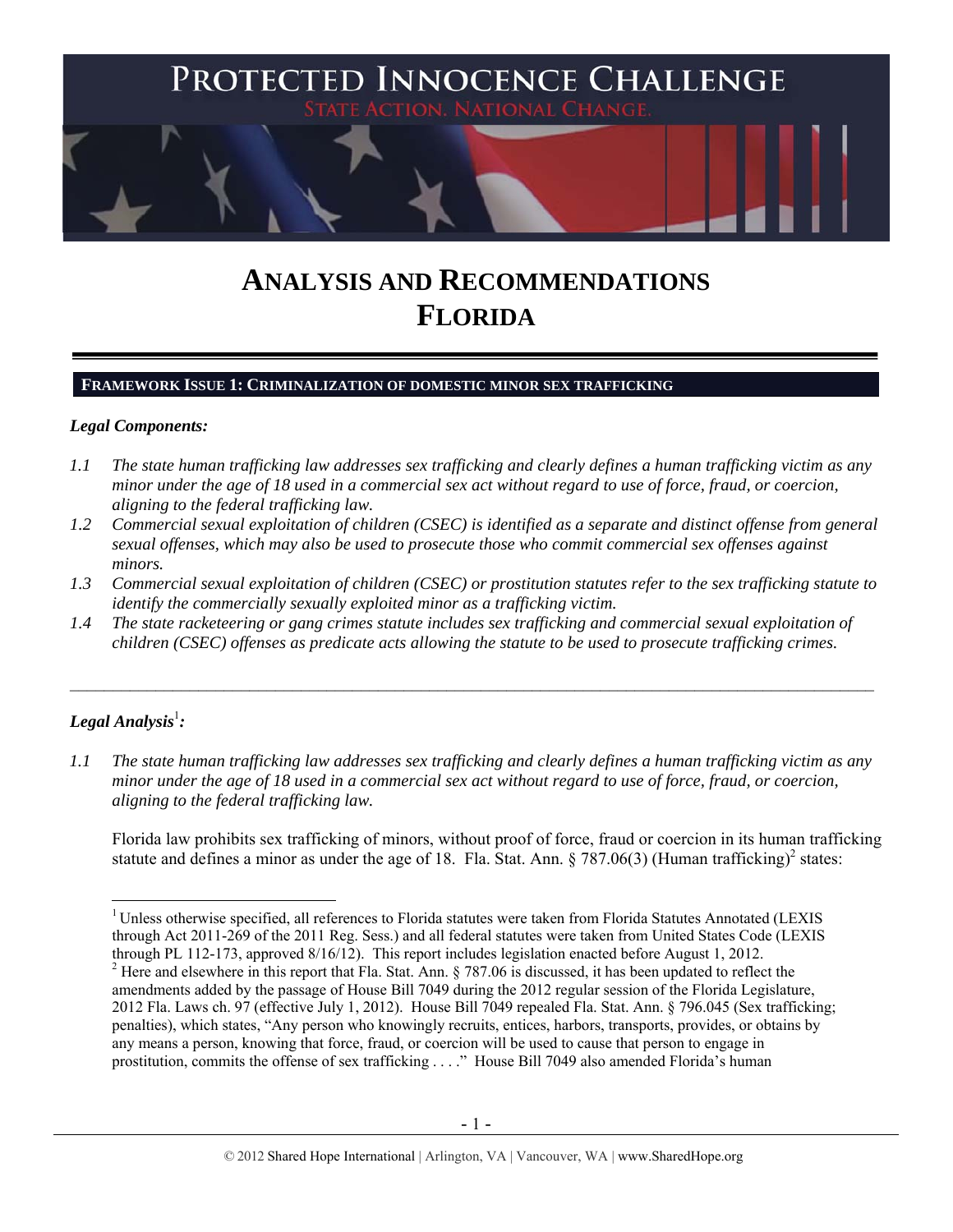Any person who knowingly, or in reckless disregard of the facts, engages in, or attempts to engage in, or benefits financially or by receiving anything of value from participation in a venture<sup>3</sup> that has subjected a person to human trafficking<sup>4</sup>:

. . . . (g) For commercial sexual activity in which any child under the age of 18 is involved commits a felony of the first degree, punishable by a term of years not exceeding life . . . . In a prosecution under this paragraph in which the defendant had a reasonable opportunity to observe the person who was subject to human trafficking, the state need not prove that the defendant knew that the person had not attained the age of 18 years.

(h) For commercial sexual activity in which any child under the age of 15 is involved commits a life felony . . . . In a prosecution under this paragraph in which the defendant had a reasonable opportunity to observe the person who was subject to human trafficking, the state need not prove that the defendant knew that the person had not attained the age of 15 years.

Fla. Stat. Ann. § 787.06(2)(b) defines "[c]ommercial sexual activity" as "any violation of chapter 796 [Prostitution]<sup>5</sup> or an attempt to commit any such offense, and includes sexually explicit performances and the production of pornography."

Fla. Stat. Ann. § 787.06(3)(g) is punishable as a first degree felony by up to life imprisonment<sup>6</sup> and a possible fine not to exceed \$10,000. Fla. Stat. Ann. §§ 787.06(3)(g), 775.082(3)(b), 775.083(1)(b).<sup>7</sup> A conviction under

 $\overline{a}$ 

<sup>5</sup> The following offenses are contained in Chapter 796: Fla. Stat. Ann. §§ 796.03 (Procuring a person under age of 18 for prostitution), 796.04 (Forcing, compelling or coercing another to become a prostitute), 796.05 (Deriving support from the proceeds of prostitution), 796.06 (Renting space to be used for lewdness, assignation, or prostitution), 796.07 (Prohibiting prostitution, etc.; evidence; penalties; definitions), 796.08 (Screening for HIV and sexually transmissible diseases; providing penalties), and 796.035 (Selling or buying of minors into prostitution), which was amended by passage of House Bill 7049 during the 2012 regular session of the Florida Legislature, 2012 Fla. Laws ch. 97 (effective July 1, 2012). House Bill 7049 also repealed Fla. Stat. Ann. § 796.045 (Sex trafficking; penalties).

 $6$  Pursuant to Fla. Stat. Ann. § 775.082(3)(b) (Penalties; applicability of sentencing structures; mandatory minimum sentences for certain reoffenders previously released from prison), "a person may be punished . . . [f]or a felony of the first degree, by a term of imprisonment not exceeding 30 years or, when specifically provided by statute, by imprisonment for a term of years not exceeding life imprisonment."

<sup>7</sup> Pursuant to Fla. Stat. Ann. § 775.084 (Violent career criminals; habitual felony offenders and habitual violent felony offenders; three-time violent felony offenders; definitions; procedure; enhanced penalties or mandatory minimum prison terms), an offender may be subject to enhanced penalties if the offender is classified as a "habitual felony offender," "habitual violent felony offender," three-time violent felony offender," or a "violent career criminal." Offenders may also be subject to enhanced penalties provided under Fla. Stat. Ann. § 775.082(9)(a)(3), which states,

If the state attorney determines that a defendant is a prison releasee reoffender . . . the state attorney may seek to have the court sentence the defendant as a prison releasee reoffender. Upon proof from the state attorney that establishes by a preponderance of the evidence that a defendant is a prison releasee reoffender as defined in this section, such defendant . . . must be sentenced as follows:

trafficking law, Fla. Stat. Ann. § 787.06, to add new provisions (described above) criminalizing sex trafficking of minors.

 $3$  As amended by passage of House Bill 7049 during the 2012 regular session of the Florida Legislature, 2012 Fla. Laws ch. 97 (effective July 1, 2012), Fla. Stat. Ann. § 787.06(2)(k) defines "[v]enture" as "any group of two or more individuals associated in fact, whether or not a legal entity."

<sup>&</sup>lt;sup>4</sup> As amended by passage of House Bill 7049 during the 2012 regular session of the Florida Legislature, 2012 Fla. Laws ch. 97 (effective July 1, 2012), Fla. Stat. Ann. § 787.06(2)(d) defines "[h]uman trafficking" as "transporting, soliciting, recruiting, harboring, providing, enticing, maintaining, or obtaining another person for the purpose of exploitation of that person.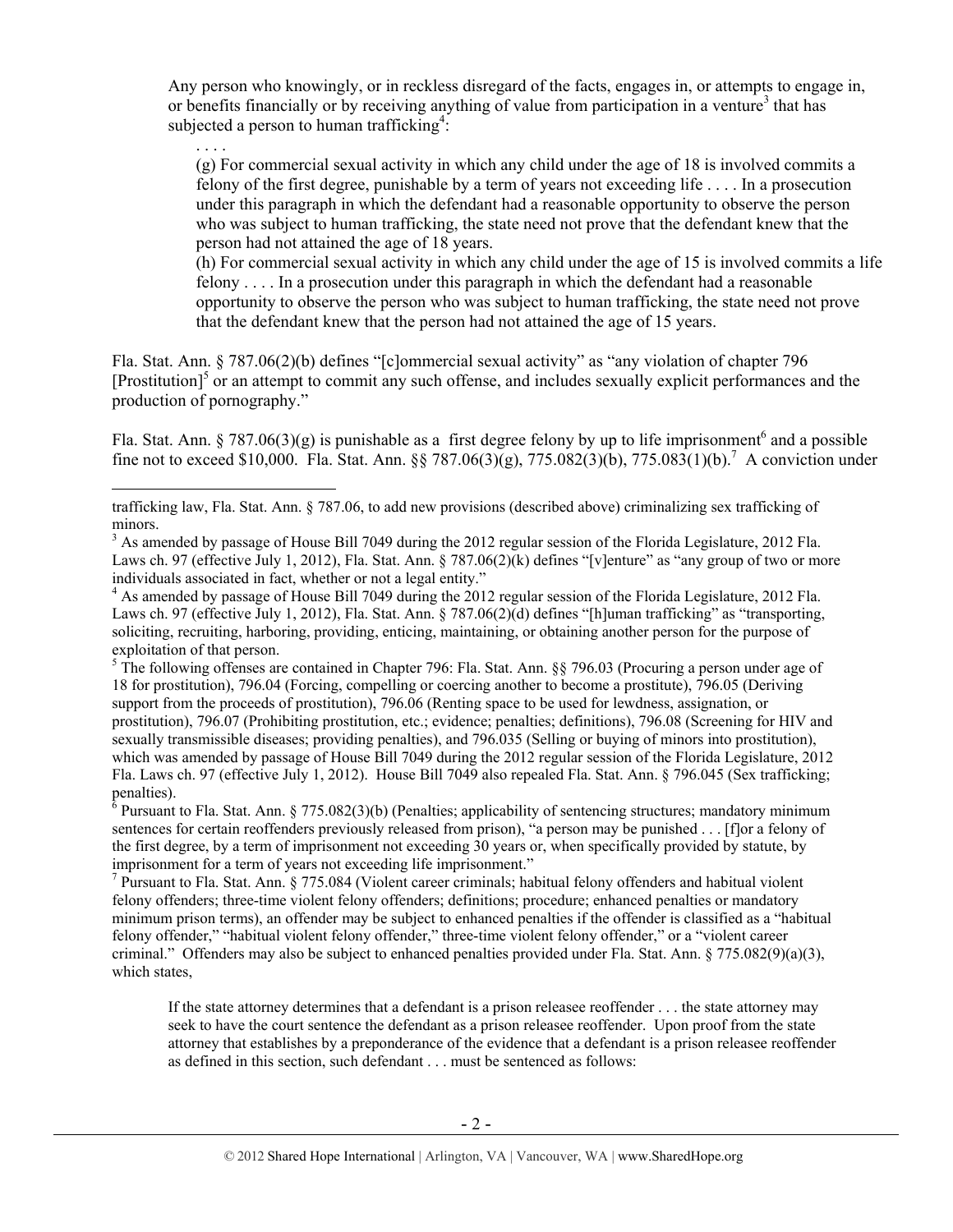Fla. Stat. Ann. § 787.06(3)(h) is punishable as a life felony by up to life imprisonment<sup>8</sup> and a possible fine not to exceed \$15,000. Fla. Stat. Ann. §§ 787.06(3)(h), 775.082(3)(a)(3.), 775.083(1)(a). Fla. Stat. Ann. § 787.06(3) further states, "For each instance of human trafficking of any individual under this subsection, a separate crime is committed and a separate punishment is authorized.

Fla. Stat. Ann. § 787.06(4) prohibits any "parent, legal guardian, or other person having custody or control of a minor who sells or otherwise transfers custody or control of such minor, or offers to sell or otherwise transfer custody of such minor, with knowledge or in reckless disregard of the fact that, as a consequence of the sale or transfer, the minor will be subject to human trafficking." A conviction under Fla. Stat. Ann. § 787.06(4) is punishable as a first degree felony by imprisonment up to 30 years and a possible fine not to exceed \$10,000. Fla. Stat. Ann. §§ 787.06(4), 775.082(3)(b), 775.083(1)(b).

Pursuant to Fla. Stat. Ann. § 787.06(7), "[a]ny real property or personal property that was used, attempted to be used, or intended to be used in violation of any provision of this section may be seized and shall be forfeited subject to the provisions of the Florida Contraband Forfeiture Act.<sup>9</sup>

*1.2 Commercial sexual exploitation of children (CSEC) is identified as a separate and distinct offense from general sexual offenses, which may also be used to prosecute those who commit commercial sex offenses against minors.* 

Pursuant to Fla. Stat. Ann. § 775.082(9)(a)(1),

"Prison releasee reoffender" means any defendant who commits, or attempts to commit:

. . . d. Sexual battery;

. . . i. Kidnapping;

. . .

o. Any felony that involves the use or threat of physical force or violence against an individual; . . . [or]

r. Any felony violation of s. 790.07 [Persons engaged in criminal offense, having weapons], s. 800.04 [Lewd or lascivious offenses committed upon or in the presence of persons less than 16 years of age], s. 827.03 [Abuse, aggravated abuse, and neglect of a child; penalties], s. 827.071 [Sexual performance

by a child; penalties], or s. 847.0135(5) [Computer pornography; traveling to meet minor; penalties]; within 3 years after being released from a state correctional facility operated by the Department of Corrections or a private vendor or within 3 years after being released from a correctional institution of another state, the District of Columbia, the United States, any possession or territory of the United States, or any foreign jurisdiction, following incarceration for an offense for which the sentence is punishable by more than 1 year in this state.

Prison release reoffenders "shall be released only by expiration of sentence and shall not be eligible for parole, control release, or any form of early release" and "must serve 100 percent of the court-imposed sentence." Fla. Stat. Ann. § 775.082(9)(b).

<sup>8</sup> Pursuant to Fla. Stat. Ann. § 775.082(3)(a)(4.)(b.) (Penalties; applicability of sentencing structures; mandatory minimum sentences for certain reoffenders previously released from prison), "a life felony committed on or after July 1, 2008, which is a person's second or subsequent violation of s.  $800.04(5)(b)$ . . ." is punishable by "a term of imprisonment for life."

<sup>9</sup> See infra sections 2.8, 3.4 and 4.2 for discussion of the Florida Contraband Forfeiture Act.

a. For a felony punishable by life, by a term of imprisonment for life;

b. For a felony of the first degree, by a term of imprisonment of 30 years;

c. For a felony of the second degree, by a term of imprisonment of 15 years; and

d. For a felony of the third degree, by a term of imprisonment of 5 years.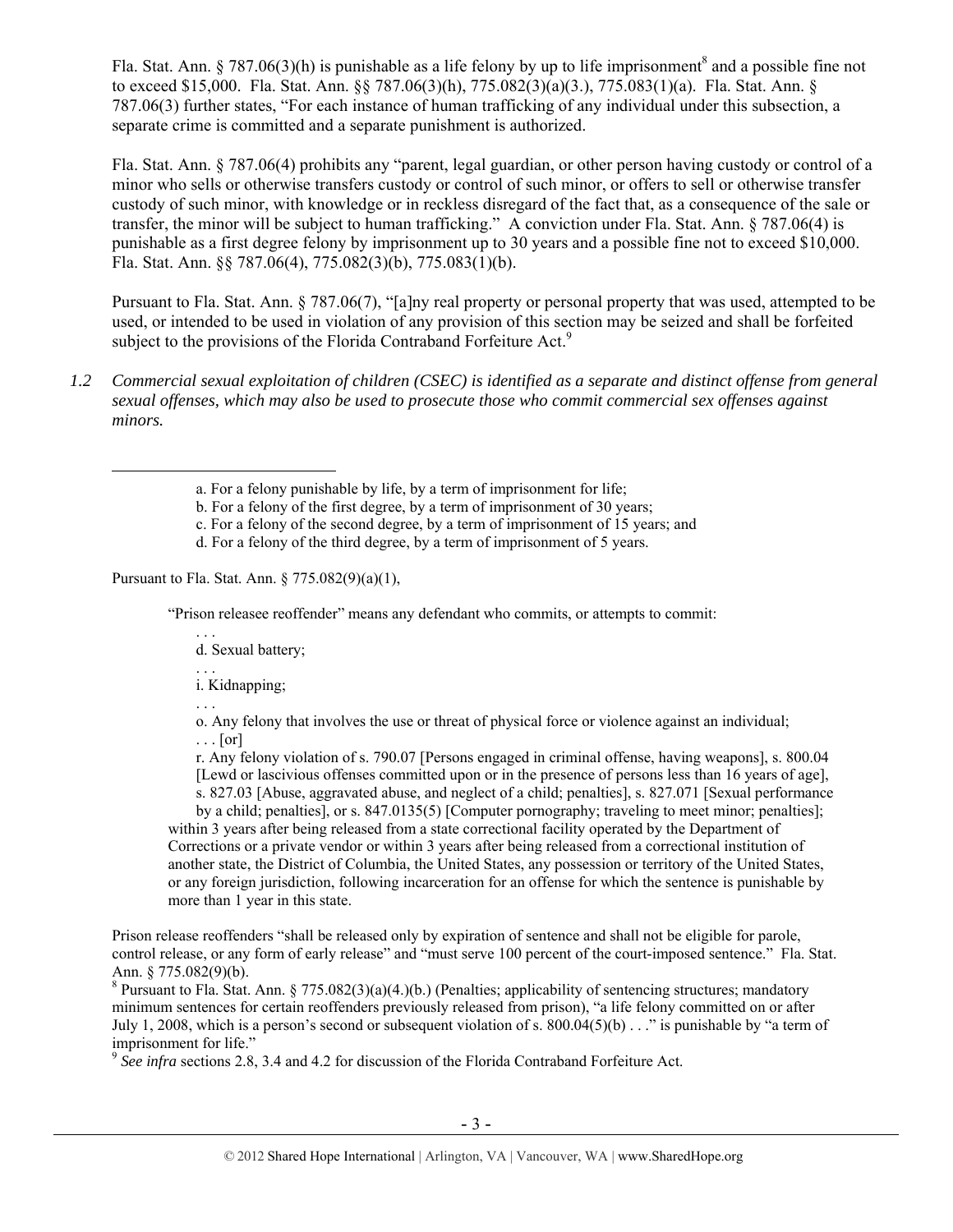Florida has several statutes that specifically criminalize CSEC, including the following:

1. Fla. Stat. Ann. § 800.04(4) (Lewd or lascivious battery) makes it a crime if a person

(a) Engages in sexual activity<sup>10</sup> with a person 12 years of age or older but less than 16 years of age; or (b) Encourages, forces, or entices any person less than 16 years of age to engage in sadomasochistic abuse, sexual bestiality, prostitution, or any other act involving sexual activity.

A conviction under Fla. Stat. Ann. § 800.04(4) is punishable as a second degree felony by imprisonment up to 15 years and a possible fine not to exceed \$10,000. Fla. Stat. Ann. §§ 800.04(4), 775.082(3)(c), 775.083(1)(b).

2. Fla. Stat. Ann. § 787.01(3)(a) (Kidnapping; kidnapping of child under age 13, aggravating circumstances) makes it a crime if a person

commits the offense of kidnapping<sup>11</sup> upon a child under the age of 13 and who, in the course of committing the offense, commits one or more of the following:

1. Aggravated child abuse, as defined in s. 827.03;

2. Sexual battery, as defined in chapter 794, against the child;

3. Lewd or lascivious battery, lewd or lascivious molestation, lewd or lascivious conduct, or lewd or lascivious exhibition, in violation of s. 800.04 or s. 847.0135(5) [Computer pornography; traveling to meet minor; penalties];

4. A violation of s. 796.03 [Procuring person under age of 18 for prostitution] or s. 796.04 [Forcing, compelling, or coercing another to become a prostitute], relating to prostitution, upon the child; or

5. Exploitation of the child or allowing the child to be exploited, in violation of s. 450.151 [Hiring and employing; infliction of pain or suffering; penalty],

. . . .

 $\overline{a}$ 

A conviction under Fla. Stat. Ann. § 787.01(3)(a) is punishable as a life felony by imprisonment up to life and a possible fine not to exceed \$15,000.<sup>12</sup> Fla. Stat. Ann. §§ 787.01(3)(a), 775.082(3)(a)(3), 775.083(1)(a).

3. Fla. Stat. Ann. § 787.02(3)(a) (False imprisonment; false imprisonment<sup>13</sup> of child under age 13, aggravating circumstances) states,

<sup>&</sup>lt;sup>10</sup> Pursuant to Fla. Stat. Ann. § 800.04(1)(a), "Sexual activity' means the oral, anal, or vaginal penetration by, or union with, the sexual organ of another or the anal or vaginal penetration of another by any other object; however, sexual activity does not include an act done for a bona fide medical purpose." <sup>11</sup> Pursuant to Fla. Stat. Ann. § 787.01(1)(a),

The term "kidnapping" means forcibly, secretly, or by threat confining, abducting, or imprisoning another person against her or his will and without lawful authority, with intent to:

<sup>1.</sup> Hold for ransom or reward or as a shield or hostage.

<sup>2.</sup> Commit or facilitate commission of any felony.

<sup>3.</sup> Inflict bodily harm upon or to terrorize the victim or another person.

<sup>4.</sup> Interfere with the performance of any governmental or political function.<br><sup>12</sup> For punishments of life felonies prior to July 1, 1995 see Fla. Stat. Ann. § 775.082(3)(a)(1)–(3).

<sup>&</sup>lt;sup>13</sup> Fla. Stat. Ann. § 787.02(1) (False imprisonment; false imprisonment of child under age 13, aggravating circumstances ) states,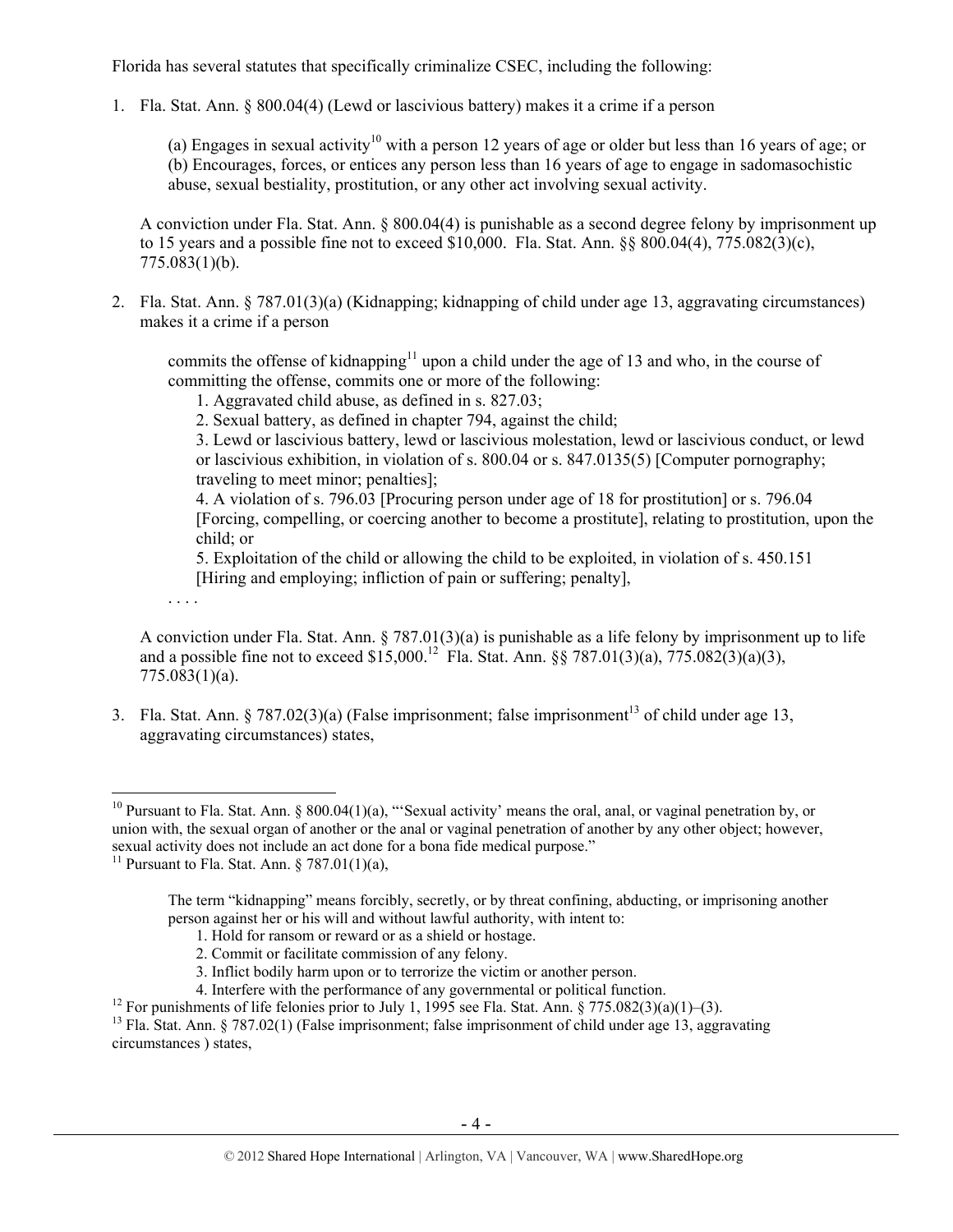A person who commits the offense of false imprisonment upon a child under the age of 13 and who, in the course of committing the offense, commits any offense enumerated in subparagraphs 1–5, commits a felony of the first degree, punishable by imprisonment for a term of years not exceeding life or as provided in s. 775.082, s. 775.083, or s. 775.084.

1. Aggravated child abuse, as defined in s. 827.03;

2. Sexual battery, as defined in chapter 794, against the child;

3. Lewd or lascivious battery, lewd or lascivious molestation, lewd or lascivious conduct, or lewd or lascivious exhibition, in violation of s. 800.04 or s. 847.0135(5);

4. A violation of s. 796.03 or s. 796.04, relating to prostitution, upon the child; or

5. Exploitation of the child or allowing the child to be exploited, in violation of s. 450.151 [Hiring and employing; infliction of pain or suffering; penalty].

A conviction under Fla. Stat. Ann. § 787.02(3)(a) is punishable as a first degree felony by imprisonment up to 30 years, or when the statute permits "a term of years not exceeding life imprisonment" and a possible fine not to exceed \$10,000. Fla. Stat. Ann. §§ 775.082(3)(b), 775.083(1)(b).

4. Fla. Stat. Ann. § 827.071(2), (3) (Sexual performance by a child; penalties [Effective October 1, 2011]) states,

(2) A person is guilty of the use of a child in a sexual performance if, knowing the character and content thereof, he or she employs, authorizes, or induces a child less than 18 years of age to engage in a sexual performance<sup>14</sup> or, being a parent, legal guardian, or custodian of such child, consents to the participation by such child in a sexual performance. Whoever violates this subsection is guilty of a felony of the second degree, punishable as provided in s. 775.082, s. 775.083, or s. 775.084.

(3) A person is guilty of promoting a sexual performance by a child when, knowing the character and content thereof, he or she produces, directs, or promotes<sup>15</sup> any performance which includes sexual conduct<sup>16</sup> by a child less than 18 years of age. Whoever violates this subsection is guilty of a felony of the second degree, punishable as provided in s. 775.082, s. 775.083, or s. 775.084.

A conviction under Fla. Stat. Ann. § 827.071(2), (3) is punishable as a second degree felony by imprisonment up to 15 years and a possible fine not to exceed \$10,000. Fla. Stat. Ann. §§ 775.082(3)(c), 775.083(1)(b).

<sup>15</sup> Fla. Stat. Ann. § 827.071(1)(d) states, "Promote' means to procure, manufacture, issue, sell, give, provide, lend, mail, deliver, transfer, transmute, publish, distribute, circulate, disseminate, present, exhibit, or advertise, or to offer or to agree to do the same."

<sup>16</sup> Fla. Stat. Ann. § 827.071(1)(h) states,

"Sexual conduct" means actual or simulated sexual intercourse, deviate sexual intercourse, sexual bestiality, masturbation, or sadomasochistic abuse; actual lewd exhibition of the genitals; actual physical contact with a person's clothed or unclothed genitals, pubic area, buttocks, or, if such person is female, breast, with the intent to arouse or gratify the sexual desire of either party; or any act or conduct which constitutes sexual battery or simulates that sexual battery is being or will be committed. . . .

 <sup>(</sup>a) The term "false imprisonment" means forcibly, by threat, or secretly confining, abducting, imprisoning, or restraining another person without lawful authority and against her or his will.

<sup>(</sup>b) Confinement of a child under the age of 13 is against her or his will within the meaning of this section if such confinement is without the consent of her or his parent or legal guardian.<br><sup>14</sup> Fla. Stat. Ann. § 827.071(1)(i) states, "'Sexual performance' means any performance or part of thereof which

includes sexual conduct by a child of less than 18 years of age." Fla. Stat. Ann. § 827.071(1)(c) defines "performance" as "any play, motion picture, photograph, or dance or any other visual representation exhibited before an audience."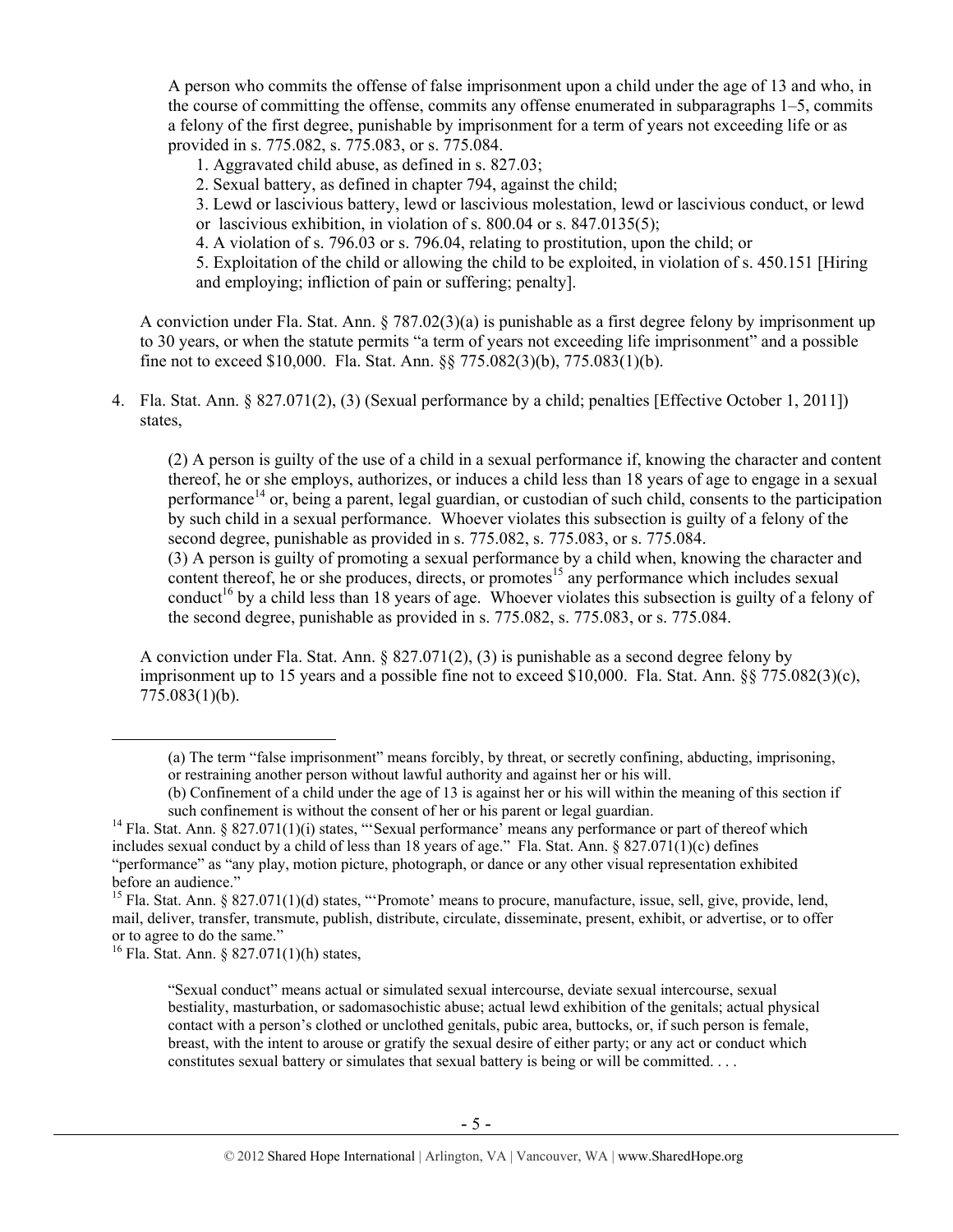- 5. Fla. Stat. Ann. § 796.03 (Procuring person under age of 18 for prostitution) states, "A person who procures for prostitution, or causes to be prostituted, any person who is under the age of 18 years commits a felony of the second degree, punishable as provided in s. 775.082, s. 775.083, or s. 775.084." A conviction under Fla. Stat. Ann. § 796.03 is punishable as a second degree felony by imprisonment up to 15 years and a possible fine not to exceed \$10,000. Fla. Stat. Ann. §§ 775.082(3)(c), 775.083(1)(b).
- 6. Fla. Stat. Ann. § 847.0135(2) (Computer pornography; traveling to meet minor; penalties) makes it a crime if a person
	- $(2)$ ...
		- (a) Knowingly compiles, enters into, or transmits by use of computer;

(b) Makes, prints, publishes, or reproduces by other computerized means;

(c) Knowingly causes or allows to be entered into or transmitted by use of computer; or

(d) Buys, sells, receives, exchanges, or disseminates, any notice, statement, or advertisement of any minor's name, telephone number, place of residence, physical characteristics, or other descriptive or identifying information for purposes of facilitating, encouraging, offering, or soliciting sexual conduct of or with any minor, or the visual depiction of such conduct, commits a felony of the third degree, punishable as provided in s. 775.082, s. 775.083, or s. 775.084. The fact that an undercover operative or law enforcement officer was involved in the detection and investigation of an offense under this section shall not constitute a defense to a prosecution under this section.

A conviction under Fla. Stat. Ann. § 847.0135(2) is punishable as a third degree felony by imprisonment up to 5 years and a possible fine not to exceed \$5,000. Fla. Stat. Ann. §§ 775.082(3)(d), 775.083(1)(c).

7. Fla. Stat. Ann. § 796.035 (Selling or buying of minors into prostitution; penalties)<sup>17</sup> prohibits,

[a]ny parent, legal guardian, or other person having custody or control of a minor who sells or otherwise transfers custody or control of such minor, or offers to sell or otherwise transfer custody of such minor, with knowledge or in reckless disregard of the fact that, as a consequence of the sale or transfer, the minor will engage in prostitution . . . .

A conviction under this statute is punishable as a first degree felony by imprisonment up to 30 years and a possible fine not to exceed \$10,000. Fla. Stat. Ann. §§ 796.035, 775.082(3)(b), 775.083(1)(b).

8. Fla. Stat. Ann. § 847.0145(1) (Selling or buying of minors; penalties) makes it a crime if

[a]ny parent, legal guardian, or other person having custody or control of a minor<sup>18</sup> who sells or otherwise transfers custody or control of such minor, or offers to sell or otherwise transfer custody of such minor, either:

(a) With knowledge that, as a consequence of the sale or transfer, the minor will be portrayed in a visual depiction engaging in, or assisting another person to engage in, sexually explicit conduct;19

<sup>&</sup>lt;sup>17</sup> Here and elsewhere in this report that Fla. Stat. Ann.  $\S$  796.035 is discussed, it has been updated to reflect the amendments added by the passage of House Bill 7049 during the 2012 regular session of the Florida Legislature, 2012 Fla. Laws ch. 97 (effective July 1, 2012).

<sup>&</sup>lt;sup>18</sup> Pursuant to Fla. Stat. Ann. § 847.001(8) (Definitions), "Minor' means any person under the age of 18 years."

<sup>&</sup>lt;sup>19</sup> Pursuant to Fla. Stat. Ann.  $\frac{8}{9}$  847.001(16) (Definitions),

<sup>&</sup>quot;Sexual conduct" means actual or simulated sexual intercourse, deviate sexual intercourse, sexual bestiality, masturbation, or sadomasochistic abuse; actual lewd exhibition of the genitals; actual physical contact with a person's clothed or unclothed genitals, pubic area, buttocks, or, if such person is a female, breast with the intent to arouse or gratify the sexual desire of either party; or any act or conduct which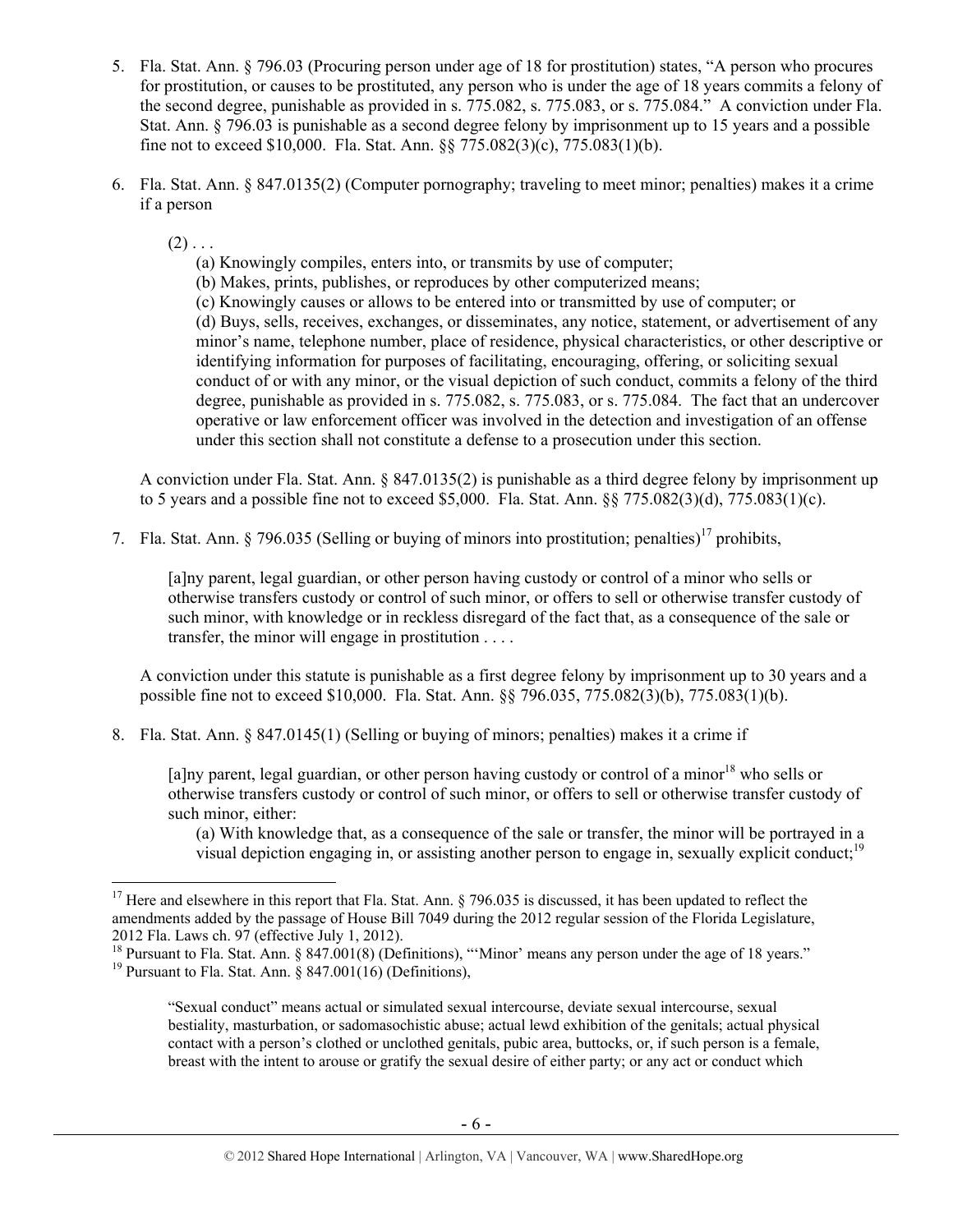or

- (b) With intent to promote either:
	- 1. The engaging in of sexually explicit conduct by such minor for the purpose of producing any visual depiction of such conduct; or

2. The rendering of assistance by the minor to any other person to engage in sexually explicit conduct for the purpose of producing any visual depiction of such conduct;

. . . .

Fla. Stat. Ann. § 847.0145(2) also makes it a crime if a person

purchases or otherwise obtains custody or control of a minor, or offers to purchase or otherwise obtain custody or control of a minor, either:

(a) With knowledge that, as a consequence of the purchase or obtaining of custody, the minor will be portrayed in a visual depiction engaging in, or assisting another person to engage in, sexually explicit conduct;

(b) With intent to promote either:

1. The engaging in of sexually explicit conduct by such minor for the purpose of producing any visual depiction of such conduct; or

2. The rendering of assistance by the minor to any other person to engage in sexually explicit conduct for the purpose of producing any visual depiction of such conduct;

. . . .

A conviction under this statute is punishable as a first degree felony by imprisonment up to 30 years and a possible fine not to exceed \$10,000. Fla. Stat. Ann. §§ 847.0145, 775.082(3)(b), 775.083(1)(b).

Sexual offense laws that are not expressly commercial but that may apply in cases of CSEC include:

1. Fla. Stat. Ann. § 787.025(2) (Luring or enticing a child) states,

(a) A person 18 years of age or older who intentionally lures or entices, or attempts to lure or entice, a child under the age of 12 into a structure, dwelling, or conveyance for other than a lawful purpose commits a misdemeanor of the first degree, punishable as provided in s. 775.082 or s. 775.083. (b) A person 18 years of age or older who, having been previously convicted of a violation of paragraph (a), intentionally lures or entices, or attempts to lure or entice, a child under the age of 12 into a structure, dwelling, or conveyance for other than a lawful purpose commits a felony of the third degree, punishable as provided in s. 775.082, s. 775.083, or s. 775.084.

(c) A person 18 years of age or older who, having been previously convicted of a violation of chapter 794, s. 800.04, or s. 847.0135(5), or a violation of a similar law of another jurisdiction, intentionally lures or entices, or attempts to lure or entice, a child under the age of 12 into a structure, dwelling, or conveyance for other than a lawful purpose commits a felony of the third degree, punishable as provided in s. 775.082, s. 775.083, or s. 775.084.

A conviction under Fla. Stat. Ann.  $\S 787.025(2)(a)$  is punishable as a first degree misdemeanor by imprisonment up to 1 year and a possible fine not to exceed \$1,000. Fla. Stat. Ann. §§ 775.082(4)(a), 775.083(1)(d). A conviction under Fla. Stat. Ann. § 787.025(b), (c) is punishable as a third degree felony by imprisonment up to 5 years and a possible fine not to exceed \$5,000. Fla. Stat. Ann. §§ 775.082(3)(d), 775.083(1)(c).

constitutes sexual battery or simulates that sexual battery is being or will be committed. A mother's breastfeeding of her baby does not under any circumstance constitute "sexual conduct."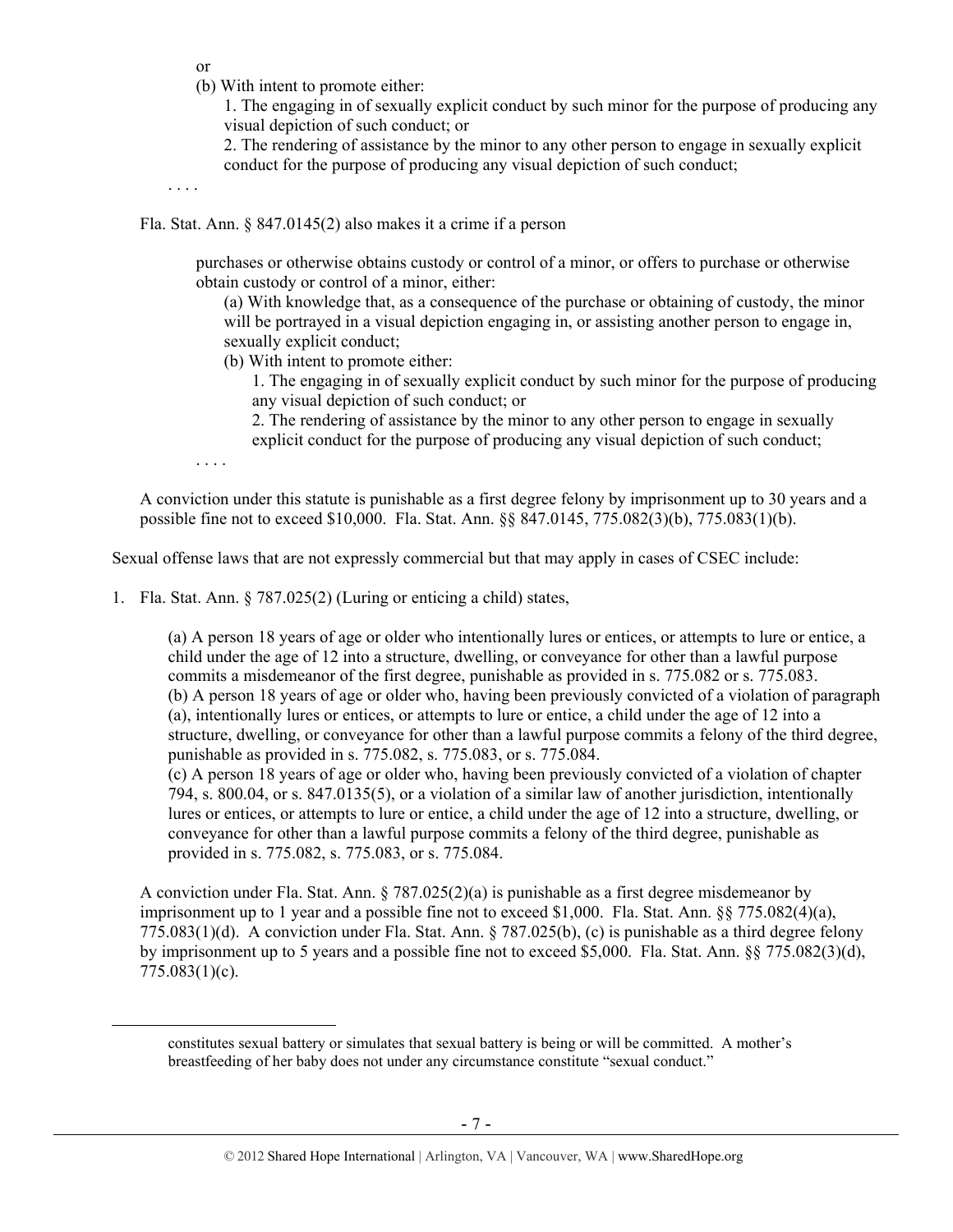2. Fla. Stat. Ann. § 847.0135(3)–(4) (Computer pornography; traveling to meet minor; penalties) makes it unlawful to use a computer or other similar device to solicit a minor for illegal sexual acts and states in part,

(3) Certain uses of computer services or devices prohibited.—Any person who knowingly uses a computer online service, Internet service, local bulletin board service, or any other device capable of electronic data storage or transmission to:

(a) Seduce, solicit, lure, or entice, or attempt to seduce, solicit, lure, or entice, a child or another person believed by the person to be a child, to commit any illegal act described in chapter 794, chapter 800 [Lewdness; Indecent exposure], or chapter 827 [Abuse of children], or to otherwise engage in any unlawful sexual conduct<sup>20</sup> with a child or with another person believed by the person to be a child; or

(b) Solicit, lure, or entice, or attempt to solicit, lure, or entice a parent, legal guardian, or custodian of a child or a person believed to be a parent, legal guardian, or custodian of a child to consent to the participation of such child in any act described in chapter 794, chapter 800, or chapter 827, or to otherwise engage in any sexual conduct,

commits a felony of the third degree, punishable as provided in s. 775.082, s. 775.083, or s. 775.084. Any person who, in violating this subsection, misrepresents his or her age, commits a felony of the second degree, punishable as provided in s. 775.082, s. 775.083, or s. 775.084. Each separate use of a computer online service, Internet service, local bulletin board service, or any other device capable of electronic data storage or transmission wherein an offense described in this section is committed may be charged as a separate offense.

(4) Traveling to meet a minor.—Any person who travels any distance either within this state, to this state, or from this state by any means, who attempts to do so, or who causes another to do so or to attempt to do so for the purpose of engaging in any illegal act described in chapter 794, chapter 800, or chapter 827, or to otherwise engage in other unlawful sexual conduct with a child or with another person believed by the person to be a child after using a computer online service, Internet service, local bulletin board service, or any other device capable of electronic data storage or transmission to:

(a) Seduce, solicit, lure, or entice or attempt to seduce, solicit, lure, or entice a child or another person believed by the person to be a child, to engage in any illegal act described in chapter 794, chapter 800, or chapter 827, or to otherwise engage in other unlawful sexual conduct with a child; or

(b) Solicit, lure, or entice or attempt to solicit, lure, or entice a parent, legal guardian, or custodian of a child or a person believed to be a parent, legal guardian, or custodian of a child to consent to the participation of such child in any act described in chapter 794, chapter 800, or chapter 827, or to otherwise engage in any sexual conduct,

commits a felony of the second degree, punishable as provided in s. 775.082, s. 775.083, or s. 775.084.

A conviction under Fla. Stat. Ann. § 847.0135(3), (4) is punishable as a second degree felony by imprisonment up to 15 years and a possible fine not to exceed \$10,000. Fla. Stat. Ann. §§ 775.082(3)(c), 775.083(1)(b). In some circumstances, a conviction under Fla. Stat. Ann. § 847.0135(3) may be punishable as a third degree felony by imprisonment up to 5 years and a possible fine not to exceed \$5,000. Fla. Stat. Ann. §§ 775.082(3)(d), 775.083(1)(c).

3. Fla. Stat. Ann. § 847.012(4) (Harmful materials; sale or distribution to minors or using minors in production prohibited; penalty) states, "A person may not knowingly use a minor in the production of any material described in subsection  $(3)$ ,<sup>21</sup> regardless of whether the material is intended for distribution to minors or is

<sup>&</sup>lt;sup>20</sup> Fla. Stat. Ann. § 847.001(16) (Definitions) provides the same definition of sexual conduct as the definition that appears in Fla. Stat. Ann. § 827.071(h). *See supra* note 16, for the definition of sexual conduct. <sup>21</sup> Fla. Stat. Ann. § 847.012(3) states,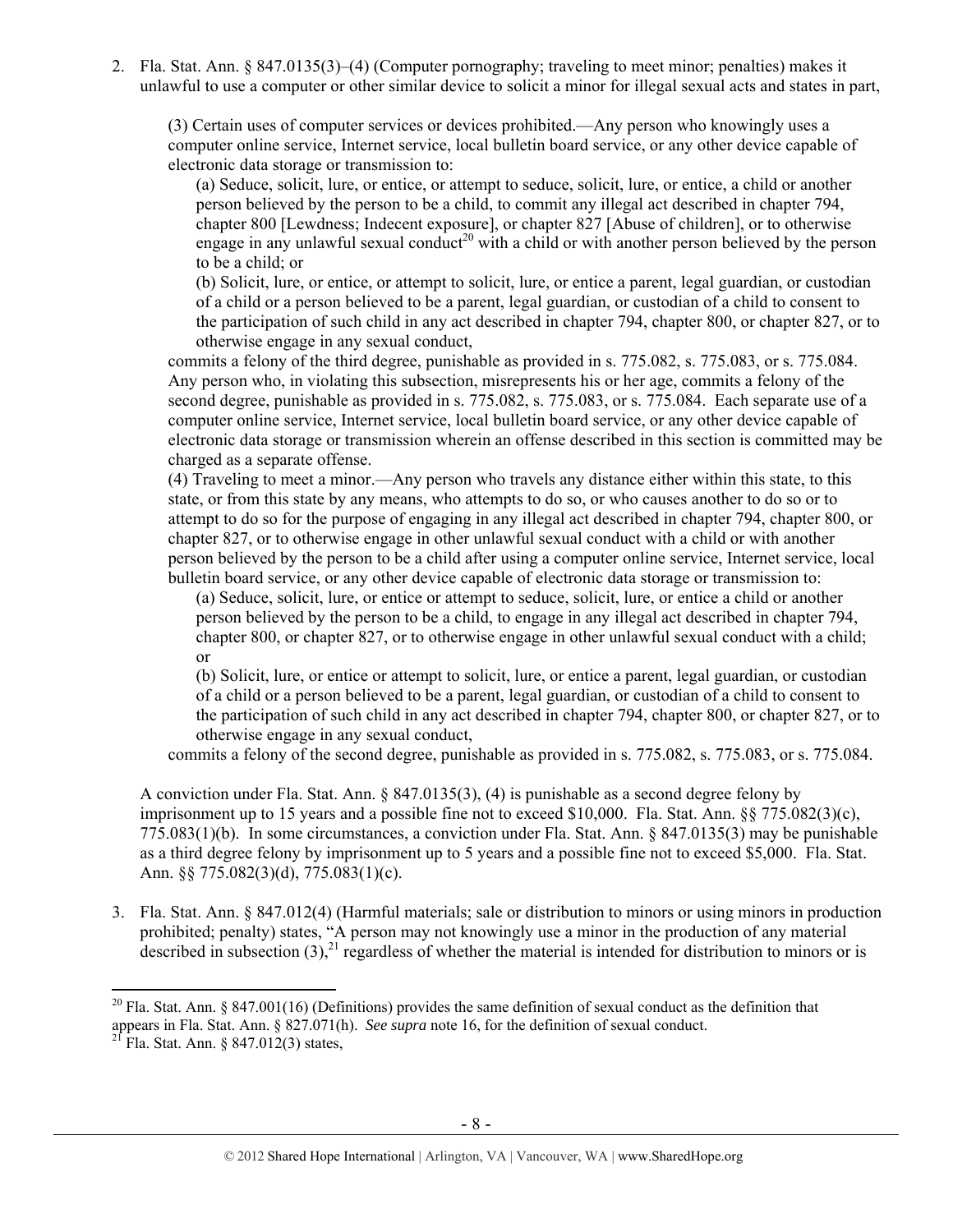actually distributed to minors." A conviction under Fla. Stat. Ann.  $\S$  847.012(5), is punishable as a third degree felony by imprisonment up to 5 years and a possible fine not to exceed \$5,000. Fla. Stat. Ann. §§ 775.082(3)(d), 775.083(1)(c).

- 4. Fla. Stat. Ann. § 794.05(1) (Unlawful sexual activity with certain minors) states in part, "A person 24 years of age or older who engages in sexual activity<sup>22</sup> with a person 16 or 17 years of age commits a felony of the second degree, punishable as provided in s. 775.082, s. 775.083, or s. 775.084." A conviction under Fla. Stat. Ann. § 794.05(1) is punishable as a second degree felony by imprisonment up to 15 years and a possible fine not to exceed \$10,000. Fla. Stat. Ann. §§ 775.082(3)(c), 775.083(1)(b).
- 5. Fla. Stat. Ann. § 800.04(5), (6) (Lewd or lascivious offenses committed upon or in the presence of persons less than 16 years of age) states,
	- (5) *Lewd or lascivious molestation*.

(a) A person who intentionally touches in a lewd or lascivious manner the breasts, genitals, genital area, or buttocks, or the clothing covering them, of a person less than 16 years of age, or forces or entices a person under 16 years of age to so touch the perpetrator, commits lewd or lascivious molestation.

(b) An offender 18 years of age or older who commits lewd or lascivious molestation against a victim less than 12 years of age commits a life felony, punishable as provided in s. 775.082(3)(a)4.  $(c)$  . . .

2. An offender 18 years of age or older who commits lewd or lascivious molestation against a victim 12 years of age or older but less than 16 years of age commits a felony of the second degree, punishable as provided in s. 775.082, s. 775.083, or s. 775.084.

- (6) *Lewd or lascivious conduct*.
	- (a) A person who:

. . . .

1. Intentionally touches a person under 16 years of age in a lewd or lascivious manner; or

2. Solicits a person under 16 years' of age to commit a lewd or lascivious act commits lewd or lascivious conduct.

(b) An offender 18 years of age or older who commits lewd or lascivious conduct commits a felony of the second degree, punishable as provided in s. 775.082, s. 775.083, or s. 775.084.

. . . .

An offender's first conviction under Fla. Stat. Ann. § 800.04(5)(b) is punishable as a life felony by "(I) A term of imprisonment for life; or (II) A split sentence that is a term of not less than 25 years' imprisonment and not exceeding life imprisonment, followed by probation or community control for the remainder of the person's natural life . . .  $\cdot^{323}$  Fla. Stat. Ann. § 775.082(3)(a)4.a. A subsequent conviction under Fla. Stat.

(b) Any book, pamphlet, magazine, printed matter however reproduced, or sound recording that contains any matter defined in s. 847.001 [Definitions], explicit and detailed verbal descriptions or

A person may not knowingly sell, rent, or loan for monetary consideration to a minor:

<sup>(</sup>a) Any picture, photograph, drawing, sculpture, motion picture film, videocassette, or similar visual representation or image of a person or portion of the human body which depicts nudity or sexual conduct, sexual excitement, sexual battery, bestiality, or sadomasochistic abuse and which is harmful to minors; or

narrative accounts of sexual excitement, or sexual conduct and that is harmful to minors.<br><sup>22</sup> "As used in this section, 'sexual activity' means oral, anal, or vaginal penetration by, or union with, the sexual organ of another; however, sexual activity does not include an act done for a bona fide medical purpose." Fla. Stat. Ann. § 794.05(1).

<sup>&</sup>lt;sup>23</sup> For punishments of life felonies prior to September 1, 2005 see Fla. Stat. Ann.  $\S 775.082(3)$ .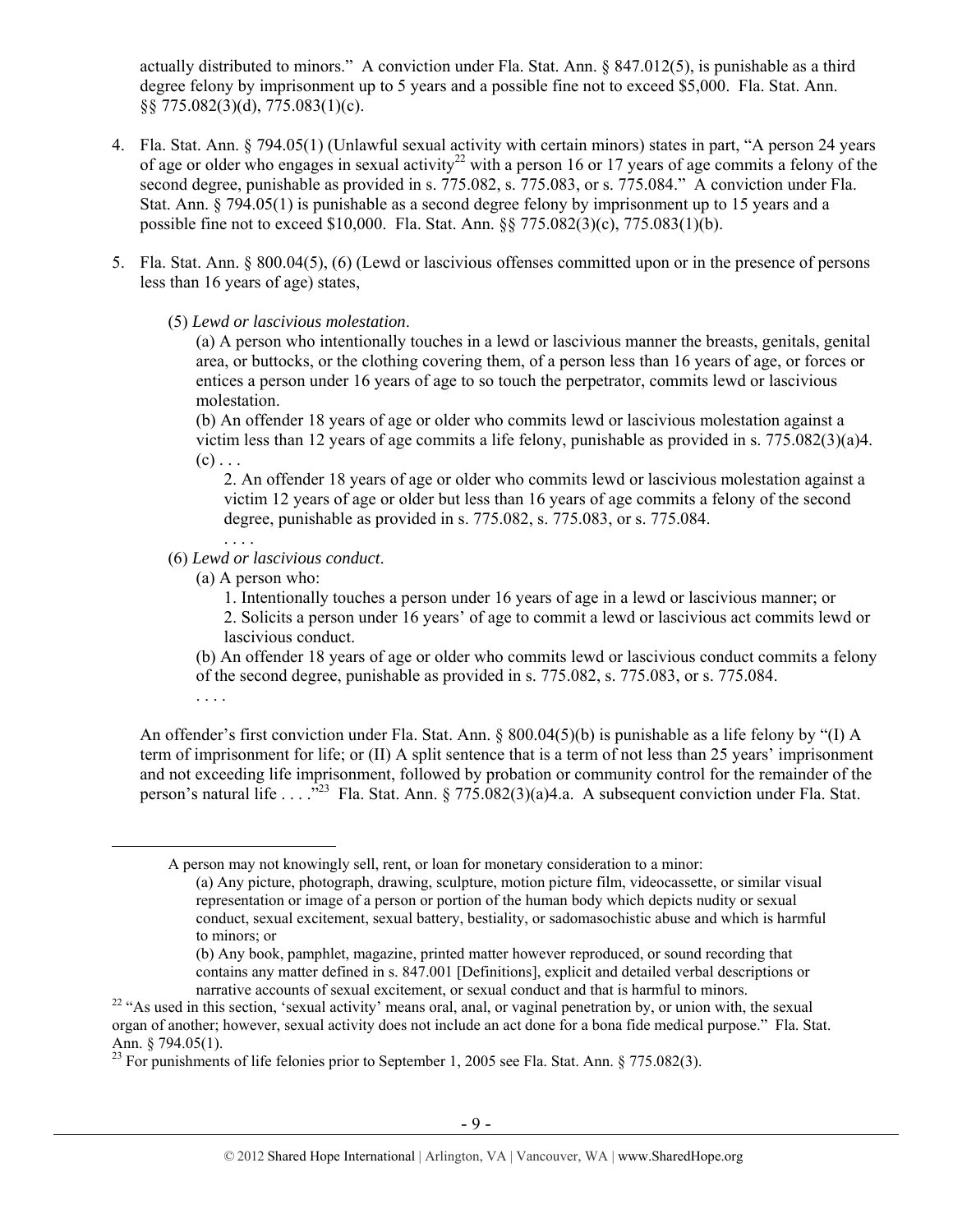Ann. § 800.04(5)(b) is punishable as a life felony by life imprisonment.<sup>24</sup> Fla. Stat. Ann. § 775.082(3)(a)4.b. A conviction under Fla. Stat. Ann. § 800.04(6)(b) is punishable as a second degree felony by imprisonment up to 15 years and a possible fine not to exceed \$10,000. Fla. Stat. Ann. §§ 775.082(3)(c), 775.083(1)(b).

*1.3 Commercial sexual exploitation of children (CSEC) or prostitution statutes refer to the sex trafficking statute to identify the commercially sexually exploited minor as a trafficking victim.* 

The CSEC statutes (listed above) do not refer to Fla. Stat. Ann. § 787.06 (Human trafficking).<sup>25</sup> Florida's prostitution law, Fla. Stat. Ann. § 796.07 (Prohibiting prostitution, etc.; evidence; penalties; definitions), also does not refer to Fla. Stat. Ann. § 787.06 (Human trafficking) when a minor is engaged in prostitution.

- 1.3.1 Recommendation: Amend Florida's CSEC statutes to specifically refer to Fla. Stat. Ann. § 787.06 (Human trafficking) to ensure CSEC victims are identified as trafficking victims.
- 1.3.2 Recommendation: Amend Fla. Stat. Ann. § 796.07 (Prohibiting prostitution, etc.; evidence; penalties; definitions) to refer to Fla. Stat. Ann. § 787.06 (Human trafficking) when a minor is engaged in prostitution to ensure that sexually exploited minors are identified as trafficking victims.
- *1.4 The state racketeering or gang crimes statute includes sex trafficking and commercial sexual exploitation of children (CSEC) offenses as predicate acts allowing the statute to be used to prosecute trafficking crimes.*

Florida's Racketeering Influenced and Corrupt Organization (RICO) statute<sup>26</sup> is codified at Fla. Stat. Ann. § 895.03 (Prohibited activities and defense) which states,

(1) It is unlawful for any person who has with criminal intent received any proceeds derived, directly or indirectly, from a pattern of racketeering activity or through the collection of an unlawful debt to use or invest, whether directly or indirectly, any part of such proceeds, or the proceeds derived from the investment or use thereof, in the acquisition of any title to, or any right, interest, or equity in, real property or in the establishment or operation of any enterprise. (2) It is unlawful for any person, through a pattern of racketeering activity or through the collection of an unlawful debt, to acquire or maintain, directly or indirectly, any interest in or control of any enterprise or real property.

(3) It is unlawful for any person employed by, or associated with, any enterprise to conduct or participate, directly or indirectly, in such enterprise through a pattern of racketeering activity or the collection of an unlawful debt.

(4) It is unlawful for any person to conspire or endeavor to violate any of the provisions of subsection  $(1)$ , subsection  $(2)$ , or subsection  $(3)$ .

Both human trafficking and CSEC offenses constitute predicate racketeering acts. Fla. Stat. Ann. § 895.02(1), defines "racketeering activity" in part as the following:

<sup>&</sup>lt;sup>24</sup> For punishments of life felonies prior to July 1, 2008 see Fla. Stat. Ann. § 775.082(3).<br><sup>25</sup> See supra note 2.

<sup>&</sup>lt;sup>26</sup> For additional information, see http://www.sharedhope.org/wp-content/uploads/2012/11/SHI-WhitePaperFederalStateRacketeeringGangCrimeLaws.pdf.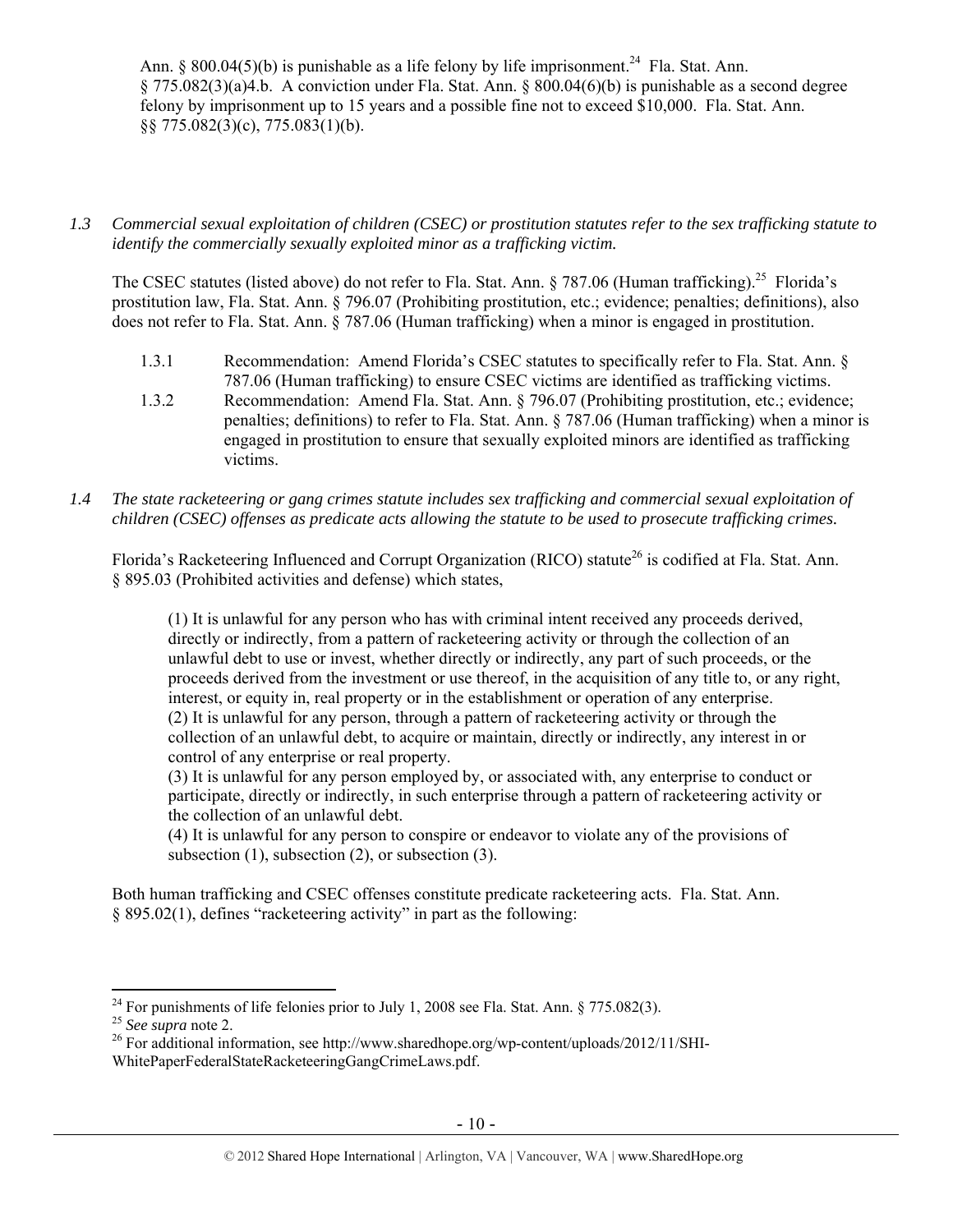to commit, to attempt to commit, to conspire to commit, or to solicit, coerce, or intimidate another person to commit:

(a) Any crime that is chargeable by petition, indictment, or information under the following provisions of the Florida Statutes:

. . . . 26. Chapter 787, relating to kidnapping or human trafficking.

29. Section 796.03 , s. 796.035, s. 796.04 [Forcing, compelling, or coercing another to become a prostitute], s. 796.045, $^{27}$  s. 796.05 [Deriving support from the proceeds of prostitution], or s. 796.07 [Prohibiting prostitution, etc.; evidence; penalties; definitions], relating to prostitution and sex trafficking.

36. Section 827.071 [Relating to commercial sexual exploitation of children] 43. Section 847.011 [Prohibition of certain acts in connection with obscene, lewd, etc., materials; penalty], s. 847.012, s. 847.013 [Exposing minors to harmful motion pictures, exhibitions, shows, presentations, or representations], s. 847.06 [Obscene matter; transportation into state prohibited; penalty], or s. 847.07 [Wholesale promotion of obscene materials; penalties], relating to obscene literature and profanity.

"Pattern of racketeering activity" is defined in Fla. Stat. Ann. § 895.02(4) as,

. . . .

 $\overline{a}$ 

[E]ngaging in at least two incidents of racketeering conduct that have the same or similar intents, results, accomplices, victims, or methods of commission or that otherwise are interrelated by distinguishing characteristics and are not isolated incidents, provided at least one of such incidents occurred after the effective date of this act and that the last of such incidents occurred within 5 years after a prior incident of racketeering conduct.

Defendants convicted under the racketeering statute also face stiff penalties. Pursuant to Fla. Stat. Ann. § 895.04(1) (Criminal penalties and alternative fine), "[a]ny person convicted of engaging in activity in violation of the provisions of s. 895.03 is guilty of a felony of the first degree and shall be punished as provided in s. 775.082, s. 775.083, or s. 775.084." Fla. Stat. Ann. § 895.04(2) (Criminal penalties and alternative fine) states in part,

(2) In lieu of a fine otherwise authorized by law, any person convicted of engaging in conduct in violation of the provisions of s. 895.03 [Prohibited activities and defenses], through which the person derived pecuniary value,<sup>28</sup> or by which he or she caused personal injury or property damage or other loss, may be sentenced to pay a fine that does not exceed 3 times the gross value gained or 3 times the gross loss caused, whichever is the greater, plus court costs and the costs of investigation and prosecution, reasonably incurred.

Fla. Stat. Ann. § 895.05(2)(a) (Civil remedies), which provides for civil asset forfeiture, states, "All property, real or personal, including money, used in the course of, intended for use in the course of, derived from, or realized through conduct in violation of a provision of ss. 895.01–895.05 is subject to civil forfeiture to the state."

<sup>&</sup>lt;sup>27</sup> Fla. Stat. Ann. § 796.045 (Sex trafficking; penalties) was repealed by House Bill 7049 during the 2012 Florida Legislature, 2012 Fla. Laws ch. 97 (effective July 1, 2012).

<sup>&</sup>lt;sup>28</sup> Pecuniary value is defined in Fla. Stat. Ann. § 895.04(4) for the purposes of subsection (2) as "(a) Anything of value in the form of money, a negotiable instrument, or a commercial interest or anything else the primary significance of which is economic advantage; or (b) Any other property or service that has a value in excess of \$  $100."$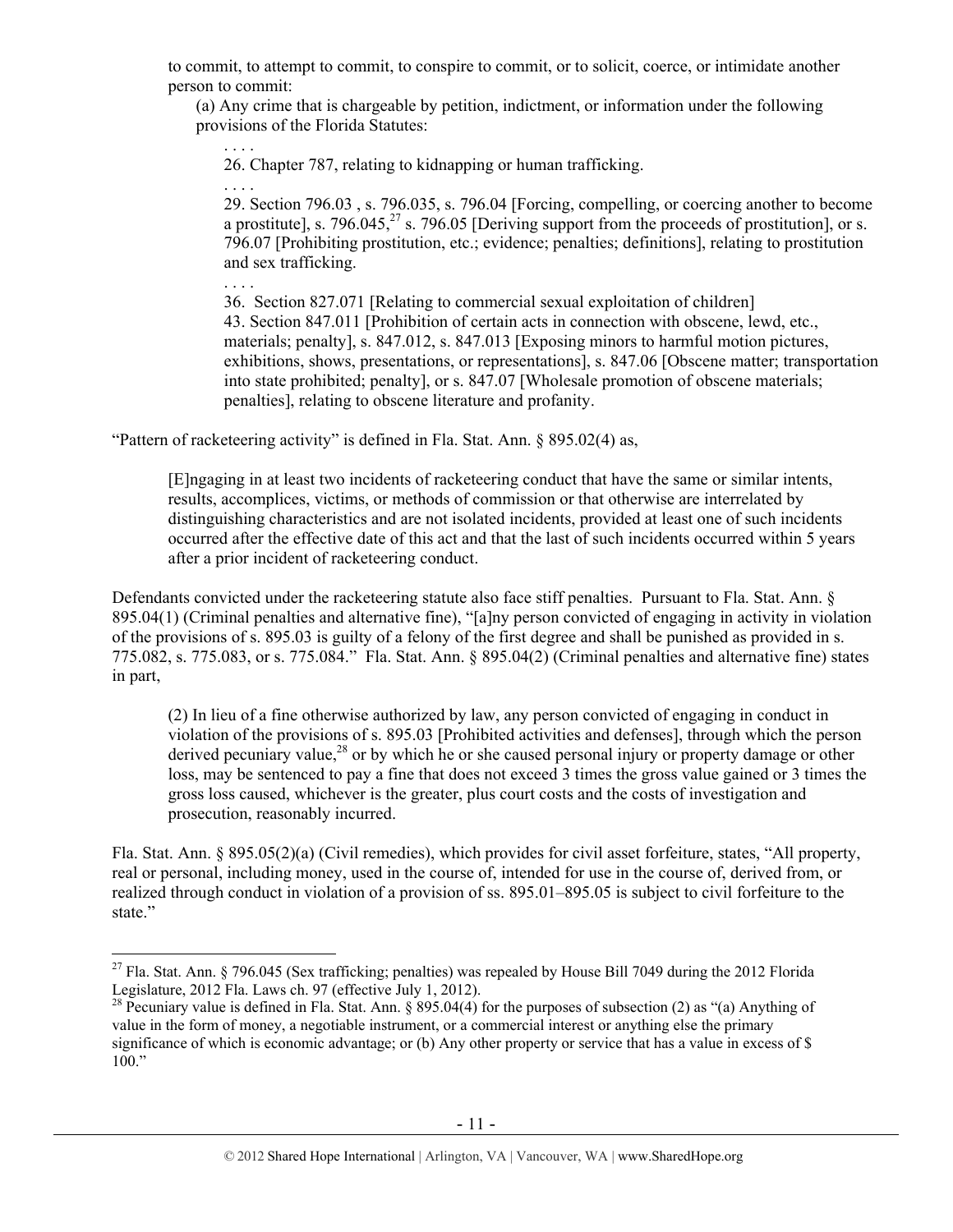1.4.1. Recommendation: Amend Florida's RICO statute to include the following offenses as "racketeering activity": Fla. Stat. Ann. § 800.04(4) (Lewd or lascivious battery), Fla. Stat. Ann. § 847.0135(2) (Computer pornography; traveling to meet minor; penalties), and Fla. Stat. Ann. § 847.0145(1) (Selling or buying of minors; penalties).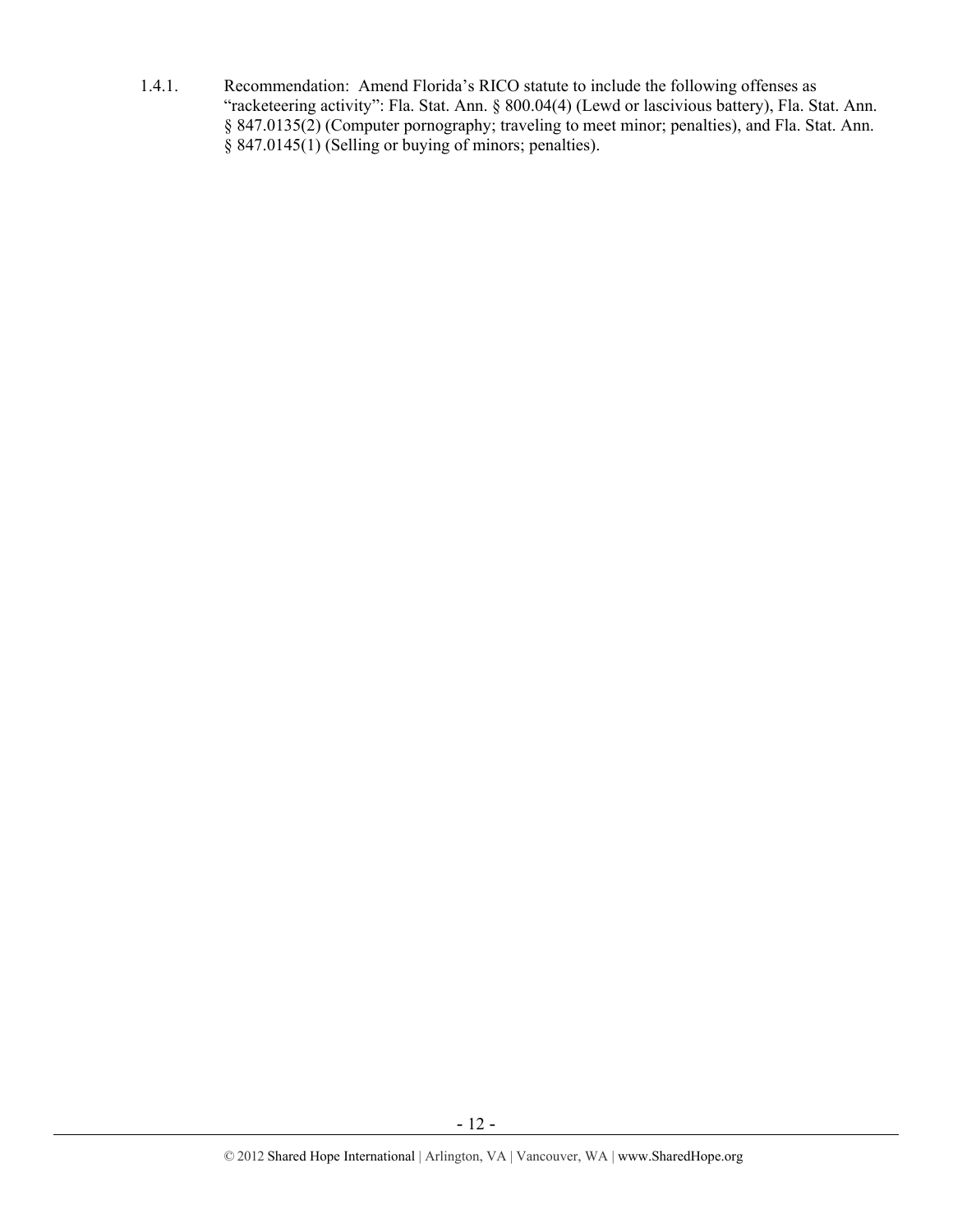#### **FRAMEWORK ISSUE 2: CRIMINAL PROVISIONS FOR DEMAND**

#### *Legal Components:*

- *2.1 The state sex trafficking law can be applied to the buyers of commercial sex acts with a victim of domestic minor sex trafficking.*
- *2.2 Buyers of commercial sex acts with a minor can be prosecuted under commercial sexual exploitation of children (CSEC) laws.*
- *2.3 Solicitation laws differentiate buying sex acts with an adult and buying sex acts with a minor under 18.*
- *2.4 Penalties for buyers of commercial sex acts with minors are as high as federal penalties.*
- *2.5 Using the Internet to lure, entice, or purchase, or attempt to lure, entice, or purchase commercial sex acts with a minor is a separate crime or results in an enhanced penalty for buyers.*
- *2.6 No age mistake defense is permitted for a buyer of commercial sex acts with any minor under 18.*
- *2.7 Base penalties for buying sex acts with a minor under 18 are sufficiently high and not reduced for older minors. older minors.*
- *2.8 Financial penalties for buyers of commercial sex acts with minors are sufficiently high to make it difficult for buyers to hide the crime.*
- *2.9 Buying and possessing child pornography carries penalties as high as similar federal offenses.*
- *2.10 Convicted buyers of commercial sex acts with minors and child pornography are required to register as sex offenders.*

 $\_$ 

#### *Legal Analysis:*

*2.1 The state sex trafficking law can be applied to the buyers of commercial sex acts with a victim of domestic minor sex trafficking.* 

Fla. Stat. Ann. § 787.06(3) (Human trafficking)<sup>29</sup> criminalizes the conduct of "[a]ny person who knowingly, or in reckless disregard of the facts, engages in, or attempts to engage in . . . a venture that has subjected a person to human trafficking." Therefore application of the trafficking law to buyers depends initially on whether a person who solicits or buys sex with a minor is considered to engage in a "venture," defined as "any group of two or more individuals associated in fact."<sup>30</sup> If the relationship between buyer and trafficker satisfies the definition of "venture," the trafficking law may apply to buyers through the term "obtain" in the definition of "human trafficking."<sup>31</sup> Federal prosecutors, under the Trafficking Victims Protection Act (TVPA),<sup>32</sup> have applied the crime of human trafficking to attempted buyers of commercial sex with minors by charging that the buyers attempted to "obtain"<sup>33</sup> a person under 18 to engage in commercial sex.<sup>34</sup> It is unsettled whether the courts will uphold this interpretation of the TVPA. If a buyer is considered to engage in "a venture that has

<sup>&</sup>lt;sup>29</sup> *See supra* note 2.<br><sup>30</sup> Fla. Stat. Ann. § 787.06(2)(k) defines "[v]enture" as "any group of two or more individuals associated in fact, whether or not a legal entity." *See supra* notes 2, 3.

<sup>&</sup>lt;sup>31</sup> Fla. Stat. Ann. § 787.06(2)(d) defines "[h]uman trafficking" as "transporting, soliciting, recruiting, harboring,

enticing, maintaining, or obtaining another person for the purpose of exploitation." *See supra* note 2.<br><sup>32</sup> Trafficking Victims Protection Act (TVPA) of 2000, Pub. L. No. 106-386, 114 Stat. 1464, 1466 (codified in scattered sections of 18 and 22 U.S.C.).

 $33$  18 U.S.C. § 1591(a).

<sup>34</sup> *See, e.g*., Indictment at 1, United States v. Oflyng, No. 09-00084-01-CR-W-SOW (W.D. Mo. Mar. 10, 2009); *see also* News Release, U.S. Department of Justice, Office of the Unites States Attorney for the Western District of Missouri, Human Trafficking Rescue Project, Operation Guardian Angel, Final Defendant Pleads Guilty to Sex Trafficking of a Child, (Dec. 18, 2009), http://www.justice.gov/usao/mow/news2009/mikoloyck.ple.htm.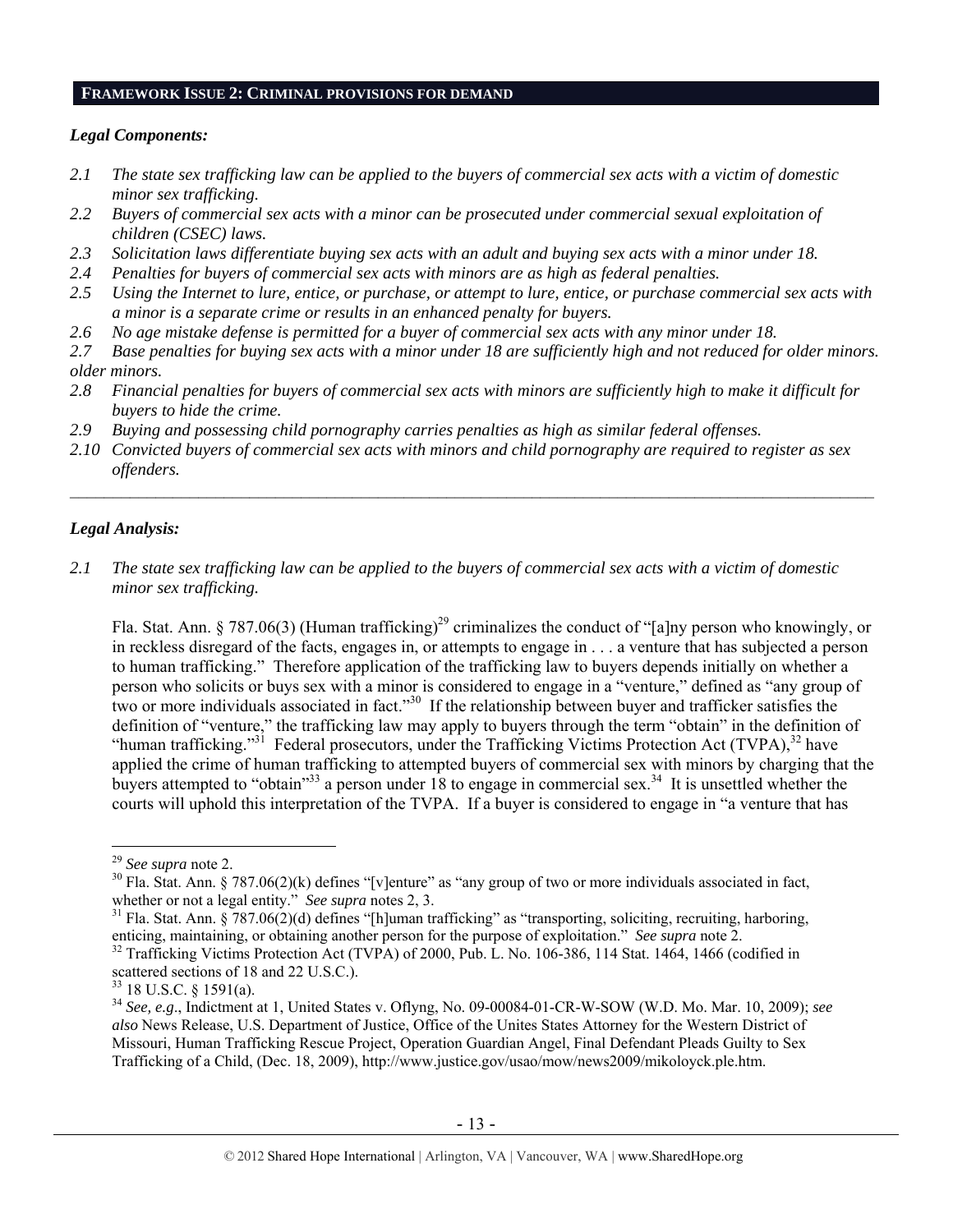subjected a person to human trafficking" by "obtaining" a minor for the purpose of commercial sex acts, Fla. Stat. Ann.  $\S 787.06(3)(g)$  and (h) (Human trafficking) may apply to buyers.

- 2.1.1 Recommendation: Amend Fla. Stat. Ann. § 787.06(3)(g) and (h) (Human trafficking) to clarify that the statute is applicable to buyers of commercial sex with minors.
- *2.2 Buyers of commercial sex acts with a minor can be prosecuted under commercial sexual exploitation of children (CSEC) laws.*

Fla. Stat. Ann. § 800.04(4)(b) (Lewd or lascivious offenses committed upon or in the presence of persons less than 16 years of age), in part, may reach some buyers, stating,

(4) Lewd or lascivious battery.―A person who:

. . . (b) Encourages, forces, or entices any person less than 16 years of age to engage in sadomasochistic abuse, sexual bestiality, prostitution, or any other act involving sexual activity commits lewd or lascivious battery, a felony of the second degree, punishable as provided in s. 775.082, s. 775.083, or s. 775.084.

A buyer who purchases information about a minor for the purpose of engaging in sexual conduct with the minor may be prosecuted under Fla. Stat. Ann. § 847.0135(2)(d) (Computer pornography; traveling to meet minor; penalties) which makes it a crime if a person "[b]uys, sells, receives, exchanges, or disseminates, any notice, statement, or advertisement of any minor's name, telephone number, place of residence, physical characteristics, or other descriptive or identifying information for purposes of facilitating, encouraging, offering, or soliciting sexual conduct of or with any minor, or the visual depiction of such conduct, commits a felony of the third degree, punishable as provided in s. 775.082, s. 775.083, or s. 775.084." A conviction under Fla. Stat. Ann. § 847.0135(2) is punishable as a third degree felony by imprisonment up to 5 years and a possible fine not to exceed \$5,000. Fla. Stat. Ann. §§ 775.082(3)(d), 775.083(1)(c).

Several other sexual offense statutes could be used to prosecute certain buyers of commercial sex acts with a minor but do not specifically criminalize the commercial sexual exploitation of the child and do not refer to the human trafficking statute. $35$ 

2.2.1 Recommendation: Amend Fla. Stat. Ann. § 800.04(4)(b) (Lewd or lascivious offenses committed upon or in the presence of persons less than 16 years of age) to raise the age of a minor victim to under 18 to protect all minors.

## *2.3 Solicitation laws differentiate buying sex acts with an adult and buying sex acts with a minor under 18.*

Fla. Stat. Ann. § 796.07(2)(f) (Prohibiting prostitution, etc.; evidence; penalties; definitions) does not distinguish between the offense of soliciting a minor and the offense of soliciting an adult for commercial sex acts. Fla. Stat. Ann. § 796.07(2)(f) states, "It is unlawful . . . (f) To solicit, induce, entice, or procure another to commit prostitution, lewdness, or assignation."

Fla. Stat. Ann. § 800.04(4)(b) (Lewd or lascivious offenses committed upon or in the presence of persons less than 16 years of age), in part, may reach solicitation of minors under 16 by buyers, stating, "A person who: . . . (b) Encourages, forces, or entices any person less than 16 years of age to engage in . . . prostitution . . . commits lewd or lascivious battery."

<sup>&</sup>lt;sup>35</sup> See supra Section 1.2 for a full description of the sexual offense laws that may be used to prosecute certain buyers.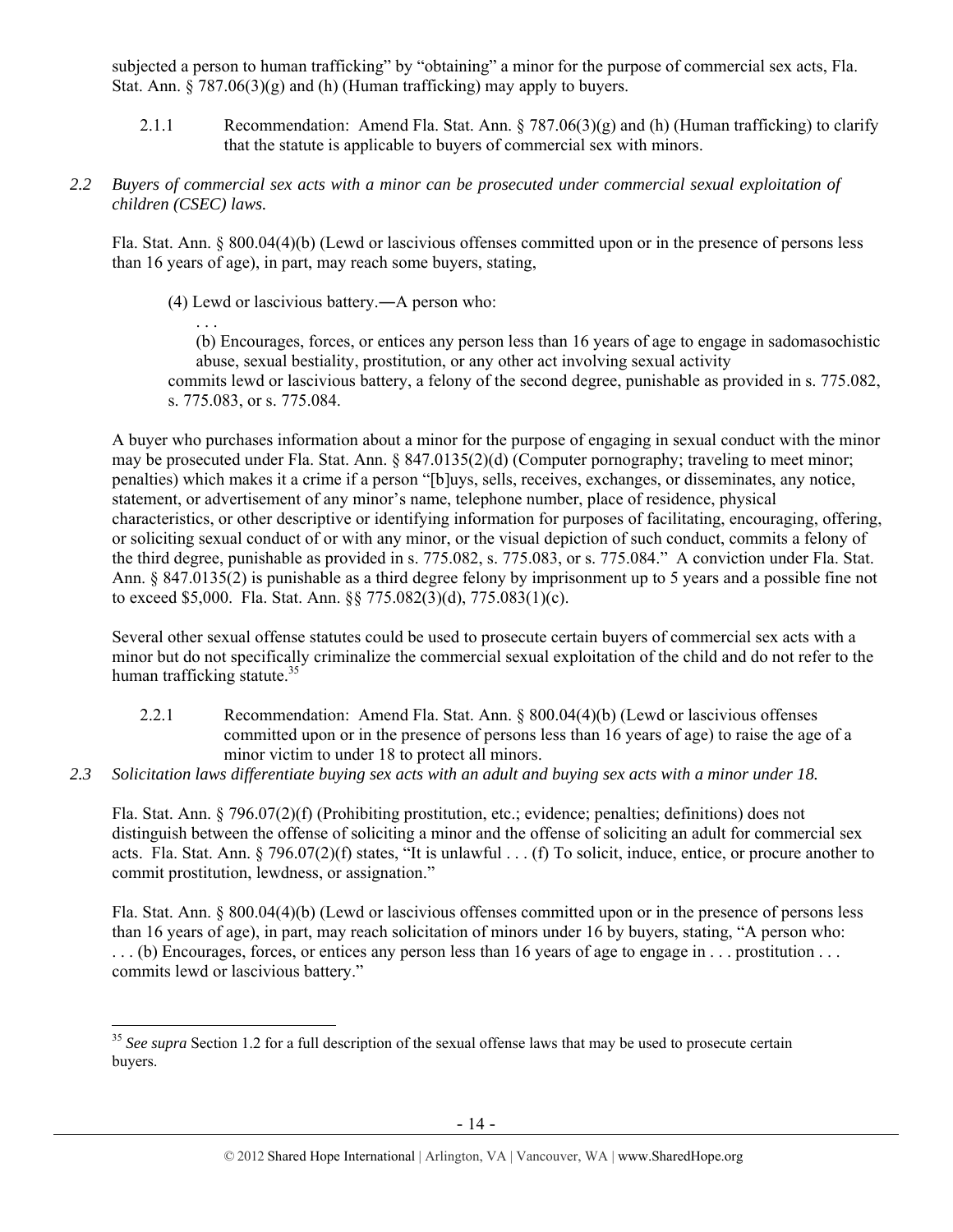2.3.1 Recommendation: Amend Fla. Stat. Ann. § 796.07(2)(f) (Prohibiting prostitution, etc.; evidence; penalties; definitions) to specify that purchase of sex with a minor is a violation of Fla. Stat. Ann. § 787.06(3) (Human trafficking) to ensure buyers are subject to the more severe penalty associated with child sex trafficking.

# *2.4 Penalties for buyers of commercial sex acts with minors are as high as federal penalties.*

If Fla. Stat. Ann. § 787.06(3) (Human trafficking)<sup>36</sup> applies to buyers, a conviction under Fla. Stat. Ann. § 787.06(3)(g) is punishable as a first degree felony by up to life imprisonment and a possible fine not to exceed \$10,000 and a conviction under Fla. Stat. Ann.  $\S 787.06(3)$ (h) is punishable as a life felony by up to life imprisonment and a possible fine not to exceed \$15,000. Fla. Stat. Ann.  $\S$   $\frac{8}{787.06(3)(g)}$ ,  $\frac{775.082(3)(a)(3)}{2}$ ,  $(3)(b)$ , 775.083 $(1)(a)$ ,  $(b)$ .

If applicable to buyers, Fla. Stat. Ann. § 800.04(4)(b) (Lewd or lascivious offenses committed upon or in the presence of persons less than 16 years of age) is a second degree felony punishable by imprisonment up to 15 years and a possible fine not to exceed \$10,000. Fla. Stat. Ann. §§ 775.082(3)(c), 775.083(1)(b). Additionally, a conviction under Fla. Stat. Ann. § 847.0135(2) or (3) (Computer pornography; traveling to meet minor; penalties) $37$  is punishable as a third degree felony by imprisonment up to 5 years and a possible fine not to exceed \$5,000. Fla. Stat. Ann.  $\S$  775.082(3)(d), 775.083(1)(c). A conviction under subsection (4) of the previous statute, which addresses traveling to meet a minor, is punishable as a second degree by imprisonment up to 15 years and a possible fine not to exceed \$10,000. Fla. Stat. Ann. §§ 775.082(3)(c), 775.083(1)(b).

Fla. Stat. Ann. § 847.0135(2) (Computer pornography; traveling to meet minor; penalties) may be used to prosecute buyers who buy "any notice, statement, or advertisement of any minor's name, telephone number, place of residence, physical characteristics, or other descriptive or identifying information for purposes of . . . soliciting sexual conduct of or with any minor, or the visual depiction of such conduct." A conviction under Fla. Stat. Ann. § 847.0135(2) is punishable as a third degree felony by imprisonment up to 5 years and a possible fine not to exceed \$5,000. Fla. Stat. Ann. §§ 775.082(3)(d), 775.083(1)(c).

In comparison, if the victim is under the age of 14, a conviction under the TVPA for child sex trafficking is punishable by 15 years to life imprisonment and a fine not to exceed \$250,000. 18 U.S.C. §§ 1591(b)(1), 3559(a)(1), 3571(b)(3). If the victim is between the ages of 14–17, a conviction is punishable by 10 years to life imprisonment and a fine not to exceed \$250,000. 18 U.S.C. §§ 1591(b)(2),  $3559(a)(1)$ ,  $3571(b)(3)$ . A conviction is punishable by mandatory life imprisonment, however, if the buyer has a prior conviction for a federal sex offense<sup>38</sup> against a minor. 18 U.S.C. § 3559(e)(1). To the

 $\overline{a}$ 

<sup>&</sup>lt;sup>36</sup> *See supra* note 2.<br><sup>37</sup> *See* discussion of relevant provisions *supra* Section 1.2.<br><sup>38</sup> Pursuant to 18 U.S.C. § 3559(e)(2), "federal sex offense" is defined as

an offense under section 1591 [18 USCS § 1591] (relating to sex trafficking of children), 2241 [18 USCS § 2241] (relating to aggravated sexual abuse), 2242 [18 USCS  $\S$  2242] (relating to sexual abuse), 2244(a)(1) [18 USCS  $\S$  2244(a)(1)] (relating to abusive sexual contact), 2245 [18 USCS] § 2245] (relating to sexual abuse resulting in death), 2251 [18 USCS § 2251] (relating to sexual exploitation of children), 2251A [18 USCS § 2251A] (relating to selling or buying of children), 2422(b) [18 USCS § 2422(b)] (relating to coercion and enticement of a minor into prostitution), or 2423(a) [18 USCS § 2423(a)] (relating to transportation of minors).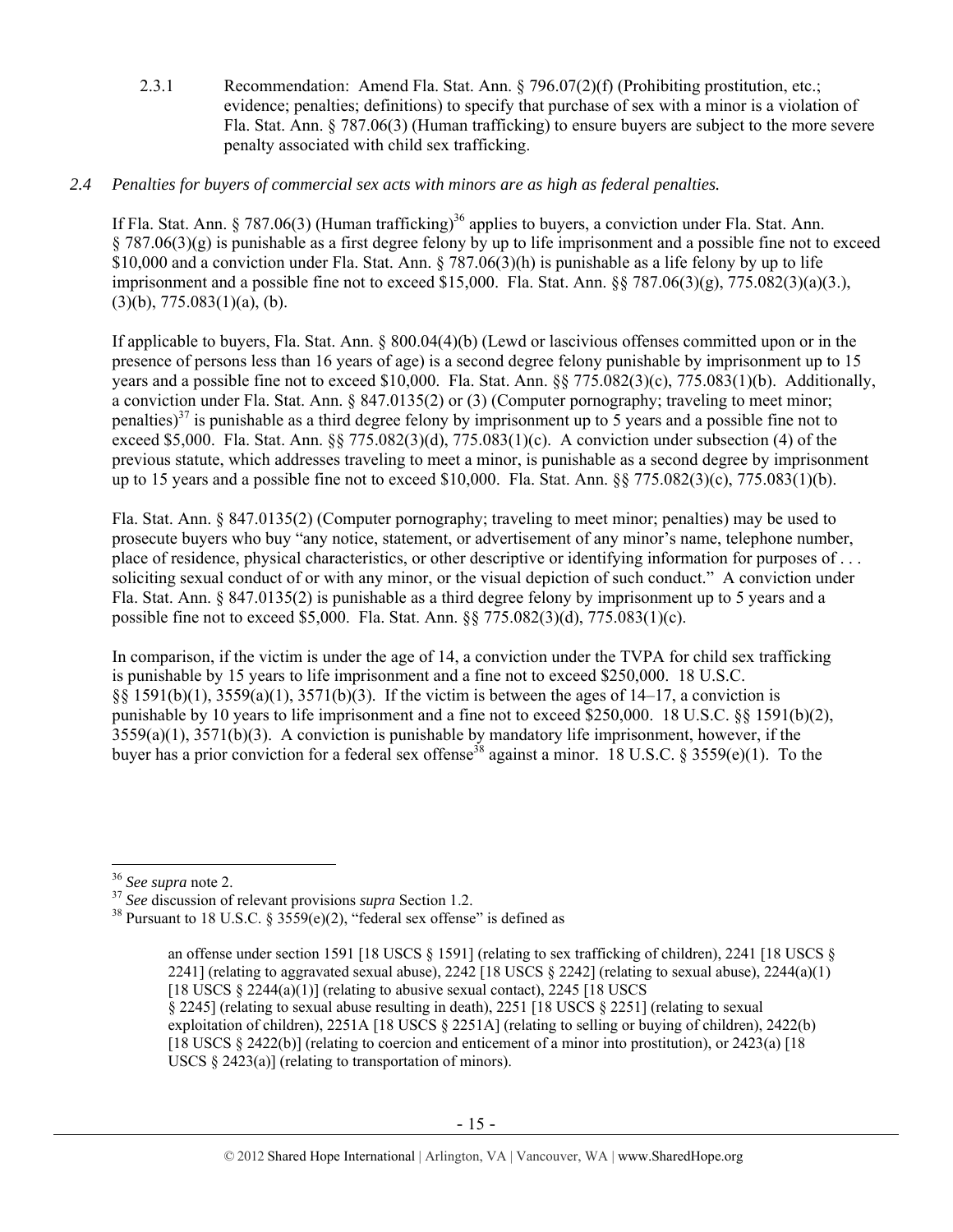extent buyers can be prosecuted under other federal CSEC laws,<sup>39</sup> a conviction is punishable by penalties ranging from a fine not to exceed \$250,000 to life imprisonment and a fine not to exceed \$250,000.<sup>40</sup>

*2.5 Using the Internet to lure, entice, or purchase, or attempt to lure, entice, or purchase commercial sex acts with a minor is a separate crime or results in an enhanced penalty for buyers.* 

Fla. Stat. Ann. § 847.0135(2)(d) (Computer pornography; traveling to meet minor; penalties),  $41$  applies to buyers who buy "any notice, statement, or advertisement of any minor's name, telephone number, place of residence, physical characteristics, or other descriptive or identifying information for purposes of facilitating, encouraging, offering, or soliciting sexual conduct of or with any minor. . ." Fla. Stat. Ann. § 847.0135(2)(d) is punishable as a third degree felony by imprisonment up to 5 years and a possible fine not to exceed \$5,000, and is subject to enhanced penalties for repeat offenders pursuant to Fla. Stat. Ann. § 775.084 (Violent career criminals; habitual felony offenders and habitual violent felony offenders; three-time violent felony offenders; definitions; procedure; enhanced penalties or mandatory minimum prison terms). Fla. Stat. Ann. §§ 775.082(3)(d), 775.083(1)(c).

Although not expressly commercial, Fla. Stat. Ann. § 847.0135(3) (Computer pornography; traveling to meet minor; penalties) reaches the conduct of buyers who use the Internet to solicit or purchase sex with minors.<sup>42</sup> Fla. Stat. Ann. § 847.0135(3)(a) states, "Any person who knowingly uses a computer online service [or] Internet service . . . [to] [s]educe, solicit, lure, or entice" or attempt to do the foregoing to secure a child "to commit any illegal act described in chapter 794 [Sexual battery], chapter 800 [Lewdness; Indecent exposure], or chapter 827 [Abuse of children], or to otherwise engage in any unlawful sexual conduct . . . ." A conviction under Fla. Stat. Ann. § 847.0135(3) is punishable as a third degree felony by imprisonment up to 5 years and a possible fine not to exceed \$5,000. Fla. Stat. Ann. §§ 775.082(3)(d), 775.083(1)(c). However, pursuant to Fla. Stat. Ann. § 847.0135(3), "[a]ny person who, in violating this subsection, misrepresents his or her age, commits a felony of the second degree," punishable by imprisonment up to15 years and a possible fine not to exceed \$10,000. Fla. Stat. Ann. §§ 775.082(3)(c), 775.083(1)(b).

Pursuant to Fla. Stat. Ann. § 847.0135(4)(a),<sup>43</sup> it is a second degree felony for a person to travel in or to Florida to engage in certain illegal acts after initially attempting to solicit the child via the Internet or through other specified electronic methods.

- 2.5.1 Recommendation: Amend Fla. Stat. Ann. § 847.0135(2)(d) (Computer pornography; traveling to meet minor; penalties) to include computer solicitation of minors for the purpose of violating Fla. Stat. Ann. § 787.06(3) (Human trafficking) or Florida's CSEC laws and provide a heightened penalty under such circumstances.
- *2.6 No age mistake defense is permitted for a buyer of commercial sex acts with any minor under 18.*

 $\overline{a}$ <sup>39</sup> 18 U.S.C. §§ 2251A(b) (Selling or buying of children), 2251(a) (Sexual exploitation of children), 2423(a) (Transportation of a minor with intent for minor to engage in criminal sexual activity), 2422(a) (Coercion and enticement), 2252(a)(2), (a)(4) (Certain activities relating to material involving the sexual exploitation of minors). <sup>40</sup> 18 U.S.C. §§ 2251A(b) (conviction punishable by imprisonment for 30 years to life and a fine), 225

<sup>(</sup>conviction punishable by imprisonment for 15–30 years and a fine), 2423(a) (conviction punishable by imprisonment for 10 years to life and a fine), 2422(a) (conviction punishable by a fine, imprisonment up to 20 years, or both),  $2252(a)(2)$ , (4) (stating that a conviction under subsection (a)(2) is punishable by imprisonment for 5–20 years and a fine, while a conviction under subsection (a)(4) is punishable by imprisonment up to 10 years, a fine, or both); *see also* 18 U.S.C. §§ 3559(a)(1) (classifying all of the above listed offenses as felonies), 3571(b)(3) (providing a fine up to \$250,000 for any felony conviction).

<sup>42</sup> *See* discussion of relevant provisions *supra* Section 1.2. 43 *See* discussion of relevant provisions *supra* Section 1.2.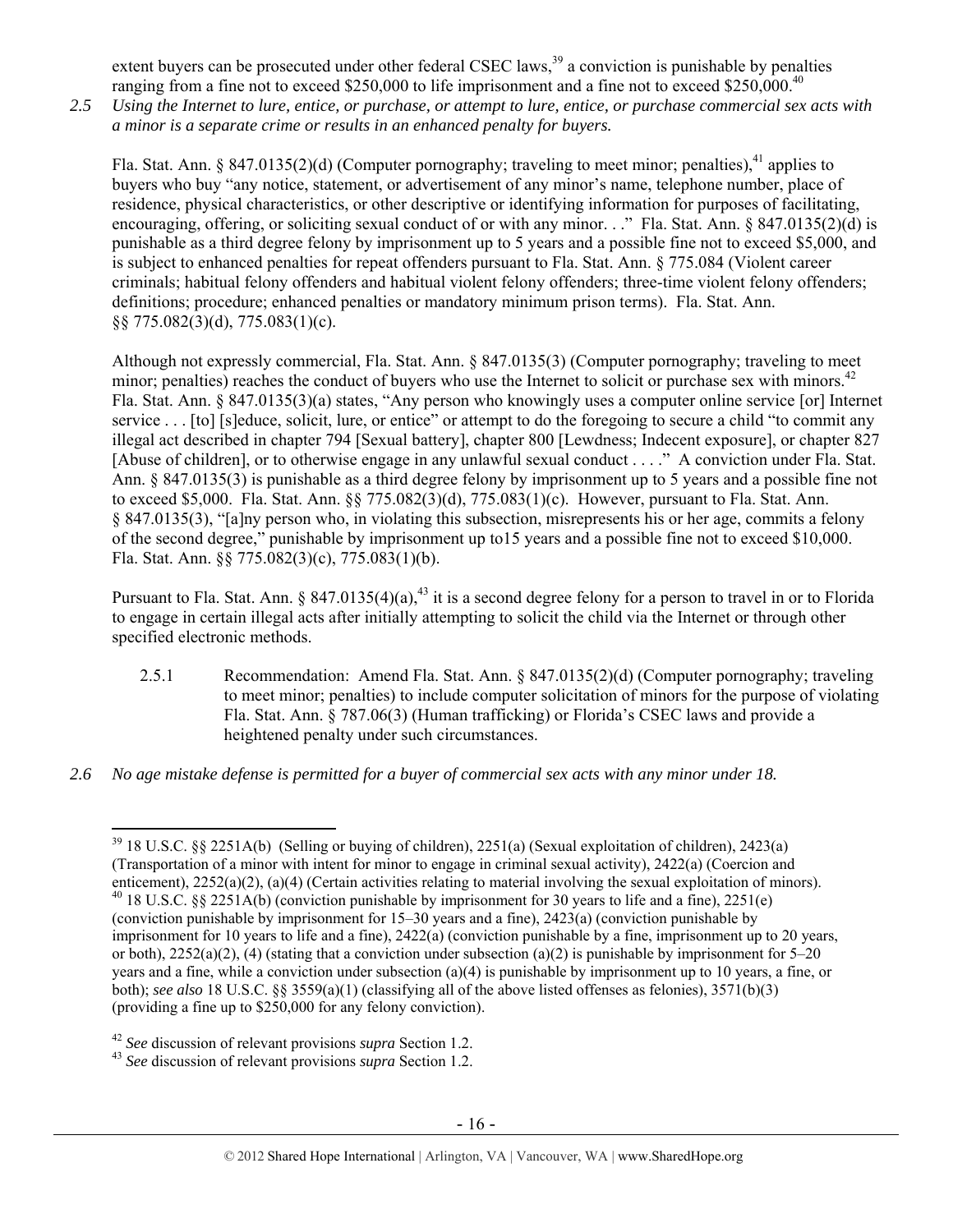If applicable to buyers, Fla. Stat. Ann. § 787.06(3)<sup>44</sup> requires that a person act "knowingly, or in reckless disregard of the facts." However, the provisions applicable to minors, Fla. Stat. Ann.  $\frac{5}{8}$  787.06(3)(g) and (h) (Human trafficking) both state,

"In a prosecution under this paragraph in which the defendant had a reasonable opportunity to observe the person who was subject to human trafficking, the state need not prove that the defendant knew that the person had not attained the age of [18 or 15] years."

While these provisions eliminate proof of the defendant's knowledge regarding the minor's age as an element of the offense, this statute does not specifically preclude the defendant from asserting an affirmative defense based on mistake of age.

If applicable to buyers, Fla. Stat. Ann. § 796.035 (Selling or buying of minors into prostitution; penalties).<sup>45</sup> and § 800.04(4)(b) (Lewd or lascivious offenses committed upon or in the presence of persons less than 16 years of age) also do not expressly prohibit a defense based on mistake of age.

However, a buyer cannot assert a mistake of age defense if charged with a sex offense. Fla. Stat. Ann. § 794.021 (Ignorance or belief as to victim's age no defense) states, "When, in this chapter [Sexual battery], the criminality of conduct depends upon the victim's being below a certain specified age, ignorance of the age is no defense. Neither shall misrepresentation of age by such person nor a bona fide belief that such person is over the specified age be a defense." Fla. Stat. Ann. § 847.011(1)(d) (Prohibition of certain acts in connection with obscene, lewd, etc., materials; penalty) states, "A person's ignorance of a minor's age, a minor's misrepresentation of his or her age, a bona fide belief of a minor's age, or a minor's consent may not be raised as a defense in a prosecution for one or more violations of . . . subsection (2)."

2.6.1 Recommendation: Amend Fla. Stat. Ann. § 794.021 (Ignorance or belief as to victim's age no defense) to include Fla. Stat. Ann. § 787.06(3) (Human trafficking) § 796.035 (Selling or buying of minors into prostitution; penalties)<sup>46</sup> and § 800.04(4)(b) (Lewd or lascivious offenses committed upon or in the presence of persons less than 16 years of age) as offenses for which a mistake of age defense is expressly prohibited.

## *2.7 Base penalties for buying sex acts with a minor under 18 are sufficiently high and not reduced for older minors.*

Fla. Stat. Ann. § 800.04(4)(b) (Lewd or lascivious offenses committed upon or in the presence of persons less than 16 years of age)<sup>47</sup> only applies to CSEC crimes against children under 16. Therefore, buyers whose victims are 16 and 17 face a substantially lower penalty under Fla. Stat. Ann. § 796.07(2)(f) (Prohibiting prostitution, etc.; evidence; penalties; definitions), which does not distinguish between the offense of soliciting a minor and the offense of soliciting an adult for commercial sex acts. First violations of Fla. Stat. Ann. § 796.07(2)(f) are second degree misdemeanors while violations of Fla. Stat. Ann. § 800.04(4)(b) are second degree felonies. Fla. Stat. Ann. § 796.07(4)(a), Fla. Stat. Ann. § 800.04(4)(b).

2.7.1 Recommendation: Amend Fla. Stat. Ann. § 800.04(4)(b) (Lewd or lascivious offenses committed upon or in the presence of persons less than 16 years of age) to make the penalty applicable to all minors under 18.

 $44$  See supra note 2.<br> $45$  See supra note 17.

<sup>&</sup>lt;sup>46</sup> *See supra* note 17. <sup>47</sup> *See* discussion of relevant provisions *supra* Section 1.2.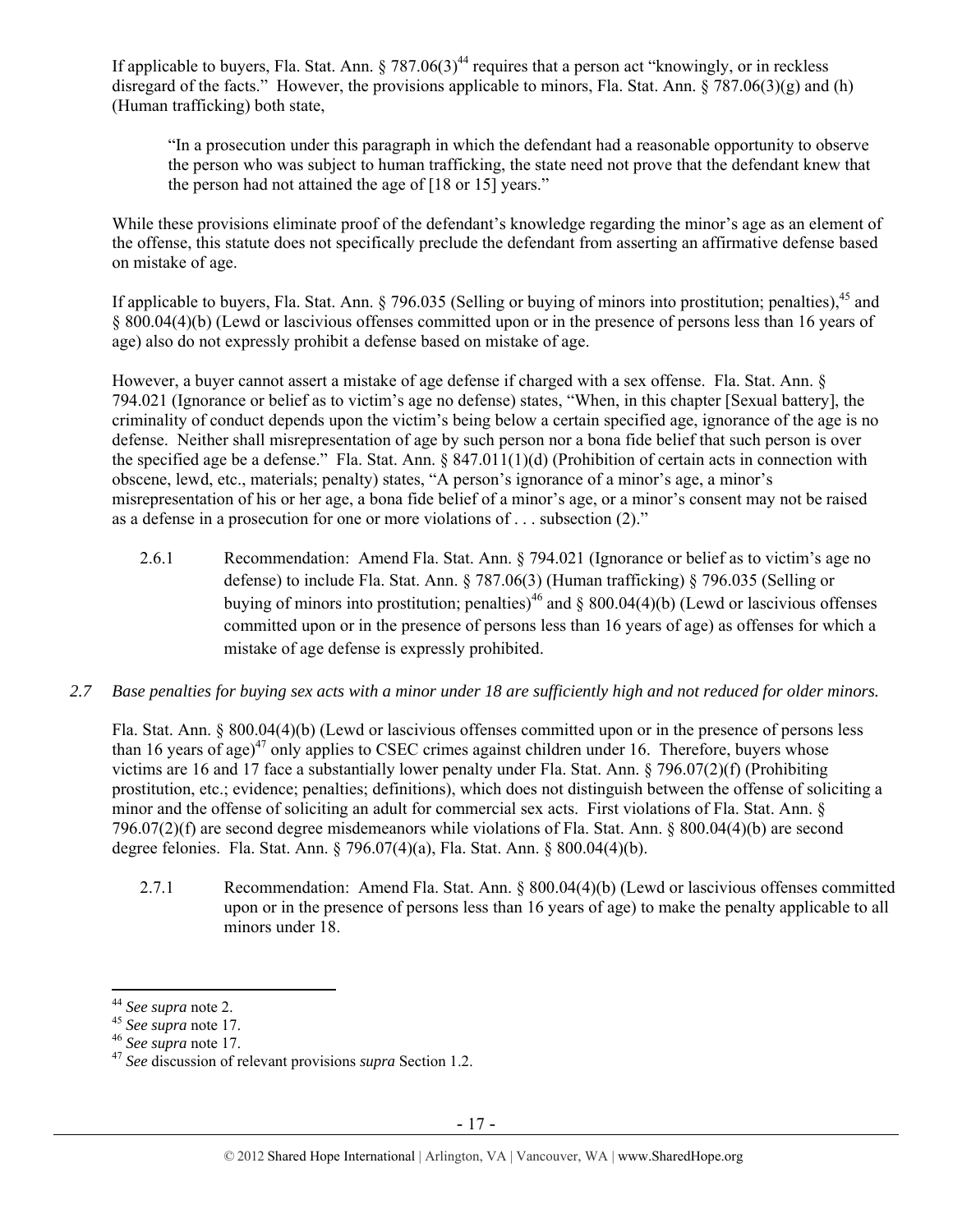*2.8 Financial penalties for buyers of commercial sex acts with minors are sufficiently high to make it difficult for buyers to hide the crime.* 

Buyers are subject to fines, restitution, and asset forfeiture for many of the offenses for which they can be prosecuted. If convicted under Fla. Stat. Ann. § 800.04(4)(b) (Lewd and lascivious offenses committed upon or in the presence of persons less than 16 years of age), the offender faces a possible fine not to exceed \$15,000. Fla. Stat. Ann. §§ 775.083(1)(b), 800.04(4)(b). A violation of Fla. Stat. Ann. § 847.0135(2) (Computer pornography; traveling to meet minors; penalties) is subject to a fine not to exceed \$5,000. Fla. Stat. Ann. § 775.083(1)(b).

Buyers convicted of sexual offenses that are not expressly commercial also may be required to pay fines.<sup>48</sup>

If Fla. Stat. Ann. § 787.06(3) (Human trafficking)<sup>49</sup> is applicable to buyers, a fine of up to \$10,000 or \$15,000 may be imposed, depending on the age of the minor victim. Also, Fla. Stat. Ann. § 787.06(7) states, "[a]ny real property or personal property that was used, attempted to be used, or intended to be used in violation of any provision of this section may be seized and shall be forfeited subject to the provisions of the Florida Contraband Forfeiture Act. However, even if Fla. Stat. Ann. § 787.06(3) is not applicable, Fla. Stat. Ann. §§ 932.701– 932.706 (Florida Contraband Forfeiture Act<sup>50</sup>) can also be used to impose significant penalties on the buyer of commercial sex acts with minors if the buyer is charged with any felony. Fla. Stat. Ann. § 932.701(2)(a) (Short title; definitions) defines "contraband" in part to mean the following:

5. Any personal property, including, but not limited to, any vessel, aircraft, item, object, tool, substance, device, weapon, machine, vehicle of any kind, money, securities, books, records, research, negotiable instruments, or currency, which was used or was attempted to be used as an instrumentality in the commission of, or in aiding or abetting in the commission of, any felony, whether or not comprising an element of the felony, or which is acquired by proceeds obtained as a result of a violation of the Florida Contraband Forfeiture Act.

6. Any real property, including any right, title, leasehold, or other interest in the whole of any lot or tract of land, which was used, is being used, or was attempted to be used as an instrumentality in the commission of, or in aiding or abetting in the commission of, any felony, or which is acquired by proceeds obtained as a result of a violation of the Florida Contraband Forfeiture Act.

. . . .

The procedure for asset forfeiture pursuant to Fla. Stat. Ann. §§ 932.701–932.706 is civil. Forfeiture of the contraband is mandatory. The court "shall order the seized property forfeited to the seizing law enforcement agency. Fla. Stat. Ann. § 932.704(8). Seizure of the forfeitable property is governed by Fla. Stat. Ann § 932.703(2)(a).

Pursuant to Fla. Stat. Ann. § 932.702 (Unlawful to transport, conceal, or possess contraband articles or to acquire real or personal property with contraband proceeds; use of vessel, motor vehicle, aircraft, other personal property, or real property),

It is unlawful:

(1) To transport, carry, or convey any contraband article in, upon, or by means of any vessel, motor vehicle, or aircraft.

(2) To conceal or possess any contraband article.

 $48$  See discussion of relevant provisions *supra* Section 1.2.

<sup>&</sup>lt;sup>49</sup> *See supra* note 2.<br><sup>50</sup> For additional information on asset forfeiture and procedure, see http://www.sharedhope.org/wpcontent/uploads/2012/11/SHIStateAssetForfeitureLawsChart.pdf.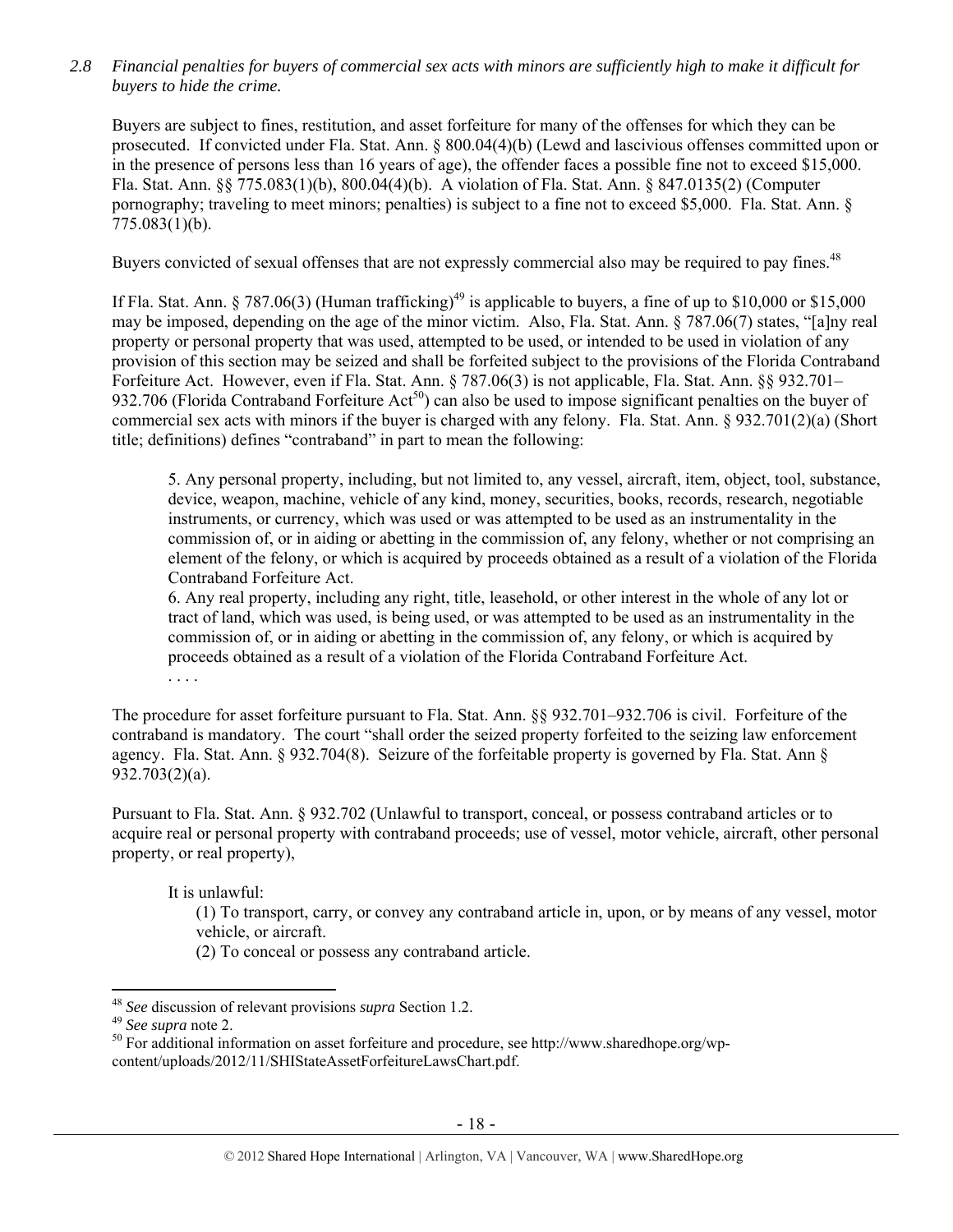(3) To use any vessel, motor vehicle, aircraft, other personal property, or real property to facilitate the transportation, carriage, conveyance, concealment, receipt, possession, purchase, sale, barter, exchange, or giving away of any contraband article.

(4) To conceal, or possess, or use any contraband article as an instrumentality in the commission of or in aiding or abetting in the commission of any felony or violation of the Florida Contraband Forfeiture Act.

(5) To acquire real or personal property by the use of proceeds obtained in violation of the Florida Contraband Forfeiture Act.

Subject to the provisions in Fla. Stat. Ann. § 932.703 (Forfeiture of contraband article; exceptions), subsection  $(1)(a)$  states,

Any contraband article, vessel, motor vehicle, aircraft, other personal property, or real property used in violation of any provision of the Florida Contraband Forfeiture Act, or in, upon, or by means of which any violation of the Florida Contraband Forfeiture Act has taken or is taking place, may be seized and shall be forfeited subject to the provisions of the Florida Contraband Forfeiture Act.

Pursuant to Fla. Stat. Ann. § 794.09 (Forfeiture of retirement benefits),

The retirement benefits of a person convicted of a felony committed on or after October 1, 2008, under this chapter [sexual battery] are subject to forfeiture in accordance with s. 112.3173 or s. 121.091 if the person is a public officer or employee when the offense occurs; the person commits the offense through the use or attempted use of power, rights, privileges, duties, or position of the person's public office or employment position; and the victim is younger than 18 years of age when the offense occurs.

Fla. Stat. Ann. § 775.089(1)(a) (Restitution) states in part,

In addition to any punishment, the court shall order the defendant to make restitution to the victim $^{51}$  for:

- 1. Damage or loss caused directly or indirectly by the defendant's offense; and
- 2. Damage or loss related to the defendant's criminal episode,

unless it finds clear and compelling reasons not to order such restitution. Restitution may be monetary or nonmonetary restitution. The court shall make the payment of restitution a condition of probation in accordance with s. 948.03. . . .

Pursuant to subsection (2),

 $\overline{a}$ 

(a) When an offense has resulted in bodily injury to a victim, a restitution order entered under subsection (1) shall require that the defendant:

1. Pay the cost of necessary medical and related professional services and devices relating to physical, psychiatric, and psychological care, including nonmedical care and treatment rendered in accordance with a recognized method of healing.

2. Pay the cost of necessary physical and occupational therapy and rehabilitation.

3. Reimburse the victim for income lost by the victim as a result of the offense.

4. In the case of an offense which resulted in bodily injury that also resulted in the death of a victim, pay an amount equal to the cost of necessary funeral and related services.

 $<sup>51</sup>$  Fla. Stat. Ann. § 775.089(1)(c) defines "victim" for this section and "any provision of law relating to restitution"</sup> as "each person who suffers property damage or loss, monetary expense, or physical injury or death as a direct or indirect result of the defendant's offense or criminal episode, and also includes the victim's estate if the victim is deceased, and the victim's next of kin if the victim is deceased as a result of the offense."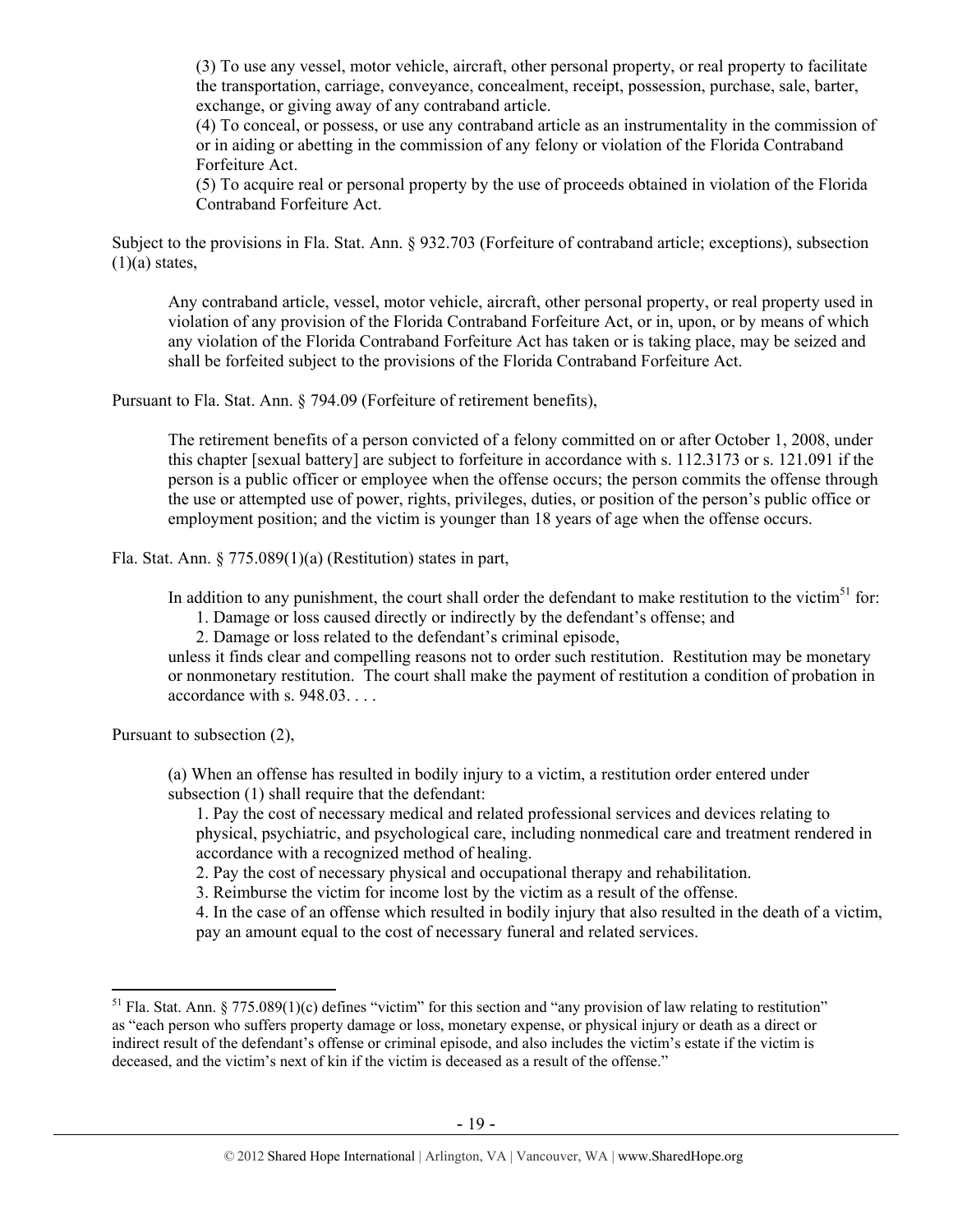(b) When an offense has not resulted in bodily injury to a victim, a restitution order entered under subsection (1) may require that the defendant reimburse the victim for income lost by the victim as a result of the offense.

Pursuant to Fla. Stat. Ann. § 775.089, restitution is mandatory and may be made directly to the victim. Fla. Stat. Ann. § 775.089(1)(a)(2) states,

"An order requiring the defendant to make restitution to a victim does not remove or diminish the requirement that the court order payment to the Crimes Compensation Trust Fund pursuant to chapter 960. Payment of an award by the Crimes Compensation Trust Fund shall create an order of restitution to the Crimes Compensation Trust Fund . . ."

This language suggests that a restitution order may be made either to the Trust Fund or to the victim. Additionally, pursuant to Fla. Stat. Ann. § 775.089(5), "An order of restitution may be enforced by the state, or by a victim named in the order to receive the restitution, in the same manner as a judgment in a civil action." Thus, a victim may seek to receive restitution directly.

*2.9 Buying and possessing child pornography carries penalties as high as similar federal offenses.* 

Fla. Stat. Ann. § 827.071(5) (Sexual performance by a child; penalties [Effective October 1, 2011]) states in part,

It is unlawful for any person to knowingly possess, control, or intentionally view a photograph, motion picture, exhibition, show, representation, image, data, computer depiction, or other presentation which, in whole or in part, he or she knows to include any sexual conduct by a child. The possession, control, or intentional viewing of each such photograph, motion picture, exhibition, show, image, data, computer depiction, representation, or presentation is a separate offense.

A violation of this statute is punishable as a third degree felony by imprisonment up to 5 years and a possible fine not to exceed \$5,000. Fla. Stat. Ann. §§ 775.082(3)(d), 775.083(1)(c).

In addition, Fla. Stat. Ann. § 847.0137(2), (3) (Transmission of pornography by electronic device or equipment prohibited; penalties) states,

(2) Notwithstanding ss. 847.012 [Harmful materials; sale or distribution to minors or using minors in production prohibited; penalty ] and 847.0133 [Protection of minors; prohibition of certain acts in connection with obscenity; penalty], any person in this state who knew or reasonably should have known that he or she was transmitting child pornography, as defined in s.  $847.001$ ,<sup>52</sup> to another person in this state or in another jurisdiction commits a felony of the third degree, punishable as provided in s. 775.082, s. 775.083, or s. 775.084.

(3) Notwithstanding ss. 847.012 and 847.0133, any person in any jurisdiction other than this state who knew or reasonably should have known that he or she was transmitting child pornography, as defined in s. 847.001, to any person in this state commits a felony of the third degree, punishable as provided in s. 775.082, s. 775.083, or s. 775.084.

A conviction under Fla. Stat. Ann. § 847.0137(2) or (3) is punishable as a third degree felony by imprisonment up to 5 years and a possible fine not to exceed \$5,000. Fla. Stat. Ann.  $\S 775.082(3)(d)$ , 775.083(1)(c).

 $52$  Fla. Stat. Ann. § 847.001(3) defines "child pornography" as "any image depicting a minor engaged in sexual conduct."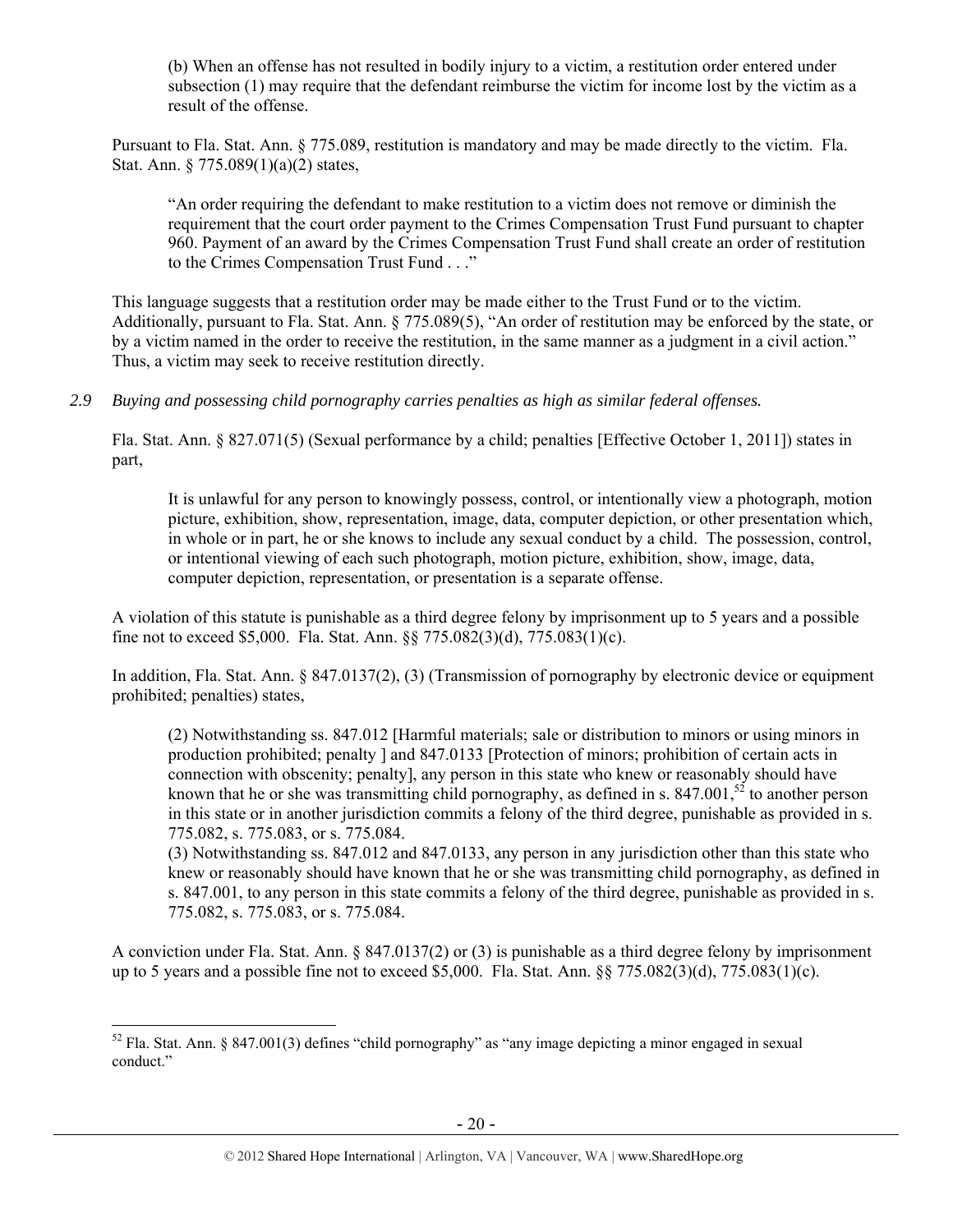Fla. Stat. Ann. § 775.0847 (Possession or promotion of certain images of child pornography; reclassification), reclassifies violations of Fla. Stat. Ann. § 827.071, § 847.0135 (Computer pornography; traveling to meet minor; penalties), § 847.0137, or § 847.0138 (Transmission of material harmful to minors to a minor by electronic device or equipment prohibited; penalties) to the next highest felony degree if,

(2) (a) The offender possesses 10 or more images of any form of child pornography regardless of content; and

(b) The content of at least one image contains one or more of the following:

- 1. A child who is younger than the age of 5.
- 2. Sadomasochistic abuse involving a child.
- 3. Sexual battery involving a child.
- 4. Sexual bestiality involving a child.

5. Any movie involving a child, regardless of length and regardless of whether the movie contains sound.

. . . .

In comparison, a federal conviction for possession of child pornography<sup>53</sup> is generally punishable by imprisonment for 5–20 years and a fine not to exceed \$250,000.<sup>54</sup> Subsequent convictions, however, are punishable by imprisonment up to 40 years and a fine not to exceed  $$250,000.<sup>55</sup>$ 

## *2.10 Convicted buyers of commercial sex acts with minors and child pornography are required to register as sex offenders.*

If Fla. Stat. Ann. § 787.06(g) and (h) (Human trafficking)<sup>56</sup> are applicable to buyers, a buyer convicted under these provisions, or under certain CSEC, child pornography and sex offense provisions, will be required to register as a sexual predator under Fla. Stat. Ann. § 775.21 (The Florida Sexual Predators Act).<sup>57</sup> Pursuant to Fla. Stat. Ann. § 775.21(4)(a),

(a) For a current offense committed on or after October 1, 1993, upon conviction, an offender shall be designated as a "sexual predator" under subsection (5), and subject to registration under subsection (6) and community and public notification under subsection (7) if:

1. The felony is:

<sup>57</sup> Here and elsewhere in this report that Fla. Stat. Ann. § 775.21 is discussed, it has been updated to reflect the amendments added by the passage of House Bill 7049, 2012 Fla. Laws ch. 97 (effective July 1, 2012).

 $\overline{a}$ 53 18 U.S.C. §§ 2252(a)(2), (a)(4) (Certain activities relating to material involving the sexual exploitation of minors),  $2252A(a)(2)$ –(3) (Certain activities relating to material constituting or containing child pornography), 1466A(a), (b) (Obscene visual representations of the sexual abuse of children).

 $54$  18 U.S.C. §§ 2252(b) (stating that a conviction under subsection (a)(2) is punishable by imprisonment for 5–20 years and a fine, while a conviction under subsection (a)(4) is punishable by imprisonment up to 10 years, a fine, or both), 2252A(b)(1) (a conviction is punishable by imprisonment for 5–20 years and a fine), 1466A(a), (b) (stating that a conviction under subsection (a) is "subject to the penalties provided in section  $2252A(b)(1)$ ," imprisonment for 5–20 years and a fine, while a conviction under subsection (b) is "subject to the penalties provided in section 2252A(b)(2)," imprisonment up to 10 years, a fine, or both); *see also* 18 U.S.C. §§ 3559(a)(1) (classifying all of the above listed offenses as felonies), 3571(b)(3) (providing a fine up to \$250,000 for any felony conviction).

<sup>55 18</sup> U.S.C. §§ 2252(b) (stating if a person has a prior conviction under subsection (a)(2), or a list of other statutes, a conviction is punishable by a fine and imprisonment for 15–40 years, but if a person has a prior conviction under subsection (a)(4), or a list of other statutes, a conviction is punishable by a fine and imprisonment for  $10-20$  years),  $2252A(b)(1)$  (stating if a person has a prior conviction under subsection (a)(2), (a)(3), or a list of other statutes, a conviction is punishable by a fine and imprisonment for  $15-40$  years),  $1466A(a)$ , (b) (stating that the penalty scheme for section 2252A(b) applies); *see also* 18 U.S.C. §§ 3559(a)(1) (classifying all of the above listed offenses as felonies), 3571(b)(3) (providing a fine up to \$250,000 for any felony conviction).<br><sup>56</sup> See supra note 2.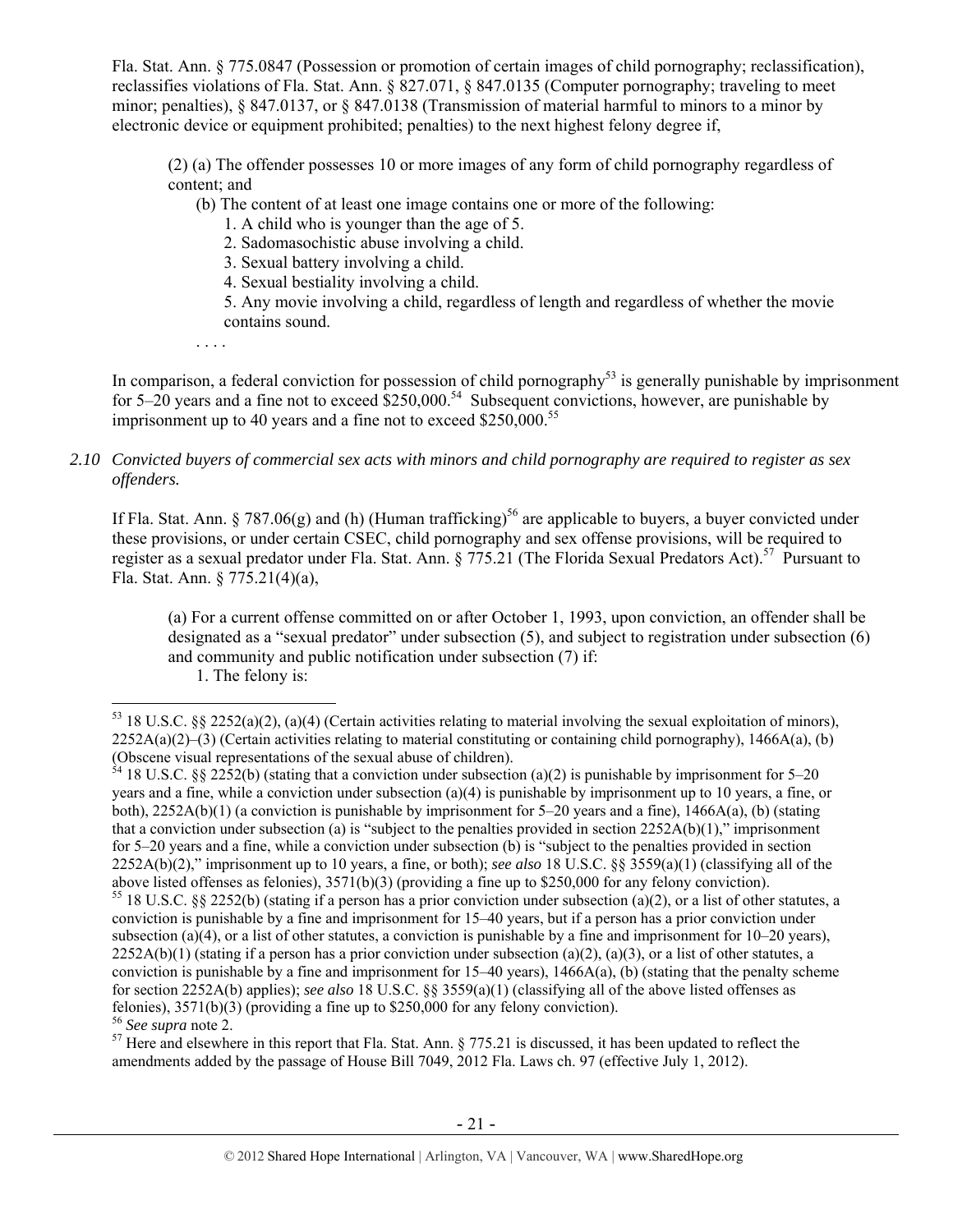a. A capital, life, or first-degree felony violation, or any attempt thereof, of . . . s. 794.011 [Sexual battery], s. 800.04 [Lewd or lascivious offenses committed upon or in the presence of persons less than 16 years' of age], or a violation of a similar law of another jurisdiction; or b. Any felony violation, or any attempt thereof, of ... s.  $787.025(2)(c)$  [Luring or enticing a child], where the victim is a minor and the defendant is not the victim's parent or guardian; s. 787.06(3)(b)…(g), or (h) [Human trafficking]. . . s. 794.011, excluding s. 794.011(10); s. 794.05 [Unlawful sexual activity with certain minors]; . . . s. 800.04; . . . or a violation of a similar law of another jurisdiction, and the offender has previously been convicted of or found to have committed, or has pled nolo contendere or guilty to, regardless of adjudication, any violation of ... s. 787.025(2)(c), where the victim is a minor and the defendant is not the victim's parent or guardian; s. 794.011, excluding s. 794.011(10); s. 794.05; . . . s. 800.04; . . . s. 847.0135 [Computer pornography; traveling to meet minor; penalties], excluding s.  $847.0135(6)$ ; ... or a violation of a similar law of another jurisdiction;

2. The offender has not received a pardon for any felony or similar law of another jurisdiction that is necessary for the operation of this paragraph; and

3. A conviction of a felony or similar law of another jurisdiction necessary to the operation of this paragraph has not been set aside in any postconviction proceeding.

If Fla. Stat. Ann. § 787.06(g) and (h) apply to buyers, a buyer convicted under these provisions, or certain CSEC, pornography and sex offense provisions, will also be required to register as a sex offender under Fla. Stat. Ann. § 943.0435(2)(a) (Sexual offenders required to register with the department; penalty). Pursuant to Fla. Stat. Ann. § 943.0435(1)(a)<sup>58</sup>, a "sexual offender" subject to the registration requirement in subsection  $(2)(a)$  is defined as a person who:

a.(I) Has been convicted of committing, or attempting, soliciting, or conspiring to commit, any of the criminal offenses proscribed in the following statutes in this state or similar offenses in another jurisdiction  $\ldots$  787.025(2)(c) [Luring or enticing a child], where the victim is a minor and the defendant is not the victim's parent or guardian; s. 787.06(3)(b) . . . (g) or (h) [Human trafficking]; s. 794.011 [Sexual battery], excluding s. 794.011(10); s. 794.05[Unlawful sexual activity with certain minors] . . . s. 800.04 [Lewd or lascivious offenses committed upon or in the presence of persons less than 16 years' of age]. . . s. 847.0135 [Computer pornography; traveling to meet minor; penalties], excluding s. 847.0135(6) . . . or any similar offense committed in this state which has been redesignated from a former statute number to one of those listed in this sub-sub-subparagraph. . . .

. . . .

b.Establishes or maintains a residence in this state and who has not been designated as a sexual predator by a court of this state but who has been designated as a sexual predator, as a sexually violent predator, or by another sexual offender designation in another state or jurisdiction and was, as a result of such designation, subjected to registration or community or public notification, or both, or would be if the person were a resident of that state or jurisdiction, without regard to whether the person otherwise meets the criteria for registration as a sexual offender;

c. Establishes or maintains a residence in this state who is in the custody or control of, or under the supervision of, any other state or jurisdiction as a result of a conviction for committing, or attempting, soliciting, or conspiring to commit, any of the criminal offenses proscribed in the following statutes or similar offense in another jurisdiction  $\ldots$  s. 787.025(2)(c) [Computer pornography; traveling to meet

 $\overline{a}$ <sup>58</sup> Here and elsewhere in this report that Fla. Stat. Ann. § 943.0435 is discussed, it has been updated to reflect the amendments added by the passage of House Bill 7049 during the 2012 regular session of the Florida Legislature, 2012 Fla. Laws ch. 97 (effective July 1, 2012).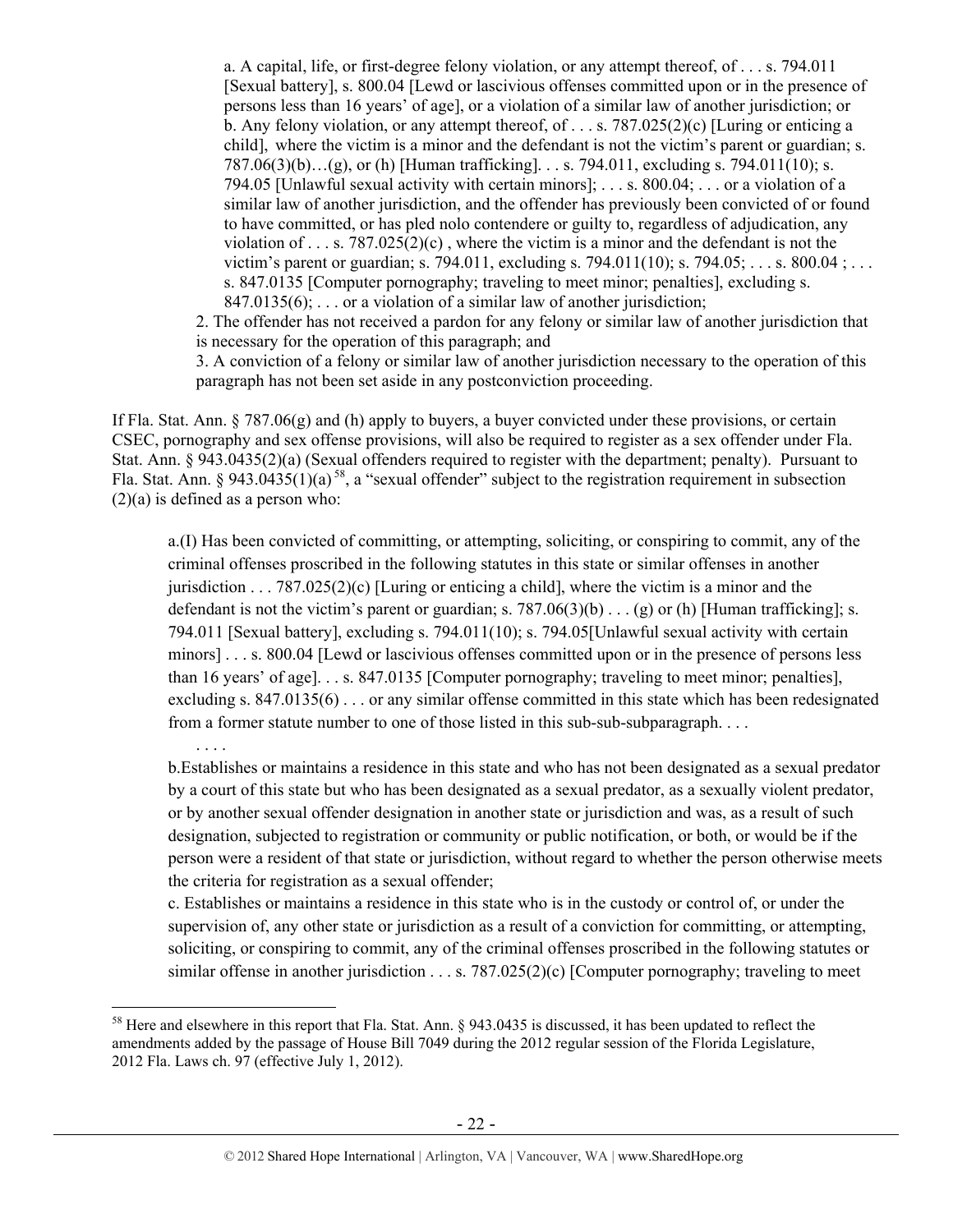minor; penalties], where the victim is a minor and the defendant is not the victim's parent or guardian; s. 787.06(3)(b) . . . (g) or (h) [Human trafficking]; s. 794.011, excluding s. 794.011(10); s. 794.05 [Unlawful sexual activity with certain minors] . . . s. 800.04 [Lewd or lascivious offenses committed upon or in the presence of persons less than 16 years' of age] . . . 847.0135, excluding s. 847.0135(6) [Computer pornography; traveling to meet minor; penalties] . . . or any similar offense committed in this state which has been redesignated from a former statute number to one of those listed in this subsubparagraph. . . .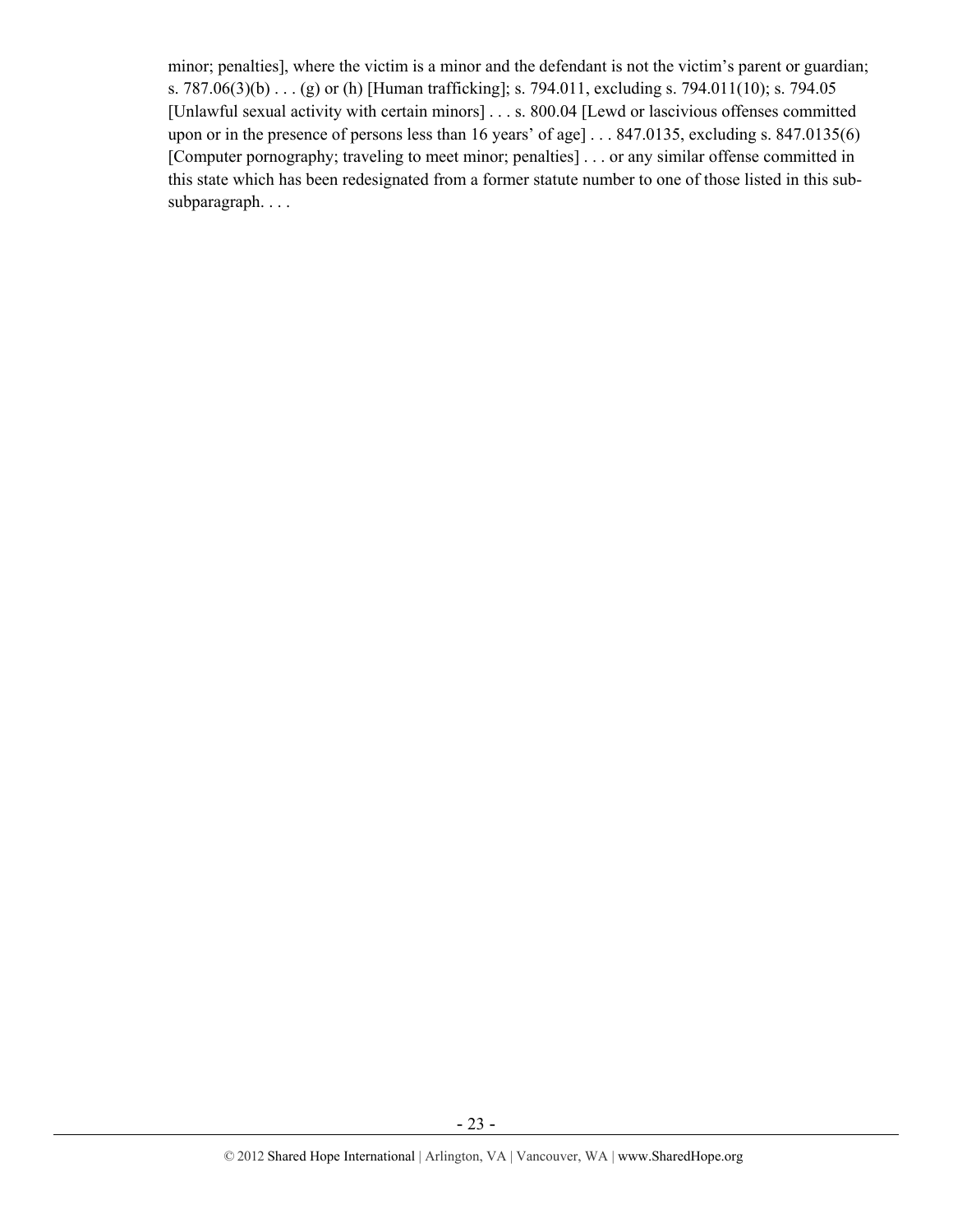#### **FRAMEWORK ISSUE 3: CRIMINAL PROVISIONS FOR TRAFFICKERS**

#### *Legal Components:*

- *3.1 Penalties for trafficking a child for sexual exploitation are as high as federal penalties.*
- *3.2 Creating and distributing child pornography carries penalties as high as similar federal offenses.*
- *3.3 Using the Internet to lure, entice, recruit or sell commercial sex acts with a minor is a separate crime or results in an enhanced penalty for traffickers.*
- *3.4 Financial penalties for traffickers, including asset forfeiture, are sufficiently high.*
- *3.5 Convicted traffickers are required to register as sex offenders.*
- *3.6 Laws relating to termination of parental rights for certain offenses include sex trafficking or commercial sexual exploitation of children (CSEC) offenses in order to remove the children of traffickers from their control and potential exploitation.*

*\_\_\_\_\_\_\_\_\_\_\_\_\_\_\_\_\_\_\_\_\_\_\_\_\_\_\_\_\_\_\_\_\_\_\_\_\_\_\_\_\_\_\_\_\_\_\_\_\_\_\_\_\_\_\_\_\_\_\_\_\_\_\_\_\_\_\_\_\_\_\_\_\_\_\_\_\_\_\_\_\_\_\_\_\_\_\_\_\_\_\_\_\_\_* 

#### *Legal Analysis:*

*3.1 Penalties for trafficking a child for sexual exploitation are as high as federal penalties.* 

There are many crimes within the Florida statutes that may be applicable to traffickers. For ease of reading, these criminal provisions and corresponding penalties have been organized into a chart. Many of the crimes are subject to enhanced penalties.<sup>59</sup>

| Offense $60$                                                                                                                                                                                                                                             | Crime classification                                                                                                       | Penalty (under Fla. Stat. Ann. § 775.082)                                                                                                                                                                                                                                                                                                       |
|----------------------------------------------------------------------------------------------------------------------------------------------------------------------------------------------------------------------------------------------------------|----------------------------------------------------------------------------------------------------------------------------|-------------------------------------------------------------------------------------------------------------------------------------------------------------------------------------------------------------------------------------------------------------------------------------------------------------------------------------------------|
| Fla. Stat. Ann. $\S 787.01(3)(a)$<br>(Kidnapping; kidnapping of<br>child under age 13,<br>aggravating circumstances)                                                                                                                                     | Life felony                                                                                                                | "a term of imprisonment for life or by<br>imprisonment for a term of years<br>not exceeding life imprisonment"                                                                                                                                                                                                                                  |
| Fla. Stat. Ann. $\S 787.02(3)(a)$<br>(False imprisonment; false<br>imprisonment of child under<br>age 13, aggravating<br>circumstances)<br>Fla. Stat. Ann. $\S 787.06(3)(g)$<br>(Human trafficking of a<br>minor under 18 for<br>commercial sex $)^{61}$ | <b>First Degree Felony</b><br>punishable by life<br>imprisonment<br>First Degree Felony punishable<br>by life imprisonment | Imprisonment up to 30 years "or,<br>when specifically provided by<br>statute, by imprisonment for a term<br>of years not exceeding life<br>imprisonment"<br>Imprisonment up to 30 years "or,<br>when specifically provided by<br>statute, by imprisonment for a term<br>of years not exceeding life imprisonment"<br>if the victim is under 18; |
| Fla. Stat. Ann. $\S 787.06(3)(h)$<br>(Human trafficking of a minor<br>under 15 for commercial sex $)^{62}$                                                                                                                                               | Life felony                                                                                                                | "a term of imprisonment for life or by<br>imprisonment for a term of years<br>not exceeding life imprisonment"                                                                                                                                                                                                                                  |
| Fla. Stat. Ann. $\S 787.06(4)$<br>(Human trafficking; sale of minor                                                                                                                                                                                      | First degree felony                                                                                                        | Imprisonment up to 30 years                                                                                                                                                                                                                                                                                                                     |

<sup>59</sup> *See supra* note 7. 60 *See* discussion of relevant provisions *supra* Sections 1.1, 1.2. 61 *See supra* note 2. 62 *See supra* note 2.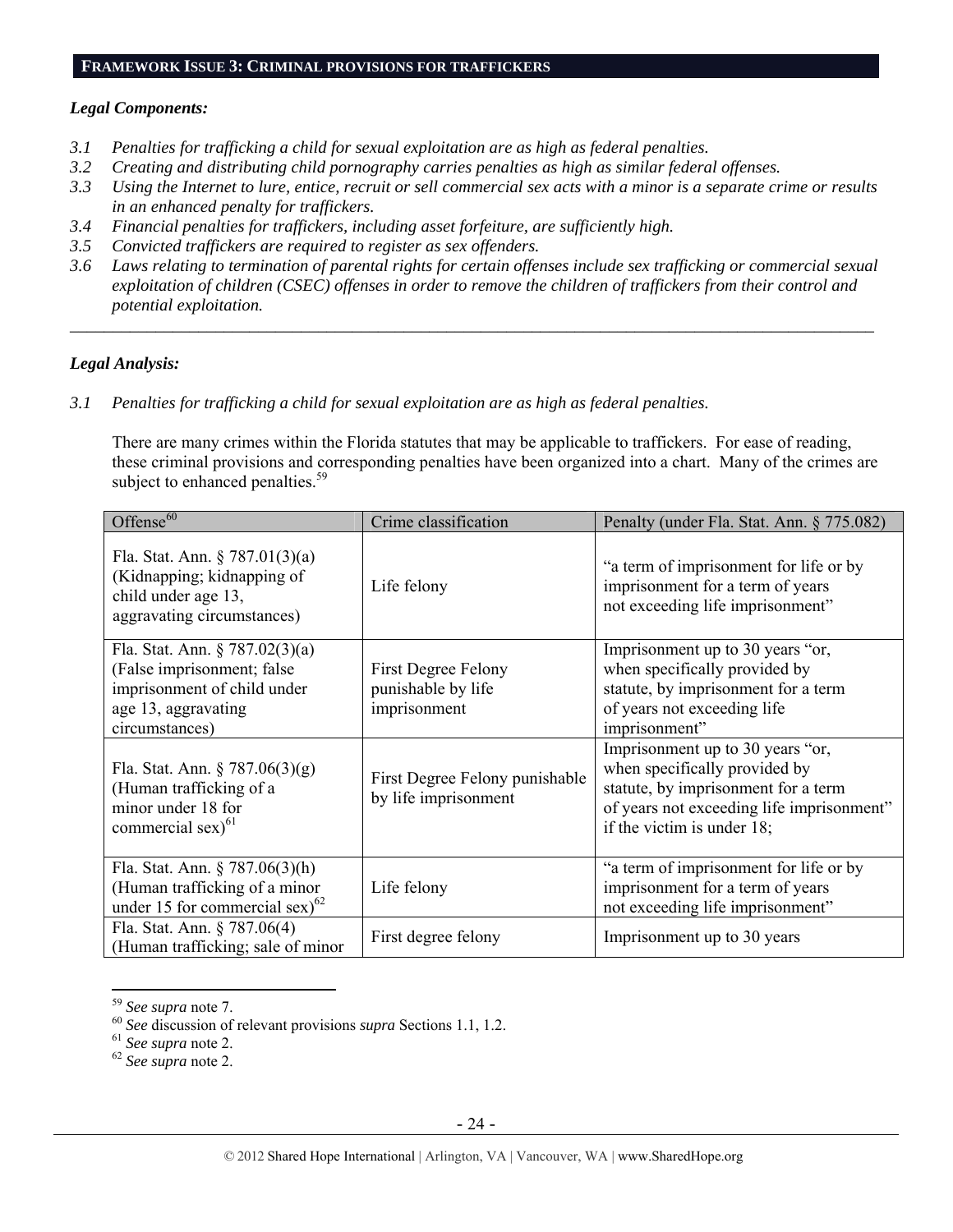| by parent, legal guardian, person                  |                         |                                |
|----------------------------------------------------|-------------------------|--------------------------------|
| with custody) $^{63}$                              |                         |                                |
| Fla. Stat. Ann. § 796.03                           |                         |                                |
| (Procuring person under                            | Second Degree Felony    | Imprisonment up to 15 years    |
| age of 18 for prostitution)                        |                         |                                |
| Fla. Stat. Ann. § 796.035                          |                         |                                |
| (Selling or buying of                              | First Degree Felony     | Imprisonment up to 30 years    |
| minors into prostitution; penalties) <sup>64</sup> |                         |                                |
| Fla. Stat. Ann. § 800.04(4)(b)                     |                         |                                |
| (Lewd or lascivious                                |                         |                                |
| offenses committed upon or                         | Second Degree Felony    | Imprisonment up to 15 years    |
| in the presence of persons less                    |                         |                                |
| than 16 years of age)                              |                         |                                |
| Fla. Stat. Ann. § $827.071(2)–(4)$                 |                         |                                |
| (Sexual performance by                             | Second Degree Felony    | Imprisonment up to 15 years    |
| a child; penalties)                                |                         |                                |
| Fla. Stat. Ann. $\S 847.012(4)$ , (5)              |                         |                                |
| (Harmful materials; sale or                        |                         |                                |
| distribution to minors or using                    | Third Degree Felony     | Imprisonment up to 5 years     |
| minors in production prohibited;                   |                         |                                |
| penalty)                                           |                         |                                |
| Fla. Stat. Ann. $\S$ 847.0135(2)–(4)               | 1) Second Degree Felony | 1) Imprisonment up to 15 years |
| (Computer pornography; traveling                   | 2) Third Degree Felony  | 2) Imprisonment up to 5 years  |
| to meet minor; penalties)                          |                         |                                |

Traffickers may face additional penalties pursuant to Fla. Stat. Ann. § 896.101(3) (Florida money laundering act; definitions; penalties; injunctions; seizure warrants; immunity) if they engage in money laundering by doing the following:

(3) It is unlawful for a person:

(a) Knowing that the property involved in a financial transaction represents the proceeds of some form of unlawful activity,  $65$  to conduct or attempt to conduct such a financial transaction which in fact involves the proceeds of specified unlawful activity $66$ :

1. With the intent to promote the carrying on of specified unlawful activity; or

2. Knowing<sup> $67$ </sup> that the transaction is designed in whole or in part:

"Knowing that the property involved in a financial transaction represents the proceeds of some form of unlawful activity" means that the person knew the property involved in the transaction represented proceeds from some form, though not necessarily which form, of activity that constitutes a felony under state or federal law, regardless of whether or not such activity is specified in paragraph (g).

[T]hat a person knew; or, with respect to any transaction or transportation involving more than \$10,000 in U.S. currency or foreign equivalent, should have known after reasonable inquiry, unless the person has a duty to file a federal currency transaction report, IRS Form 8300, or a like report under state law and has complied with that reporting requirement in accordance with law.

 $63$  See supra note 2.

<sup>63</sup> *See supra* note 2. 64 *See supra* note 17. 65 Fla. Stat. Ann. § 896.101(2)(a) provides,

<sup>&</sup>lt;sup>66</sup> Pursuant to Fla. Stat. Ann. § 896.101(2)(g), "specified unlawful activity" means "any 'racketeering activity' as defined in s. 895.02."

 $^{67}$  Pursuant to Fla. Stat. Ann. § 896.101(2)(h), "knowing" means,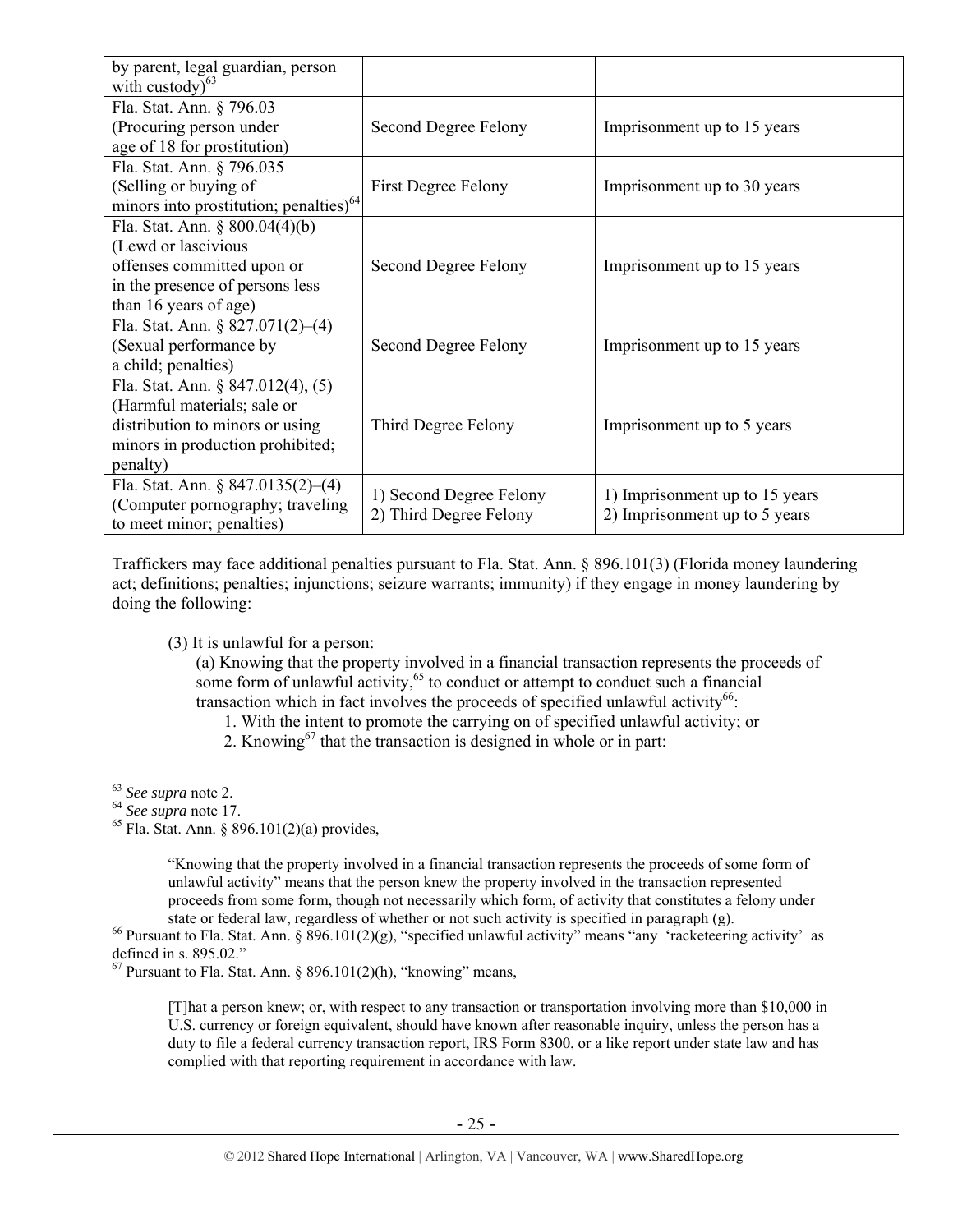a. To conceal or disguise the nature, the location, the source, the ownership, or the control of the proceeds of specified unlawful activity; or

b. To avoid a transaction reporting requirement or money transmitters' registration requirement under state law.

(b) To transport or attempt to transport a monetary instrument or funds:

1. With the intent to promote the carrying on of specified unlawful activity; or

2. Knowing that the monetary instrument $68$  or funds involved in the transportation represent the proceeds of some form of unlawful activity and knowing that such transportation is designed in whole or in part:

a. To conceal or disguise the nature, the location, the source, the ownership, or the control of the proceeds of specified unlawful activity; or

b. To avoid a transaction reporting requirement or money transmitters' registration requirement under state law.

(c) To conduct or attempt to conduct a financial transaction which involves property or proceeds which an investigative or law enforcement officer, or someone acting under such officer's direction, represents as being derived from, or as being used to conduct or facilitate, specified unlawful activity, when the person's conduct or attempted conduct is undertaken with the intent:

1. To promote the carrying on of specified unlawful activity; or

2. To conceal or disguise the nature, the location, the source, the ownership, or the control of the proceeds or property believed to be the proceeds of specified unlawful activity; or

3. To avoid a transaction reporting requirement under state law.

. . . .

Pursuant to Fla. Stat. Ann. § 896.101(5), a conviction of laundering between \$300–\$19,999.99 in the course of a year is punishable as a third degree felony by imprisonment up to 5 years and a possible fine not to exceed \$5,000. Fla. Stat. Ann. §§ 896.101(5)(a), 775.082(3)(d), 775.083(1)(c). A conviction of laundering between \$20,000–\$99,999.99 in the course of a year is punishable as a second degree felony by imprisonment up to 15 years and a possible fine not to exceed \$10,000. Fla. Stat. Ann. §§ 896.101(5)(b), 775.082(3)(c), 775.083(1)(b). A conviction of laundering \$100,000 or more in the course of a year is punishable as a first degree felony by imprisonment up to 30 years and a possible fine not to exceed \$10,000. Fla. Stat. Ann. §§ 896.101(5)(c), 775.082(3)(b), 775.083(1)(b).

In comparison, if the victim is under the age of 14, a conviction under the Trafficking Victims Protection Act  $(TVPA)<sup>69</sup>$  for child sex trafficking is punishable by 15 years to life imprisonment and a fine not to exceed \$250,000. 18 U.S.C. §§ 1591(b)(1), 3559(a)(1), 3571(b)(3). If the victim is between the ages of 14–17, a conviction is punishable by 10 years to life imprisonment and a fine not to exceed \$250,000. 18 U.S.C. §§ 1591(b)(2), 3559(a)(1), 3571(b)(3). A conviction is punishable by mandatory life imprisonment, however, if the trafficker has a prior conviction for a federal sex offense<sup>70</sup> against a minor.

*3.2 Creating and distributing child pornography carries penalties as high as similar federal offenses.* 

 $68$  Pursuant to Fla. Stat. Ann. § 896.101(2)(e), "monetary instruments" means "coin or currency of the United States or of any other country, travelers' checks, personal checks, bank checks, money orders, investment securities in bearer form or otherwise in such form that title thereto passes upon delivery, and negotiable instruments in bearer form or otherwise in such form that title thereto passes upon delivery."<br><sup>69</sup> See supra note 32.

<sup>&</sup>lt;sup>70</sup> See supra note 38 for the definition of "federal sex offense."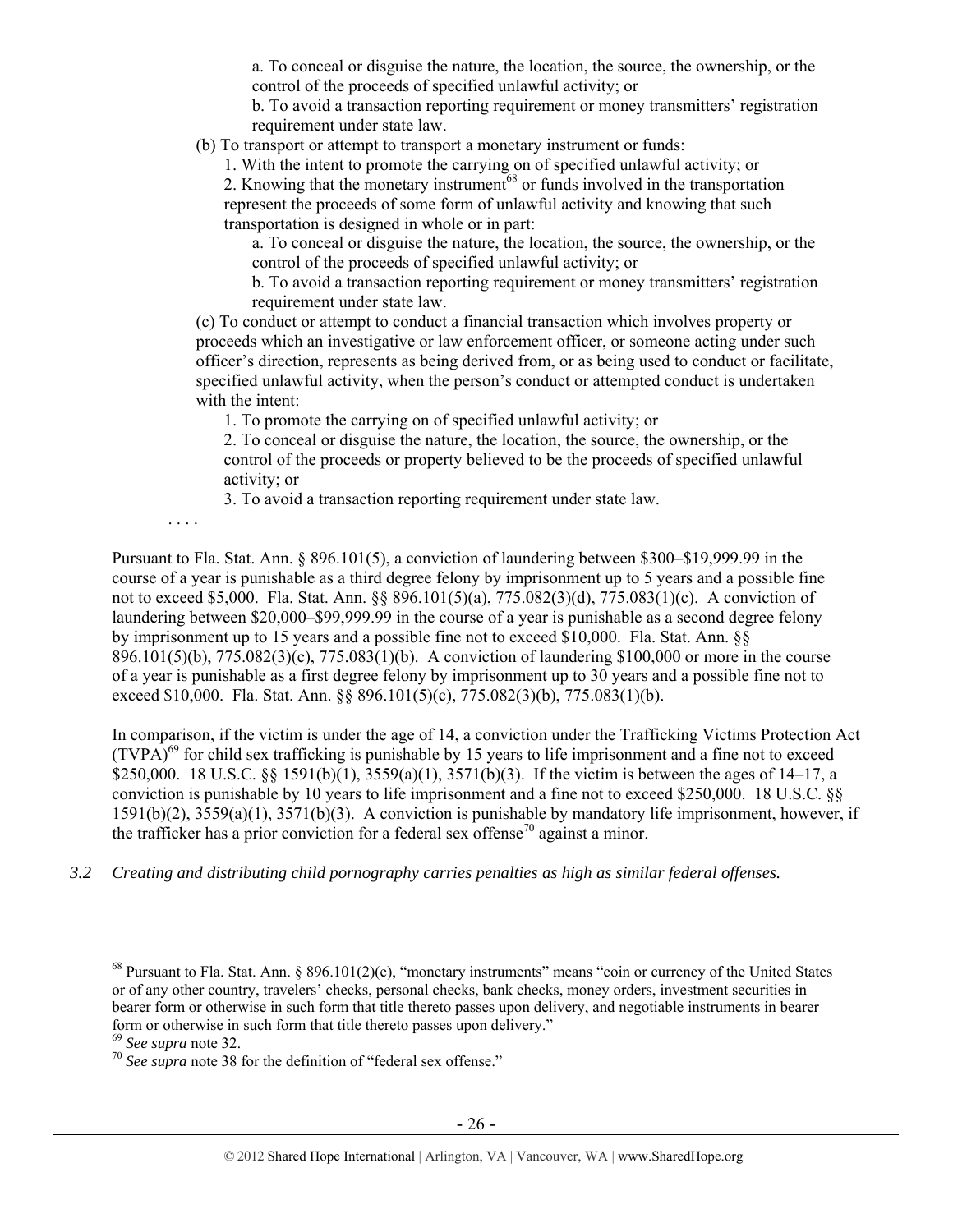Creating or distributing child pornography is illegal in Florida under several statutes. Fla. Stat. Ann. § 827.071(2), (Sexual performance by a child [Effective October 1, 2011]) makes it illegal for a trafficker, "knowing the character and content thereof," to employ, authorize, or induce a child in "to engage in a sexual performance,"71 or, if the offender is the child's parent, to consent "to the participation by such child in a sexual performance." Fla. Stat. Ann. § 827.071(3) additionally criminalizes when a trafficker "produces, directs, or promotes<sup>72</sup> any performance which includes sexual conduct<sup>73</sup> by a child less than 18 years of age," while Fla. Stat. Ann. § 827.071(4) makes it illegal for a person to possess 3 or more copies of child pornography "with the intent to promote the child pornography."<sup>74</sup> A conviction under Fla. Stat. Ann. § 827.071(2)–(4) is punishable as a second degree felony by imprisonment up to 15 years and a possible not to exceed \$10,000. Fla. Stat. Ann. §§ 827.071(2)–(4), 775.082(3)(c), 775.083(1)(b).

Fla. Stat. Ann. § 847.011(1) (Prohibition of certain acts in connection with obscene, lewd, etc., materials; penalty) states in part,

(1) (a) Except as provided in paragraph (c), any person . . . who knowingly designs, copies, draws, photographs, poses for, writes, prints, publishes, or in any manner whatsoever manufactures or prepares any such material, matter, article, or thing of any such character [for obscene use, or purporting to be for obscene use or purpose]; . . . or who in any manner knowingly hires, employs, uses, or permits any person knowingly to do or assist in doing any act or thing mentioned above, commits a misdemeanor of the first degree . . . .

(c) A person who commits a violation of paragraph (a) or subsection  $(2)^{75}$  which is based on materials that depict a minor engaged in any act or conduct that is harmful to minors<sup>76</sup> commits a felony of the third degree, punishable as provided in s. 775.082, s. 775.083, or s. 775.084.

Except as provided in paragraph  $(1)(c)$ , a person who knowingly has in his or her possession, custody, or control any obscene book, magazine, periodical, pamphlet, . . . photograph, motion picture film, film, . . . containing obscene descriptions, photographs, or depictions, any figure, image, phonograph record, or wire or tape or other recording, or any written, printed, or recorded matter of any such character which may or may not require mechanical or other means to be transmuted into auditory, visual, or sensory representations of such character, or any article or instrument for obscene use, or purporting to be for obscene use or purpose, without intent to sell, lend, give away, distribute, transmit, show, transmute, or advertise the same, commits a misdemeanor of the second degree, punishable as provided in s. 775.082 or s. 775.083. A person who, after having been convicted of violating this subsection, thereafter violates any of its provisions commits a misdemeanor of the first degree, punishable as provided in s. 775.082 or s. 775.083. In any prosecution for such possession, it is not necessary to allege or prove the absence of such

intent.<br><sup>76</sup> Fla. Stat. Ann. § 847.001(6) (Definitions) states,

"Harmful to minors" means any reproduction, imitation, characterization, description, exhibition, presentation, or representation, of whatever kind or form, depicting nudity, sexual conduct, or sexual excitement when it:

(a) Predominantly appeals to a prurient, shameful, or morbid interest;

(b) Is patently offensive to the prevailing standards in the adult community as a whole or with respect to what is suitable material or conduct for minors; and

(c) Taken as a whole, is without serious literary, artistic, political or scientific value for minors.

 $71$  See supra note 14.

<sup>&</sup>lt;sup>72</sup> *See supra* note 15.<br><sup>73</sup> *See supra* note 16.<br><sup>74</sup> *See* discussion of relevant provisions *supra* Sections 1.2.<br><sup>75</sup> Fla. Stat. Ann. § 847.011(2) states,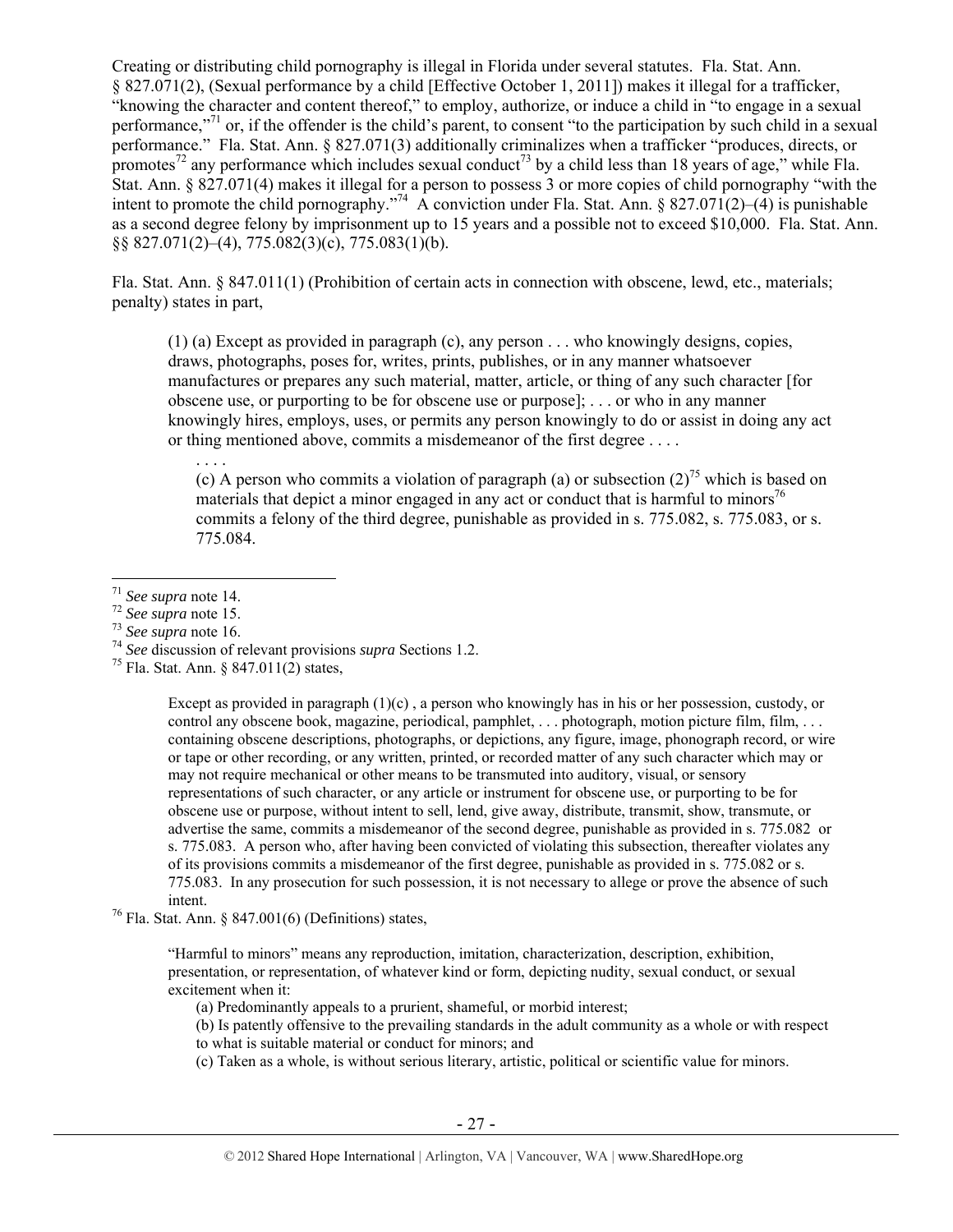Fla. Stat. Ann. § 847.012(4) (Harmful materials; sale or distribution to minors or using minors in production prohibited) provides, "A person may not knowingly use a minor in the production of any material described in subsection  $(3)$ ,<sup>77</sup> regardless of whether the material is intended for distribution to minors or is actually distributed to minors." A conviction under this section is punishable as a third degree felony by imprisonment up to 5 years and a possible fine not to exceed \$5,000. Fla. Stat. Ann. §§ 847.012(5), 775.082(3)(d), 775.083(1)(c).

Fla. Stat. Ann. § 775.0847 (Possession or promotion of certain images of child pornography; reclassification) states,

(2) A violation of s. 827.071, s. 847.0135, s. 847.0137. . . shall be reclassified to the next higher degree . . . if:

(a) The offender possesses 10 or more images of any form of child pornography regardless of content; and

(b) The content of at least one image contains one or more of the following:

1. A child who is younger than the age of 5.

2. Sadomasochistic abuse involving a child.

3. Sexual battery involving a child.

4. Sexual bestiality involving a child.

5. Any movie involving a child, regardless of length and regardless of whether the movie contains sound.

In comparison, if the victim is under the age of 14, a conviction under the TVPA for child sex trafficking is punishable by 15 years to life imprisonment and a fine not to exceed \$250,000. 18 U.S.C. §§ 1591(b)(1),  $3559(a)(1)$ ,  $3571(b)(3)$ . If the victim is between the ages of  $14-17$ , a conviction is punishable by 10 years to life imprisonment and a fine not to exceed \$250,000. 18 U.S.C. §§ 1591(b)(2), 3559(a)(1), 3571(b)(3). A conviction is punishable by mandatory life imprisonment, however, if the trafficker has a prior conviction for a federal sex offense<sup>78</sup> against a minor. Additionally, a federal conviction for distribution of child pornography<sup>79</sup>

 $\overline{a}$  $77$  Fla. Stat. Ann. § 847.012(3) states,

. . . .

A person may not knowingly sell, rent or loan for monetary consideration to a minor:

(a) Any picture, photography, drawing, sculpture, motion picture film, videocassette, or similar visual representation or image of a person or portion of the human body which depicts nudity or sexual conduct, sexual excitement, bestiality, or sadomachistic abuse and which is harmful to minors; or (b) Any book pamphlet, magazine, printed matter however reproduced, or sound recording that contains any matter defined in 847.001, explicit and detailed verbal descriptions or narrative accounts of sexual excitement, or sexual conduct that is harmful to minors.<br><sup>78</sup> See supra note 38 for the definition of "federal sex offense."<br><sup>79</sup> 18 U.S.C. §§ 2252(a)(1), (a)(2), (a)(3) (Certain activities relating to material

minors),  $2252A(a)(2)$ ,  $(a)(3)$  (Certain activities relating to material constituting or containing child pornography), 1466A(a) (Obscene visual representations of the sexual abuse of children).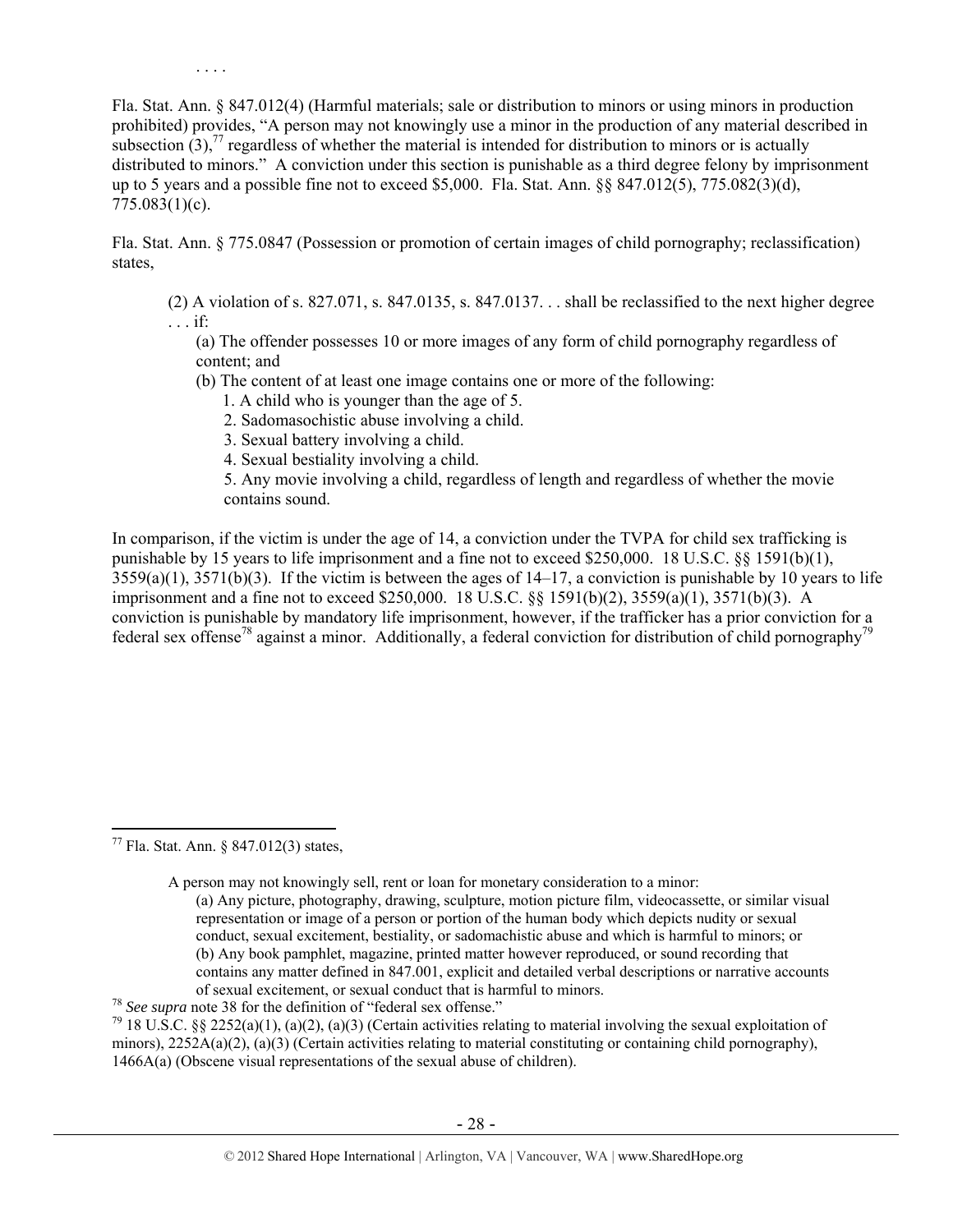is generally punishable by imprisonment for  $5-20$  years and a fine not to exceed \$250,000.<sup>80</sup> Subsequent convictions, however, are punishable by imprisonment up to 40 years and a fine not to exceed \$250,000.<sup>81</sup>

*3.3 Using the Internet to lure, entice, recruit or sell commercial sex acts with a minor is a separate crime or results in an enhanced penalty for traffickers.* 

Under Fla. Ann. Stat. § 847.0135(2) (Computer pornography; traveling to meet minor; penalties) it is a crime if

## [a] person who:

- (a) Knowingly compiles, enters into, or transmits by use of computer;
- (b) Makes, prints, publishes, or reproduces by other computerized means;
- (c) Knowingly causes or allows to be entered into or transmitted by use of computer; or
- (d) Buys, sells, receives, exchanges, or disseminates,

any notice, statement, or advertisement of any minor's name, telephone number, place of residence, physical characteristics, or other descriptive or identifying information for purposes of facilitating, encouraging, offering, or soliciting sexual conduct of or with any minor, or the visual depiction of such conduct, commits a felony of the third degree, punishable as provided in s. 775.082 [Penalties; applicability of sentencing structures; mandatory minimum sentences for certain reoffenders previously released from prison], s. 775.083 [Fines], or s. 775.084 [Violent career criminals; habitual felony offenders and habitual violent felony offenders; three-time violent felony offenders; definitions; procedure; enhanced penalties or mandatory minimum prison terms]. . . .

A conviction under Fla. Stat. Ann. § 847.0135(2) is punishable as a third degree felony by imprisonment up to 5 years and a possible fine not to exceed \$5,000. Fla. Stat. Ann. §§ 775.082(3)(d), 775.083(1)(c).

Fla. Stat. Ann. § 847.0135(3)(a), prohibits any person from, among other things, knowingly using a computer or any type of Internet service to do the following:

Seduce, solicit, lure, or entice, or attempt to seduce, solicit, lure, or entice, a child or another person believed by the person to be a child, to commit any illegal act described in chapter 794, chapter 800, or chapter 827, or to otherwise engage in any unlawful sexual conduct with a child or with another person believed by the person to be a child.

A violation of this statute is punishable as a third degree felony. Any person who misrepresents his or her age in the course of violating this subsection may be convicted of a second degree felony punishable by imprisonment up to 15 years and a possible fine not to exceed \$10,000. Fla. Stat. Ann. §§ 775.082(3)(c), 775.083(1)(b).

 $\overline{a}$ <sup>80</sup> 18 U.S.C. §§ 2252(b) (stating that a conviction under subsection (a)(1), (a)(2), or (a)(3) is punishable by imprisonment for 5–20 years and a fine), 2252A(b)(1) (a conviction is punishable by imprisonment for 5–20 years and a fine), 1466A(a), (b) (stating that a conviction under subsection (a) is "subject to the penalties provided in section 2252A(b)(1)," imprisonment for 5–20 years and a fine, while a conviction under subsection (b) is "subject to the penalties provided in section 2252A(b)(2)," imprisonment up to 10 years, a fine, or both); *see also* 18 U.S.C. §§ 3559(a)(1) (classifying all of the above listed offenses as felonies),  $3571(b)(3)$  (providing a fine up to \$250,000 for any felony conviction).

<sup>&</sup>lt;sup>81</sup> 18 U.S.C. §§ 2252(b) (stating if a person has a prior conviction under subsection (a)(1), (a)(2), or (a)(3) or a list of other statutes, a conviction is punishable by a fine and imprisonment for  $15-40$  years),  $2252A(b)(1)$  (stating if a person has a prior conviction under subsection (a)(2), (a)(3), or a list of other statutes, a conviction is punishable by a fine and imprisonment for 15–40 years),  $1466A(a)$ , (b) (stating that the penalty scheme for section 2252A(b) applies); *see also* 18 U.S.C. §§ 3559(a)(1) (classifying all of the above listed offenses as felonies), 3571(b)(3) (providing a fine up to \$250,000 for any felony conviction).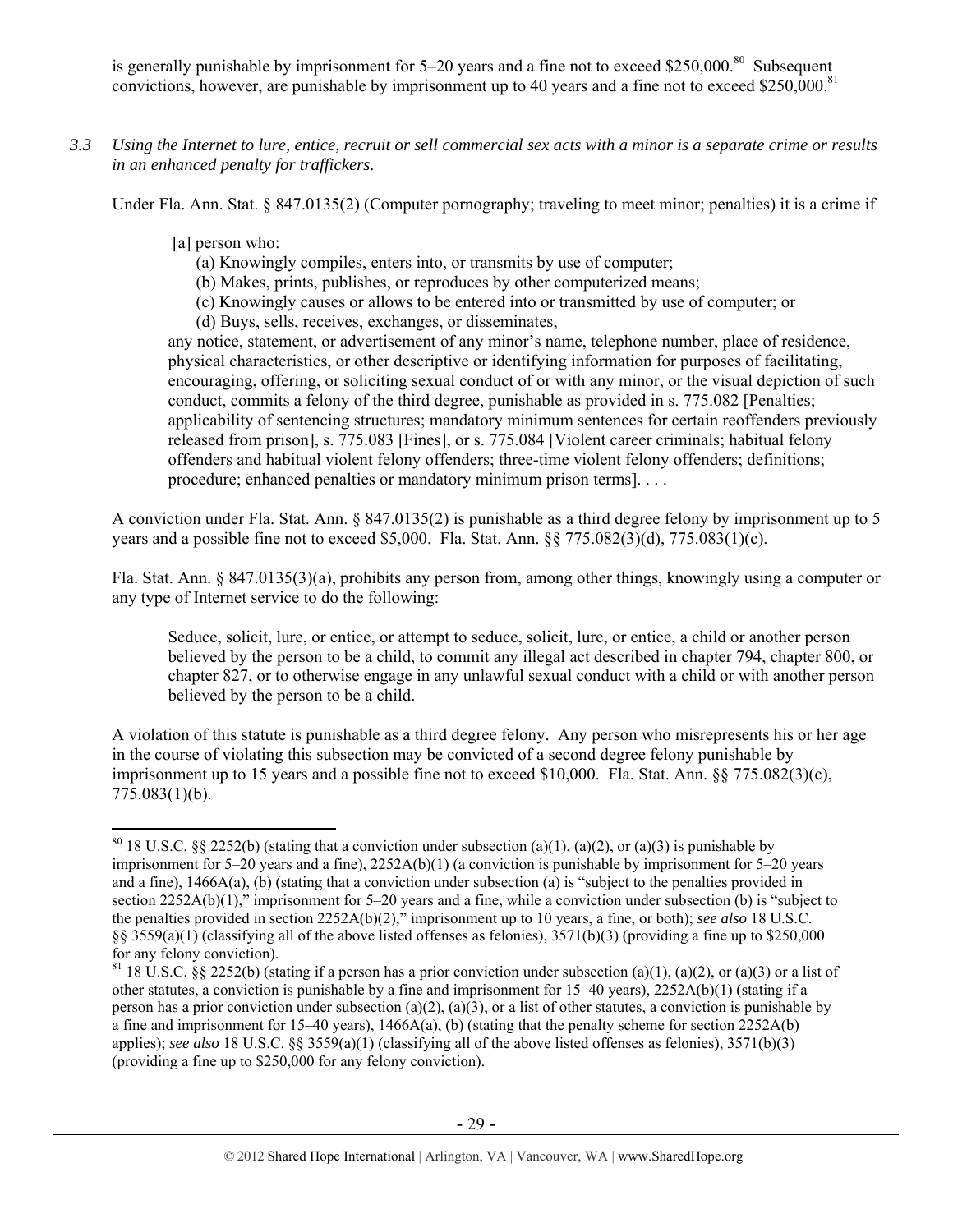## *3.4 Financial penalties for traffickers, including asset forfeiture, are sufficiently high.*

The trafficking, CSEC and sex offense statutes under which traffickers may be prosecuted carry possible fines ranging from \$5,000 to \$15,000.<sup>82</sup>

In addition to the fines set out in Fla. Stat. Ann. § 775.083, if the trafficker is convicted of laundering money in violation of Fla. Stat. Ann. § 896.101 (Florida money laundering act; definitions; penalties; injunctions; seizure warrants; immunity), he may be fined up to "\$ 250,000 or twice the value of the financial transactions, whichever is greater" for a first time violation and "up to \$500,000 or quintuple the value of the financial transactions, whichever is greater" for any subsequent violation. Fla. Stat. Ann. § 896.101(6). Also, the trafficker who violates the money laundering statute may be "liable for a civil penalty of not more than the value of the financial transactions involved or \$ 25,000, whichever is greater." Fla. Stat. Ann. § 896.101(7).

Traffickers also face asset forfeiture pursuant to the trafficking law. Fla. Stat. Ann. § 787.06(7) (Human trafficking)<sup>83</sup> states, "[a]ny real property or personal property that was used, attempted to be used, or intended to be used in violation of any provision of this section may be seized and shall be forfeited subject to the provisions of the Florida Contraband Forfeiture Act. Additionally, Fla. Stat. Ann. §§ 932.701–932.706 (Florida Contraband Forfeiture Act) can be used to impose significant penalties including forfeiture of contraband $^{84}$  on traffickers charged with other felonies.85 Subject to certain provisions in Fla. Stat. Ann. § 932.703 (Forfeiture of contraband article; exceptions), subsection (1)(a) states,

Any contraband article, vessel, motor vehicle, aircraft, other personal property, or real property used in violation of any provision of the Florida Contraband Forfeiture Act,<sup>86</sup> or in, upon, or by means of which any violation of the Florida Contraband Forfeiture Act has taken or is taking place, may be seized and shall be forfeited subject to the provisions of the Florida Contraband Forfeiture Act.

The procedure for asset forfeiture pursuant to Fla. Stat. Ann. §§ 932.701–932.706 is civil. Forfeiture of the contraband is mandatory. The court "shall order the seized property forfeited to the seizing law enforcement agency. Fla. Stat. Ann. § 932.704(8). Seizure of the forfeitable property is governed by Fla. Stat. Ann § 932.703(2)(a).

Fla. Stat. Ann. § 775.089(1)(a) (Restitution)<sup>87</sup> provides that "the court shall order the defendant to make [monetary or nonmonetary] restitution to the victim<sup>88</sup> for  $\ldots$  " loss or damage caused or related to the

 $82$  See supra penalties chart in Section 3.1.

<sup>&</sup>lt;sup>83</sup> *See supra* note 2.<br><sup>84</sup> *See supra* Section 2.8 for the definition of "contraband" pursuant to Fla. Stat. Ann. § 932.701(2)(a) (Short title; definitions).

<sup>&</sup>lt;sup>85</sup> Among the statutes for which a trafficker could be charged with a felony are the following: Fla. Stat. Ann.

<sup>§ 787.06 (</sup>Human trafficking); § 796.035 (Selling or buying of minors into sex trafficking or prostitution; penalties);

<sup>§ 796.03 (</sup>Procuring person under age of 18 for prostitution); § 827.071 (Sexual performance by a child; penalties);

<sup>§ 787.01 (</sup>Kidnapping; kidnapping of child under age 13, aggravating circumstances); § 787.02 (False

imprisonment; false imprisonment of child under age 13, aggravating circumstances); § 787.025 (Luring or enticing a child); § 796.045 (Sex trafficking; penalties); § 800.04 (Lewd or lascivious offenses committed upon or in the presence of persons less than 16 years of age); § 827.04 (Contributing to the delinquency or dependency of a child; penalty); § 827.071 (Sexual performance by a child; penalties); § 847.0145 (Selling or buying of minors; penalties).<br><sup>86</sup> See supra Section 2.8 for the text of Fla. Stat. Ann. § 932.702 (Unlawful to transport, conceal, or contraband articles or to acquire real or personal property with contraband proceeds; use of vessel, motor vehicle,

aircraft, other personal property, or real property), which describes ways that an offender may violate the Florida Contraband Forfeiture Act.

<sup>87</sup> *See* discussion of relevant provisions *supra* Section 2.8. 88 *See supra* note 51.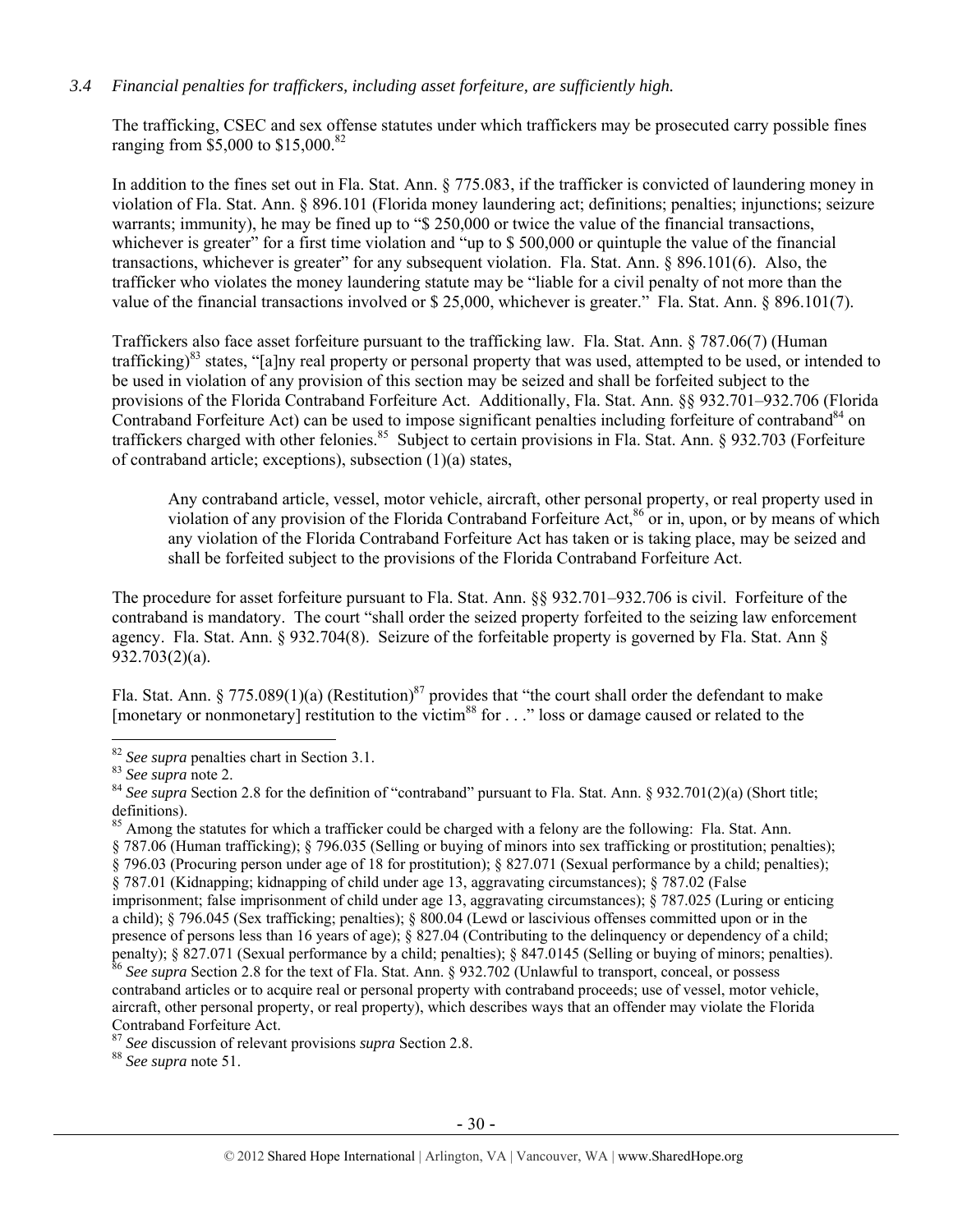trafficker's criminal episode, "unless it finds clear and compelling reasons not to order such restitution. . . ." If the offense "resulted in bodily injury to a victim," the restitution shall include "the cost of necessary medical and related professional services" including services for therapy and rehabilitation, the victim's income lost as a result of the crime, and if the crime resulted in the victim's death, "the cost of necessary funeral and related services." Fla. Stat. Ann. § 775.089(2)(a). If the victim was not physically injured by the offense, the restitution "may require that the defendant reimburse the victim for income lost by the victim as a result of the offense." Fla. Stat. Ann. § 775.089(2)(b).

Pursuant to Fla. Stat. Ann. § 775.089, restitution is mandatory and may be made directly to the victim. Fla. Stat. Ann. § 775.089(1)(a)(2) states,

An order requiring the defendant to make restitution to a victim does not remove or diminish the requirement that the court order payment to the Crimes Compensation Trust Fund pursuant to chapter 960. Payment of an award by the Crimes Compensation Trust Fund shall create an order of restitution to the Crimes Compensation Trust Fund . . .

This language suggests that a restitution order may be made either to the Trust Fund or to the victim. Additionally, pursuant to Fla. Stat. Ann. § 775.089(5), "An order of restitution may be enforced by the state, or by a victim named in the order to receive the restitution, in the same manner as a judgment in a civil action." Thus, a victim may seek to receive restitution directly.

## *3.5 Convicted traffickers are required to register as sex offenders.*

Perpetrators of domestic minor sex trafficking are required to register under Fla. Stat. Ann. § 775.21 (The Florida Sexual Predators Act).89 Pursuant to Fla. Stat. Ann. § 775.21(4),

(a) For a current offense committed on or after October 1, 1993, upon conviction, an offender shall be designated as a "sexual predator" under subsection (5), and subject to registration under subsection (6) and community and public notification under subsection (7) if:

1. The felony is:

a. A capital, life, or first-degree felony violation, or any attempt thereof, of s. 787.01 [Kidnapping; kidnapping of child under age 13, aggravating circumstances] or s. 787.02 [False imprisonment; false imprisonment of child under age 13, aggravating circumstances], where the victim is a minor and the defendant is not the victim's parent or guardian, or . . . s. 800.04 [Lewd or lascivious offenses committed upon or in the presence of persons less than 16 years' of age], or s. 847.0145 [Selling or buying of minors; penalties], or a violation of a similar law of another jurisdiction; or

b. Any felony violation, or any attempt thereof, of s. 787.01, s. 787.02, or s. 787.025(2)(c) [Luring or enticing a child],<sup>90</sup> where the victim is a minor and the defendant is not the victim's parent or guardian; s. 787.06(3)(b)  $\ldots$  (g), or (h) [Human trafficking]  $\ldots$  s. 796.03 [Procuring] person under age of 18 for prostitution]; s. 796.035 [Selling or buying of minors into prostitution; penalties]<sup>91</sup>; s. 800.04; . . . s. 827.071; . . . s. 847.0145; . . . or a violation of a similar law of another jurisdiction, and the offender has previously been convicted of or found to have committed, or has pled nolo contendere or guilty to, regardless of adjudication, any

<sup>&</sup>lt;sup>89</sup> *See supra* note 57.<br><sup>90</sup> Fla. Stat. Ann. § 787.025(2)(c) specifies, "A person 18 years of age or older who, having been previously convicted of a violation of chapter 794, s. 800.04, or s. 847.0135(5), or a violation of a similar law of another jurisdiction, intentionally lures or entices, or attempts to lure or entice, a child under the age of 12 into a structure, dwelling, or conveyance for other than a lawful purpose . . . ."

<sup>91</sup> *See supra* note 17.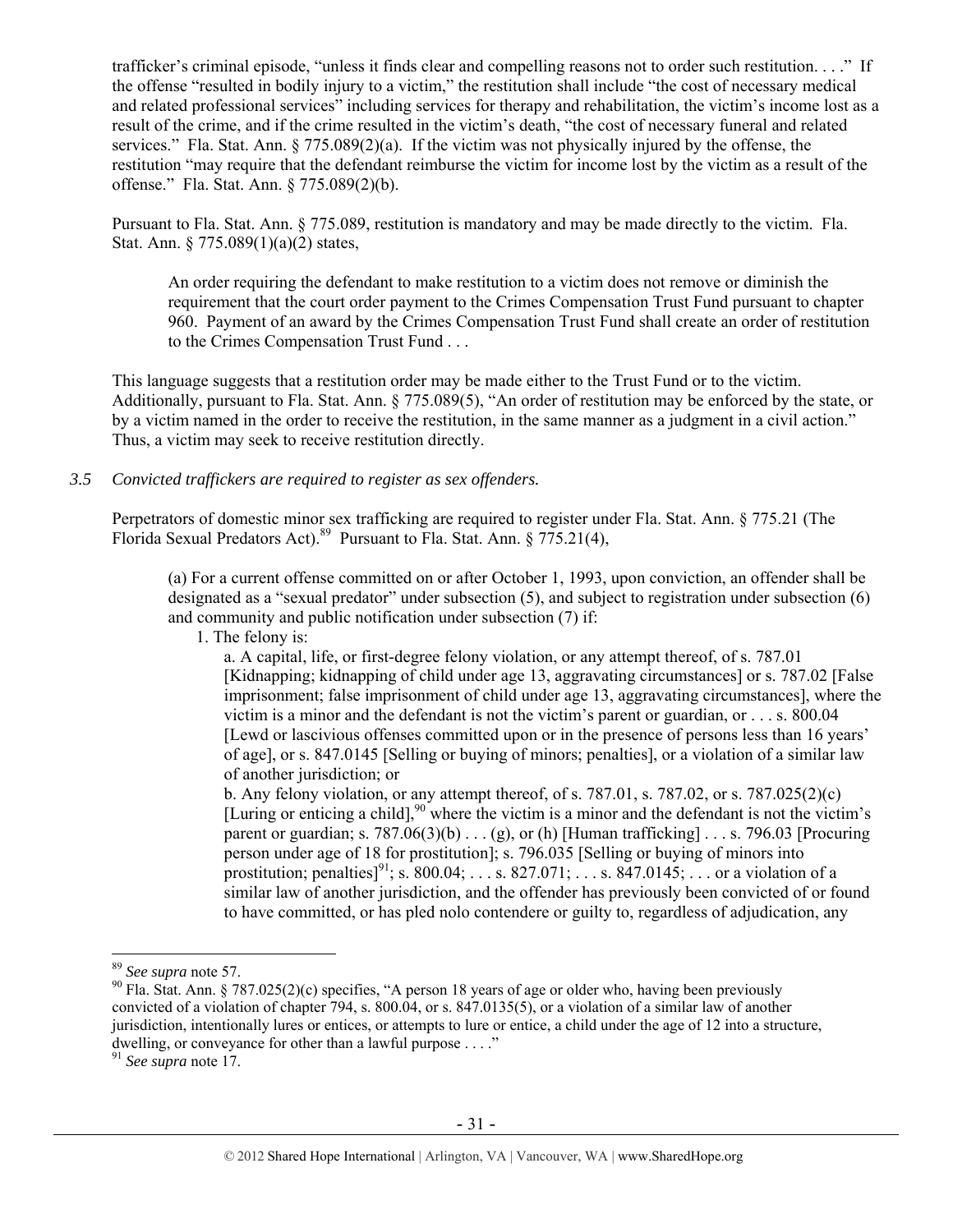violation of s. 787.01, s. 787.02, or s. 787.025(2)(c), where the victim is a minor and the defendant is not the victim's parent or guardian;  $\ldots$  s. 796.03; s. 796.035; s. 800.04;  $\ldots$  s. 827.071 [Sexual performance by a child; penalties]; s. 847.0133 [Protection of minors; prohibition of certain acts in connection with obscenity; penalty]; s. 847.0135 [Computer pornography; traveling to meet minor; penalties], . . . or a violation of a similar law of another jurisdiction:

2. The offender has not received a pardon for any felony or similar law of another jurisdiction that is necessary for the operation of this paragraph; and

3. A conviction of a felony or similar law of another jurisdiction necessary to the operation of this paragraph has not been set aside in any postconviction proceeding.

Traffickers convicted under Fla. Stat. Ann. § 787.06(g) and (h) or certain CSEC, pornography and sex offense provisions, will also be required to register as a sex offender under Fla. Stat. Ann. § 943.0435(2)(a) (Sexual offenders required to register with the department; penalty).<sup>92</sup> Pursuant to Fla. Stat. Ann. § 943.0435(1)(a), a "sexual offender" subject to the registration requirement in subsection  $(2)(a)$  is defined as a person who:

a.(I) Has been convicted of committing, or attempting, soliciting, or conspiring to commit, any of the criminal offenses proscribed in the following statutes in this state or similar offenses in another jurisdiction: s. 787.01 [Kidnapping; kidnapping of child under age 13, aggravating circumstances], s. 787.02 [False imprisonment; false imprisonment of child under age 13, aggravating circumstances] . . . s. 787.06(3)(b)  $\ldots$  (g), or (h) [Human trafficking].  $\ldots$  s. 796.03 [Procuring person under age of 18 for prostitution]; s. 796.035 [Selling or buying of minors into prostitution; penalties]; s. 800.04 [Lewd or lascivious offenses committed upon or in the presence of persons less than 16 years' of age] ... s. 827.071 [Sexual performance by a child; penalties] . . . s. 847.0135 [Computer pornography; traveling to meet minor; penalties], excluding s. 847.0135(6) . . . or any similar offense committed in this state which has been redesignated from a former statute number to one of those listed in this sub-subsubparagraph. . . .

b.Establishes or maintains a residence in this state and who has not been designated as a sexual predator by a court of this state but who has been designated as a sexual predator, as a sexually violent predator, or by another sexual offender designation in another state or jurisdiction and was, as a result of such designation, subjected to registration or community or public notification, or both, or would be if the person were a resident of that state or jurisdiction, without regard to whether the person otherwise meets the criteria for registration as a sexual offender;

c.Establishes or maintains a residence in this state who is in the custody or control of, or under the supervision of, any other state or jurisdiction as a result of a conviction for committing, or attempting, soliciting, or conspiring to commit, any of the criminal offenses proscribed in the following statutes or similar offense in another jurisdiction: s. 787.01 [Kidnapping; kidnapping of child under age 13, aggravating circumstances], s. 787.02 [False imprisonment; false imprisonment of child under age 13, aggravating circumstances  $\ldots$  s. 787.06(3)(b)  $\ldots$  (g), or (h) [Human trafficking]  $\ldots$  s. 796.03 [Procuring person under age of 18 for prostitution]; s. 796.035 [Selling or buying of minors into prostitution; penalties]; s. 800.04 [Lewd or lascivious offenses committed upon or in the presence of persons less than 16 years' of age] . . . s. 827.071 [Sexual performance by a child; penalties] . . . s. 847.0135 [Computer pornography; traveling to meet minor; penalties], excluding s. 847.0135(6) . . . or any similar offense committed in this state which has been redesignated from a former statute number to one of those listed in this sub-subparagraph. . . .

 $\overline{a}$ 

. . . .

<sup>92</sup> *See supra* note 58.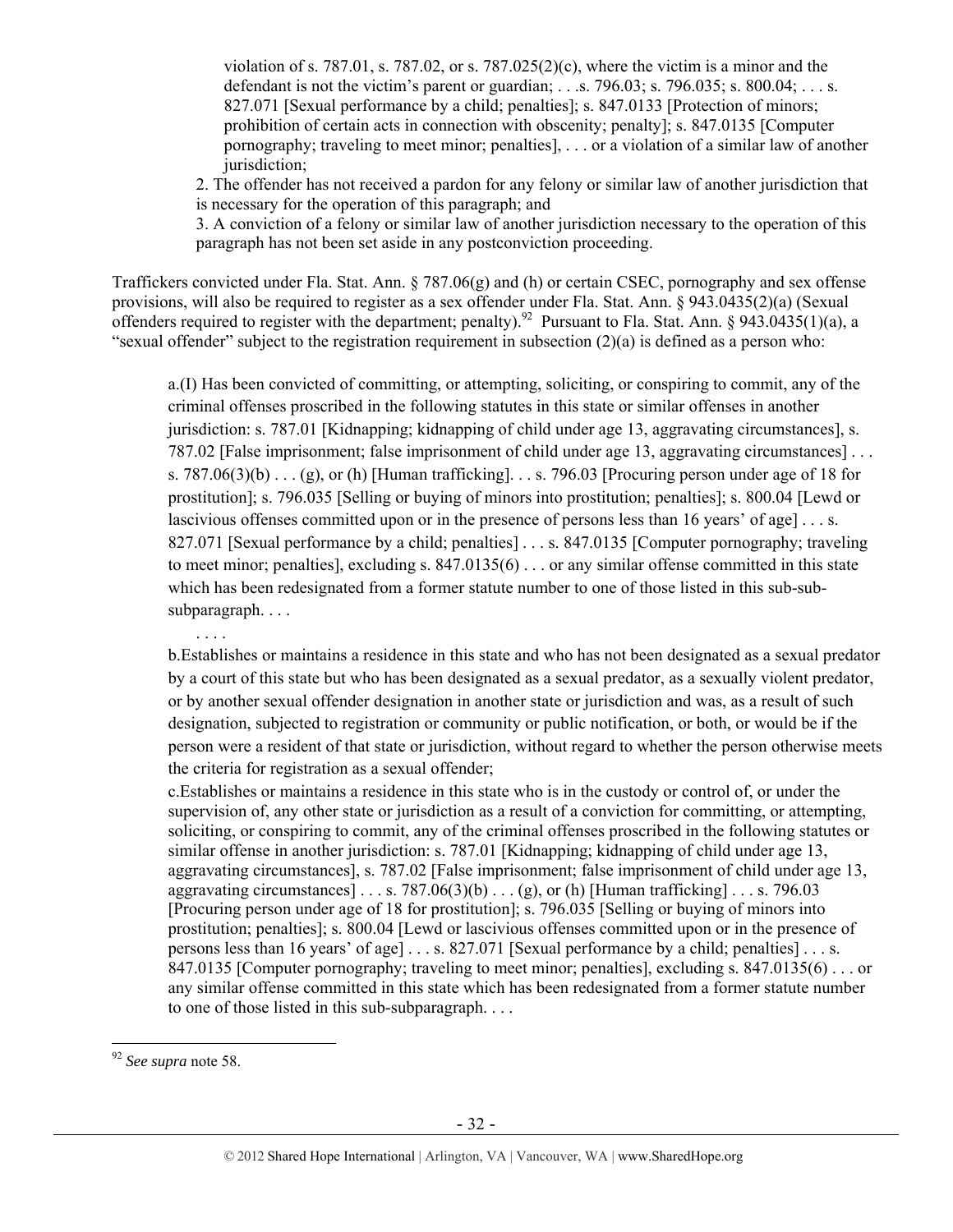*3.6 Laws relating to termination of parental rights for certain offenses include sex trafficking or commercial sexual exploitation of children (CSEC) offenses in order to remove the children of traffickers from their control and potential exploitation.* 

Fla. Stat. Ann. § 39.806 (Grounds for termination of parental rights) states in part,

(1) Grounds for the termination of parental rights may be established under any of the following circumstances:

. . . . (c) When the parent or parents engaged in conduct toward the child or toward other children that demonstrates that the continuing involvement of the parent or parents in the parent-child relationship threatens the life, safety, well-being, or physical, mental, or emotional health of the child irrespective of the provision of services. Provision of services may be evidenced by proof that services were provided through a previous plan or offered as a case plan from a child welfare agency.

(d) When the parent of a child is incarcerated in a state or federal correctional institution and either: 1. The period of time for which the parent is expected to be incarcerated will constitute a substantial portion of the period of time before the child will attain the age of 18 years; 2. The incarcerated parent has been determined by the court to be a violent career criminal as defined in s. 775.08 $\AA$ <sup>93</sup> a habitual violent felony offender as defined in s. 775.084.<sup>94</sup> or a sexual

1. The defendant has previously been convicted as an adult three or more times for an offense in this state or other qualified offense that is:

. . . c. Aggravated child abuse, as described in s. 827.03(2);

. . . e. Lewd or lascivious battery, lewd or lascivious molestation, lewd or lascivious conduct, or lewd or lascivious exhibition, as described in s. 800.04 or s. 847.0135(5) [Computer pornography; traveling to meet minors; penalties];

. . . 2. The defendant has been incarcerated in a state prison or a federal prison.

3. The primary felony offense for which the defendant is to be sentenced is a felony enumerated in subparagraph 1. and was committed on or after October 1, 1995, and:

a. While the defendant was serving a prison sentence or other sentence, or court-ordered or lawfully imposed supervision that is imposed as a result of a prior conviction for an enumerated felony; or b. Within 5 years after the conviction of the last prior enumerated felony, or within 5 years after the defendant's release from a prison sentence, probation, community control, control release, conditional release, parole, or court-ordered or lawfully imposed supervision or other sentence that is imposed as a result of a prior conviction for an enumerated felony, whichever is later.

4. The defendant has not received a pardon for any felony or other qualified offense that is necessary for the operation of this paragraph.

5. A conviction of a felony or other qualified offense necessary to the operation of this paragraph has not

been set aside in any postconviction proceeding.<br><sup>94</sup> Pursuant to Fla. Stat. Ann. § 775.084(b), the defendant is a habitual violent felony offender when,

1. The defendant has previously been convicted of a felony or an attempt or conspiracy to commit a felony and one or more of such convictions was for:

 . . . b. Sexual battery;

. . . d. Kidnapping;

 $\overline{a}$  $93$  Pursuant to Fla. Stat. Ann. § 775.084(d), the defendant is a violent career criminal when,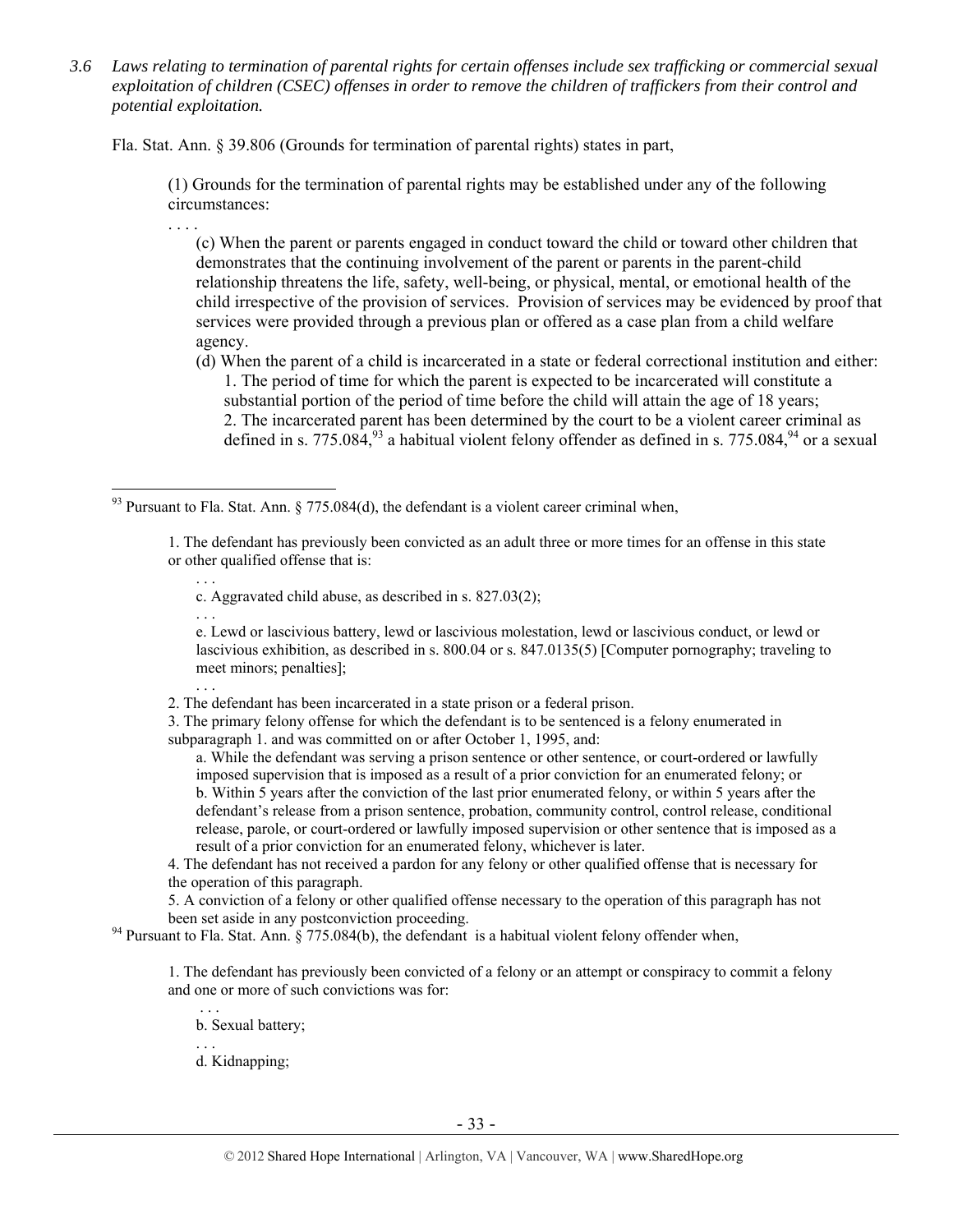predator as defined in s. 775.21;<sup>95</sup> has been convicted of first degree or second degree murder in violation of s. 782.04 or a sexual battery that constitutes a capital, life, or first degree felony violation of s. 794.011;<sup>96</sup> or has been convicted of an offense in another jurisdiction which is substantially similar to one of the offenses listed in this paragraph. As used in this section, the term "substantially similar offense" means any offense that is substantially similar in elements and penalties to one of those listed in this subparagraph, and that is in violation of a law of any other jurisdiction, whether that of another state, the District of Columbia, the United States or any possession or territory thereof, or any foreign jurisdiction; or

3. The court determines by clear and convincing evidence that continuing the parental relationship with the incarcerated parent would be harmful to the child and, for this reason, that termination of the parental rights of the incarcerated parent is in the best interest of the child.

(e) When a child has been adjudicated dependent, a case plan has been filed with the court, and: 1. The child continues to be abused, neglected, or abandoned by the parent or parents. . . .

2. The parent or parents have materially breached the case plan. . . .

(f) The parent or parents engaged in egregious conduct or had the opportunity and capability to prevent and knowingly failed to prevent egregious conduct that threatens the life, safety, or physical, mental, or emotional health of the child or the child's sibling.

. . . 2. As used in this subsection, the term "egregious conduct" means abuse, abandonment, neglect, or any other conduct that is deplorable, flagrant, or outrageous by a normal standard of conduct. Egregious conduct may include an act or omission that occurred only once but was of such intensity, magnitude, or severity as to endanger the life of the child.

(g) The parent or parents have subjected the child or another child to aggravated child abuse as defined in s. 827.03, sexual battery or sexual abuse<sup>97</sup> as defined in s. 39.01, or chronic abuse.

e. Aggravated child abuse;

. . . 2. The felony for which the defendant is to be sentenced was committed:

a. While the defendant was serving a prison sentence or other sentence, or court-ordered or lawfully imposed supervision that is imposed as a result of a prior conviction for an enumerated felony; or b. Within 5 years of the date of the conviction of the last prior enumerated felony, or within 5 years of the defendant's release from a prison sentence, probation, community control, control release, conditional release, parole, or court-ordered or lawfully imposed supervision or other sentence that is imposed as a result of a prior conviction for an enumerated felony, whichever is later.

3. The defendant has not received a pardon on the ground of innocence for any crime that is necessary for the operation of this paragraph.

4. A conviction of a crime necessary to the operation of this paragraph has not been set aside in any

postconviction proceeding.<br><sup>95</sup> See supra Section 3.5 for the criteria that defines a sexual predator.<br><sup>96</sup> See supra Section 1.2 for details on the sexual batteries that result in capital, life, or first degree felonies.<br> dependent" to include,

(g) The sexual exploitation of a child, which includes the act of a child offering to engage in or engaging in prostitution, provided that the child is not under arrest or is not being prosecuted in a delinquency or criminal proceeding for a violation of any offense in chapter 796 based on such behavior; or allowing, encouraging, or forcing a child to:

1. Solicit for or engage in prostitution; or

- 2. Engage in a sexual performance, as defined by chapter 827; or
- 3. Participate in the trade of sex trafficking as provided in s. 796.035.

Here and elsewhere in this report that Fla. Stat. Ann. § 39.01 is discussed, it has been updated to reflect the amendments added by the passage of House Bill 99 during the 2012 regular session of the Florida Legislature, 2012 Fla. Laws ch. 105 (effective January 1, 2013).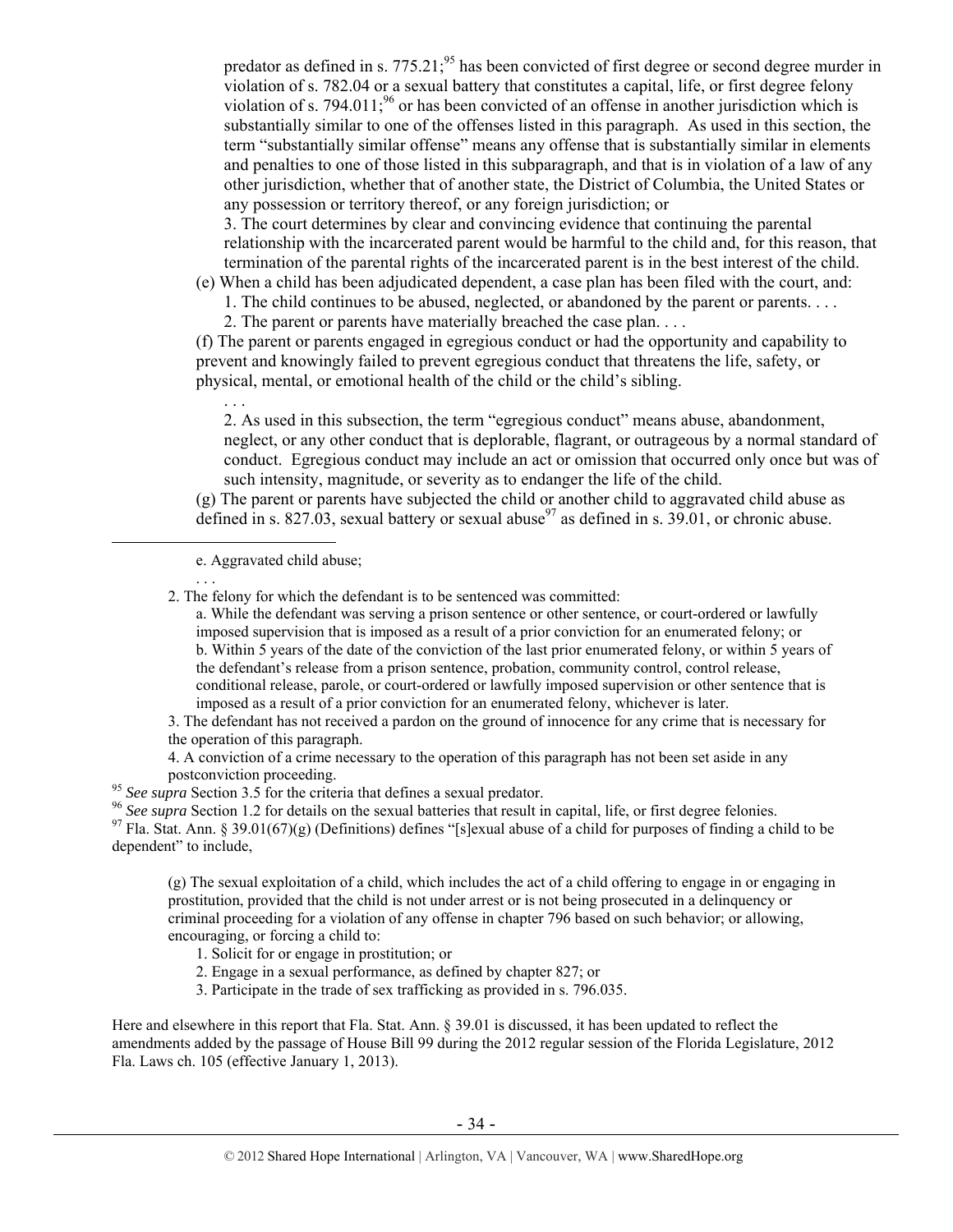. . . .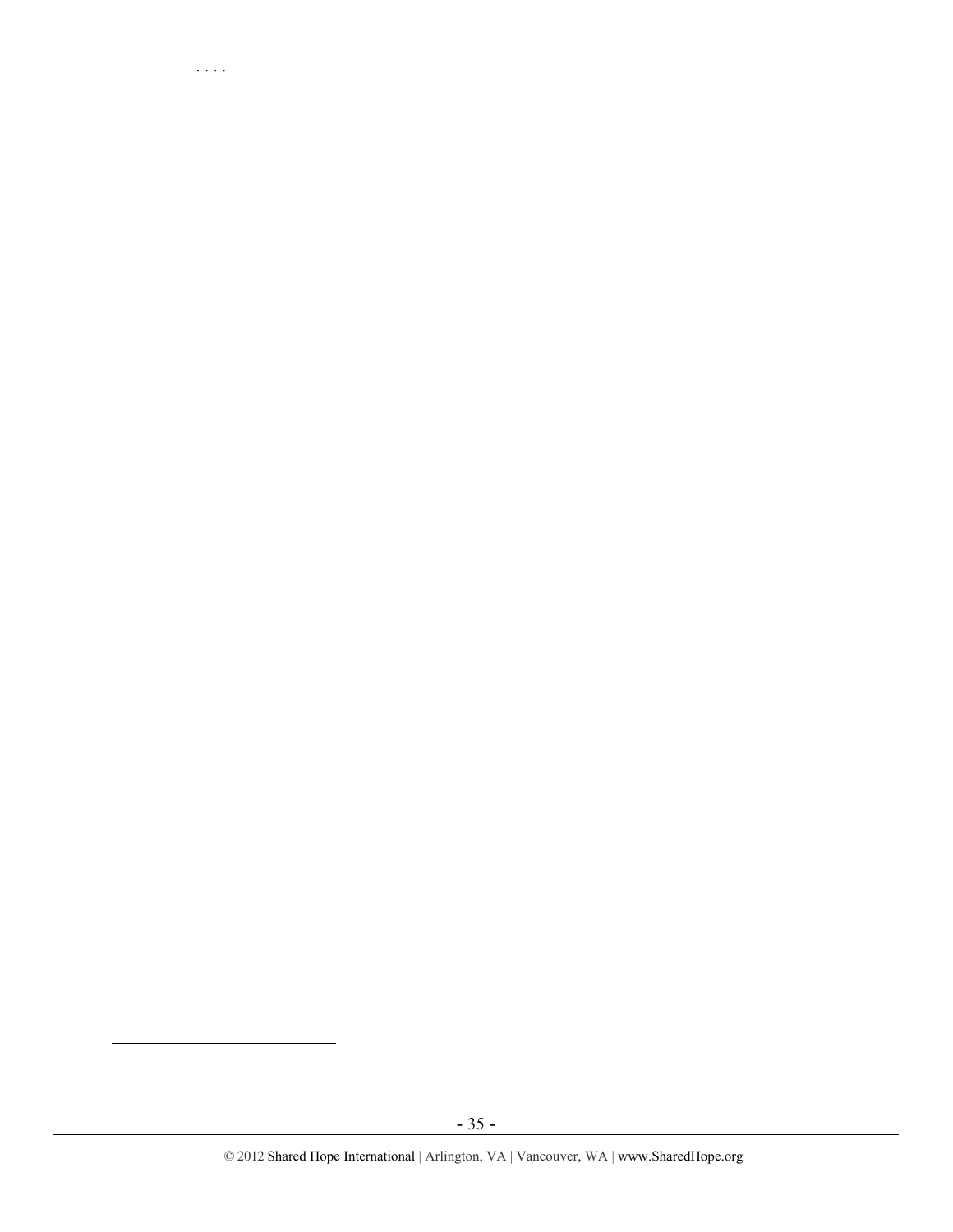#### *Legal Components:*

- *4.1 The acts of assisting, enabling, or financially benefitting from child sex trafficking are included as criminal offenses in the state sex trafficking statute.*
- *4.2 Financial penalties, including asset forfeiture laws, are in place for those who benefit financially from or aid and assist in committing domestic minor sex trafficking.*

*\_\_\_\_\_\_\_\_\_\_\_\_\_\_\_\_\_\_\_\_\_\_\_\_\_\_\_\_\_\_\_\_\_\_\_\_\_\_\_\_\_\_\_\_\_\_\_\_\_\_\_\_\_\_\_\_\_\_\_\_\_\_\_\_\_\_\_\_\_\_\_\_\_\_\_\_\_\_\_\_\_\_\_\_\_\_\_\_\_\_\_\_\_\_* 

- *4.3 Promoting and selling child sex tourism is illegal.*
- *4.4 Promoting and selling child pornography is illegal.*

#### *Legal Analysis:*

*4.1 The acts of assisting, enabling, or financially benefitting from child sex trafficking are included as criminal offenses in the state sex trafficking statute.* 

The act of assisting or facilitating the crime of sex trafficking is criminalized by the state human trafficking law. Fla. Stat. Ann. § 787.06(3)(g) (Human trafficking)<sup>98</sup> states, "Any person who knowingly, or in reckless disregard of the facts . . . benefits financially by receiving anything of value from participation in a venture that has subjected a person to human trafficking . . . [f]or commercial sexual activity in which any child under the age of 18 is involved commits a felony of the first degree, punishable by imprisonment for a term of years not exceeding life," and a possible fine not to exceed \$10,000. Fla. Stat. Ann. §§ 787.06(3)(g), 775.082(3)(b), 775.083(1)(b). Under Fla. Stat. Ann. § 787.06(3)(h), benefitting or attempting to benefit financially from "participation in a venture that has subjected a person to human trafficking . . . for commercial sexual activity in which any child under the age of 15 is involved commits a life felony. A life felony is punishable by up to life imprisonment and a possible fine not to exceed \$15,000. Fla. Stat. Ann.  $\S$  787.06(3)(h), 775.082(3)(a)(3.), 775.083(1)(a).

A facilitator may also be guilty of money laundering in violation of Fla. Stat. Ann. § 896.101(3) (Florida money laundering act; definitions; penalties; injunctions; seizure warrants; immunity). Depending on the amount of money the facilitator helped to conceal, the facilitator may be convicted of a first, second, or third degree felony. Fla. Stat. Ann. § 896.101(5). Additional and more substantial fines may be demanded of the facilitator convicted of money laundering. Fla. Stat. Ann. § 896.101(6), (7).<sup>99</sup>

*4.2 Financial penalties, including asset forfeiture laws, are in place for those who benefit financially from or aid and assist in committing domestic minor sex trafficking.* 

Facilitators may be subject to fines for convictions related to their activities. A first degree felony conviction under Fla. Stat. Ann. § 787.06(3)(g) (Human trafficking)<sup>100</sup> is punishable by a possible fine of up to \$10,000 and a life felony conviction under Fla. Stat. Ann. § 787.06(3)(h) is punishable by a possible fine up to \$15,000. Fla. Stat. Ann. § 775.083(1)(a), (b).

Facilitators also face asset forfeiture under the human trafficking law. Fla. Stat. Ann. § 787.06(7) (Human trafficking) states, "[a]ny real property or personal property that was used, attempted to be used, or intended to be used in violation of any provision of this section may be seized and shall be forfeited subject to the provisions of the Florida Contraband Forfeiture Act. Additionally, Fla. Stat. Ann. §§ 932.701–932.706 (Florida

<sup>&</sup>lt;sup>98</sup> *See supra* note 2.<br><sup>99</sup> *See supra* Section 3.4 for a detailed explanation of the fines specifically applicable to money laundering. <sup>100</sup> *See supra* note 2.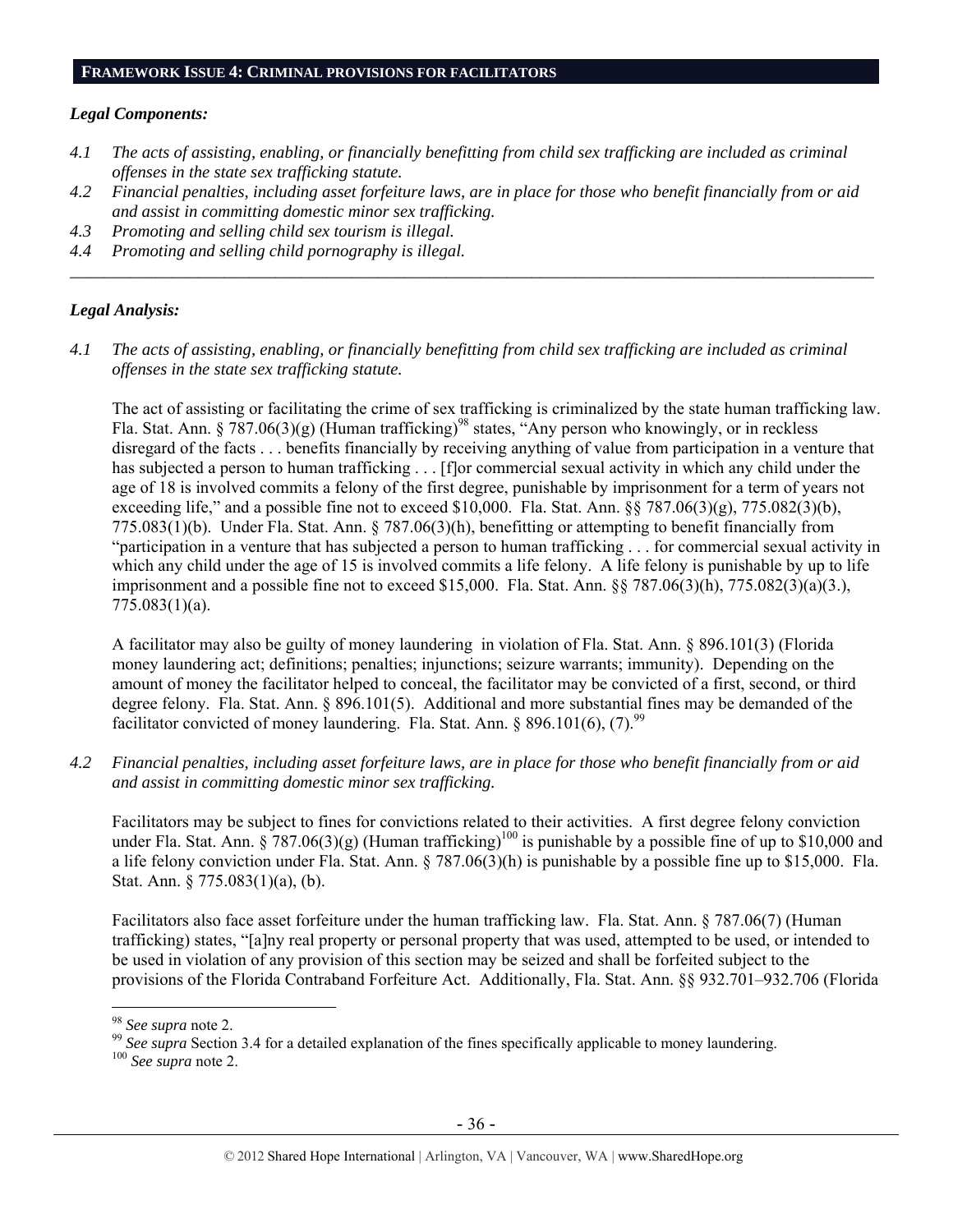Contraband Forfeiture Act) can be used to impose significant penalties including forfeiture of contraband<sup>101</sup> on facilitators charged with felonies. Subject to certain provisions in Fla. Stat. Ann. § 932.703 (Forfeiture of contraband article; exceptions), subsection (1)(a) states,

Any contraband article, vessel, motor vehicle, aircraft, other personal property, or real property used in violation of any provision of the Florida Contraband Forfeiture Act,<sup>102</sup> or in, upon, or by means of which any violation of the Florida Contraband Forfeiture Act has taken or is taking place, may be seized and shall be forfeited subject to the provisions of the Florida Contraband Forfeiture Act.

The procedure for asset forfeiture pursuant to Fla. Stat. Ann. §§ 932.701–932.706 is civil. Forfeiture of the contraband is mandatory. The court "shall order the seized property forfeited to the seizing law enforcement agency. Fla. Stat. Ann. § 932.704(8). Seizure of the forfeitable property is governed by Fla. Stat. Ann § 932.703(2)(a).

Fla. Stat. Ann. § 775.089(1)(a) (Restitution)<sup>103</sup> provides that "the court shall order the defendant to make [monetary or nonmonetary] restitution to the victim<sup>104</sup> for  $\dots$ " loss or damage caused or related to the trafficker's criminal episode, "unless it finds clear and compelling reasons not to order such restitution. . . ." If the offense "resulted in bodily injury to a victim," the restitution shall include "the cost of necessary medical and related professional services" including services for therapy and rehabilitation, the victim's income lost as a result of the crime, and if the crime resulted in the victim's death, "the cost of necessary funeral and related services." Fla. Stat. Ann. § 775.089(2)(a). If the victim was not physically injured by the offense, the restitution "may require that the defendant reimburse the victim for income lost by the victim as a result of the offense." Fla. Stat. Ann. § 775.089(2)(b).

Pursuant to Fla. Stat. Ann. § 775.089, restitution is mandatory and may be made directly to the victim. Fla. Stat. Ann. § 775.089(1)(a)(2) states,

An order requiring the defendant to make restitution to a victim does not remove or diminish the requirement that the court order payment to the Crimes Compensation Trust Fund pursuant to chapter 960. Payment of an award by the Crimes Compensation Trust Fund shall create an order of restitution to the Crimes Compensation Trust Fund . . .

This language suggests that a restitution order may be made either to the Trust Fund or to the victim. Additionally, pursuant to Fla. Stat. Ann. § 775.089(5), "An order of restitution may be enforced by the state, or by a victim named in the order to receive the restitution, in the same manner as a judgment in a civil action." Thus, a victim may seek to receive restitution directly.

Facilitators who allow their premises to be used for sex trafficking face loss of their property if it is declared a nuisance under Fla. Stat. Ann. § 823.05(1) (Places and groups engaged in criminal gang-related activity declared a nuisance; may be abated and enjoined), which states,

Whoever shall erect, establish, continue, or maintain, own or lease any building, booth, tent or place which tends to annoy the community or injure the health of the community, or become manifestly

<sup>&</sup>lt;sup>101</sup> *See supra* Section 2.8 for the definition of "contraband" pursuant to Fla. Stat. Ann. § 932.701(2)(a) (Short title; definitions).

<sup>102</sup> *See supra* Section 2.8 for the text of Fla. Stat. Ann. § 932.702 (Unlawful to transport, conceal, or possess contraband articles or to acquire real or personal property with contraband proceeds; use of vessel, motor vehicle, aircraft, other personal property, or real property), which describes ways that an offender may violate the Florida Contraband Forfeiture Act.

<sup>103</sup> *See* discussion of relevant provisions *supra* Section 2.8. 104 *See supra* note 51.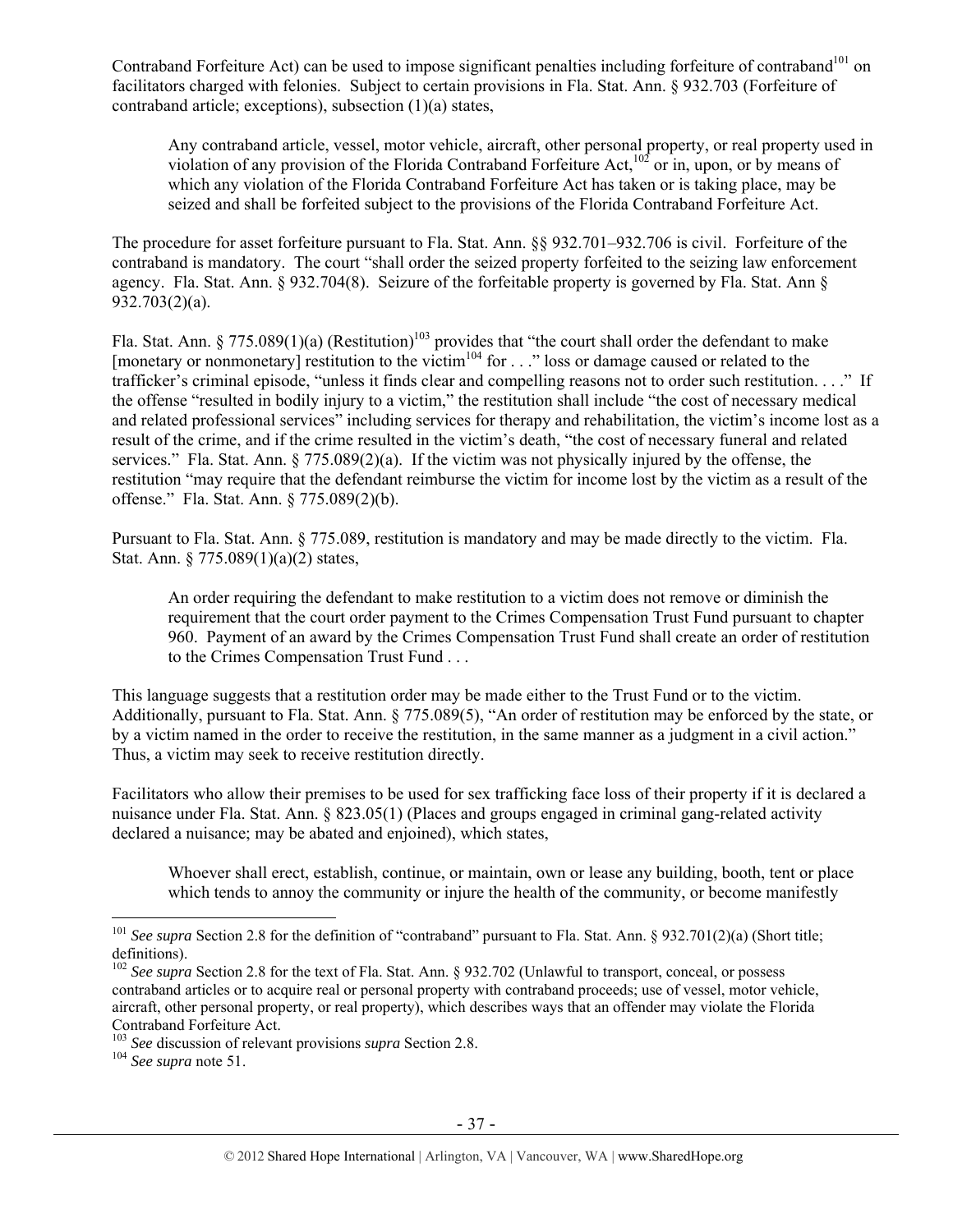injurious to the morals or manners of the people as described in s. 823.01, or any house or place of prostitution, assignation, lewdness or place . . . or any place where any law of the state is violated, shall be deemed guilty of maintaining a nuisance, and the building, erection, place, tent or booth and the furniture, fixtures, and contents are declared a nuisance. All such places or persons shall be abated or enjoined as provided in ss.  $60.05^{105}$  and  $60.06^{106}$ 

## *4.3 Promoting and selling child sex tourism is illegal.*

There is no specific provision in the Florida statutes that prohibits child sex tourism. Fla. Stat. Ann. § 847.0135(4) (Computer pornography; traveling to meet minor) may apply where a person travels to or within Florida for the purpose of engaging in certain illegal sex acts with children, but does not specifically address sex tourism.

4.3.1 Recommendation: Enact a law that specifically prohibits selling or offering to sell travel services that include or facilitate travel for the purpose of engaging in commercial sexual exploitation of a minor or prostitution of a minor, if the travel occurs in Florida.

## *4.4 Promoting and selling child pornography is illegal.*

Promoting or selling child pornography is illegal in Florida under several statutes. Fla. Stat. Ann. § 847.011 (Prohibition of certain acts in connection with obscene, lewd, etc., materials; penalty) states in part,

(1) (a) Except as provided in paragraph (c), any person who knowingly sells, lends, gives away, distributes, transmits, shows, or transmutes, or offers to sell, lend, give away, distribute, transmit, show, or transmute, or has in his or her possession, custody, or control with intent to sell, lend, give away, distribute, transmit, show, transmute, or advertise in any manner, any obscene book, magazine, periodical, pamphlet, newspaper, . . . picture, drawing, photograph, motion picture film, figure, image, phonograph record, or wire or tape or other recording, or any written, printed, or recorded matter of any such character which may or may not require mechanical or other means to be transmuted into auditory, visual, or sensory representations of such character, or any article or instrument for obscene use, or purporting to be for obscene use or purpose; . . . commits a misdemeanor of the first degree . . . . . . . .

nuisance.<br><sup>106</sup> Fla. Stat. Ann. § 60.06 (Abatement of nuisances; enforcement) states, "The court shall make such orders on proper proof as will abate all nuisances mentioned in s. 823.05, and has authority to enforce injunctions by contempt but the jurisdiction hereby granted does not repeal or alter s. 823.01."

 $\overline{a}$  $105$  Fla. Stat. Ann. § 60.05(4) (Abatement of nuisances) states,

On trial if the existence of a nuisance is shown, the court shall issue a permanent injunction and order the costs to be paid by the persons establishing or maintaining the nuisance and shall adjudge that the costs are a lien on all personal property found in the place of the nuisance and on the failure of the property to bring enough to pay the costs, then on the real estate occupied by the nuisance. No lien shall attach to the real estate of any other than said persons unless 5 days' written notice has been given to the owner or his or her agent who fails to begin to abate the nuisance within said 5 days. In a proceeding abating a nuisance pursuant to s. 823.10 or s. 823.05, if a tenant has been convicted of an offense under chapter 893 or s. 796.07, the court may order the tenant to vacate the property within 72 hours if the tenant and owner of the premises are parties to the nuisance abatement action and the order will lead to the abatement of the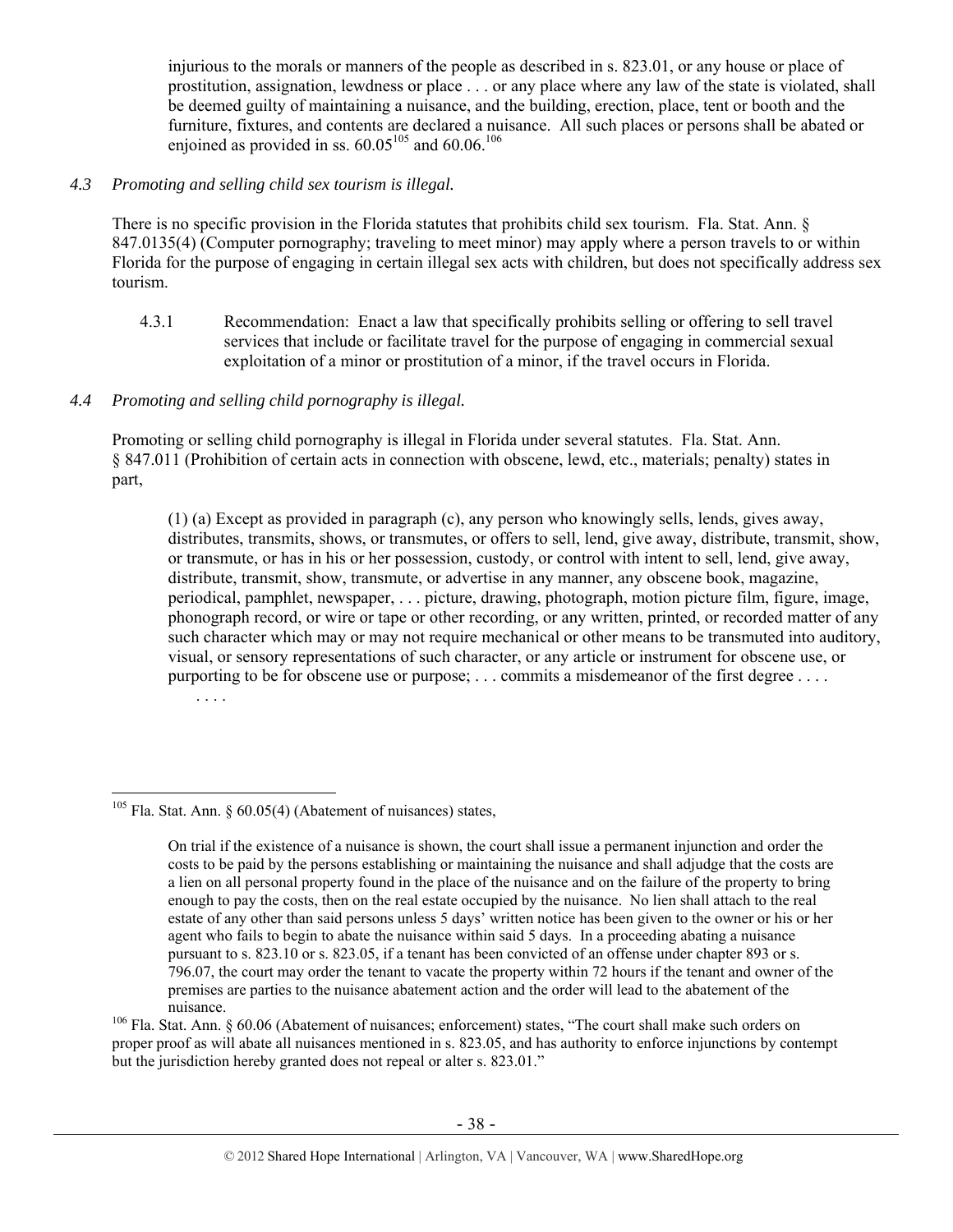(c) A person who commits a violation of paragraph (a) or subsection (2) which is based on materials that depict a minor engaged in any act or conduct that is harmful to minors<sup>107</sup> commits a felony of the third degree, punishable as provided in s. 775.082, s. 775.083, or s. 775.084.

. . . . (4) Any person who knowingly promotes, conducts, performs, or participates in an obscene show, exhibition, or performance by live persons or a live person before an audience is guilty of a misdemeanor of the first degree, . . . . Any person who, after having been convicted of violating this subsection, thereafter violates any of its provisions and is convicted thereof is guilty of a felony of the third degree, . . . .

A conviction under Fla. Stat. Ann.  $\S 847.011(1)(a)$ , (4) is punishable as a first degree misdemeanor by imprisonment up to 1 year and a possible fine not to exceed \$1,000. Fla. Stat. Ann. §§ 775.082(4)(a), 775.083(1)(d). A conviction under Fla. Stat. Ann.  $\S 847.011(1)(c)$ , (4) is punishable as a third degree felony by imprisonment up to 5 years and a possible fine not to exceed \$5,000. Fla. Stat. Ann. §§ 775.082(3)(d), 775.083(1)(c).

Facilitators could also be convicted of violating Fla. Stat. Ann.  $\S 847.0135(2)^{108}$  (Computer pornography; traveling to meet minor; penalties), which is punishable as a third degree felony by imprisonment up to 5 years and a possible fine not to exceed \$5,000. Fla. Stat. Ann. §§ 775.082(3)(d), 775.083(1)(c).

Fla. Stat. Ann. § 847.0137 (Transmission of pornography by electronic device or equipment prohibited; penalties), states,

(2) Notwithstanding ss. 847.012 [Harmful materials; sale or distribution to minors or using minors in production prohibited; penalty] and 847.0133 [Protection of minors; prohibition of certain acts in connection with obscenity; penalty], any person in this state who knew or reasonably should have known that he or she was transmitting child pornography, as defined in s.  $847.001$ ,<sup>109</sup> to another person in this state or in another jurisdiction commits a felony of the third degree, punishable as provided in s. 775.082, s. 775.083, or s. 775.084.

(3) Notwithstanding ss. 847.012 and 847.0133, any person in any jurisdiction other than this state who knew or reasonably should have known that he or she was transmitting child pornography, as defined in s. 847.001, to any person in this state commits a felony of the third degree, punishable as provided in s. 775.082, s. 775.083, or s. 775.084.

A conviction under Fla. Stat. Ann. § 847.0137(2), (3) is punishable as a third degree felony by imprisonment up to 5 years and a possible fine not to exceed \$5,000. Fla. Stat. Ann. §§ 775.082(3)(d), 775.083(1)(c).

Fla. Stat. Ann. § 775.0847(2) (Possession or promotion of certain images of child pornography; reclassification), reclassifies violations of Fla. Stat. Ann. § 827.071, § 847.0135 (Computer pornography; traveling to meet minor; penalties), § 847.0137, and § 847.0138 (Transmission of material harmful to minors to a minor by electronic device or equipment prohibited; penalties) to the next highest felony degree if,

(2) (a) The offender possesses 10 or more images of any form of child pornography regardless of content; and

(b) The content of at least one image contains one or more of the following:

- 1. A child who is younger than the age of 5.
- 2. Sadomasochistic abuse involving a child.

<sup>107</sup> *See supra* note 76. 108 *See* discussion of relevant provisions *supra* Section 1.2. 109 *See supra* note 52.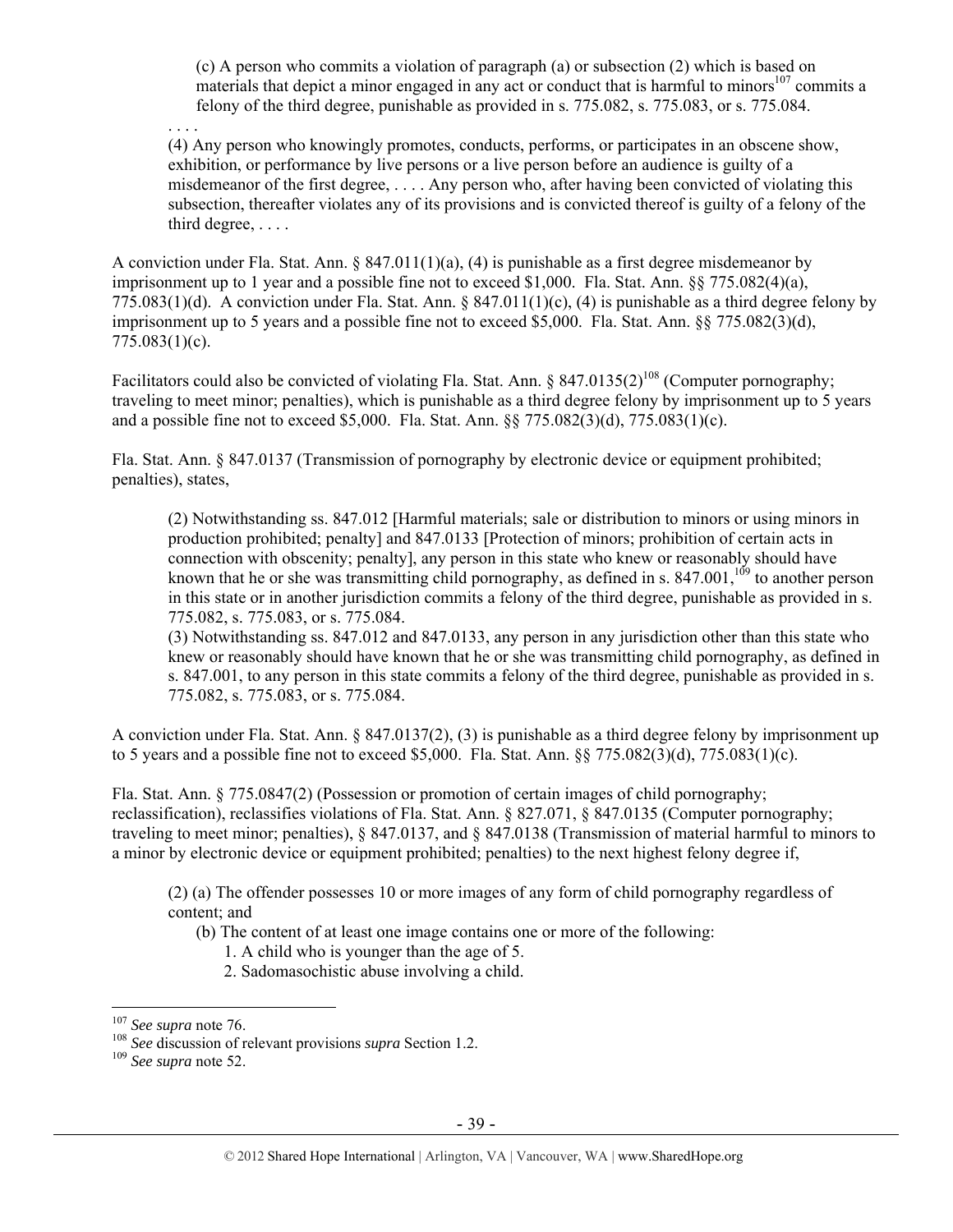3. Sexual battery involving a child.

4. Sexual bestiality involving a child.

5. Any movie involving a child, regardless of length and regardless of whether the movie contains sound.

- 40 -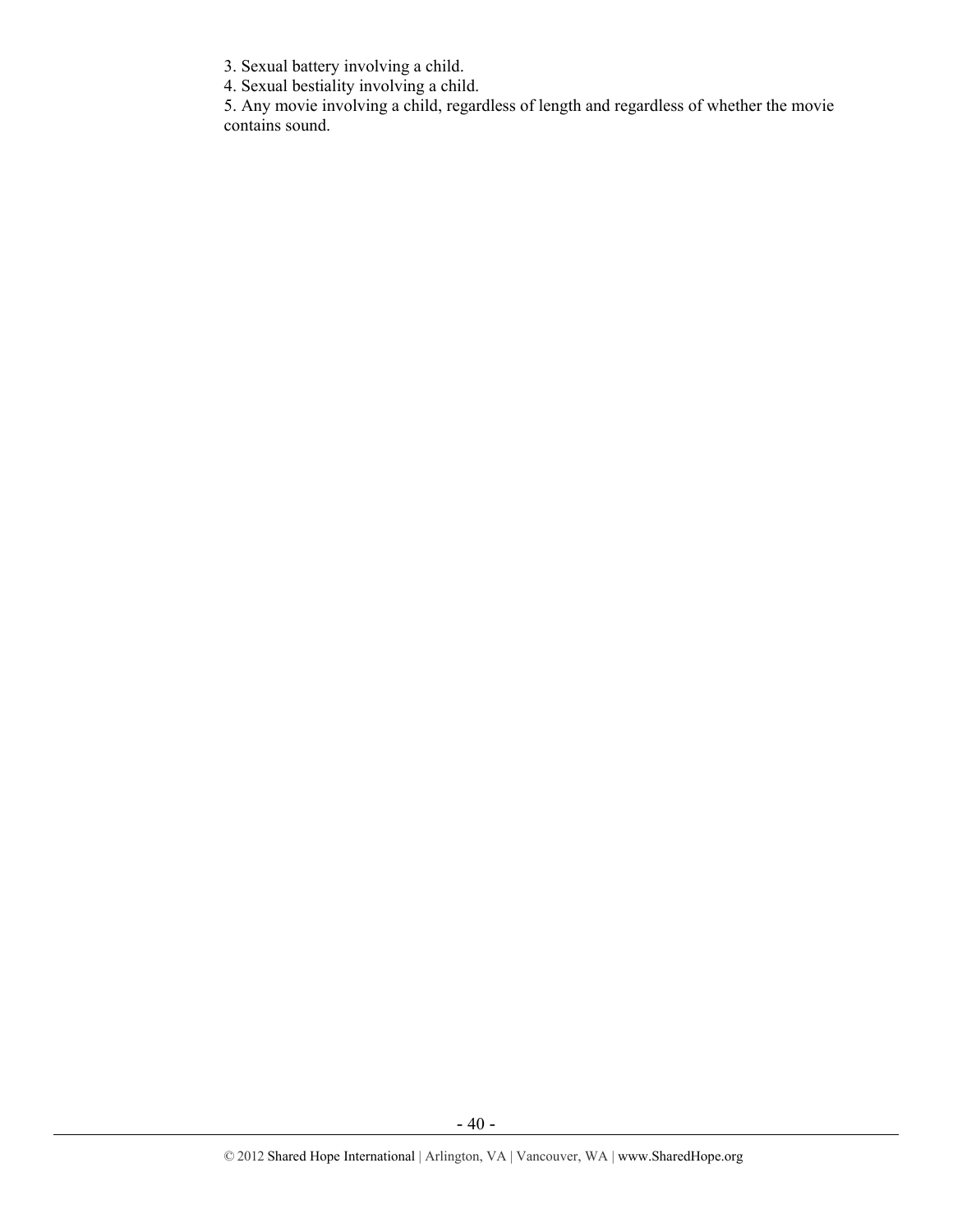## **FRAMEWORK ISSUE 5: PROTECTIVE PROVISIONS FOR THE CHILD VICTIMS**

## *Legal Components:*

- *5.1 Statutorily-mandated victim services define "victim" to specifically include victims of domestic minor sex trafficking or commercial sexual exploitation of children (CSEC) to ensure prompt identification and access to victims' rights and services.*
- *5.2 The state sex trafficking statute expressly prohibits a defendant from raising consent of the minor to the commercial sex acts as a defense.*
- *5.3 Prostitution laws apply only to adults, making minors under 18 specifically immune from this offense.*
- *5.4 Child victims of sex trafficking or commercial sexual exploitation are provided with a child protection response, including specialized shelter and services, and are not detained in juvenile detention facilities.*
- *5.5 Commercial sexual exploitation is identified as a type of abuse and neglect within child protection statutes.*
- *5.6 The definition of "caregiver" (or similar term) in the child welfare statutes is broad enough to include a trafficker who has custody or control of a child in order to bring a trafficked child into protection of child protective services.*
- *5.7 Crime victims' compensation is specifically available to a child victim of sex trafficking or commercial sexual exploitation of children (CSEC) without regard to ineligibility factors.*
- *5.8 Victim-friendly procedures and protections are provided in the trial process for minors under 18.*
- *5.9 Expungement or sealing of juvenile delinquency records resulting from arrests or adjudications for prostitutionrelated offenses committed as a result of, or in the course of, the commercial sexual exploitation of a minor is available within a reasonable time after turning 18.*
- *5.10 Victim restitution and civil remedies for victims of domestic minor sex trafficking or commercial sexual exploitation of children (CSEC) are authorized by law.*
- *5.11 Statutes of limitations for civil and criminal actions for child sex trafficking or commercial sexual exploitation of children (CSEC) offenses are eliminated or lengthened sufficiently to allow prosecutors and victims a realistic opportunity to pursue criminal action and legal remedies.*

*\_\_\_\_\_\_\_\_\_\_\_\_\_\_\_\_\_\_\_\_\_\_\_\_\_\_\_\_\_\_\_\_\_\_\_\_\_\_\_\_\_\_\_\_\_\_\_\_\_\_\_\_\_\_\_\_\_\_\_\_\_\_\_\_\_\_\_\_\_\_\_\_\_\_\_\_\_\_\_\_\_\_\_\_\_\_\_\_\_\_\_\_\_\_* 

## *Legal Analysis:*

 $\overline{a}$ 

*5.1 Statutorily-mandated victim services define "victim" to specifically include victims of domestic minor sex trafficking or commercial sexual exploitation of children (CSEC) to ensure prompt identification and access to victims' rights and services.* 

Fla. Stat. Ann. § 39.01(76) (Definitions) defines "victim" for the chapter on judicial proceedings related to children as "any child who has sustained or is threatened with physical, mental, or emotional injury identified in a report involving child abuse,<sup>110</sup> neglect, or abandonment, or child-on-child sexual abuse." Pursuant to Fla. Stat. Ann. § 39.01(67),<sup>111</sup> "sexual abuse of a child" means, in part,

<sup>&</sup>lt;sup>110</sup> Fla. Stat. Ann. § 39.01(67) also describes non-commercial sexual offenses in its definition of "sexual abuse of a child," including the following:

<sup>(</sup>a) Any penetration, however slight, of the vagina or anal opening of one person by the penis of another person, whether or not there is the emission of semen.

<sup>(</sup>b) Any sexual contact between the genitals or anal opening of one person and the mouth or tongue of another person.

<sup>(</sup>c) Any intrusion by one person into the genitals or anal opening of another person, including the use of any object for this purpose, except that this does not include any act intended for a valid medical purpose. (d) The intentional touching of the genitals or intimate parts, including the breasts, genital area, groin, inner thighs, and buttocks, or the clothing covering them, of either the child or the perpetrator, except that this does not include: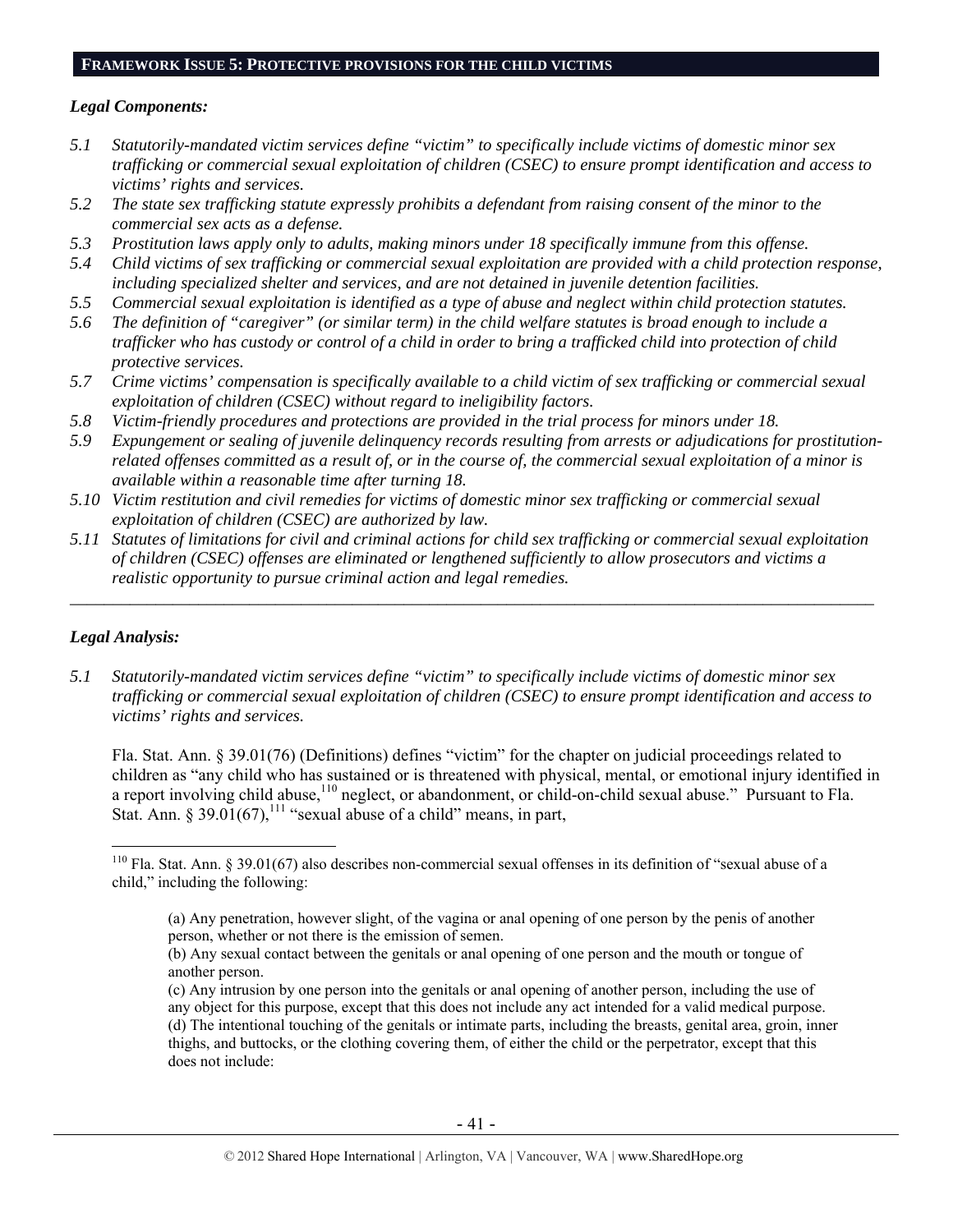(g) The sexual exploitation of a child, which includes the act of a child offering to engage in or engaging in prostitution, provided that the child is not under arrest or is not being prosecuted in a delinquency or criminal proceeding for a violation of any offense in chapter 796 [Prostitution] based on such behavior; or allowing, encouraging, or forcing a child to:

1. Solicit for or engage in prostitution;

- 2. Engage in a sexual performance, as defined by chapter 827 [Abuse of children]; or
- 3. Participate in the trade of sex trafficking as provided in s.  $796.035$ <sup>112</sup>

For the purpose of the Florida Crimes Compensation Act, Fla. Stat. Ann. § 960.03(14)<sup>113</sup> (Definitions) defines "victim" as

(a) A person who suffers personal physical injury or death as a direct result of a crime;

(b) A person younger than 18 years of age who was present at the scene of a crime, saw or heard the crime, and suffered a psychiatric or psychological injury because of the crime, but who was not physically injured;

(c) A person younger than 18 years of age who was the victim of a felony or misdemeanor offense of child abuse that resulted in a mental injury as defined by s. 827.03 but who was not physically injured; or

(d) A person against whom a forcible felony was committed and who suffers a psychiatric or psychological injury as a direct result of that crime but who does not otherwise sustain a personal physical injury or death.

Under Fla. Stat. Ann. § 960.03(3), crime is defined as,

(a) A felony or misdemeanor offense committed by either an adult or a juvenile which results in physical injury or death, or a felony or misdemeanor offense of child abuse<sup>114</sup> committed by an

sexual arousal or gratification, aggression, degradation, or other similar purpose.<br><sup>111</sup> See supra note 110.<br><sup>112</sup> Fla. Stat. Ann. § 796.035 (Selling or buying minors into prostitution; penalties), as amended by House Bil no longer references sex trafficking and makes it first degree felony for "[a]ny parent, legal guardian, or other person having custody or control of a minor who sells or otherwise transfers custody or control of such minor, or offers to sell or otherwise transfer custody of such minor, with knowledge or in reckless disregard of the fact that, as a consequence of the sale or transfer, the minor will engage in prostitution." *See supra* note 17. <sup>113</sup> Here and elsewhere in this report that Fla. Stat. Ann. § 960.03 is discussed, it has been updated to reflect the

amendments added by the passage of House Bill 1355 during the 2012 regular session of the Florida Legislature, 2012 Fla. Laws ch. 155 (effective October 1, 2012).

<sup>114</sup> Pursuant to Fla. Stat. Ann. § 827.03(1) (Abuse, aggravated abuse, and neglect of a child; penalties),

"Child abuse' means:

 <sup>1.</sup> Any act which may reasonably be construed to be a normal caregiver responsibility, any interaction with, or affection for a child; or

<sup>2.</sup> Any act intended for a valid medical purpose.

<sup>(</sup>e) The intentional masturbation of the perpetrator's genitals in the presence of a child.

<sup>(</sup>f) The intentional exposure of the perpetrator's genitals in the presence of a child, or any other sexual act intentionally perpetrated in the presence of a child, if such exposure or sexual act is for the purpose of

<sup>(</sup>a) Intentional infliction of physical or mental injury upon a child;

<sup>(</sup>b) An intentional act that could reasonably be expected to result in physical or mental injury to a child; or

<sup>(</sup>c) Active encouragement of any person to commit an act that results or could reasonably be expected to result in physical or mental injury to a child. A person who knowingly or willfully abuses a child without causing great bodily harm, permanent disability, or permanent disfigurement to the child. . . .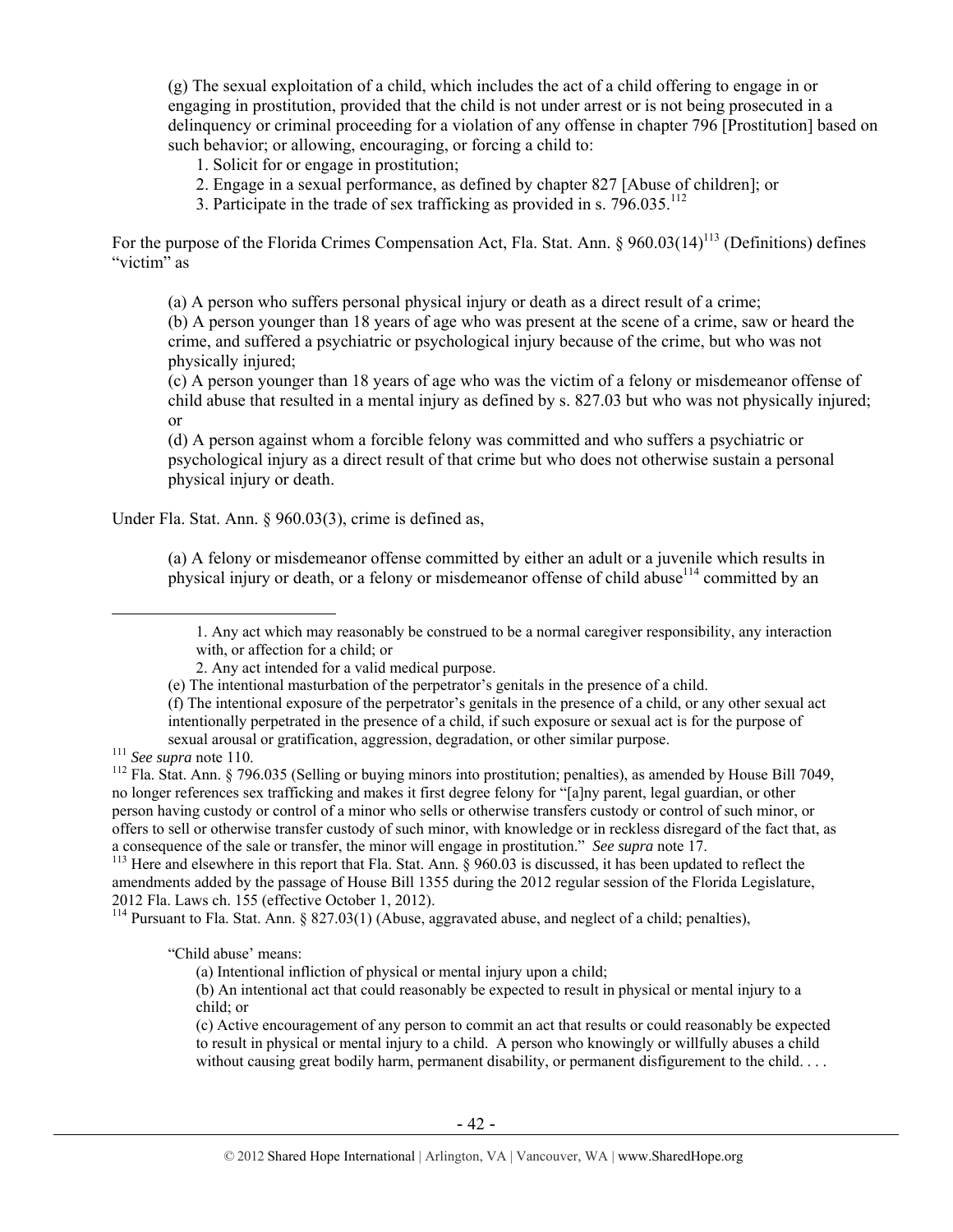adult or a juvenile which results in a mental injury, as defined in s. 827.03 [Abuse, aggravated abuse, and neglect of a child; penalties], to a person younger than 18 years of age who was not physically injured by the criminal act. The mental injury to the minor must be verified by a psychologist licensed under chapter 490, by a physician licensed in this state under chapter 458 or chapter 459 who has completed an accredited residency in psychiatry, or by a physician who has obtained certification as an expert witness pursuant to s. 458.3175. The term also includes a criminal act that is committed within this state but that falls exclusively within federal jurisdiction.

(d) A violation of s. 827.071 [Sexual performance by a child; penalties], s. 847.0135 [Computer pornography; traveling to meet minor; penalties], s. 847.0137 [Transmission of pornography by electronic device or equipment prohibited; penalties], or s. 847.0138 [Transmission of material harmful to a minor by electronic device or equipment prohibited; penalties], related to online sexual exploitation and child pornography.

Furthermore, Fla. Stat. Ann. § 960.03(10) defines "identified victim of child pornography" as "any person who, while under the age of 18, is depicted in any image or movie of child pornography and who is identified through a report generated by a law enforcement agency and provided to the National Center for Missing and Exploited Children's Child Victim Identification Program."

For purposes of restitution orders under Fla. Stat. Ann. § 775.089 (Restitution), a broad definition of "victim" is used, covering any crime but requiring some type of physical or pecuniary injury. "The term 'victim' as used in this section and in any provision of law relating to restitution means each person who suffers property damage or loss, monetary expense, or physical injury or death as a direct or indirect result of the defendant's offense or criminal episode . . . ." Fla. Stat. Ann. § 775.089(1)(c).

Other services are made explicitly available to victims of human trafficking and CSEC under Fla. Stat. Ann. § 787.06(1)(d), which requires "the Department of Children and Family Services and other state agencies [to] cooperate with other state and federal agencies to ensure that victims of human trafficking can access social services and benefits to alleviate their plight." Victims of human trafficking are defined by Fla. Stat. Ann. § 787.06(1)(a) as follows:

Victims of human trafficking are young children, teenagers, and adults. Thousands of victims are trafficked annually across international borders worldwide. Many of these victims are trafficked into this state. Victims of human trafficking also include citizens of the United States and those persons trafficked domestically within the borders of the United States. The Legislature finds that victims of human trafficking are subjected to force, fraud, or coercion for the purpose of sexual exploitation or forced labor.

- 5.1.1 Recommendation: Amend the definition of "crime" in Fla. Stat. Ann. § 960.03(3) (Definitions) to include violations of Fla. Stat. Ann. § 787.06 (Human trafficking) and CSEC offenses so that the victims of these crimes are expressly included in the definition of "victim" pursuant to Fla. Stat. Ann. § 960.03(14).
- *5.2 The state sex trafficking statute expressly prohibits a defendant from raising consent of the minor to the commercial sex acts as a defense.*

*See supra* note 113.

 $\overline{a}$ 

. . . .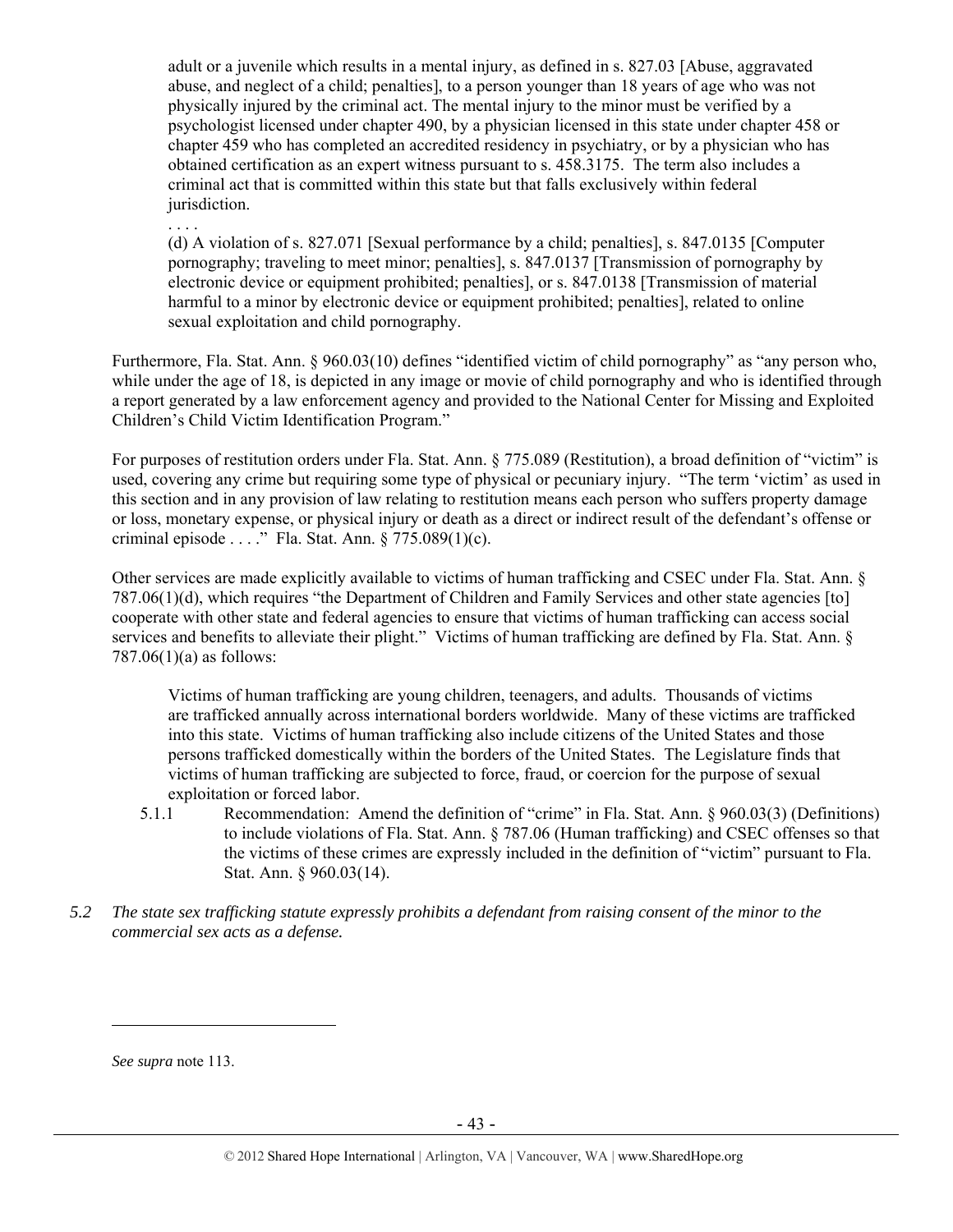Fla. Stat. Ann. § 787.06(3)(g) and (h) (Human trafficking)<sup>115</sup> does not expressly bar the defendant from raising this defense. In contrast, Fla. Stat. Ann. § 800.04(2) (Lewd or lascivious offenses committed upon or in the presence of persons less than 16 years of age) explicitly precludes consent as a defense and states, "[n]either the victim's lack of chastity nor the victim's consent is a defense to the crimes proscribed by" the statute.

- 5.2.1 Recommendation: Enact a provision, within Fla. Stat. Ann. § § 787.06 (Human trafficking), as well as CSEC laws,  $\S$  796.035 (Selling or buying of minors into prostitution)<sup>116</sup> and  $\S$  847.0145 (Selling or buying of minors), and the pornography offenses, § 847.011(d) (Prohibition of certain acts in connection with obscene, lewd, etc., materials), § 847.012(2) (Harmful materials; sale or distribution to minors or using minors in production prohibited), and  $\S$  847.013(2) (Exposing minors to harmful motion pictures, exhibitions, shows, presentations, or representations) to specifically prohibit a defense to any commercial sexual offense against a minor under 18 based on the child's consent to the sex act.
- *5.3 Prostitution laws apply only to adults, making minors under 18 specifically immune from this offense.*

Fla. Stat. Ann. § 796.07 (Prohibiting prostitution, etc.; evidence; penalties; definitions) does not exclude minors from prosecution for prostitution offenses.

- 5.3.1 Recommendation: Amend Fla. Stat. Ann. § 796.07 (Prohibiting prostitution, etc.; evidence; penalties; definitions) to exclude minors under 18 and to refer to minors under 18 used in prostitution as victims of sex trafficking under Fla. Stat. Ann. § 787.06 (Human trafficking).
- *5.4 Child victims of sex trafficking or commercial sexual exploitation are provided with a child protection response, including specialized shelter and services, and are not detained in juvenile detention facilities.* 
	- *I. Child Initially Identified as Abused/Neglected*

Pursuant to Fla. Stat. Ann. § 39.01(2) (Definitions)<sup>117</sup>, a sexually exploited child is likely to be identified as abused or neglected. However, even if a child is identified as abused or neglected under Fla. Stat. Ann. § 39.01(2), the definition of "caregiver" under Fla. Stat. Ann. § 39.01(10) (Definitions)<sup>118</sup> is not sufficiently broad to involve Child Protective Services in investigations where the child is in the custody or control of a non-family trafficker.

To the extent that a victim of child sex trafficking is identified as abused or neglected, the child may initially come to the attention of law enforcement through the filing of a mandatory report of abuse pursuant to Fla. Stat. Ann. § 39.201(1)(a)-(c) 119 (Mandatory reports of child abuse, abandonment, or neglect; mandatory reports of death; central abuse hotline)<sup>120</sup> or the child may be detained by medical or hospital personnel under Fla. Stat. Ann. § 39.395 (Detaining a child; medical or hospital personnel).

 $115$  See supra note 2.

<sup>&</sup>lt;sup>116</sup> See supra note 17.<br><sup>117</sup> See *infra* section 5.5 for a full analysis of the definition of "abuse" as it relates to identification of sexually exploited children.<br><sup>118</sup> See *infra* section 5.6 for a full analysis of the definition of "caregiver."

<sup>&</sup>lt;sup>119</sup> Here and elsewhere in this report that Fla. Stat. Ann. § 39.201 is discussed, it has been updated to reflect the amendments added by the passage of House Bill 1355 during the 2012 regular session of the Florida Legislature, 2012 Fla. Laws ch. 155 (effective October 1, 2012).

<sup>&</sup>lt;sup>120</sup> See *infra* section 5.5 for a full analysis of mandatory reporting.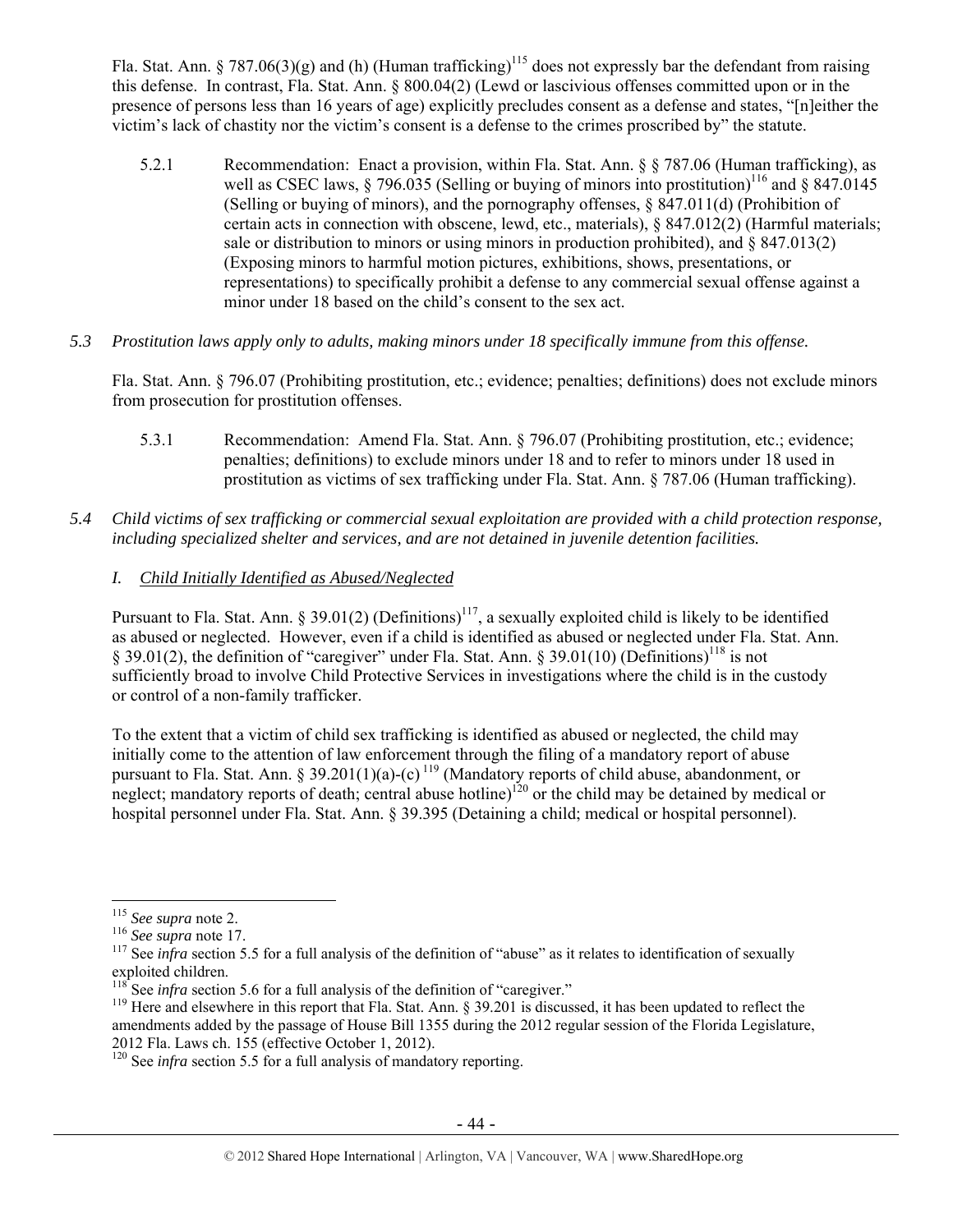#### *a. Points of contact for initial custody of abused/neglected child*

A child may be taken into custody by law enforcement or medical personnel. Pursuant to Fla. Stat. Ann. §  $39.401(1)(b)(1)$  (Taking a child alleged to be a dependent into custody; law enforcement officers and authorized agents of the department). $^{121}$ 

A child may only be taken into custody:

(b) By a law enforcement officer, or an authorized agent of the department, if the officer or authorized agent has probable cause to support a finding:

1. That the child has been abused, neglected, or abandoned, or is suffering from or is in imminent danger of illness or injury as a result of abuse, neglect, or abandonment.

Pursuant to Fla. Stat. Ann. § 39.401(2)(b),

If the law enforcement officer takes the child into custody, that officer shall:

. . . .

 $\overline{a}$ 

. . .

(b) Deliver the child to an authorized agent of the department, stating the facts by reason of which the child was taken into custody and sufficient information to establish probable cause that the child is abandoned, abused, or neglected, or otherwise dependent.<sup>122</sup> For such a child for whom there is also probable cause to believe he or she has been sexually exploited, the law enforcement officer shall deliver the child to the department. The department may place the child in an appropriate short-term safe house<sup>123</sup> as provided for in s.  $409.1678^{124}$  if a short-term safe house is available.

Safe house means a living environment that has set aside gender-specific, separate, and distinct living quarters for sexually exploited children who have been adjudicated dependent or delinquent and need to reside in a secure residential facility with staff members who are awake 24 hours a day . . . A safe house serving children who have been sexually exploited must have available staff or contract personnel who have the clinical expertise, credentials, and training to provide services identified in paragraph (2)(b).

Pursuant to Fla. Stat. Ann. § 409.1678(1)(e),

Short term safe house' means a shelter operated by a licensed residential child-caring agency as defined in s. 409.175, including a runaway youth center as defined in s. 409.441, that has set aside gender-specific, separate, and distinct living quarters for sexually exploited children. In addition to shelter, the house shall provide services and care to sexually exploited children, including food, clothing, medical care, counseling, and appropriate crisis-intervention services at the time they are taken into custody by law enforcement officials or department personnel.

<sup>&</sup>lt;sup>121</sup> Here and elsewhere in this report that Fla. Stat. Ann. § 39.401 is discussed, it has been updated to reflect the amendments added by the passage of House Bill 99 during the 2012 regular session of the Florida Legislature, 2012 Fla. Laws ch. 105 (effective January 1, 2013).

<sup>&</sup>lt;sup>122</sup> Pursuant to Fla. Stat. Ann. § 39.01(15)(g), "Child who is found to be dependent'" means a child who, pursuant to this chapter, is found by the court . . . [t]o have been sexually exploited and to have no parent, legal custodian, or responsible adult relative currently known and capable of providing the necessary and appropriate supervision and care." *See supra* note 97.<br><sup>123</sup> Pursuant to Fla. Stat. Ann. § 409.1678(1)(b) (Safe harbor for children who are victims of sexual exploitation),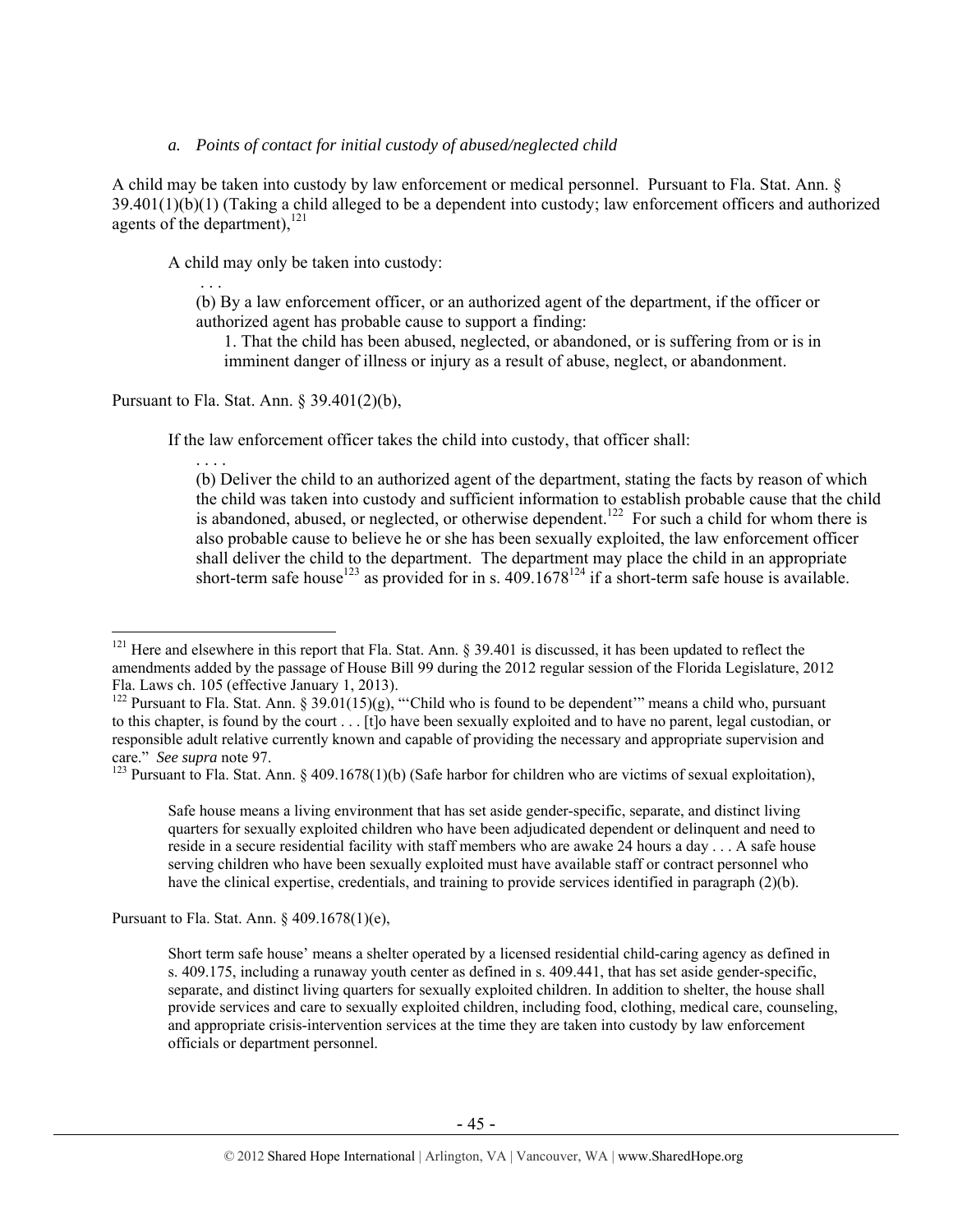## Additionally, pursuant to Fla. Stat. Ann. § 39.395 (Detaining a child; medical or hospital personnel),

Any person in charge of a hospital or similar institution, or any physician or licensed health care professional treating a child may detain that child without the consent of the parents, caregiver, or legal custodian, whether or not additional medical treatment is required, if the circumstances are such, or if the condition of the child is such that returning the child to the care or custody of the parents, caregiver, or legal custodian presents an imminent danger to the child's life or physical or mental health. Any such person detaining a child shall immediately notify the department, whereupon the department shall immediately begin a child protective investigation in accordance with the provisions of this chapter and shall make every reasonable effort to immediately notify the parents or legal custodian that such child has been detained. . . .

## *b. Process following initial custody of abused/neglected child*

## Pursuant to Fla. Stat. Ann. § 39.401(3),

 $\overline{a}$ 

If the child is taken into custody by, or is delivered to, an authorized agent of the department, the agent shall review the facts supporting the removal with an attorney representing the department . . . to determine whether there is probable cause for the filing of a shelter petition.

(b) If the facts are sufficient and the child has not been returned to the custody of the parent or legal custodian, the department shall file the petition and schedule a hearing, and the attorney representing the department shall request that a shelter hearing be held within 24 hours after the removal of the child. While awaiting the shelter hearing, the authorized agent of the department may place the child in licensed shelter care, or in a short-term safe house if the child is a sexually exploited child,<sup>125</sup> or may release the child to a parent or legal custodian or responsible adult relative or the adoptive parent of the child's sibling who shall be given priority consideration over a licensed placement, or a responsible adult approved by the department if this is in the best interests of the child. Placement of a child which is not in a licensed shelter must be preceded by a criminal history records check as required under s. 39.0138. In addition, the department may authorize placement of a housekeeper/homemaker in the home of a child alleged to be dependent until the parent or legal custodian assumes care of the child. A child may also be temporarily placed in a shelter following detainment by medical or hospital personnel. Pursuant to Fla. Stat. Ann. § 39.395 (Detaining a child; medical or hospital personnel),

Here and elsewhere in this report that Fla. Stat. Ann. § 409.1678 is discussed, it has been updated to reflect the amendments added by the passage of House Bill 99 during the 2012 regular session of the Florida Legislature, 2012 Fla. Laws ch. 105 (effective January 1, 2013).

<sup>&</sup>lt;sup>124</sup> Pursuant to Fla. Stat. Ann. § 409.1678(2)(b) (Safe harbor for children who are victims of sexual exploitation), "The lead agency, not-for-profit agency, or local governmental entity providing safe-house services is responsible for security, crisis-intervention services, general counseling and victim-witness counseling, a comprehensive assessment, residential care, transportation, access to behavioral health services, recreational activities, food, clothing, supplies, infant care, and miscellaneous expenses associated with caring for these children; for necessary arrangement for or provision of educational services, including life skills services and planning services for the successful transition of residents back to the community; and for ensuring necessary and appropriate health care and dental care. *See supra* note 123.<br><sup>125</sup> Pursuant to Fla. Stat. Ann. § 409.1678(1)(d), "'Sexually exploited child' means a dependent child who has

suffered sexual exploitation as defined in s.  $39.01(67)(g)$  and is ineligible for relief and benefits under the federal Trafficking Victims Protection Act, 22 U.S.C. ss. 7101 et seq." *See supra* note 123.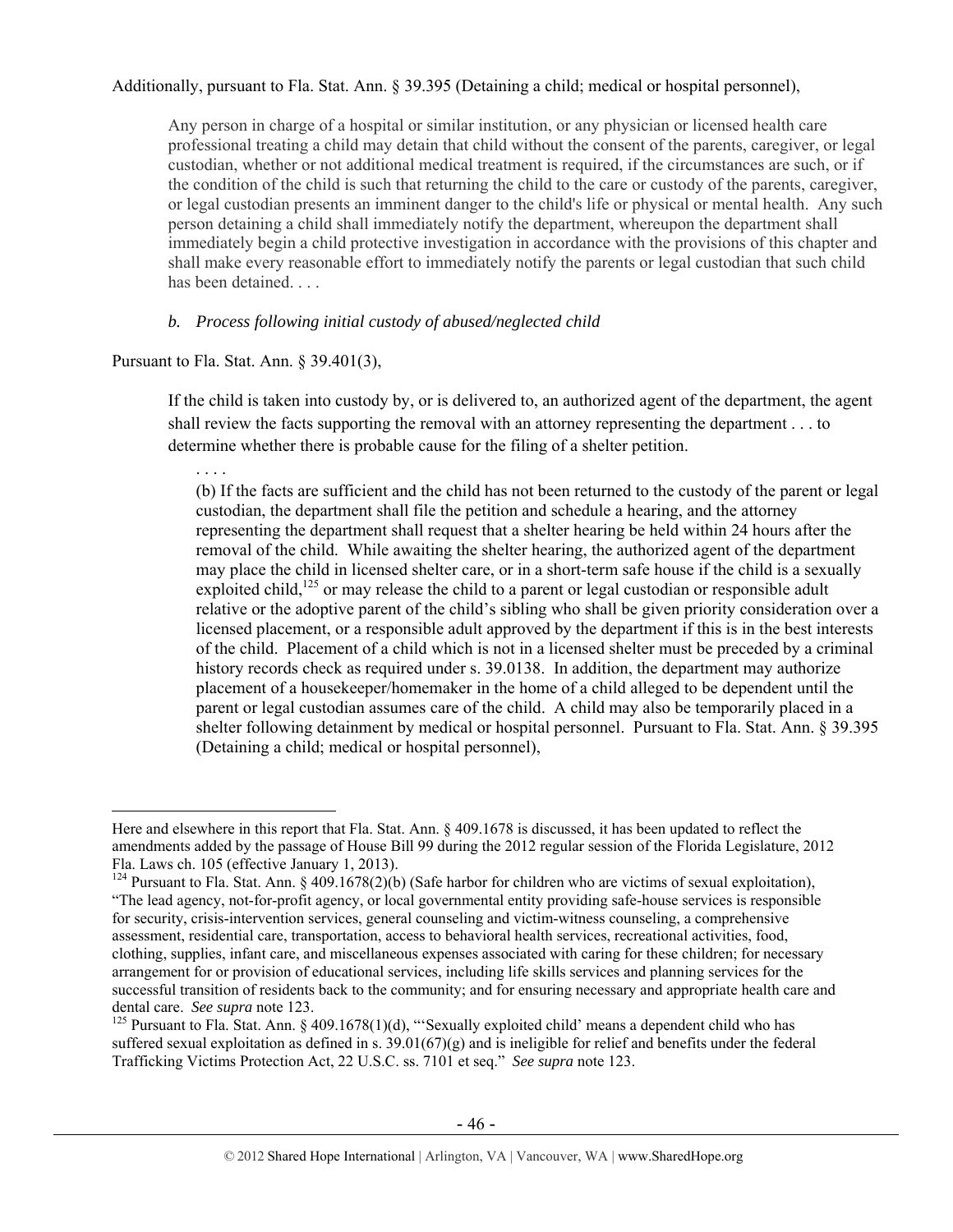If the department determines, according to the criteria set forth in this chapter, that the child should be detained longer than 24 hours, it shall petition the court through the attorney representing the Department of Children and Family Services as quickly as possible and not to exceed 24 hours, for an order authorizing such custody in the same manner as if the child were placed in a shelter. The department shall attempt to avoid the placement of a child in an institution whenever possible.

Pursuant to Fla. Stat. Ann. § 39.401(3),

If the child is taken into custody by, or is delivered to, an authorized agent of the department, the agent shall review the facts supporting the removal with an attorney representing the department . . . to determine whether there is probable cause for the filing of a shelter petition.

. . . . (b) If the facts are sufficient and the child has not been returned to the custody of the parent or legal custodian, the department shall file the petition and schedule a hearing, and the attorney representing the department shall request that a shelter hearing be held within 24 hours after the removal of the child. While awaiting the shelter hearing, the authorized agent of the department may place the child in licensed shelter care, or in a short-term safe house if the child is a sexually exploited child,<sup>126</sup> or may release the child to a parent or legal custodian or responsible adult relative or the adoptive parent of the child's sibling who shall be given priority consideration over a licensed placement, or a responsible adult approved by the department if this is in the best interests of the child. Placement of a child which is not in a licensed shelter must be preceded by a criminal history records check as required under s. 39.0138. In addition, the department may authorize placement of a housekeeper/homemaker in the home of a child alleged to be dependent until the parent or legal custodian assumes care of the child.

Alternatively, Fla. Stat. Ann. § 39.402(1)(a) (Placement in a shelter) allows a child taken into custody to be placed in a shelter prior to a hearing when there is probable cause to believe that "(a) The child has been abused, neglected, or abandoned, or is suffering from or is in imminent danger of illness or injury as a result of abuse, neglect, or abandonment . . . ." Fla. Stat. Ann. § 39.01(2) (Definitions)<sup>127</sup> defines "abuse" in part as "any willful act or threatened act that results in any physical, mental, or sexual abuse, injury, or harm<sup>128</sup> that causes or is likely to cause the child's physical, mental, or emotional health to be significantly impaired." Pursuant to Fla. Stat. Ann. § 39.01(67),

. . . .

 $\overline{a}$ 

"Harm" to a child's health or welfare can occur when any person:

1. Solicit for or engage in prostitution; or

2. Engage in a sexual performance, as defined by chapter 827 [Abuse of children].

(j) Negligently fails to protect a child in his or her care from inflicted physical, mental, or sexual injury caused by the acts of another.

<sup>&</sup>lt;sup>126</sup> Pursuant to Fla. Stat. Ann. § 409.1678(1)(d), "Sexually exploited child' means a dependent child who has suffered sexual exploitation as defined in s.  $39.01(67)(g)$  and is ineligible for relief and benefits under the federal Trafficking Victims Protection Act, 22 U.S.C. ss. 7101 et seq." See supra note 123.

<sup>&</sup>lt;sup>127</sup> See supra note 97.<br><sup>128</sup> "Harm" is defined in Fla. Stat. Ann. § 39.402(32) in part as the following:

<sup>. . .</sup>  (b) Commits, or allows to be committed, sexual battery, as defined in chapter 794 [Sexual battery], or lewd or lascivious acts, as defined in chapter 800 [Lewdness; indecent exposure], against the child. (c) Allows, encourages, or forces the sexual exploitation of a child, which includes allowing, encouraging, or forcing a child to: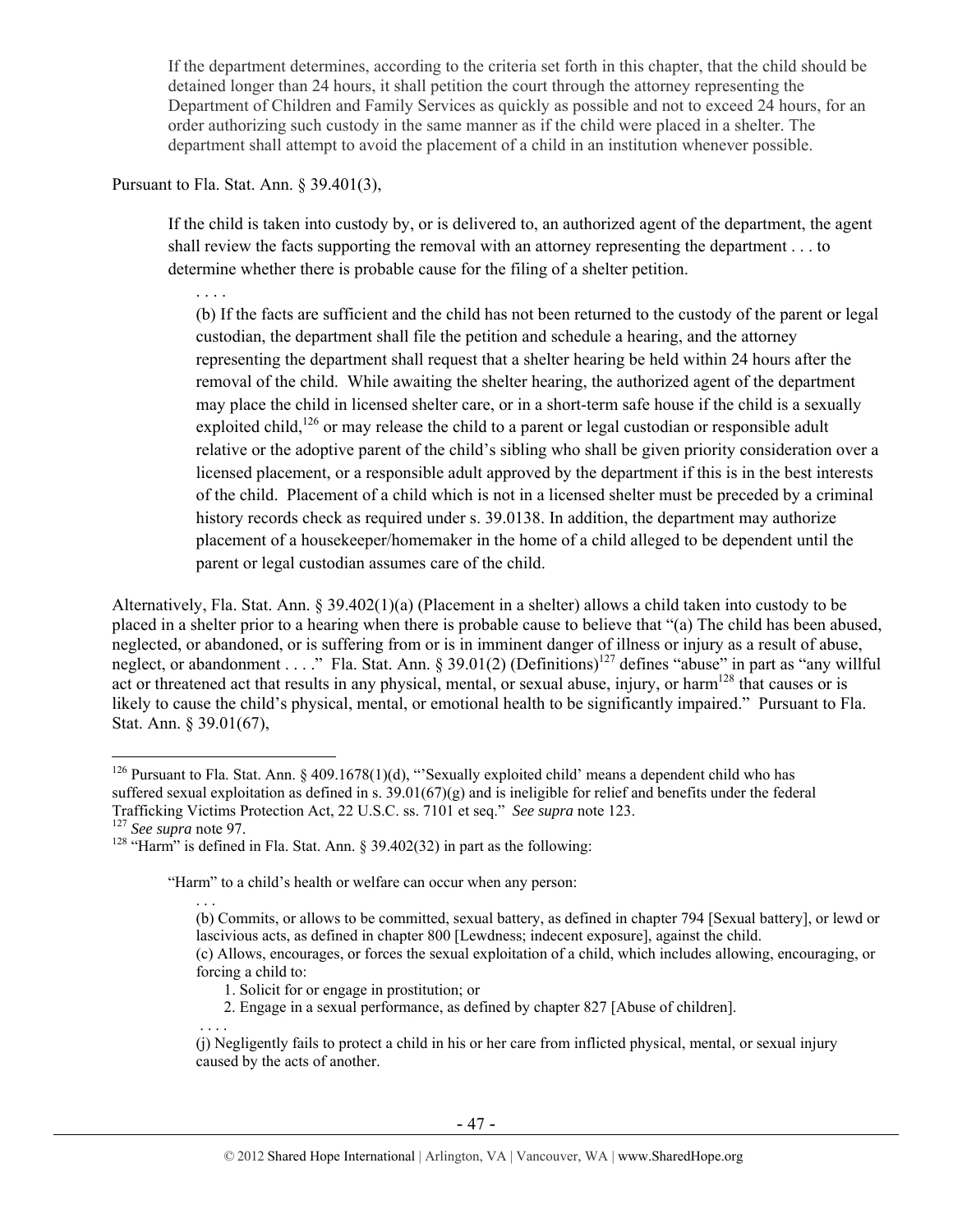Sexual abuse of a child for purposes of finding a child to be dependent means one or more of the following acts:

. . . .

(g) The sexual exploitation of a child, which includes the act of a child offering to engage in or engaging in prostitution, provided that the child is not under arrest or is not being prosecuted in a delinquency or criminal proceeding for a violation of any offense in chapter 796 based on such behavior; or allowing, encouraging, or forcing a child to:

- 1. Solicit for or engage in prostitution; or
- 2. Engage in a sexual performance, as defined by chapter 827; or
- 3. Participate in the trade of sex trafficking as provided in s. 796.035.
- *c. Adjudication of abuse/neglect*

Pursuant to Fla. Stat. Ann § 39.507 (Adjudicatory hearings; orders of adjudication),

(1) (a) The adjudicatory hearing shall be held as soon as practicable after the petition for dependency is filed and in accordance with the Florida Rules of Juvenile Procedure, but no later than 30 days after the arraignment.

(b) Adjudicatory hearings shall be conducted by the judge without a jury, applying the rules of evidence in use in civil cases and adjourning the hearings from time to time as necessary. In a hearing on a petition in which it is alleged that the child is dependent, a preponderance of evidence will be required to establish the state of dependency. . . .

(4) If the court finds at the adjudicatory hearing that the child named in a petition is not dependent, it shall enter an order so finding and dismissing the case.

(5) If the court finds that the child named in the petition is dependent, but finds that no action other than supervision in the child's home is required, it may enter an order briefly stating the facts upon which its finding is based, but withholding an order of adjudication and placing the child's home under the supervision of the department. If the court later finds that the parents of the child have not complied with the conditions of supervision imposed, the court may, after a hearing to establish the noncompliance, but without further evidence of the state of dependency, enter an order of adjudication and shall thereafter have full authority under this chapter to provide for the child as adjudicated. If the child is to remain in an outof-home placement by order of the court, the court must adjudicate the child dependent.

(6) If the court finds that the child named in a petition is dependent, but chooses not to withhold adjudication or is prohibited from withholding adjudication, it shall incorporate that finding in an order of adjudication entered in the case, briefly stating the facts upon which the finding is made, and the court shall thereafter have full authority under this chapter to provide for the child as adjudicated.

. . .

. . .

(8) At the conclusion of the adjudicatory hearing, if the child named in the petition is found dependent, the court shall schedule the disposition hearing within 30 days after the last day of the adjudicatory hearing. All parties shall be notified in writing at the conclusion of the adjudicatory hearing by the clerk of the court of the date, time, and location of the disposition hearing.

(9) An order of adjudication by a court that a child is dependent shall not be deemed a conviction, nor shall the child be deemed to have been found guilty or to be a criminal by reason of that adjudication, nor shall that adjudication operate to impose upon the child any of the civil disabilities ordinarily imposed by or resulting from conviction or disqualify or prejudice the child in any civil service application or appointment.

*d. Process outcomes*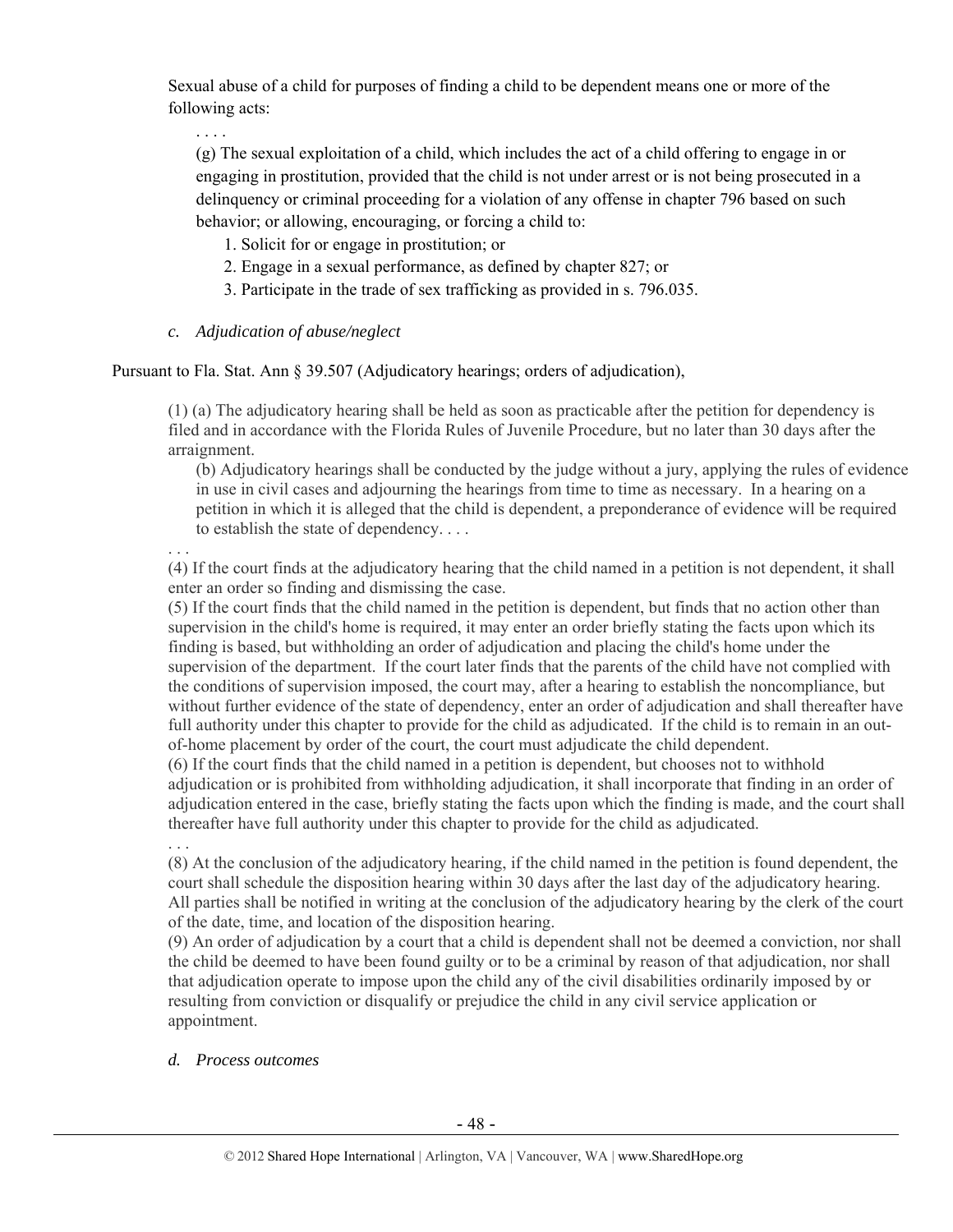Various options are available to the court during a disposition hearing. Pursuant to Fla. Stat. Ann. § 39.521(b) (Disposition hearings; power of disposition), the court may

1. Require the parent and, when appropriate, the legal custodian and the child to participate in treatment and services identified as necessary. The court may require the person who has custody or who is requesting custody of the child to submit to a substance abuse assessment or evaluation. 2. Require, if the court deems necessary, the parties to participate in dependency mediation. 3. Require placement of the child either under the protective supervision of an authorized agent of the department in the home of one or both of the child's parents or in the home of a relative of the child or another adult approved by the court, or in the custody of the department. Protective supervision continues until the court terminates it or until the child reaches the age of 18, whichever date is first.

Additionally, specialized services and placement are available for victims of domestic minor sex trafficking. Fla. Stat. Ann. § 39.524 (Safe harbor placement)<sup>129</sup> states,

Except as provided in s. 39.407 [Medical, psychiatric, and psychological examination and treatment of child; physical, mental, or substance abuse examination of person with or requesting child custody] or s. 985.801 [Interstate Compact on Juveniles; implementing legislation; legislative findings and policy], a dependent<sup>130</sup> child 6 years of age or older who has been found to be a victim of sexual exploitation as defined in s. 39.01(67)(g)<sup>131</sup> must be assessed for placement in a safe house as provided in s. 409.1678. The assessment shall be conducted by the department or its agent and shall incorporate and address current and historical information from any law enforcement reports; psychological testing or evaluation that has occurred; current and historical information from the guardian ad litem, if one has been assigned; current and historical information from any current therapist, teacher, or other professional who has knowledge of the child and has worked with the child; and any other information concerning the availability and suitability of safe-house placement. If such placement is determined to be appropriate as a result of this assessment, the child may be placed in a safe house, if one is available. As used in this section, the term "available" as it relates to a placement means a placement that is located within the circuit or otherwise reasonably accessible.

Pursuant to Fla. Stat. Ann. § 409.1678(2) (Safe harbor for children who are victims of sexual exploitation),

 $\overline{a}$  $129$  Here and elsewhere in this report that Fla. Stat. Ann. § 39.524 is discussed, it has been updated to reflect the amendments added by the passage of House Bill 99 during the 2012 regular session of the Florida Legislature, 2012 Fla. Laws ch. 105 (effective January 1, 2013).<br><sup>130</sup> See supra note 122.

<sup>&</sup>lt;sup>131</sup> Pursuant to Fla. Stat. Ann. § 39.01(67)(g),

<sup>[</sup>S]exual exploitation of a child . . . includes the act of a child offering to engage in or engaging in prostitution, provided that the child is not under arrest or is not being prosecuted in a delinquency or criminal proceeding for a violation of any offense in chapter 796 [Prostitution] based on such behavior; or allowing, encouraging, or forcing a child to:

<sup>1.</sup> Solicit for or engage in prostitution; or

<sup>2.</sup> Engage in a sexual performance, as defined by chapter 827; or

<sup>3.</sup> Participate in the trade of sex trafficking as provided in s. 796.035.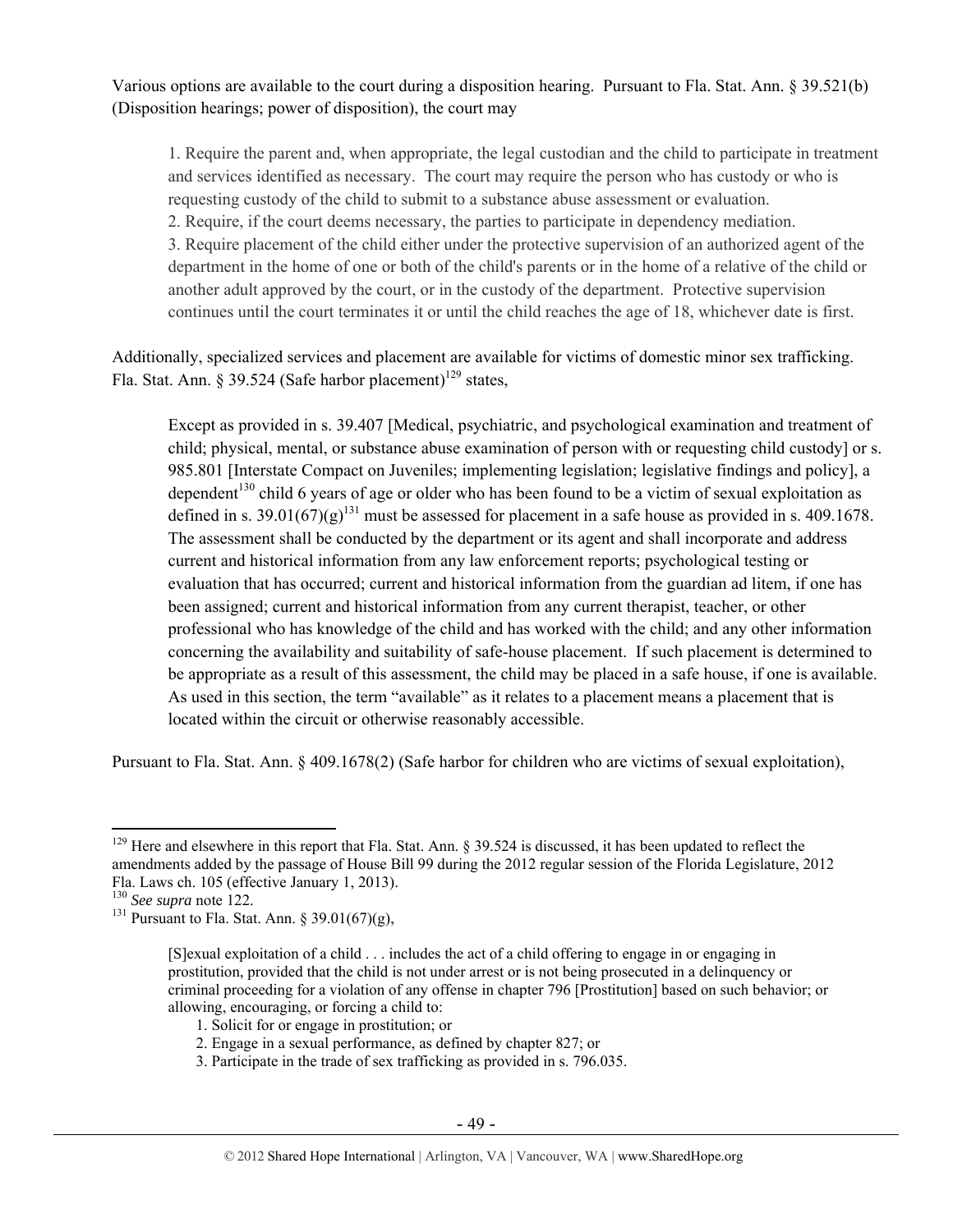(a) Notwithstanding any other provision of law, pursuant to rules of the department, each circuit of the department shall address the child welfare service needs of sexually exploited children as a component of the circuit's master plan. This determination shall be made in consultation with local law enforcement officials, runaway and homeless youth program providers, local probation departments, local community-based care and social services, local guardians ad litem, public defenders, state attorney's offices, and child advocates<sup>132</sup> and services providers who work directly with sexually exploited youth.

(b) The lead agency, not-for-profit agency, or local governmental entity providing safe-house services is responsible for security, crisis-intervention services, general counseling and victim-witness counseling, a comprehensive assessment, residential care, transportation, access to behavioral health services, recreational activities, food, clothing, supplies, infant care, and miscellaneous expenses associated with caring for these children; for necessary arrangement for or provision of educational services, including life skills services and planning services for the successful transition of residents back to the community; and for ensuring necessary and appropriate health care and dental care.

. . . . . . . .

(e) All of the services specified in this section may, to the extent possible provided by law and with funding authorized, be available to all sexually exploited children whether they are accessed voluntarily, as a condition of probation, through a diversion program, through a proceeding under chapter 39, or through a referral from a local community-based care or social service agency.

## *II. Child Initially Identified as a Child In Need Of Services*

A victim of domestic minor sex trafficking might also be brought into custody and placed through the "[c]hild in need of services" procedures. Flat. Stat. Ann. § 984.03(9) (Definitions) defines a "child in need of services" as one who is found by the court to have persistently run away from home, habitually absent from school, or consistently disobedient to the reasonable demands of the parent or guardian. A "child in need of services" may not be the subject of an investigation regarding "abuse, neglect, or abandonment," may not have a pending referral that the child is delinquent, and cannot be under supervision "for an adjudication of dependency or delinquency." Fla. Stat. Ann. § 984.03(9).

## *a. Points of contact for initial custody of a Child In Need Of Services*

Pursuant to Fla. Stat. Ann. § 984.13 (Taking into custody a child alleged to be from a family in need of services or to be a child in need of services),

(1) A child may be taken into custody:

. . . .

 $\overline{a}$ 

(a) By a law enforcement officer when the officer has reasonable grounds to believe that the child has run away from his or her parents, guardian, or other legal custodian.

(c) Pursuant to an order of the circuit court based upon sworn testimony before or after a petition is filed under s. 984.15.

<sup>&</sup>lt;sup>132</sup> Pursuant to Fla. Stat. Ann. § 409.1678(1)(a), "'Child advocate' means an employee of a short-term safe house who has been trained to work with and advocate for the needs of sexually exploited children. The advocate shall accompany the child to all court appearances, meetings with law enforcement officials, and the state attorney's office and shall serve as a liaison between the short-term safe house and the court." *See supra* note 123.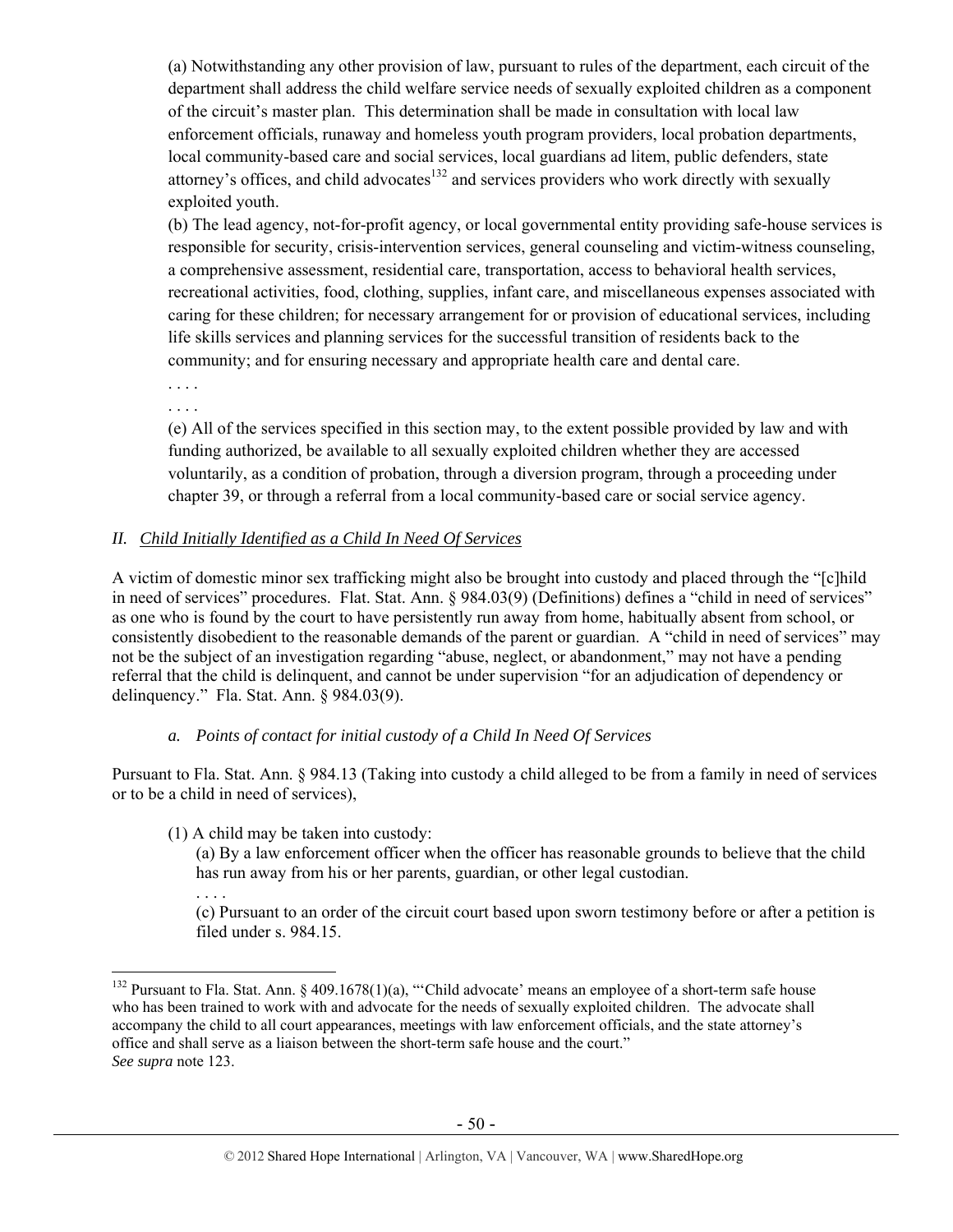(d) By a law enforcement officer when the child voluntarily agrees to or requests services pursuant to this chapter or placement in a shelter.

Under subsection (2),

The person taking the child into custody shall:

(a) Release the child to a parent, guardian, legal custodian, or responsible adult relative or to a department-approved family-in-need-of-services and child-in-need-of-services provider if the person taking the child into custody has reasonable grounds to believe the child has run away from a parent, guardian, or legal custodian; is truant; or is beyond the control of the parent, guardian, or legal custodian; . . . or

(b) Deliver the child to the department, stating the facts by reason of which the child was taken into custody and sufficient information to establish probable cause that the child is from a family in need of services.

*b. Process following initial custody of a Child In Need Of Services* 

Pursuant to Fla. Stat. Ann. § 984.13(3),

If the child is taken into custody by, or is delivered to, the department, the appropriate representative of the department shall review the facts and make such further inquiry as necessary to determine whether the child shall remain in custody or be released. Unless shelter is required as provided in s. 984.14(1), the department shall:

(a) Release the child to his or her parent, guardian, or legal custodian . . . or to a department-

approved family-in-need-of-services and child-in-need-of-services provider; or

(b) Authorize temporary services and treatment that would allow the child alleged to be from a family in need of services to remain at home.

Pursuant to Fla. Stat. Ann. § 984.14(1), children are not ordinarily placed in shelters prior to a hearing. However, placement in a shelter without a hearing is appropriate when it is determined that placement in a shelter is necessary because the "parent, custodian, or guardian is unavailable" or to give time to the child and family to agree to "conditions for the child's return home, when immediate placement in the home would result in a substantial likelihood that the child and family would not reach an agreement . . . ." Fla. Stat. Ann. § 984.14(1)(a). The child will be placed in a shelter "specifically for runaways and troubled youth . . . ." Fla. Stat. Ann. § 984.14(2). A child who has been involuntarily placed in a shelter must be given a hearing within 24 hours after being taken into custody, Fla. Stat. Ann. § 984.14(3), and must be released after 24 hours "unless an order so directing is made by the court after a shelter hearing finding that placement in a shelter is necessary based on the criteria in subsection (1) and that the department has made reasonable efforts to prevent or eliminate the need for removal of the child from the home." Fla. Stat. Ann. § 984.14(4). The child may not stay in the shelter longer than 35 days, unless permitted by Fla. Stat. Ann. § 984.225 (Powers of disposition; placement in a staff-secure shelter).<sup>133</sup> Fla. Stat. Ann. § 984.14(5).

<sup>&</sup>lt;sup>133</sup> Fla. Stat. Ann. § 984.225 states,

<sup>(1)</sup> Subject to specific legislative appropriation, the court may order that a child adjudicated as a child in need of services be placed for up to 90 days in a staff-secure shelter if:

<sup>(</sup>a) The child's parent, guardian, or legal custodian refuses to provide food, clothing, shelter, and necessary parental support for the child and the refusal is a direct result of an established pattern of significant disruptive behavior of the child in the home of the parent, guardian, or legal custodian; (b) The child refuses to remain under the reasonable care and custody of his or her parent, guardian, or legal custodian, as evidenced by repeatedly running away and failing to comply with a court order; or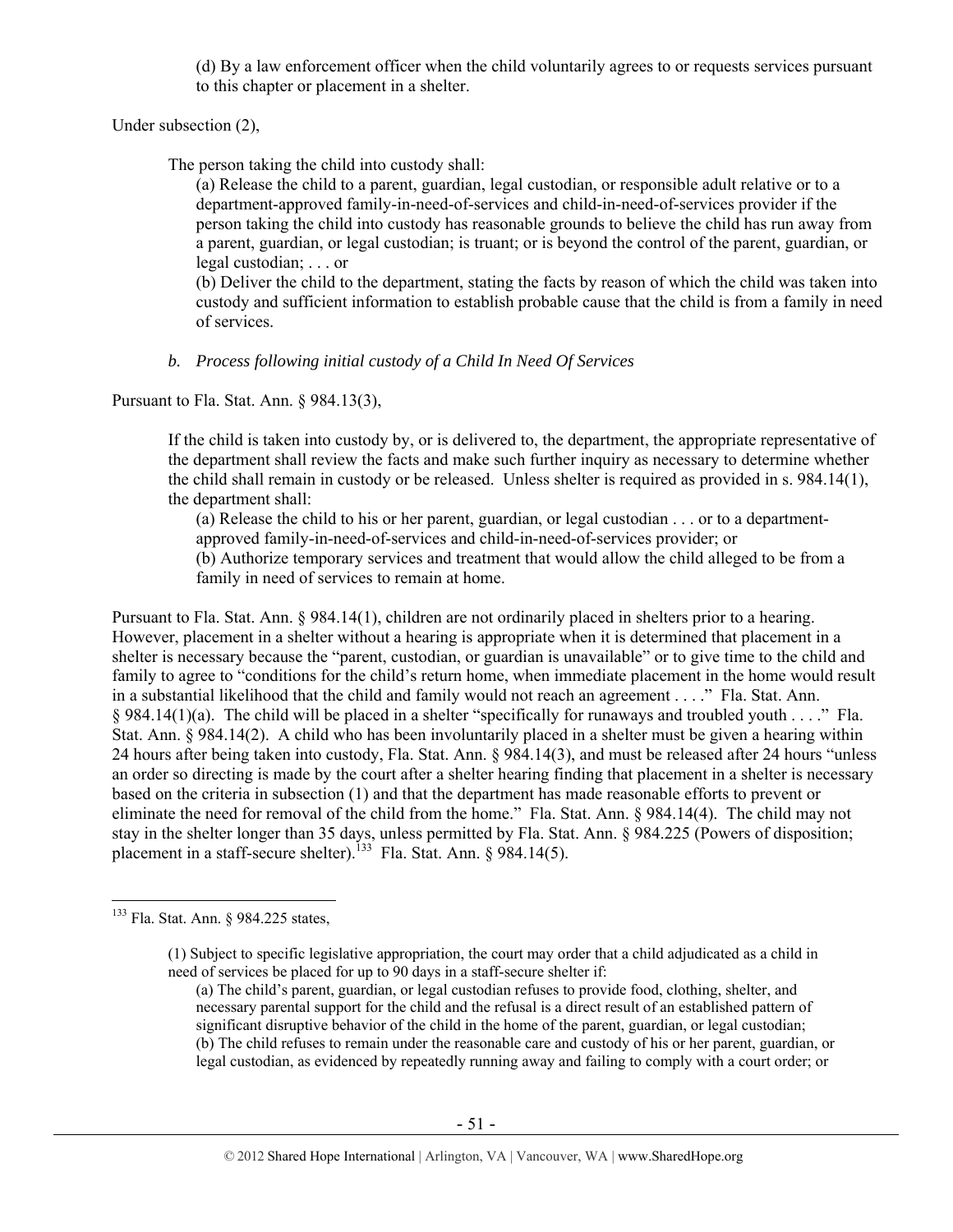Pursuant to § 984.15 (Petition for a child in need of services), "[a]ll proceedings seeking an adjudication that a child is a child in need of services shall be initiated by the filing of a petition," which can be filed by a representative of the department or the child's parent, legal custodian, or guardian as set out in the statute.

## *c. Adjudication of Child In Need Of Services*

Pursuant to Fla. Stat. Ann. § 984.21 (Orders of Adjudication),

(1) If the court finds that the child named in a petition is not a child in need of services, it shall enter an order so finding and dismissing the case.

(2) If the court finds that the child named in the petition is a child in need of services, but finds that no action other than supervision in the home is required, it may enter an order briefly stating the facts upon which its finding is based, but withholding an order of adjudication and placing the child and family under the supervision of the department. If the court later finds that the parent, guardian, or custodian of the child have not complied with the conditions of supervision imposed, the court may, after a hearing to establish the noncompliance, but without further evidence of the state of the child in need of services, enter an order of adjudication and shall thereafter have full authority under this chapter to provide for the child as adjudicated.

(3) If the court finds that the child named in a petition is a child in need of services, but elects not to proceed under subsection (2), it shall incorporate that finding in an order of adjudication entered in the case, briefly stating the facts upon which the finding is made, and the court shall thereafter have full authority under this chapter to provide for the child as adjudicated.

(4) An order of adjudication by a court that a child is a child in need of services shall not be deemed a conviction, nor shall the child be deemed to have been found guilty or to be a criminal by reason of that adjudication, nor shall that adjudication operate to impose upon the child any of the civil disabilities ordinarily imposed by or resulting from conviction or disqualify or prejudice the child in any civil service application or appointment.

#### *d. Process outcomes*

When the court adjudicates a child to be in need of services, the court may place the child under the supervision of the department and its program providers, "in the temporary legal custody of an adult willing to care for the child," or with a licensed childcare agency. Fla. Stat. Ann. § 984.22. The court may even order community service. Fla. Stat. Ann. § 984.22(2)(d). When a child in need of services must be placed "with an adult willing to care for the child, a licensed child-caring agency, [or] the Department of Juvenile Justice, or the Department of Children and Family Services" pursuant to Fla. Stat. Ann. § 984.22(3) (Powers of disposition), "the court shall order the natural or adoptive parents of such child . . . to pay child support to the adult relative caring for the child, the licensed child-caring agency, the Department of Juvenile Justice, or the Department of Children and Family Services."

Pursuant to Fla. Stat. Ann. § 984.225 (Powers of disposition; placement in a staff-secure shelter), a court may order that a child found to be in need of services be placed in a staff-secure shelter for up to 90 days if other less restrictive means have been exhausted and the parent or guardian will not provide for the needs of the child because of the child's disruptive behavior, the child refuses to stay at home and repeatedly runs away, or the

. . . .

 <sup>(</sup>c) The child has failed to successfully complete an alternative treatment program or to comply with a court-ordered sanction and the child has been placed in a residential program on at least one prior occasion pursuant to a court order under this chapter.

<sup>(2)</sup> This section applies after other alternative, less-restrictive remedies have been exhausted. . . .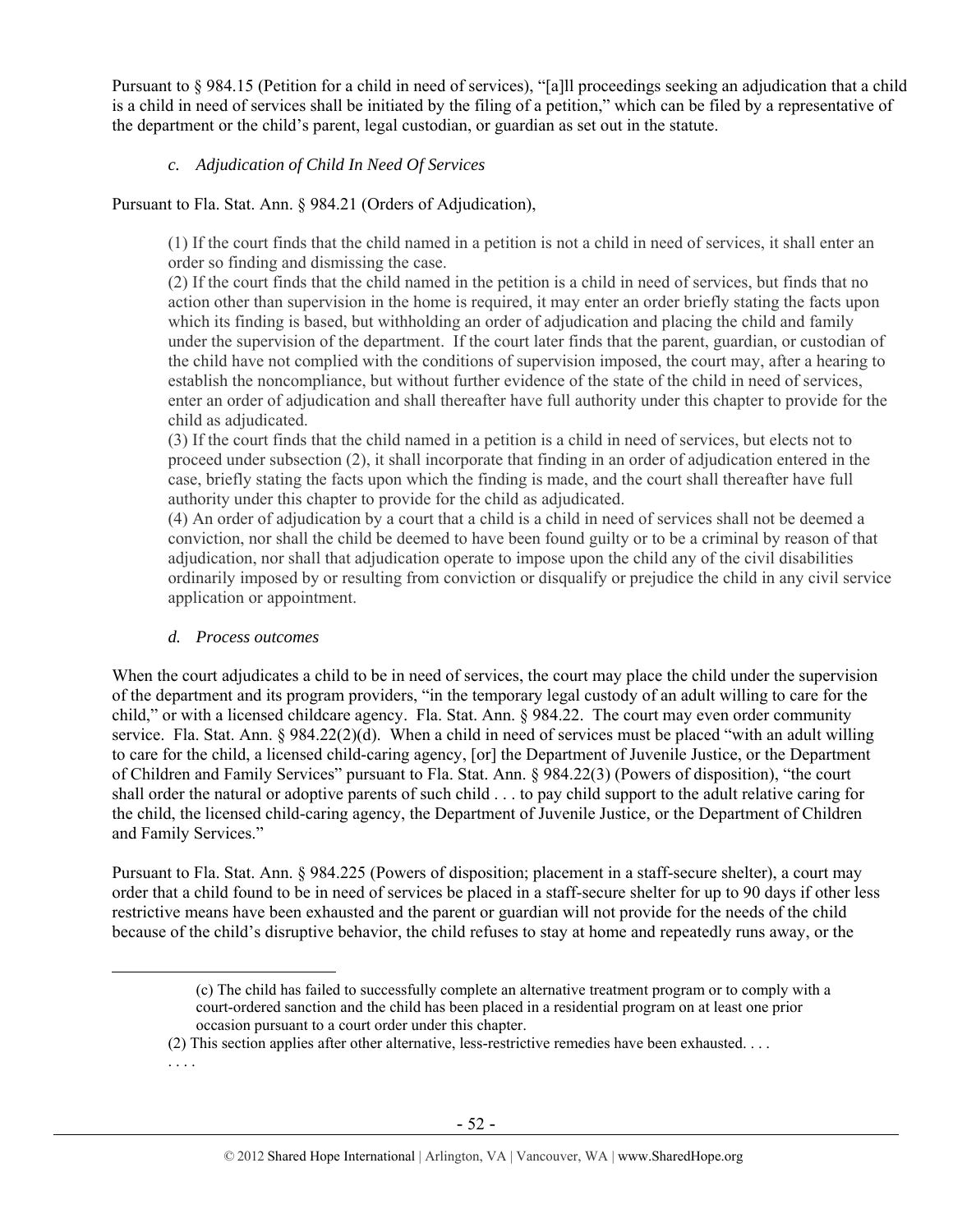child "failed to successfully complete an alternative treatment program or comply with a court-ordered sanction . . . ."

The court may order an adjudicated child in need of services to be placed in a physically secure setting for up to 90 days when the child has failed to be present for placement in a shelter, failed to comply with a court order related to placement, been found in contempt of court, or has run away from a shelter. Fla. Stat. Ann. § 984.226(3).

## *III. Child Initially Identified as Delinquent*

A "child who has been found to have committed a delinquent act" means a child while who

is found by a court to have committed a violation of law or to be in direct or indirect contempt of court, except that this definition does not include an act constituting contempt of court arising out of a dependency proceeding or a proceeding concerning a child or family in need of services.

## *a. Point of contact for initial custody of delinquent child*

Where a child is not identified as abused and neglected or as a child in need of services, and is instead taken into custody by law enforcement for a status offense or delinquency offense pursuant to Fla. Stat. Ann. § 985.101(1)–(3) (Taking a child into custody),

- (1) A child may be taken into custody under the following circumstances:
	- (a) Pursuant to an order of the circuit court issued under this chapter, based upon sworn testimony, either before or after a petition is filed.
	- (b) For a delinquent act or violation of law, pursuant to Florida law pertaining to a lawful arrest. . . .

. . . . Nothing in this subsection shall be construed to allow the detention of a child who does not meet the detention criteria in part V.

(2) Except in emergency situations, a child may not be placed into or transported in any police car or similar vehicle that at the same time contains an adult under arrest, unless the adult is alleged or believed to be involved in the same offense or transaction as the child.

(3) When a child is taken into custody as provided in this section, the person taking the child into custody shall attempt to notify the parent, guardian, or legal custodian of the child. The person taking the child into custody shall continue such attempt until the parent, guardian, or legal custodian of the child is notified or the child is delivered to a juvenile probation officer under ss. 985.14 and 985.145, whichever occurs first. If the child is delivered to a juvenile probation officer before the parent, guardian, or legal custodian is notified, the juvenile probation officer shall continue the attempt to notify until the parent, guardian, or legal custodian of the child is notified. . . .

Fla. Stat. Ann. § 985.101(4) states, "Taking a child into custody is not an arrest except for the purpose of determining whether the taking into custody or the obtaining of any evidence in conjunction therewith is lawful."

## *b. Process following initial custody of delinquent child*

Fla. Stat. Ann. § 985.125 (Prearrest or postarrest diversion programs) provides an opportunity for a child arrested for a delinquent act to avoid a record of delinquency by participating in a "prearrest or postarrest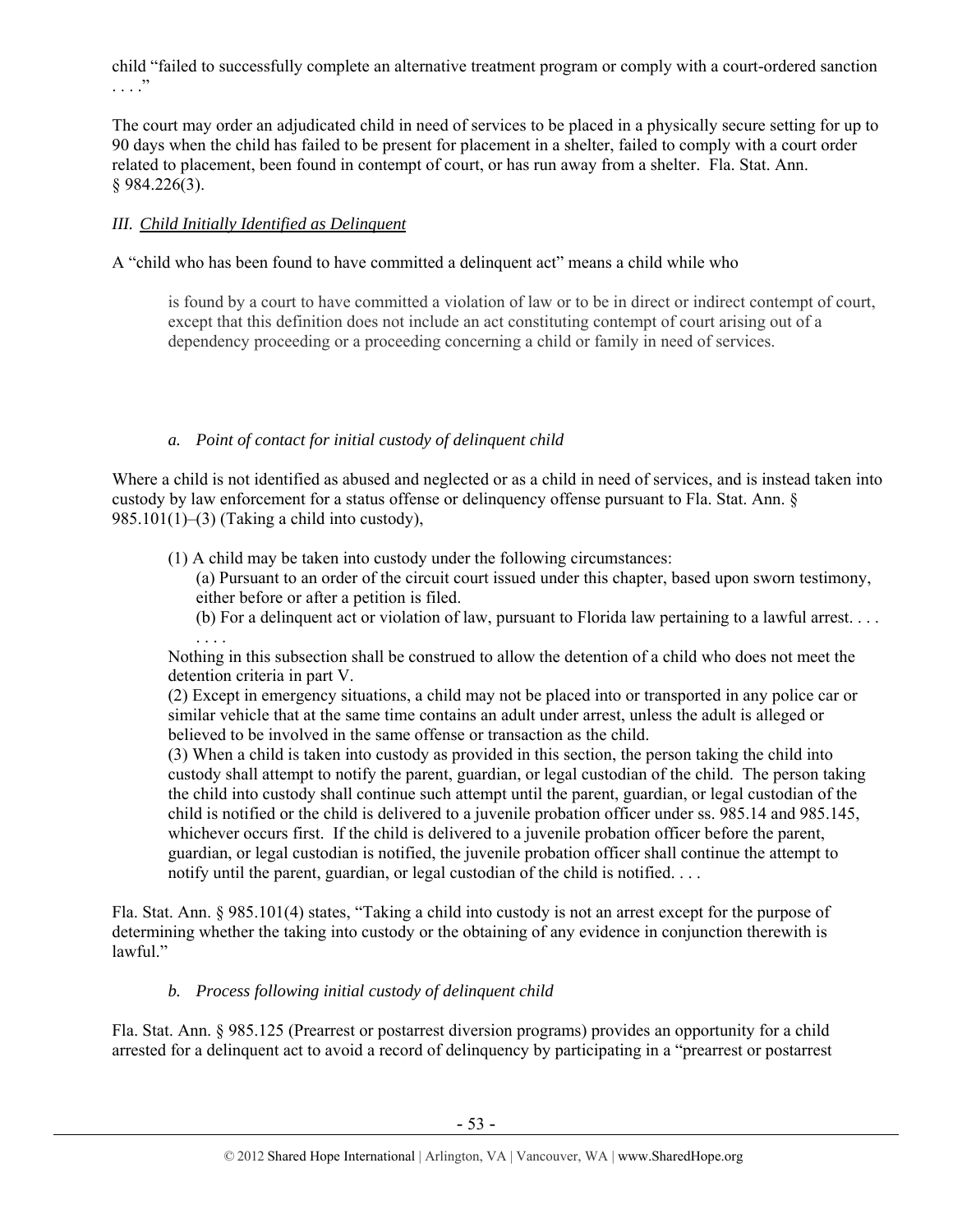diversion program," that "may, upon agreement of the agencies that establish the program, provide for the expunction of the nonjudicial arrest record of a minor who successfully completes such a program pursuant to s. 943.0582." Fla. Stat. Ann. § 985.125(3).

Pursuant to Fla. Stat. Ann. § 985.135(2) (Juvenile assessment centers),

The department shall work cooperatively with substance abuse programs, mental health providers, law enforcement agencies, schools, health service providers, state attorneys, public defenders, and other agencies serving youth to establish juvenile assessment centers. Each current and newly established center134 shall be developed and modified through the local initiative of community agencies and local governments and shall provide a broad array of youth-related services appropriate to the needs of the community where the center is located.

Pursuant to Fla. Stat. Ann. § 985.115 (2)(b), $^{135}$  "Unless otherwise ordered by the court under s. 985.255 [Detention criteria; detention hearing] or s. 985.26 [Length of detention], and unless there is a need to hold the child, a person taking a child into custody shall attempt to release the child . . . [c]ontingent upon specific appropriation, to a shelter approved by the department or to an authorized agent or short-term safe house under s.  $39.401(2)(b)$ ."

## *c. Adjudication of delinquent child*

Pursuant to Fla. Stat. Ann. § 985.35 (Adjudicatory hearings; withheld adjudications; orders of adjudication),

(1) The adjudicatory hearing must be held as soon as practicable after the petition alleging that a child has committed a delinquent act or violation of law is filed and in accordance with the Florida Rules of Juvenile Procedure; but reasonable delay for the purpose of investigation, discovery, or procuring counsel or witnesses shall be granted. If the child is being detained, the time limitations in s. 985.26(2) and (3) apply. (2) Adjudicatory hearings shall be conducted without a jury by the court, applying in delinquency cases the rules of evidence in use in criminal cases; adjourning the hearings from time to time as necessary; and conducting a fundamentally fair hearing in language understandable, to the fullest extent practicable, to the child before the court.

## Additionally, under subsection (4),

 If the court finds that the child named in the petition has committed a delinquent act or violation of law, it may, in its discretion, enter an order stating the facts upon which its finding is based but withholding adjudication of delinquency.

(a) Upon withholding adjudication of delinquency, the court may place the child in a probation program under the supervision of the department or under the supervision of any other person or agency specifically authorized and appointed by the court. The court may, as a condition of the program, impose as a penalty component restitution in money or in kind, community service, a curfew, urine monitoring, revocation or suspension of the driver's license of the child, or other nonresidential

 $\overline{a}$  $134$  Pursuant to Fla. Stat. Ann. § 985.135(1), "'center' means a juvenile assessment center comprising community operated facilities and programs which provide collocated central intake and screening services for youth referred to the department."

<sup>&</sup>lt;sup>135</sup> Here and elsewhere in this report that Fla. Stat. Ann.  $\S$  985.115 is discussed, it has been updated to reflect the amendments added by the passage of House Bill 99 during the 2012 regular session of the Florida Legislature, 2012 Fla. Laws ch. 105 (effective January 1, 2013).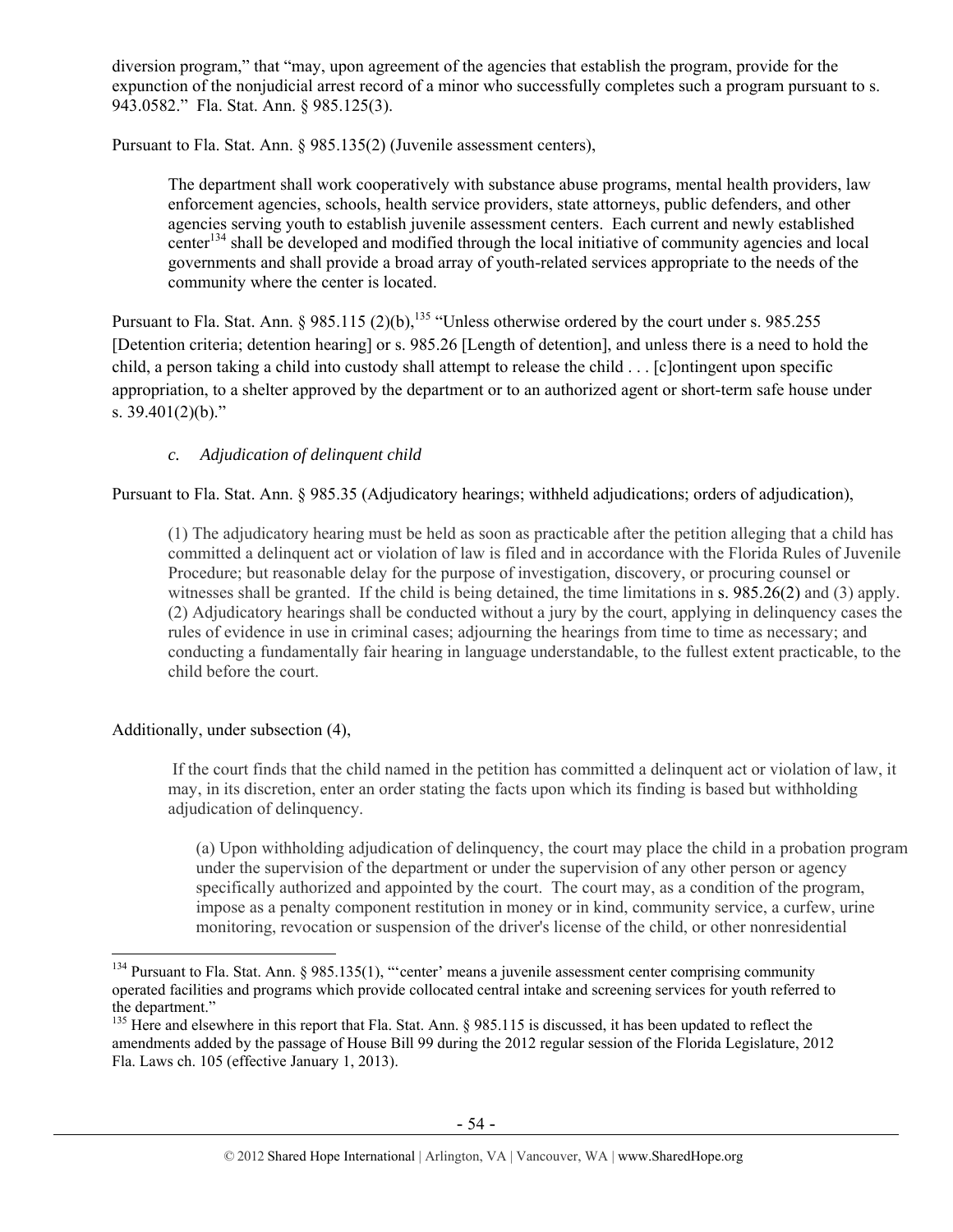punishment appropriate to the offense, and may impose as a rehabilitative component a requirement of participation in substance abuse treatment, or school or other educational program attendance. (b) If the child is attending public school and the court finds that the victim or a sibling of the victim in the case was assigned to attend or is eligible to attend the same school as the child, the court order shall include a finding pursuant to the proceedings described in s. 985.455, regardless of whether adjudication is withheld.

(c) If the court later finds that the child has not complied with the rules, restrictions, or conditions of the community-based program, the court may, after a hearing to establish the lack of compliance, but without further evidence of the state of delinquency, enter an adjudication of delinquency and shall thereafter have full authority under this chapter to deal with the child as adjudicated.

#### *d. Process outcomes*

When a child is adjudicated delinquent pursuant to Fla. Stat. Ann § 985.35 (Adjudicatory hearings; withheld adjudications; orders of adjudication), several dispositional outcomes are possible, including physically secure custody in a juvenile correctional facility or juvenile prison pursuant to Fla. Stat. Ann. § 985.465 (Juvenile correctional facilities or juvenile prison). Fla. Stat. Ann. § 985.433 (Disposition hearings in delinquency cases) states,

When a child has been found to have committed a delinquent act, the following procedures shall be applicable to the disposition of the case:

. . . . (7) If the court determines that the child should be adjudicated as having committed a delinquent act and should be committed to the department . . .

(a) The juvenile probation officer shall recommend to the court the most appropriate placement and treatment plan, specifically identifying the restrictiveness level<sup>136</sup> most appropriate for the child. . . .

(b) The court shall commit the child to the department at the restrictiveness level identified or may order placement at a different restrictiveness level. . . .

(c) The court may also require that the child be placed in a probation program following the child's discharge from commitment. . . .

(8) If the court determines not to adjudicate and commit to the department, then the court shall determine what community-based sanctions it will impose in a probation program for the child. Community-based sanctions may include, but are not limited to, participation in substance abuse treatment, a day-treatment probation program, restitution in money or in kind, a curfew, revocation or suspension of the driver's license of the child, community service, and appropriate educational programs as determined by the district school board.

. . . .

- 5.4.1 Recommendation: Amend the definition of sexual abuse of a child under Fla. Stat. Ann. §  $39.01(67)(g)$  (Definitions for proceedings related to children) to refer to Fla. Stat. Ann. § 787.06 (Human trafficking) rather than § 796.035 (Selling or buying of minors in prostitution) to ensure that all minor victims of sex trafficking may be identified as dependent children.
- 5.4.2 Recommendation: Enact a law requiring that minors taken into custody by law enforcement for prostitution-related offenses or otherwise identified as victims of sex trafficking, be immediately directed to specialized services and safe house placement rather than the

 $\overline{a}$ <sup>136</sup> Under Fla. Stat. Ann. § 985.03(45) restrictiveness levels vary and could be minimum-risk nonresidential, lowrisk residential, moderate-risk residential, high-risk residential, and maximum-risk residential. All of these programs vary in the level of access to the outside community that the juvenile receives and style of program.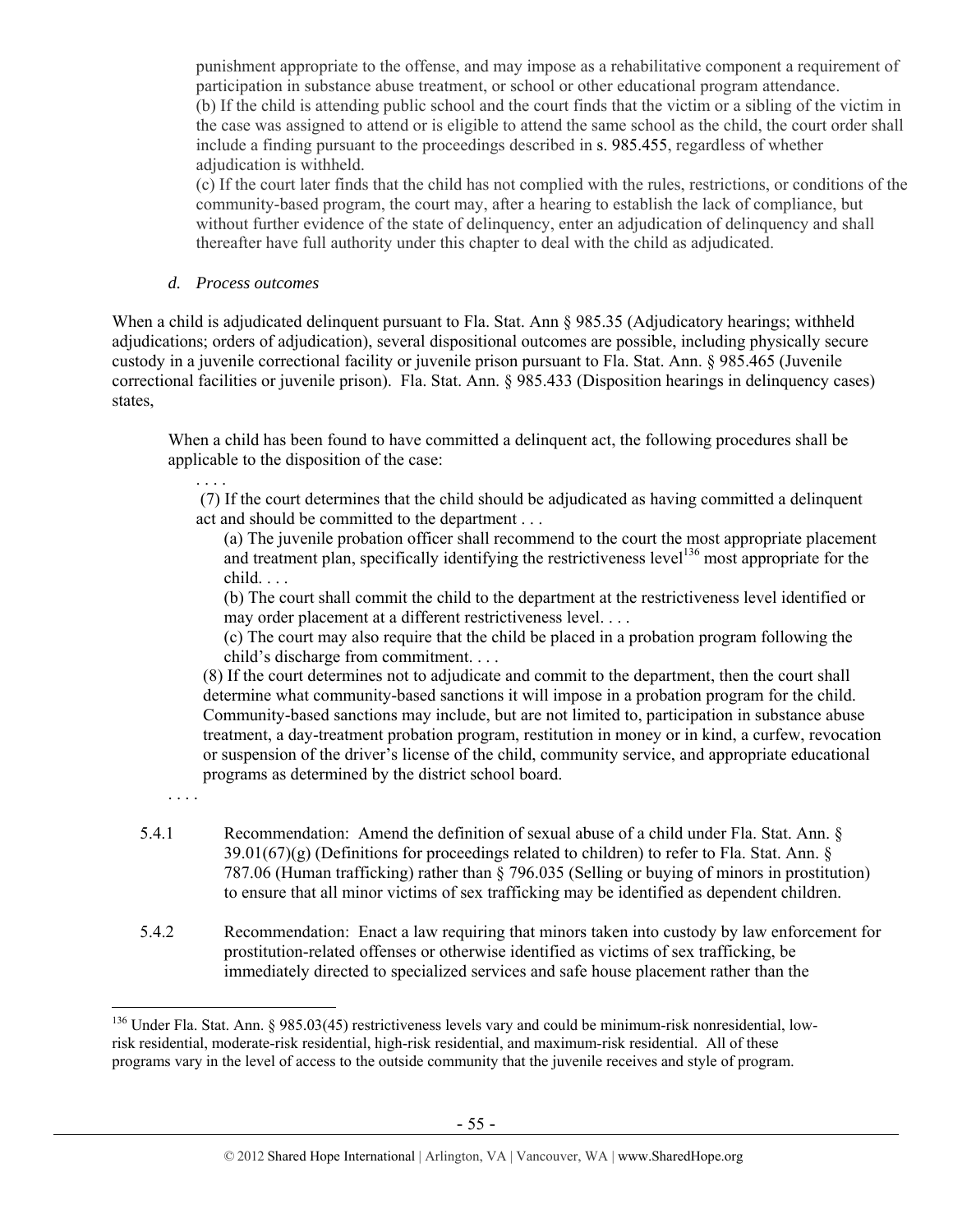delinquency process, regardless of whether anyone is being prosecuted in connection with their exploitation.

*5.5 Commercial sexual exploitation is identified as a type of abuse and neglect within child protection statutes.* 

Fla. Stat. Ann. § 39.01(2) (Definitions) defines "abuse" within the general provisions on judicial proceedings involving children, which includes provisions related to child protective investigations and abuse and neglect, as "any willful act or threatened act that results in any physical, mental, or sexual injury or harm that causes or is likely to cause the child's physical, mental, or emotional health to be significantly impaired . . . ." Additionally, "harm" is defined in subsection (32) in part as the following:

"Harm" to a child's health or welfare can occur when any person:

(b) Commits, or allows to be committed, sexual battery, as defined in chapter 794 [Sexual battery], or lewd or lascivious acts, as defined in chapter 800 [Lewdness; indecent exposure], against the child.

(c) Allows, encourages, or forces the sexual exploitation of a child, which includes allowing, encouraging, or forcing a child to:

1. Solicit for or engage in prostitution; or

2. Engage in a sexual performance, as defined by chapter 827 [Abuse of children].

. . . .

. . . .

(j) Negligently fails to protect a child in his or her care from inflicted physical, mental, or sexual injury caused by the acts of another.

. . . .

Moreover, Fla. Stat. Ann. § 39.01(67)(g) defines "sexual abuse of a child" to include

the act of a child offering to engage in or engaging in prostitution, provided that the child is not under arrest or is not being prosecuted in a delinquency or criminal proceeding for a violation of any offense in chapter 796 [Prostitution] based on such behavior; or allowing, encouraging, or forcing a child to:

1. Solicit for or engage in prostitution; or

2. Engage in a sexual performance, as defined by chapter 827 [Abuse of children]; or

3. Participate in the trade of sex trafficking as provided in s. 796.035 [Selling or buying of minors into prostitution].

Fla. Stat. Ann. § 984.03(2) (Definitions) similarly defines "abuse" for the purposes of the chapter on families and children in need of services in part as "any willful act that results in any physical, mental, or sexual injury that causes or is likely to cause the child's physical, mental, or emotional health to be significantly impaired."

To the extent that a victim of child sex trafficking is identified as abused or neglected, the child may initially come to the attention of law enforcement through the filing of a mandatory report of abuse pursuant to Fla. Stat. Ann. § 39.201(1)(a)-(c)<sup>137</sup> (Mandatory reports of child abuse, abandonment, or neglect; mandatory reports of death; central abuse hotline), which provides,

(1)(a)Any person who knows, or has reasonable cause to suspect, that a child is abused, abandoned, or neglected by a parent, legal custodian, caregiver, or other person responsible for the child's welfare, as

 $\overline{a}$ <sup>137</sup> Here and elsewhere in this report that Fla. Stat. Ann. § 39.201 is discussed, it has been updated to reflect the amendments added by the passage of House Bill 1355 during the 2012 regular session of the Florida Legislature, 2012 Fla. Laws ch. 155 (effective October 1, 2012).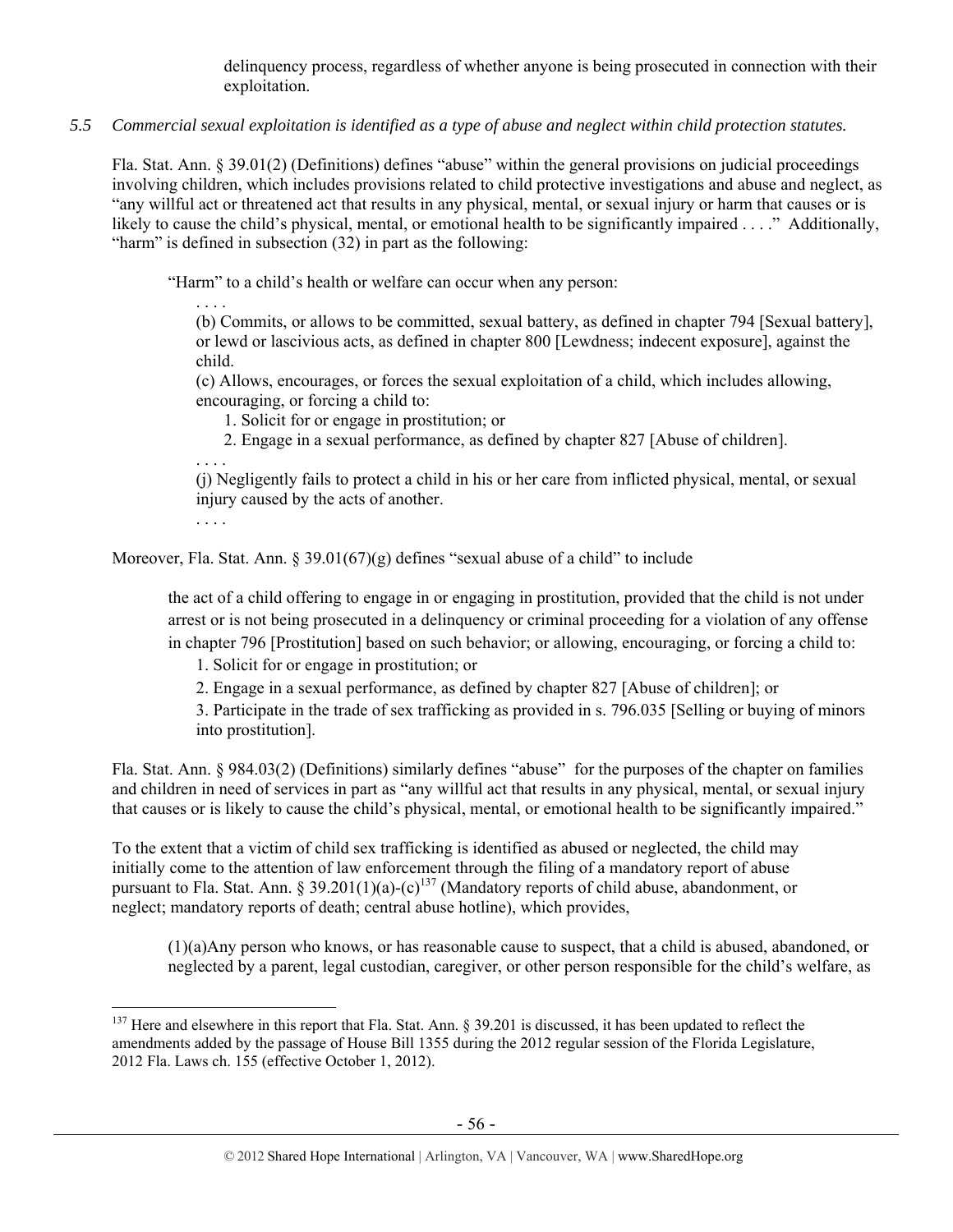defined in this chapter, or that a child is in need of supervision and care and has no parent, legal custodian, or responsible adult relative immediately known and available to provide supervision and care shall report such knowledge or suspicion to the department in the manner prescribed in subsection (2).

(b) Any person who knows, or who has reasonable cause to suspect, that a child is abused by an adult other than a parent, legal custodian, caregiver, or other person responsible for the child's welfare, as defined in this chapter, shall report such knowledge or suspicion to the department in the manner prescribed in subsection (2).

(c) Any person who knows, or has reasonable cause to suspect, that a child is the victim of childhood sexual abuse or the victim of a known or suspected juvenile sexual offender,  $138$  as defined in this chapter, shall report such knowledge or suspicion to the department in the manner prescribed in subsection (2).

- 5.5.1 Recommendation: Amend the definition of sexual abuse of a child under Fla. Stat. Ann. §  $39.01(67)(g)(3)$  (Definitions for proceedings related to children) to refer to Fla. Stat. Ann. § 787.06 (Human trafficking) rather than § 796.035 (Selling or buying of minors in prostitution) to ensure that all minor victims of sex trafficking may be identified as dependent children.
- *5.6 The definition of "caregiver" (or similar term) in the child welfare statutes is broad enough to include a trafficker who has custody or control of a child in order to bring a trafficked child into protection of child protective services.*

Fla. Stat. Ann. § 39.01(10) (Definitions)<sup>139</sup> defines "caregiver" for the purposes of judicial proceedings related to children as a "parent, legal custodian, permanent guardian, adult household member, or other person responsible for a child's welfare as defined in subsection (47)." Subsection (47) defines "other person responsible for a child's welfare" in part as

the child's legal guardian or foster parent; an employee of any school, public or private child day care center, residential home, institution, facility, or agency; a law enforcement officer employed in any facility, service, or program for children that is operated or contracted by the Department of Juvenile Justice; or any other person legally responsible for the child's welfare in a residential setting; and also includes an adult sitter or relative entrusted with a child's care. . . .

 $\overline{a}$ <sup>138</sup> Pursuant to Fla. Stat. Ann. § 39.201(2)(c),

<sup>(</sup>c) Reports involving a known or suspected juvenile sexual offender or a child who has exhibited inappropriate sexual behavior shall be made and received by the department.

<sup>1.</sup> The department shall determine the age of the alleged offender, if known.

<sup>2.</sup> If the alleged offender is 12 years of age or younger, the central abuse hotline shall immediately electronically transfer the report or call to the county sheriff's office. The department shall conduct an assessment and assist the family in receiving appropriate services pursuant to s. 39.307, and send a written report of the allegation to the appropriate county sheriff's office within 48 hours after the initial report is made to the central abuse hotline.

*See supra* note 121.<br><sup>139</sup> The Department of Children and Families does have operating procedure allowing child abuse investigations for minor victims of human trafficking when the alleged perpetrator is not a caregiver. These procedures, however, are not codified in Florida law. *See Intakes and Investigative Response to Human Trafficking of Children*, FLORIDA DEPARTMENT OF CHILDREN AND FAMILIES (May 1, 2009), http://www.dcf.state.fl.us/admin/publications/cfops/175% 20Family%20Safety%20(CFOP%20175-XX)/CFOP%20175-14,%20Intakes%20and%20Investigative%20 Response%20to%20Human%20Trafficking%20of%20Children.pdf (stating CF Operating Procedure No. 175-14).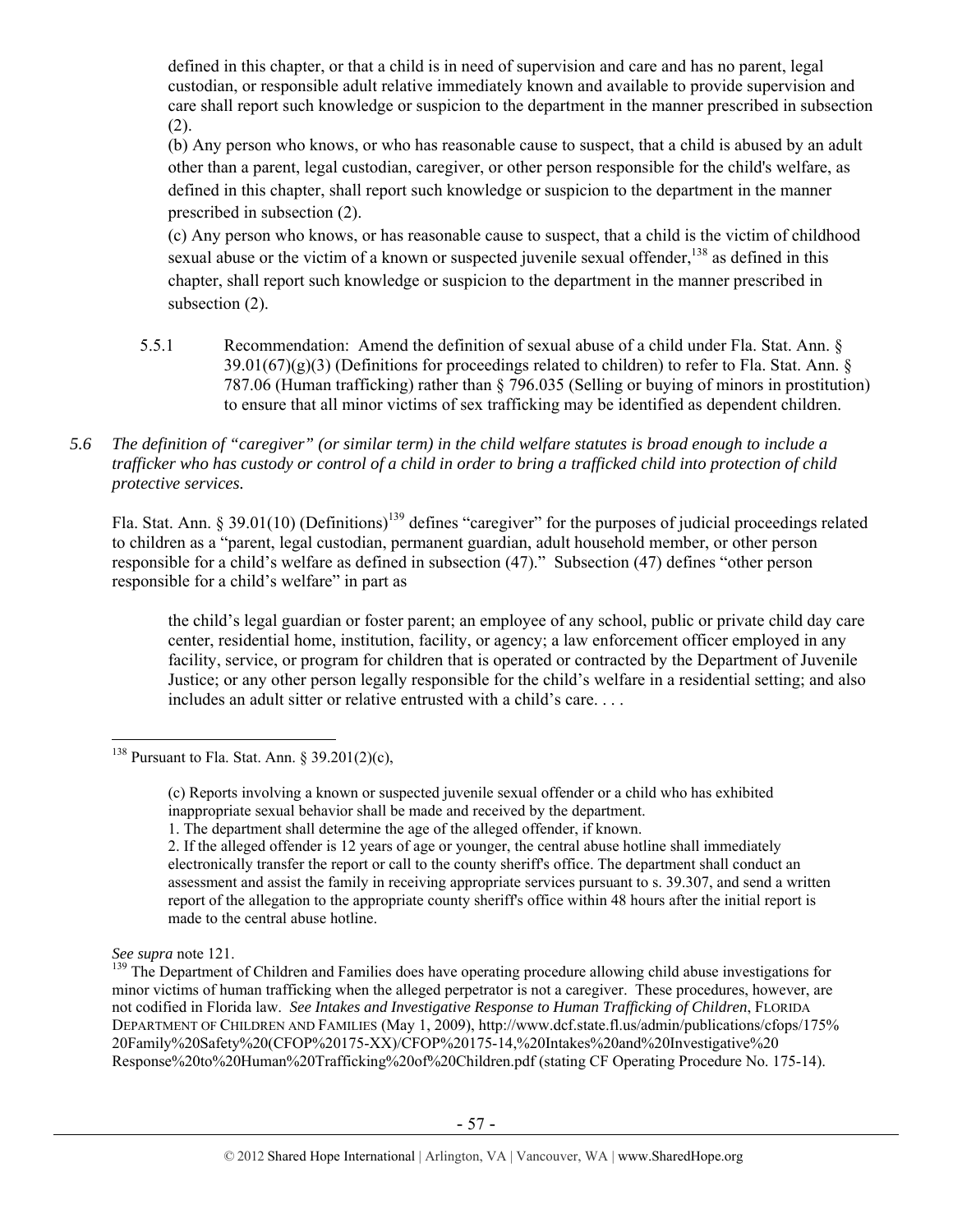- 5.6.1 Recommendation: Amend the definition of "other person responsible for a child's welfare" in Fla. Stat. Ann. § 39.01(47) to include persons in control or custody of a minor, which would allow Child Protective Services to act on allegations of abuse perpetrated by a trafficker.
- *5.7 Crime victims' compensation is specifically available to a child victim of sex trafficking or commercial sexual exploitation of children (CSEC) without regard to ineligibility factors.*

The Florida Crimes Compensation Act in Fla. Stat. Ann. §§ 960.01–960.28 authorizes the payment of compensation to victims of crime. Under Fla. Stat. Ann.  $\frac{8}{960.03(3)}$ ,  $\frac{140}{9}$  "crime" is defined in part as the following:

(a) A felony or misdemeanor offense committed by either an adult or a juvenile which results in physical injury or death, or a felony or misdemeanor offense of child abuse<sup>141</sup> committed by an adult or a juvenile which results in a mental injury, as defined in s. 827.03 [Abuse, aggravated abuse, and neglect of a child; penalties], to a person younger than 18 years of age who was not physically injured by the criminal act. The mental injury to the minor must be verified by a psychologist licensed under chapter 490, by a physician licensed in this state under chapter 458 or chapter 459 who has completed an accredited residency in psychiatry, or by a physician who has obtained certification as an expert witness pursuant to s. 458.3175. The term also includes a criminal act that is committed within this state but that falls exclusively within federal jurisdiction.

(d) A violation of s. 827.071 [Sexual performance by a child; penalties], s. 847.0135 [Computer pornography; traveling to meet minor; penalties], s. 847.0137 [Transmission of pornography by electronic device or equipment prohibited; penalties] or s. 847.0138 [Transmission of material harmful to minors to a minor by electronic device or equipment prohibited; penalties], related to online sexual exploitation and child pornography.

. . . .

. . . .

For the purposes of the Florida Crimes Compensation Act, a "victim" is defined in §960.03(14) as

(a) A person who suffers personal physical injury or death as a direct result of a crime;

(b) A person younger than 18 years of age who was present at the scene of a crime, saw or heard the crime, and suffered a psychiatric or psychological injury because of the crime, but who was not physically injured;

(c) A person younger than 18 years of age who was the victim of a felony or misdemeanor offense of child abuse that resulted in a mental injury as defined by s. 827.03 but who was not physically injured; or

(d) A person against whom a forcible felony was committed and who suffers a psychiatric or psychological injury as a direct result of that crime but who does not otherwise sustain a personal physical injury or death.

(c) Active encouragement of any person to commit an act that results or could reasonably be expected to result in physical or mental injury to a child. A person who knowingly or willfully abuses a child without causing great bodily harm, permanent disability, or permanent disfigurement to the child. . . .

 $140$  See supra note 113.

<sup>&</sup>lt;sup>141</sup> Pursuant to Fla. Stat. Ann. § 827.03(1) (Abuse, aggravated abuse, and neglect of a child; penalties),

<sup>&</sup>quot;Child abuse' means:

<sup>(</sup>a) Intentional infliction of physical or mental injury upon a child;

<sup>(</sup>b) An intentional act that could reasonably be expected to result in physical or mental injury to a child; or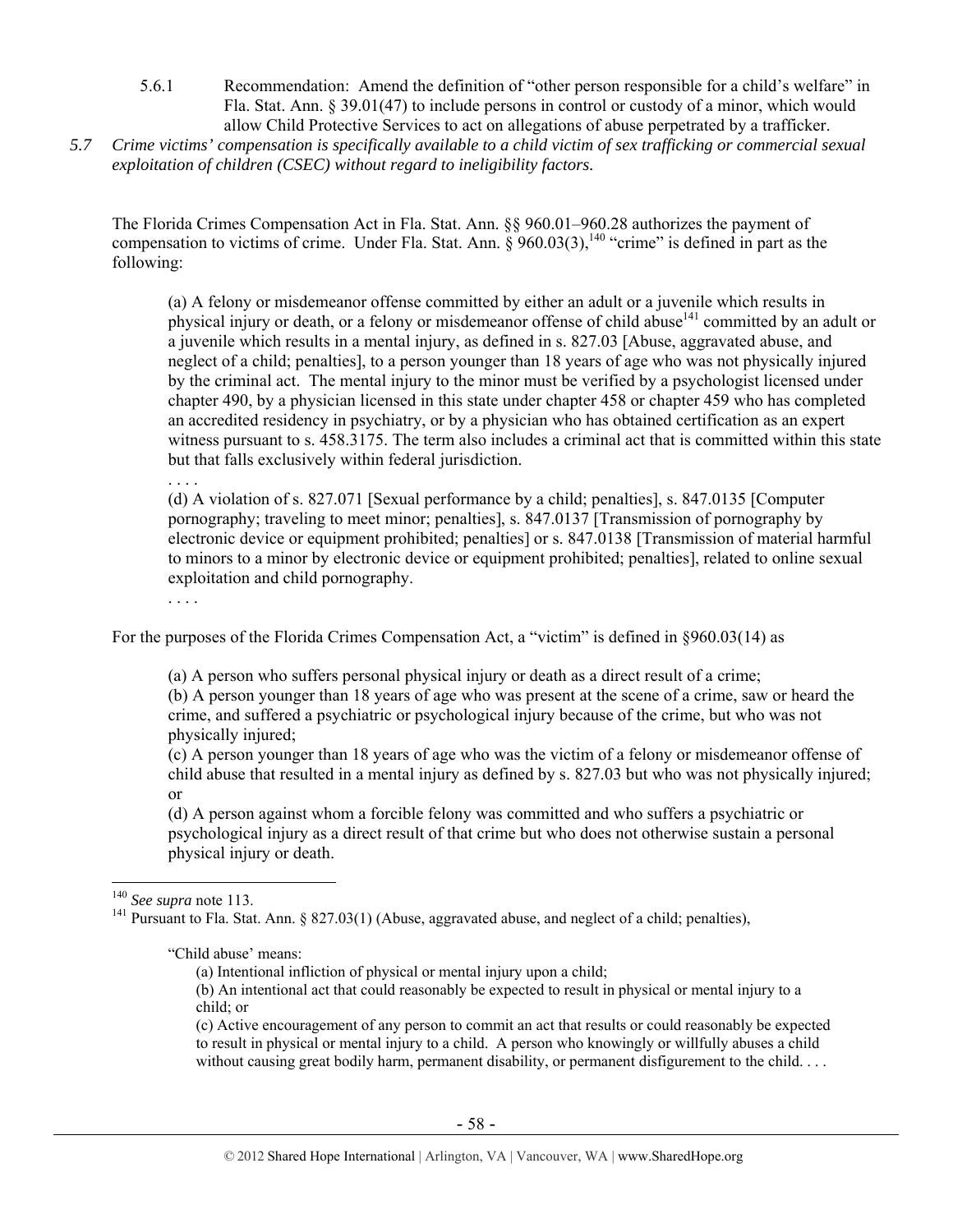Pursuant to Fla. Stat. Ann. § 960.065(2) (Eligibility for awards), certain persons are ineligible for awards, including any person who

(a) Committed or aided in the commission of the crime upon which the claim for compensation was based;

(b) Was engaged in an unlawful activity at the time of the crime upon which the claim for compensation is based;

(c) Was in custody or confined, regardless of conviction, in a county or municipal detention facility, a state or federal correctional facility, or a juvenile detention or commitment facility at the time of the crime upon which the claim for compensation is based;

. . . .

However, pursuant to Fla. Stat. Ann. § 960.065(5), "A person is not ineligible for an award pursuant to paragraph  $(2)(a)$ , paragraph  $(2)(b)$ , or paragraph  $(2)(c)$  if that person is a victim of sexual exploitation as defined in s. 39.01(67)(g)." Fla. Stat. Ann. § 39.01(67)(g) defines sexual exploitation of child to include

the act of a child offering to engage or engaging in prostitution, provided that the child is not under arrest or is not being prosecuted in a delinquency or criminal proceeding for a violation of any offense in chapter 796 based on such behavior; or allowing, encouraging, or forcing a child to:

1. Solicit for or engage in prostitution; or

2. Engage in a sexual performance, as defined by chapter 827 [Abuse of children]; or

3. Participate in the trade of sex trafficking as provided in s. 796.035 [Selling or buying of minors into prostitution].

Fla. Stat. Ann. § 960.13(1)(a)(2)–(3) (Awards) require that before compensation may be awarded, that the "crime directly resulted in personal injury to, psychiatric or psychological injury to, or death of, the victim or intervenor," and the "crime was promptly reported to the proper authorities." Fla. Stat. Ann. § 960.13(b) provides,

In no case may an award be made when the record shows that such report was made more than 72 hours after the occurrence of such crime unless the department, for good cause shown, finds the delay to have been justified. The department, upon finding that any claimant or award recipient has not duly cooperated with the state attorney, all law enforcement agencies, and the department, may deny, reduce, or withdraw any award, as the case may be.

However, victims of child pornography receive special protection under Fla. Stat. Ann. § 960.03(10) and Fla. Stat. Ann. § 960.197 (Assistance to victims of online sexual exploitation and child pornography), which ensures that they receive compensation as victims of crime. Fla. Stat. Ann. § 960.03(10) defines "identified victim of child pornography" as "any person who, while under the age of 18, is depicted in any image or movie of child pornography and who is identified through a report generated by a law enforcement agency and provided to the National Center for Missing and Exploited Children's Child Victim Identification Program." Pursuant to Fla. Stat. Ann. § 960.197,

(1) Notwithstanding the criteria set forth in s. 960.13 for crime victim compensation awards, the department may award compensation for counseling and other mental health services to treat psychological injury or trauma to:

(a) A child younger than 18 years of age who suffers psychiatric or psychological injury as a direct result of online sexual exploitation under any provision of s. 827.071, s. 847.0135, s. 847.0137, or s. 847.0138, and who does not otherwise sustain a personal injury or death; or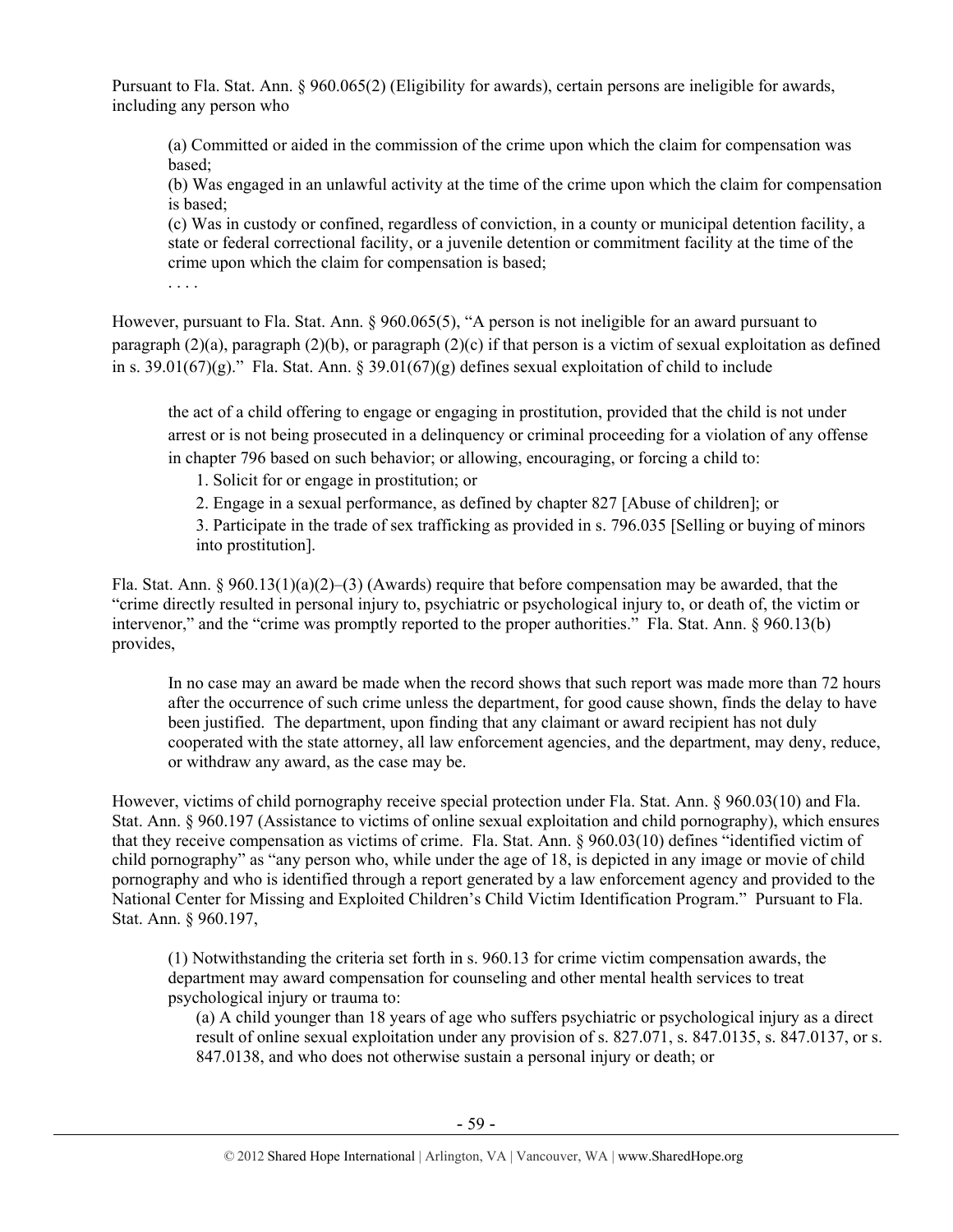(b) Any person who, while younger than age 18, was depicted in any image or movie, regardless of length, of child pornography as defined in s. 847,001 [Definitions],  $^{142}$  who has been identified by a law enforcement agency or the National Center for Missing and Exploited Children as an identified victim of child pornography, who suffers psychiatric or psychological injury as a direct result of the crime, and who does not otherwise sustain a personal injury or death.

(2) Compensation under this section is not contingent upon pursuit of a criminal investigation or prosecution.

Also, Fla. Stat. Ann. § 960.07(2) states in part that claims "must be filed not later than 1 year after: (a) The occurrence of the crime upon which the claim is based. . . [or] (b) The death of the victim or intervenor," but that "for good cause the department may extend the time for filing for a period not exceeding 2 years after such occurrence." This limit, however, can be extended under subsection (3)(b), which states,

Notwithstanding the provisions of subsection (2) and regardless of when the crime occurred, if the victim or intervenor was under the age of 18 at the time the crime upon which the claim is based occurred, a claim may be filed in accordance with this subsection.

 . . . (b)When a victim or intervenor who was under the age of 18 at the time the crime occurred reaches the age of 18, the victim or intervenor has 1 year within which to file a claim. . . . .

Additionally, "[f]or good cause, the department may extend the time period allowed for filing a claim under paragraph (b) for an additional period not to exceed 1 year." Fla. Stat. Ann. § 960.07(3).

5.7.1 Recommendation: Amend the definition of "crime" under Fla. Stat. Ann. § 960.03(3)(d) (Victim assistance definitions) and the definition of "sexual abuse of a child" under Fla. Stat. Ann. § 39.01(67)(g) (Definitions for proceedings related to children) to refer to Fla. Stat. Ann. § 787.06 (Human trafficking) to ensure that all minor victims of sex trafficking are deemed victims and exempt under Fla. Stat. § 960.065(5) (Eligibility for awards) from ineligibility factors.

## *5.8 Victim-friendly procedures and protections are provided in the trial process for minors under 18.*

Child victim witnesses are provided with certain protections throughout the judicial process. Pursuant to Fla. Stat. Ann. § 39.822 (Appointment of guardian ad litem for abused, abandoned, or neglected child), a guardian ad litem shall be appointed "by the court at the earliest possible time to represent the child in any child abuse, abandonment, or neglect judicial proceeding, whether civil or criminal."

As an additional protection, the court may order that the testimony of a witness under the age of 16 be videotaped and shown in open court or taken outside of the courtroom and shown over the television, instead of live testimony, if the court finds that there is a "substantial likelihood" that testifying in open court, in the presence of the defendant, would cause the minor "at least moderate emotional or mental harm." Fla. Stat. Ann. §§ 92.53(1), 92.54(1).

In determining whether to permit the witness or victim to testify outside of the courtroom by video feed or prerecorded video, the court considers, "[t]he age of the child, the nature of the offense or act, the relationship of the child to the parties in the case or to the defendant in a criminal action, the degree of emotional trauma that will result to the child as a consequence of the defendant's presence, and any other fact that the court deems relevant . . . ." Fla. Stat. Ann.  $\S 92.55(2)(a)$ . The court may also limit the number of interviews, prohibit

<sup>142</sup> *See supra* note 52.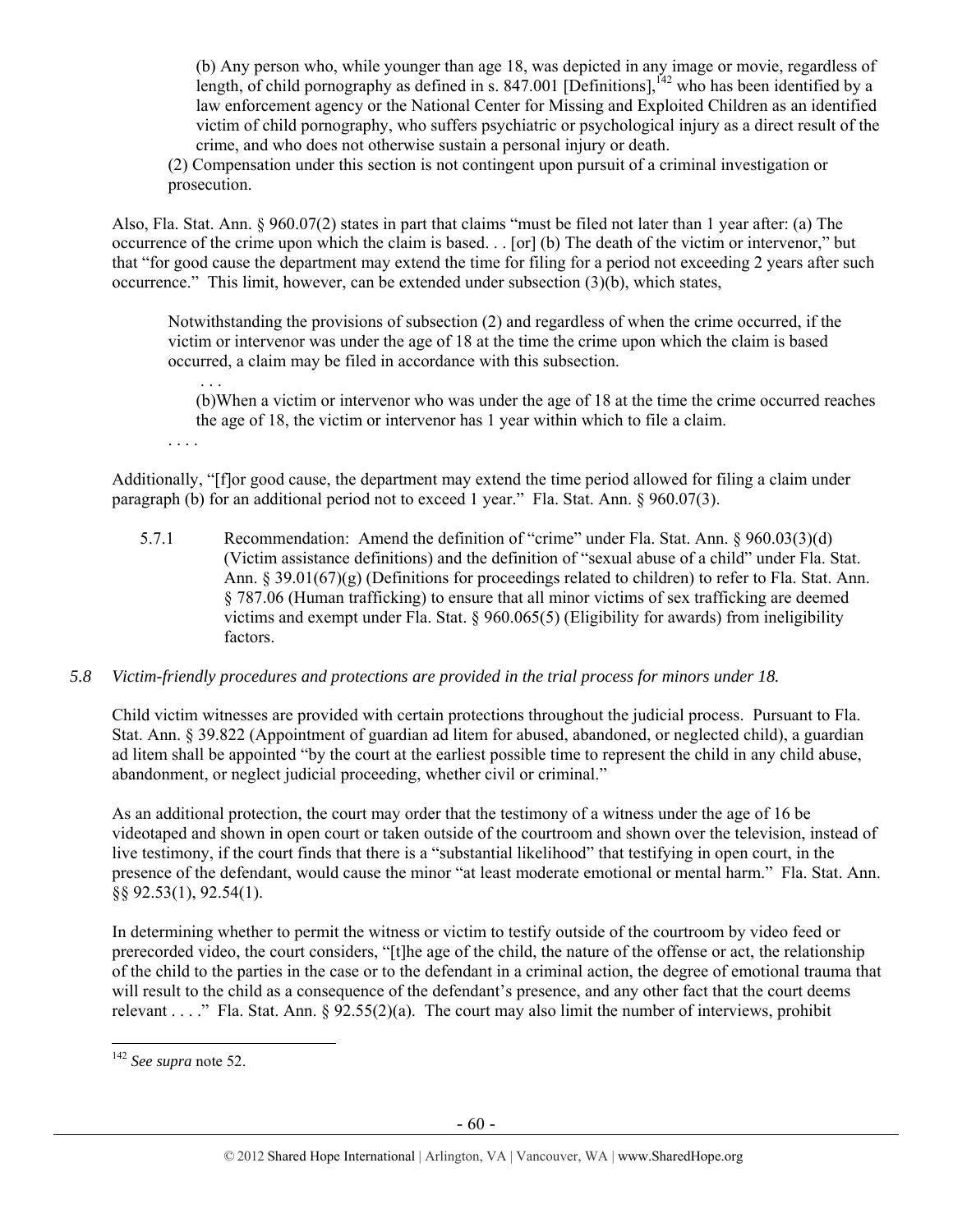depositions, require advance submission of questions, set conditions for the interview location, and determine who will attend the proceeding. Fla. Stat. Ann. § 92.55(3).

Under Fla. Stat. Ann. § 92.56(3) (Judicial proceedings and court records involving sexual offenses), the state may use a pseudonym to protect the victim's identity in court proceeding involving a "victim of a crime described in chapter 794 [Sexual battery] or chapter 800 [Lewdness; indecent exposure], or of child abuse, aggravated child abuse, or sexual performance by a child under chapter 827 [Abuse of children], or any crime involving the production, possession, or promotion of child pornography as described in chapter 847 [Obscenity] . . . ."

In the event a minor is charged with prostitution, Fla. Stat. Ann. § 796.07(3)(a) (Prohibiting prostitution, etc.; evidence; penalties; definitions) states, "[i]n the trial of a person charged with a violation of this section, ... testimony concerning the reputation of the defendant is admissible in evidence in support of the charge."

However, if the buyer or trafficker is prosecuted under Fla. Stat. Ann. § 794.011 (Sexual battery), "[n]otwithstanding any other provision of law, reputation evidence relating to a victim's prior sexual conduct or evidence presented for the purpose of showing that manner of dress of the victim at the time of the offense incited the sexual battery shall not be admitted into evidence in a prosecution under s. 794.011." Fla. Stat. Ann. § 794.022(3). The victim of sexual battery receives additional protection pursuant to Fla. Stat. Ann. § 794.022 as "the testimony of the victim need not be corroborated." Fla. Stat. Ann. § 794.022(1). Fla. Stat. Ann. § 794.022(2) states,

Specific instances of prior consensual sexual activity between the victim and any person other than the offender shall not be admitted into evidence in a prosecution under s. 794.011. However, such evidence may be admitted if it is first established to the court in a proceeding in camera that such evidence may prove that the defendant was not the source of the semen, pregnancy, injury, or disease; or, when consent by the victim is at issue, such evidence may be admitted if it is first established to the court in a proceeding in camera that such evidence tends to establish a pattern of conduct or behavior on the part of the victim which is so similar to the conduct or behavior in the case that it is relevant to the issue of consent.

- 5.8.1 Recommendation: Amend Fla. Stat. Ann. § 796.07 (Prohibiting prostitution, etc.; evidence; penalties; definitions) to limit a defendant's ability to cross-examine victims of sexual offenses, CSEC, and sex trafficking about their past sexual behavior.
- *5.9 Expungement or sealing of juvenile delinquency records resulting from arrests or adjudications for prostitutionrelated offenses committed as a result of, or in the course of, the commercial sexual exploitation of a minor is available within a reasonable time after turning 18.*

Pursuant to Fla. Stat. Ann. § 943.0582(1) (Prearrest, postarrest, or teen court diversion program expunction), "the department [Department of Law Enforcement] may provide . . . for the expunction of any non-judicial record of the arrest of a minor who has successfully completed a prearrest or postarrest diversion program for minors as authorized by Fla. Stat. Ann. § 985.125 [Prearrest or postarrest diversion programs]."

Expunctions are available for adults and minors who comply with the requirements set forth in Fla. Stat. Ann. § 943.0585 (Court-ordered expunction of criminal history records). An important prerequisite for expunction is obtaining a certificate of eligibility. Fla. Stat. Ann. § 943.0585(2)(a) provides that the department must issue a certificate of eligibility for expunction to a person who is the subject of a criminal history record if that person:

(a) Has obtained, and submitted to the department, a written, certified statement from the appropriate state attorney or statewide prosecutor which indicates . . . [t]hat the criminal history record does not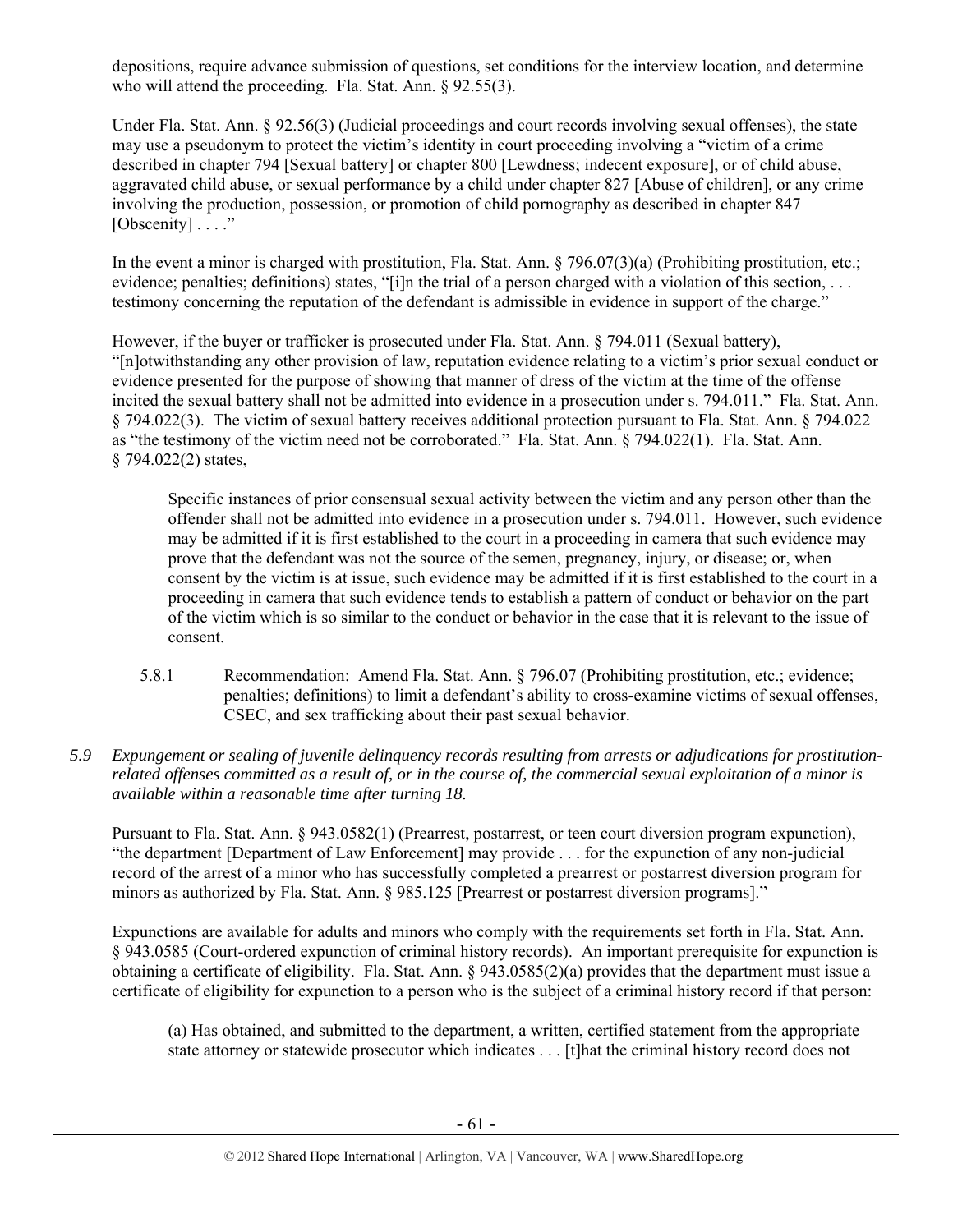relate to a violation of . . . § 787.025 [Luring or enticing a child], chapter 794 [Sexual battery], § 796.03 [Procuring person under age of 18 for prostitution], § 800.04 [Lewd or lascivious offenses committed upon or in the presence of persons less than 16 years of age], . . . [or] § 847.0145[Selling or buying of minors; penalties] . . . .

Adults and minors that comply with the requirements of Fla. Stat. Ann. § 943.059 (Court-ordered sealing of criminal history records) become eligible to have their criminal record sealed. Similar to the process of expunction, an important prerequisite for sealing the criminal record is obtaining a certificate of eligibility. Fla. Stat. Ann. § 943.059(2) reads,

The department shall issue a certificate of eligibility for sealing to a person who is the subject of a criminal history record provided that such person:

(d) Has not been adjudicated guilty of or adjudicated delinquent for committing any of the acts stemming from the arrest or alleged criminal activity to which the petition to seal pertains. . . . .

*5.10 Victim restitution and civil remedies for victims of domestic minor sex trafficking or commercial sexual exploitation of children (CSEC) are authorized by law.* 

Fla. Stat. Ann. § 772.102(1)(a)(15) (Definitions) defines "criminal activity" to include the offense of human trafficking for the purpose of allowing victims of trafficking to obtain civil remedies for criminal offenses under Fla. Stat. Ann. § 772.104 (Civil cause of action).

Fla. Stat. Ann. § 772.104(2) provides,

. . . .

[A]ny person who proves by clear and convincing evidence that he or she has been injured by reason of any violation of the provisions of s. 772.103 [Prohibited activities]<sup>143</sup> due to sex trafficking or human trafficking shall have a cause of action for threefold the amount gained from the sex trafficking or human trafficking and in any such action is entitled to minimum damages in the amount of \$ 200 and reasonable attorney's fees and court costs in the trial and appellate courts.

It is unlawful for any person:

<sup>&</sup>lt;sup>143</sup> Fla. Stat. Ann. § 772.103 (Prohibited activities) provides,

<sup>(1)</sup> Who has with criminal intent received any proceeds derived, directly or indirectly, from a pattern of criminal activity or through the collection of an unlawful debt to use or invest, whether directly or indirectly, any part of such proceeds, or the proceeds derived from the investment or use thereof, in the acquisition of any title to, or any right, interest, or equity in, real property or in the establishment or operation of any enterprise.

<sup>(2)</sup> Through a pattern of criminal activity or through the collection of an unlawful debt, to acquire or maintain, directly or indirectly, any interest in or control of any enterprise or real property.

<sup>(3)</sup> Employed by, or associated with, any enterprise to conduct or participate, directly or indirectly, in such enterprise through a pattern of criminal activity or the collection of an unlawful debt.

<sup>(4)</sup> To conspire or endeavor to violate any of the provisions of subsection (1), subsection (2), or subsection (3).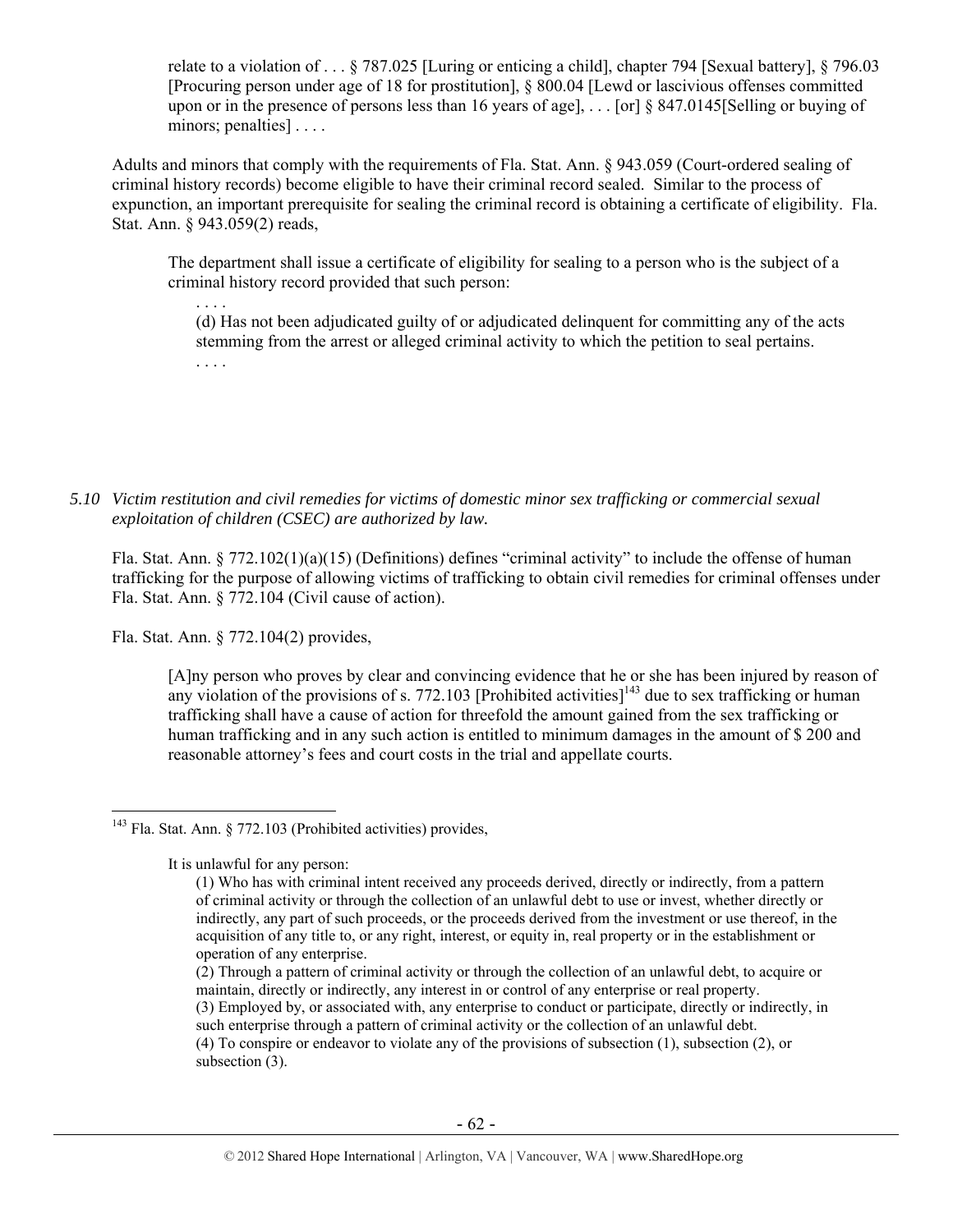However, Fla. Stat. Ann. § 772.104(3) prohibits an award of punitive damages.

Another remedy is provided in Fla. Stat. Ann. § 796.09(1) (Coercion; civil cause of action; evidence; defenses; attorney's fees), which states,

(1) A person has a cause of action for compensatory and punitive damages against:

(a) A person who coerced that person into prostitution;

(b) A person who coerces that person to remain in prostitution; or

(c) A person who uses coercion to collect or receive any part of that person's earnings derived from prostitution.144

In any civil action for damages, Fla. Stat. Ann. § 796.09(5) prohibits defenses asserting that the plaintiff was paid for the prostitution, that the plaintiff committed prostitution before knowing the defendant, or that the plaintiff did not attempt to leave or stop associating with the defendant.

Furthermore, "[e]vidence of convictions for prostitution or prostitution-related offenses are inadmissible in a proceeding brought under this section for purposes of attacking the plaintiff's credibility." Fla. Stat. Ann.  $$796.09(6)$ .

Under Fla. Stat. Ann. § 796.09(4), victims and witnesses are protected from self-incrimination for the evidence or testimony they produce in the course of litigation. The victims and witnesses will face criminal prosecution only in the event that they perjure themselves during the proceeding.

A specific remedy is provided in Fla. Stat. Ann. § 847.01357 (Exploited children's civil remedy) for certain victims of exploitation through child pornography. This provision states,

(1) Any person who, while under the age of 18, was a victim of a sexual abuse crime listed in chapter 794 [Sexual Battery], chapter 800 [Lewdness; indecent exposure], chapter 827 [Abuse of children], or chapter 847 [Obscenity], where any portion of such abuse was used in the production of child pornography, and who suffers personal or psychological injury as a result of the production, promotion, or possession of such images or movies, may bring an action in an appropriate state court against the producer, promoter, or possessor of such images or movies, regardless of whether the victim is now an adult. In any action brought under this section, a prevailing plaintiff shall recover the actual damages such person sustained and the cost of the suit, including reasonable attorney's fees. Any victim who is awarded damages under this section shall be deemed to have sustained damages of at least \$ 150,000.<sup>145</sup>

Pursuant to Fla. Stat. Ann. § 847.01357(5), the Attorney General's office may pursue the lawsuit on behalf of the victim at the victim's request and all damages awarded will go to the victim. An action under Fla. Stat. Ann. § 847.01357 (Exploited children's civil remedy), must be filed within 3 years "of: (a) The conclusion of a

. . . .

 $\overline{a}$ 

(o) Exploitation of human needs for food, shelter, safety, or affection.<br><sup>145</sup> Fla. Stat. Ann. § 847.01357(4) states, "It is not a defense to a civil cause of action under this section that the respondent did not know the victim or commit the abuse depicted in any image of child pornography."

<sup>&</sup>lt;sup>144</sup> According to Fla. Stat. Ann. § 796.09(2), "prostitution" has the same meaning as in Fla. Stat. Ann. § 796.07(1)(a) (Prohibiting prostitution, etc.; evidence; penalties; definitions), which states, "'Prostitution' means the giving or receiving of the body for sexual activity for hire but excludes sexual activity between spouses." Pursuant to Fla. Stat. Ann.  $\S$  796.09(3), "[c]oercion" is defined as

<sup>[</sup>A]ny practice of domination, restraint, or inducement for the purpose of or with the reasonably foreseeable effect of causing another person to engage in or remain in prostitution or to relinquish earnings derived from prostitution, and includes, but is not limited to: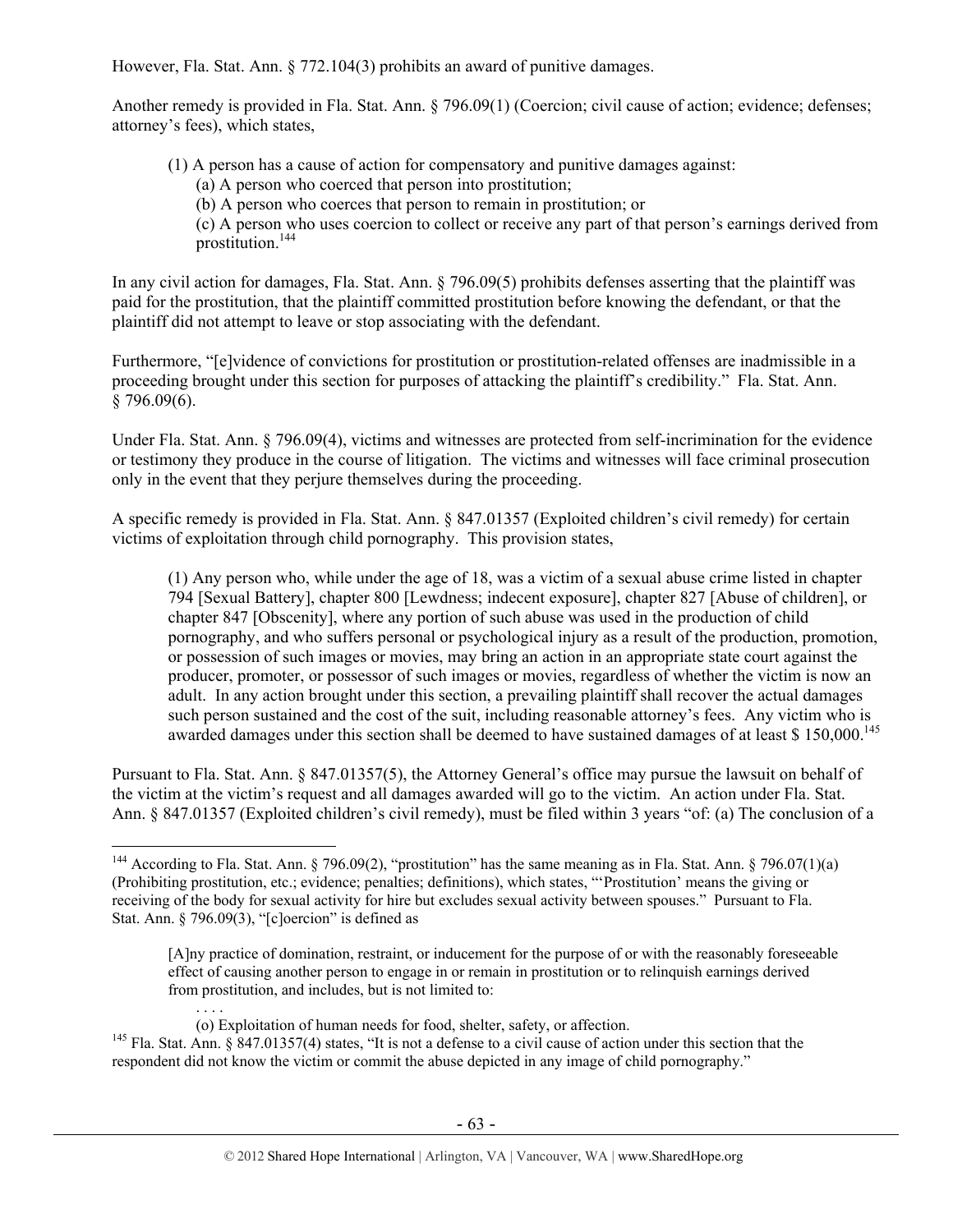related criminal case; (b) The notification to the victim by a member of a law enforcement agency of the creation, possession, or promotion of pornographic images; or (c) In the case of a victim younger than 18, within 3 years after the person reaches the age of 18." Fla. Stat. Ann. § 847.01357(2).

Fla. Stat. Ann. § 775.089(1)(a) (Restitution)<sup>146</sup> provides that "the court shall order the defendant to make [monetary or nonmonetary] restitution to the victim<sup>147</sup> for  $\dots$  " loss or damage caused or related to the trafficker's criminal episode, "unless it finds clear and compelling reasons not to order such restitution. . . ." If the offense "resulted in bodily injury to a victim," the restitution shall include "the cost of necessary medical and related professional services" including services for therapy and rehabilitation, the victim's income lost as a result of the crime, and if the crime resulted in the victim's death, "the cost of necessary funeral and related services." Fla. Stat. Ann. § 775.089(2)(a). If the victim was not physically injured by the offense, the restitution "may require that the defendant reimburse the victim for income lost by the victim as a result of the offense." Fla. Stat. Ann. § 775.089(2)(b).

Additionally, where a human trafficking victim is also a victim of a racketeering crime, the victim may seek injunctive relief. Fla. Stat. Ann. § 895.05(6) (Civil remedies) vests any aggrieved person with standing to seek "injunctive relief from threatened loss or damage in other civil cases," under subsection (1) and grants the circuit court authority to enjoin a defendant's racketeering violations without a "showing of special or irreparable damage."

*5.11 Statutes of limitations for civil and criminal actions for child sex trafficking or commercial sexual exploitation of children (CSEC) offenses are eliminated or lengthened sufficiently to allow prosecutors and victims a realistic opportunity to pursue criminal action and legal remedies.* 

Pursuant to Fla. Stat. Ann. § 775.15 (Time limitations; general time limitations; exceptions), prosecutions under Fla. Stat. Ann. § 787.06(3)(h) (Human trafficking),<sup>148</sup> a life felony involving a trafficking victim under 15 years of age, may be commenced at any time, but prosecutions under Fla. Stat. Ann. § 787.06(3)(g), a first degree felony involving a trafficking victim between 15 and 17 years of age must be commenced within 4 years after commission of the offense. Fla. Stat. Ann. § 775.15 (Time limitations; general time limitations; exceptions) allows for a criminal prosecution to be commenced as follows:

(1) A prosecution for a capital felony, a life felony, or a felony that resulted in a death may be commenced at any time. If the death penalty is held to be unconstitutional by the Florida Supreme Court or the United States Supreme Court, all crimes designated as capital felonies shall be considered life felonies for the purposes of this section, and prosecution for such crimes may be commenced at any time.

(2) Except as otherwise provided in this section, prosecutions for other offenses are subject to the following periods of limitation:

(a) A prosecution for a felony of the first degree must be commenced within 4 years after it is committed.

(b) A prosecution for any other felony must be commenced within 3 years after it is committed.

(c) A prosecution for a misdemeanor of the first degree must be commenced within 2 years after it is committed.

(d) A prosecution for a misdemeanor of the second degree or a noncriminal violation must be commenced within 1 year after it is committed.

. . . .

 $\overline{a}$ <sup>146</sup> *See* discussion of relevant provisions *supra* Section 2.8. 147 *See supra* note 51. 148 *See supra* note 2.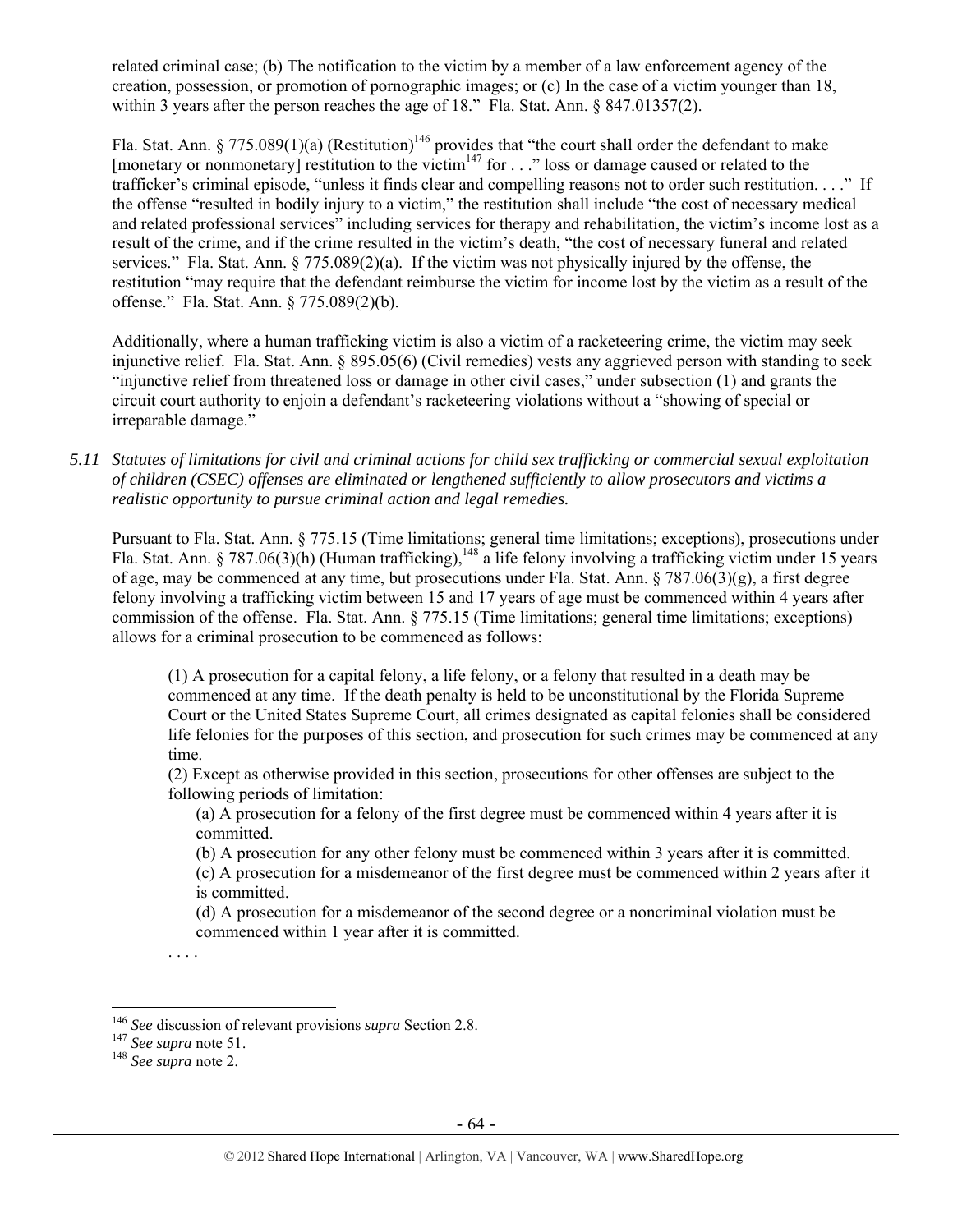(13)(a) If the victim of a violation of s. 794.011 [Sexual battery], . . . s. 800.04 [Lewd or lascivious offenses committed upon or in the presence of persons less than 16 years of age], . . . or s. 847.0135(5) [Computer pornography; traveling to meet minor; penalties] is under the age of 18, the applicable period of limitation, if any, does not begin to run until the victim has reached the age of 18 or the violation is reported to a law enforcement agency or other governmental agency, whichever occurs earlier. . . .

(b) If the offense is a first degree felony violation of s. 794.011 [Sexual battery] and the victim was under 18 years of age at the time the offense was committed, a prosecution of the offense may be commenced at any time. This paragraph applies to any such offense except an offense the prosecution of which would have been barred by subsection (2) on or before October 1, 2003. (c) If the offense is a violation of s. 794.011 [Sexual battery] and the victim was under 16 years of age at the time the offense was committed, a prosecution of the offense may be commenced at any time. This paragraph applies to any such offense except an offense the prosecution of which would have been barred by subsection (2) on or before July 1, 2010.

. . . . (16)(a) In addition to the time periods prescribed in this section, a prosecution for any of the following offenses may be commenced at any time after the date on which the identity of the accused is established, or should have been established by the exercise of due diligence, through the analysis of deoxyribonucleic acid (DNA) evidence . . . ."

For civil remedies pursued under Fla. Stat. Ann. § 847.01357 (Exploited children's civil remedy), Fla. Stat. Ann. § 847.01357(2) provides,

Notwithstanding any other provisions of law, any action commenced under this section must be filed within 3 years after the later of:

(a) The conclusion of a related criminal case;

(b) The notification to the victim by a member of a law enforcement agency of the creation,

possession, or promotion of pornographic images; or

(c) In the case of a victim younger than 18, within 3 years after the person reaches the age of 18.

Fla. Stat. Ann. § 95.11(3)(o) (Limitations other than for the recovery of real property), states that there is a four year limitation on asserting "[a]n action for assault, battery, . . . false imprisonment, or any other intentional tort, except as provided in subsections  $(4)$ ,  $(5)$ , and  $(7)$ " or "[a]ny action not specifically provided for in these statutes." Specifically, subsection 7 establishes the tolling procedure for abuse based intentional torts, stating, "An action founded on alleged abuse, as defined in s. 39.01 [Definitions], $^{149}$ ... or s. 984.03 [Definitions], $^{150}$ ... may be commenced at any time within 7 years after the age of majority, or within 4 years after the injured person leaves the dependency of the abuser, or within 4 years from the time of discovery by the injured party of both the injury and the causal relationship between the injury and the abuse, whichever occurs later." Fla. Stat. Ann. § 95.11(7). However, for victims of Fla. Stat. Ann. § 794.011 (Sexual battery), Fla. Stat. Ann. § 95.11(9) states, "An action related to an act constituting a violation of s. 794.011 involving a victim who was under the age of 16 at the time of the act may be commenced at any time. This subsection applies to any such action other than one which would have been time barred on or before July 1, 2010."

Fla. Stat. Ann. § 95.051 (When limitations tolled) provides circumstances when the statute of limitations may be tolled. For example, when the person entitled to sue is a minor or incapacitated and lacks the aid of the parent or guardian to sue, the statue is tolled for a maximum of seven years from the occurrence giving rise to the suit. Fla. Stat. Ann. § 95.051(i).

<sup>&</sup>lt;sup>149</sup> *See supra* Section 5.5 for the definition of "abuse." <sup>150</sup> *See supra* Section 5.5 for the definition of "abuse."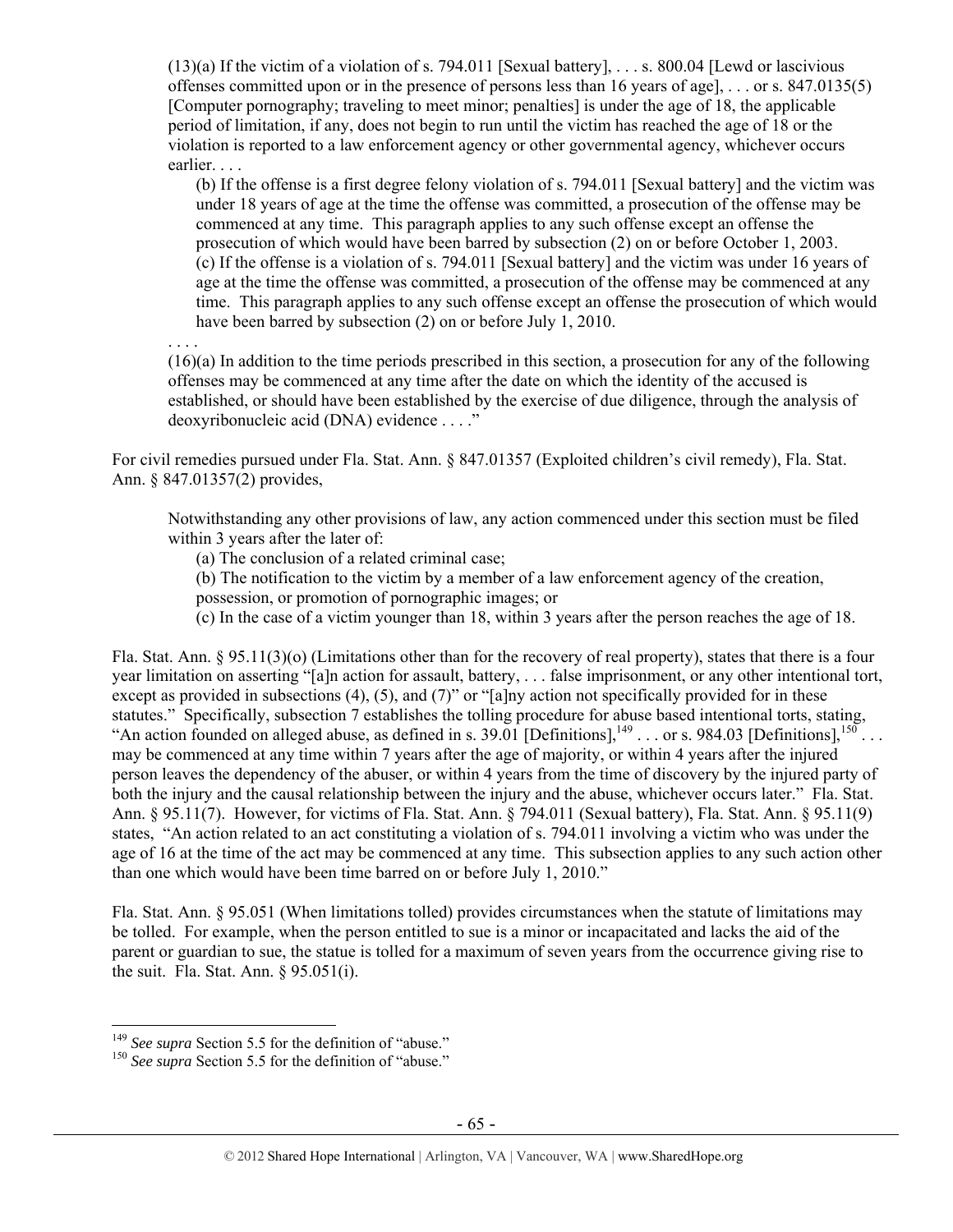5.11.1 Recommendation: Amend Fla. Stat. Ann. § 775.15 (Time limitations; general time limitations; exceptions) to permit prosecution of offenses committed under Fla. Stat. Ann. § 787.06(3)(g) (Human trafficking) to be commenced at any time.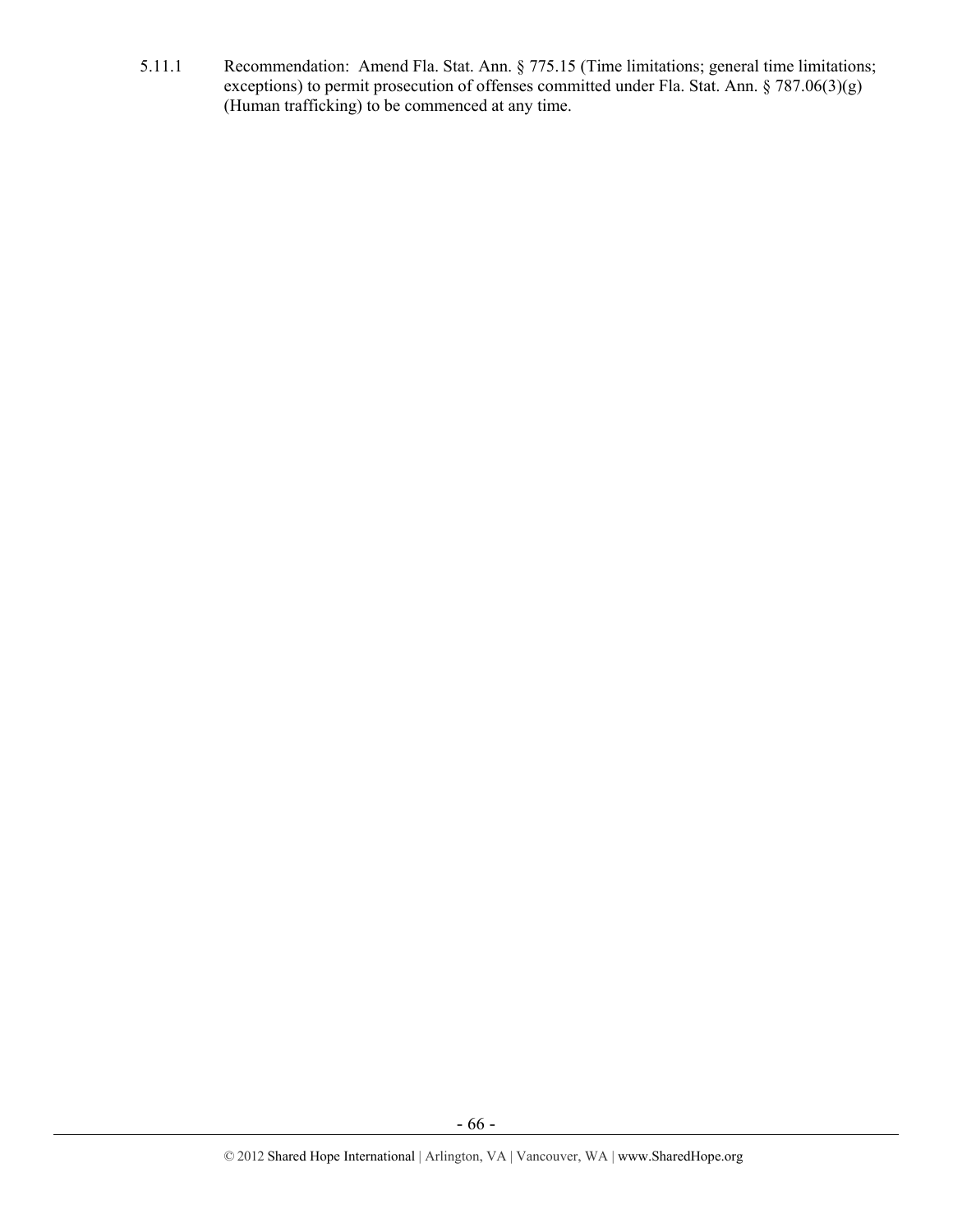#### **FRAMEWORK ISSUE 6: CRIMINAL JUSTICE TOOLS FOR INVESTIGATION AND PROSECUTIONS**

#### *Legal Components:*

- *6.1 Training on human trafficking and domestic minor sex trafficking for law enforcement is statutorily mandated.*
- *6.2 Single party consent to audio-taping is permitted in law enforcement investigations.*
- *6.3 Wiretapping is an available tool to investigate domestic minor sex trafficking.*
- *6.4 Using a law enforcement posing as a minor to investigate buying or selling of commercial sex acts is not a defense to soliciting, purchasing, or selling sex with a minor.*
- *6.5 Using the Internet to investigate buyers and traffickers is a permissible investigative technique.*
- *6.6 Law enforcement and child welfare agencies are mandated to promptly report missing and recovered children. \_\_\_\_\_\_\_\_\_\_\_\_\_\_\_\_\_\_\_\_\_\_\_\_\_\_\_\_\_\_\_\_\_\_\_\_\_\_\_\_\_\_\_\_\_\_\_\_\_\_\_\_\_\_\_\_\_\_\_\_\_\_\_\_\_\_\_\_\_\_\_\_\_\_\_\_\_\_\_\_\_\_\_\_\_\_\_\_\_\_\_\_\_\_*

## *Legal Analysis:*

*6.1 Training on human trafficking and domestic minor sex trafficking for law enforcement is statutorily mandated.* 

Pursuant to Fla. Stat. Ann. § 787.06(5) (Human Trafficking), <sup>151</sup> "[t]he Criminal Justice Standards and Training Commission shall establish standards for basic and advanced training programs for law enforcement officers in the subjects of investigating and preventing human trafficking crimes." Also, "[a]fter January 1, 2007, every basic skills course required for law enforcement officers to obtain initial certification must include training on human trafficking crime prevention and investigation." Fla. Stat. Ann. § 787.06(5). In addition, pursuant to Fla. Stat. Ann. § 943.041 (Crimes against children criminal profiling program) the legislature created a program within the law enforcement department to "perform investigative, intelligence, research, and training activities related to crimes against children."

Additionally, pursuant to Fla. Stat. Ann.  $\S$  409.1678(3),  $^{152}$ 

The local circuit administrator may, to the extent that funds are available, in conjunction with local law enforcement officials, contract with an appropriate not-for-profit agency having experience working with sexually exploited children to train law enforcement officials who are likely to encounter sexually exploited children in the course of their law enforcement duties on the provisions of this section and how to identify and obtain appropriate services for sexually exploited children. Circuits may work cooperatively to provide such training, and such training may be provided on a regional basis. The department shall assist circuits in obtaining any available funds for the purposes of conducting law enforcement training from the Office of Juvenile Justice and Delinquency Prevention of the United States Department of Justice.

*6.2 Single party consent to audio-taping is permitted in law enforcement investigations.* 

Under Fla. Stat. Ann. § 934.03(1)(a) (Interception and disclosure of wire, oral, or electronic communications prohibited) it is a crime to "[i]ntentionally intercepts, endeavors to intercept, or procures any other person to intercept or endeavor to intercept any wire, oral, or electronic communication," unless the chapter provides an exception.

However, Fla. Stat. Ann. § 934.03(2)(c) states,

It is lawful under ss. 934.03–934.09 for an investigative or law enforcement officer or a person acting under the direction of an investigative or law enforcement officer to intercept a wire, oral, or electronic

<sup>151</sup> *See supra* note 2. 152 *See supra* note 123.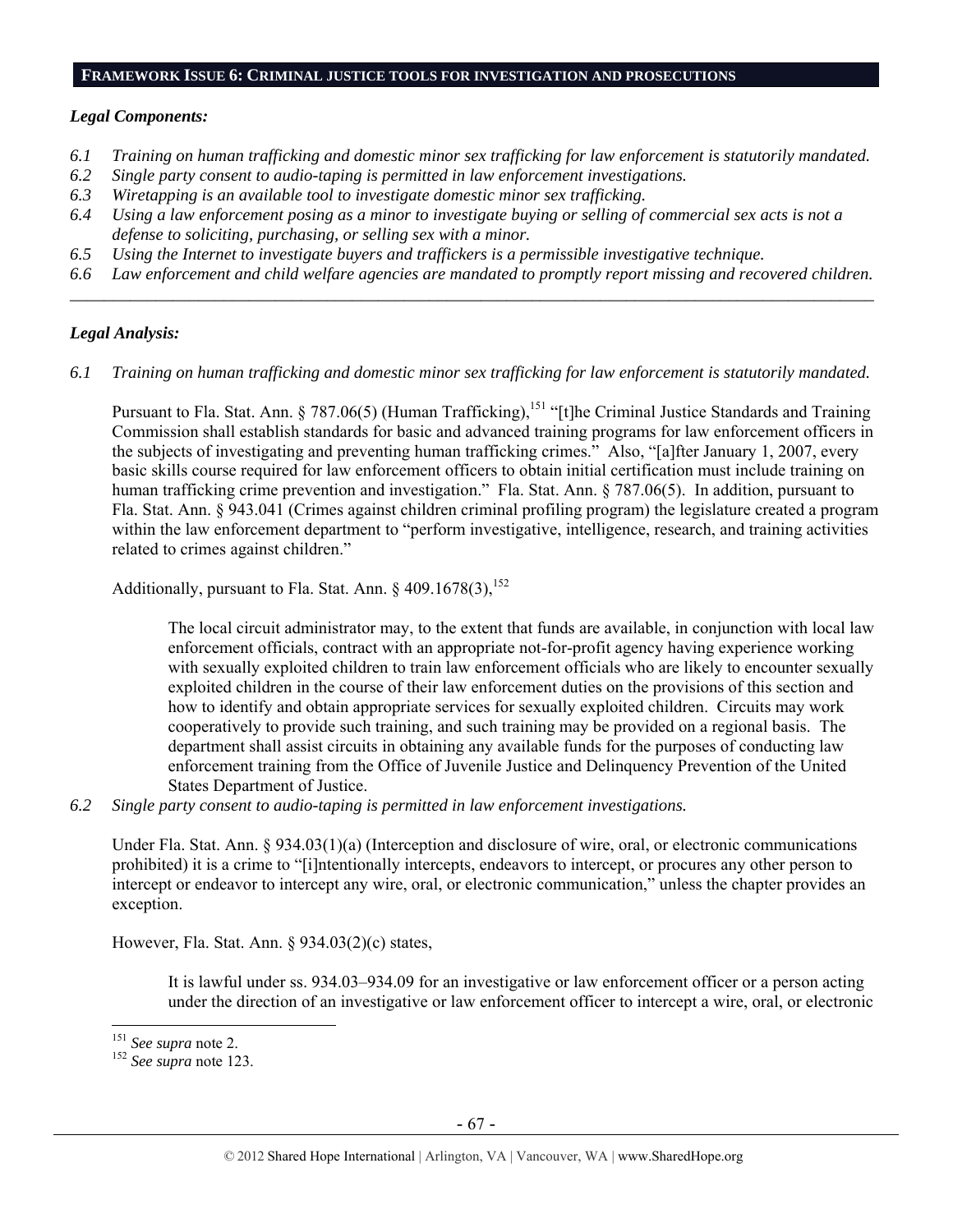communication when such person is a party to the communication or one of the parties to the communication has given prior consent to such interception and the purpose of such interception is to obtain evidence of a criminal act.<sup>153</sup>

Under (2)(d), "It is lawful under ss. 934.03–934.09 for a person to intercept a wire, oral, or electronic communication when all of the parties to the communication have given prior consent to such interception."

## *6.3 Wiretapping is an available tool to investigate domestic minor sex trafficking.*

Fla. Stat. Ann. § 934.03(1) (Interception and disclosure of wire, oral or, electronic communications prohibited) prohibits wiretaps performed by private parties acting outside of a police investigation unless, pursuant to subsection (2)(d), both parties consent.

Exceptions are located in Fla. Stat. Ann. § 934.07(1) (Authorization for interception of wire, oral, or electronic communications).<sup>154</sup> Pursuant to Fla. Stat. Ann. § 934.07(1)(a), certain specified persons "may authorize an application to a judge of competent jurisdiction for, and such judge may grant in conformity with ss. 934.03– 934.09 an order authorizing or approving the interception of, wire, oral, or electronic communications" by law enforcement for the purpose of investigating the commission of certain crimes, including "any violation of s. 787.06 [Human trafficking] . . . any violation of chapter 895 [Offenses concerning racketeering and illegal debts]; any violation of chapter 896 [Offenses related to financial transactions]; any violation of chapter 815 [Computer-related crimes]; any violation of chapter 847 [Obscenity]; any violation of s. 827.071 [Sexual performance by a child; penalties]; . . . or any conspiracy or solicitation to commit any violation of the laws of this state relating to the crimes specifically enumerated in this paragraph."

*6.4 Using a law enforcement posing as a minor to investigate buying or selling of commercial sex acts is not a defense to soliciting, purchasing, or selling sex with a minor.* 

Under Fla. Stat. Ann. § 796.07(2) (Prohibiting prostitution, etc.; evidence; penalties; definitions), it is unlawful to, among other things, "offer, or to offer or agree to secure, another for the purpose of prostitution or for any other lewd or indecent act," "[t]o solicit, induce, entice, or procure another to commit prostitution, lewdness, or assignation," or "[t]o purchase the services of any person engaged in prostitution." Fla. Stat. Ann. § 796.07(3)(b) states, "Notwithstanding any other provision of law, a police officer may testify as an offended party in an action regarding charges filed pursuant to this section." Additionally, Fla. Stat. Ann. § 847.0135(2) (Computer pornography; traveling to meet minor; penalties), states, "The fact that an undercover operative or law enforcement officer was involved in the detection and investigation of an offense under this section shall not constitute a defense to a prosecution under this section." To the extent decoys use the Internet to investigate suspected offenders, use of a decoy is permissible in investigating many potential offenses under subsection (3), which criminalizes use of the following:

[A] computer online service, Internet service, local bulletin board service, or any other device capable of electronic data storage or transmission to . . . [s]educe, solicit, lure, or entice, or attempt to seduce, solicit, lure, or entice, a child or another person believed by the person to be a child, to commit any illegal act described in chapter 794, chapter 800, or chapter 827.

 Fla. Stat. Ann. § 847.0135(3)(a). Additionally, subsection (4) (Travelling to meet a minor) uses the phrase "another person believed by the person to be a child," indicating that decoys can be used. Similarly, under Fla.

<sup>&</sup>lt;sup>153</sup> The Florida Supreme Court has held, however, that "insofar as [Fla. Stat. Ann. § 934.03] authorizes the warrantless interception of a private conversation *conducted in the home*, it is unconstitutional and unenforceable." State v. Sarmiento, 397 So. 2d 643, 645 (Fla. 1981).

<sup>154</sup> *See supra* note 153.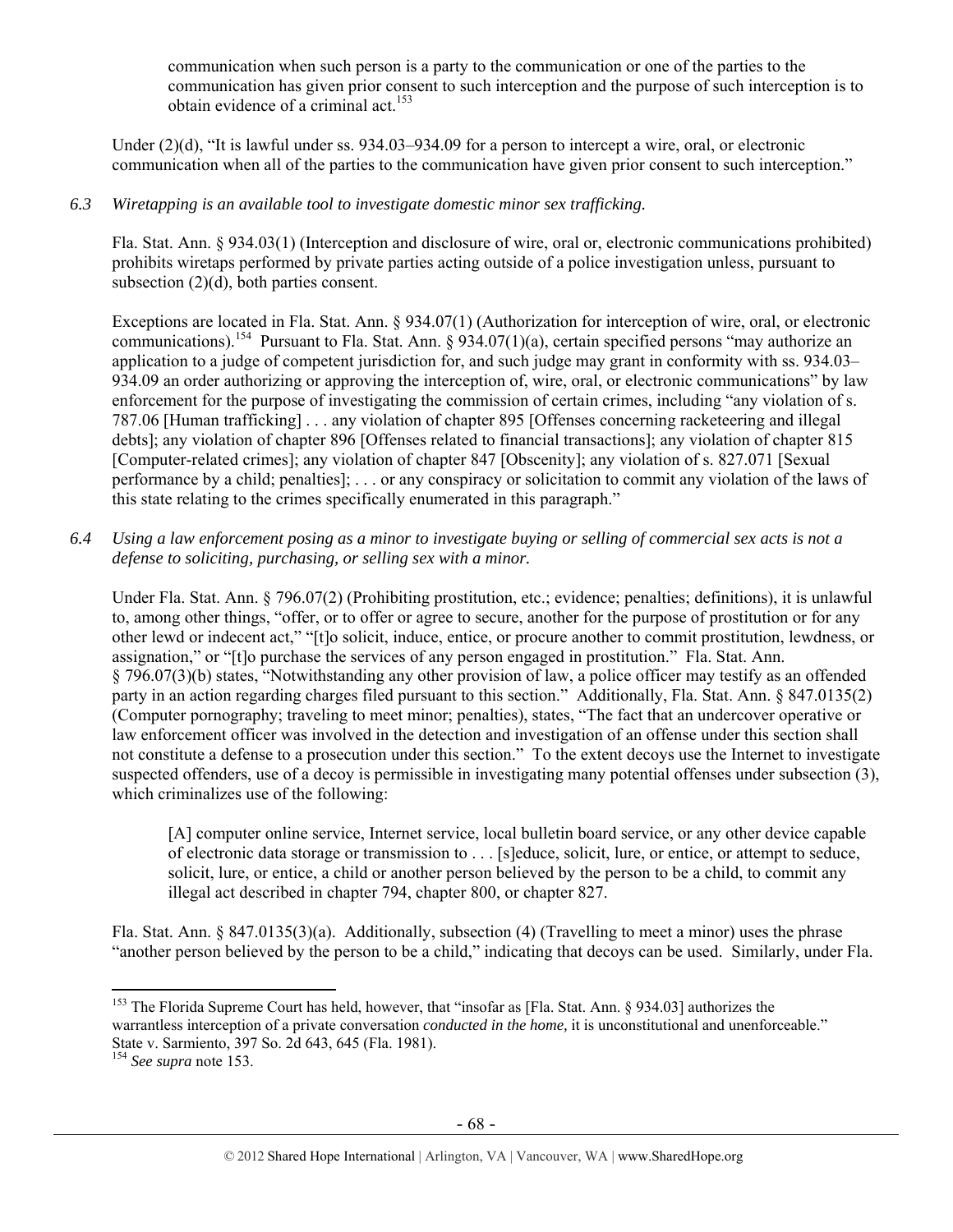Stat. Ann. § 847.0138 (Transmission of material harmful to minors to a minor by electronic device or equipment prohibited; penalties) the offender need only transmit material to a person "known by the defendant to be a minor" meaning that "the defendant had actual knowledge or believed that the recipient of the communication was a minor." Fla. Stat. Ann. § 847.0138(1)(a). A decoy may also be used to obtain a conviction under Fla. Stat. Ann. § 800.04 (Lewd or lascivious offenses committed upon or in the presence of persons less than 16 years of age).<sup>155</sup>

## *6.5 Using the Internet to investigate buyers and traffickers is a permissible investigative technique.*

Fla. Stat. Ann. § 847.0135(2) (Computer pornography; traveling to meet minor; penalties), criminalizes buying, selling, receiving, exchanging or disseminating a "minor's name, telephone number, place of residence, physical characteristics, or other descriptive or identifying information for the purposes of facilitating . . . or soliciting sexual conduct of or with any minor . . . ." The statute specifies that an undercover law enforcement officer involved in the detection and investigation of an offense of this statute is not a defense to a charge under this law. Additionally, subsections (3) and (4) use the phrase "another person believed by the person to be a child," indicating that decoys can be used.

## *6.6 Law enforcement and child welfare agencies are mandated to promptly report missing and recovered children.*

Under Fla. Stat. Ann. § 39.0141 (Missing children; report required),

Whenever the whereabouts of a child involved with the department become unknown, the department, the community-based care provider, or the sheriff's office providing investigative services for the department shall make reasonable efforts, as defined by rule, to locate the child. If, pursuant to criteria established by rule, the child is determined to be missing, the department, the community-based care provider, or the sheriff's office shall file a report that the child is missing in accordance with s. 937.021 [Missing child and missing adult reports].

Fla. Stat. Ann. § 937.025(5) (Missing children; student records; reporting requirements; penalties) requires any "employee of the state or a local governmental agency, a person who is employed under a contract with the state or a local governmental agency, or an employee of a public or private school within the state" to "promptly report to the local law enforcement agency and the Department of Law Enforcement any information received or possessed that could assist in . . ." finding the missing child, determining the identity of the person who has the missing child, or ascertaining "whether a missing child is in danger of physical injury or death." Fla. Stat. Ann. § 937.025(5).

Under Fla. Stat. Ann. § 937.021(1) (Missing child and missing adult reports) law enforcement agencies are directed to adopt policies and procedures to be used to promptly investigate missing children reports. Specifically, Fla. Stat. Ann. § 937.021(1) states,

(1) Law enforcement agencies in this state shall adopt written policies that specify the procedures to be used to investigate reports of missing children and missing adults. The policies must ensure that cases involving missing children and adults are investigated promptly using appropriate resources. The policies must include:

(a) Requirements for accepting missing child and missing adult reports;

(b) Procedures for initiating, maintaining, closing, or referring a missing child or missing adult investigation; and

 $\overline{a}$ <sup>155</sup> *See* Hudson v. Florida, 745 So. 2d 997 (Fla. Dist. Ct. App. 1999) (denying motion to dismiss charge of attempting to commit a lewd and lascivious act even though the victim was actually an adult police officer posing as a 14 year old boy).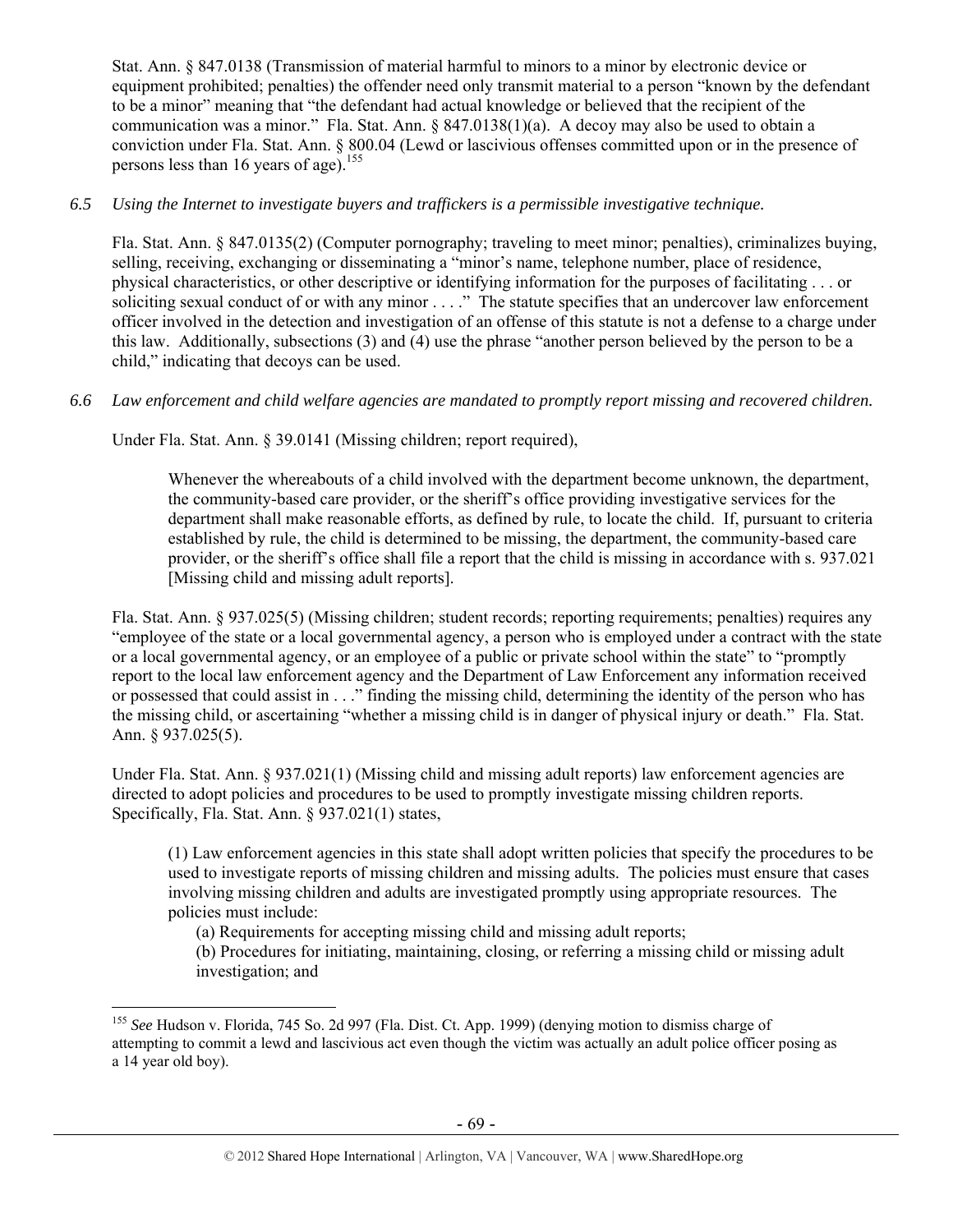(c) Standards for maintaining and clearing computer data of information concerning a missing child or missing adult which is stored in the Florida Crime Information Center and the National Crime Information Center. The standards must require, at a minimum, a monthly review of each case and a determination of whether the case should be maintained in the database.

Pursuant to Fla. Stat. Ann. § 937.021(4)(a)–(b), once a missing child report has been filed, within two hours all on-duty police officers will be notified and the report will be transmitted to "the Florida Crime Information Center and the National Crime Information Center databases."

Fla. Stat. Ann. § 937.022 (Missing Endangered Persons Information Clearinghouse) creates a central repository for information regarding missing endangered persons.

Under Fla. Stat. Ann. § 937.023(1) (Department of education to compile list of missing Florida school children; forms; notification) the Department of Education must identify and locate missing Florida children who are enrolled in the public school districts.<sup>156</sup> "Missing Florida school child" is defined as "a child 18 years of age or younger whose whereabouts are unknown." Fla. Stat. Ann. § 937.023(1).

Florida also has several mechanisms in place to help find missing children. Pursuant to Fla. Stat. Ann.  $§$  937.025(1),

[U]pon notification by the Department of Law Enforcement that a child is listed or reported as a missing child, the school in which the [missing] child is currently enrolled, or was previously enrolled, shall flag the student records in such a manner that whenever a copy of or information concerning the records of the missing child is requested, the person authorized to provide such copy or information is alerted to the fact that the child has been listed or reported as missing.

Furthermore, Fla. Stat. Ann. § 937.024 (Birth records of missing children; registrars' duties) directs the Office of Vital Statistics to collect a list of missing children from law enforcement each month, distill from that information a list of those children born in Florida, and flag the birth certificates of missing children. If a copy of a flagged birth certificate is requested, a supervisor shall be notified immediately and information regarding the person requesting the birth certificate shall be collected. Fla. Stat. Ann. § 937.024.

Under Fla. Stat. Ann. § 847.002 (Child pornography prosecutions), any law enforcement officer who "recovers images or movies of child pornography" must provide the images or movies to and request information from the law enforcement agency representative with the Child Victim Identification Program. Additionally, subsection (3) states, "In every filed case involving an identified victim of child pornography . . . the prosecuting agency

<sup>&</sup>lt;sup>156</sup> Pursuant to Fla. Stat. Ann. § 937.023(1), the school must do the following:

<sup>(</sup>a) Collect each month a list of missing Florida school children as provided by the Florida Crime Information Center. The list shall be designed to include such information as the department deems necessary for the identification of the missing school child. (b) Compile from the information collected pursuant to paragraph (a) a list of missing Florida school children, which list shall be distributed monthly to all public school districts admitting children to

kindergarten through grade 12. The list shall include the names of all such missing children, together with such other information as the department deems necessary. Each school district shall distribute this information to the public schools in the district by whatever manner it deems appropriate. (c) Notify the appropriate local, state, or federal law enforcement authority as soon as any additional information is obtained or contact is made with respect to a missing Florida school child.